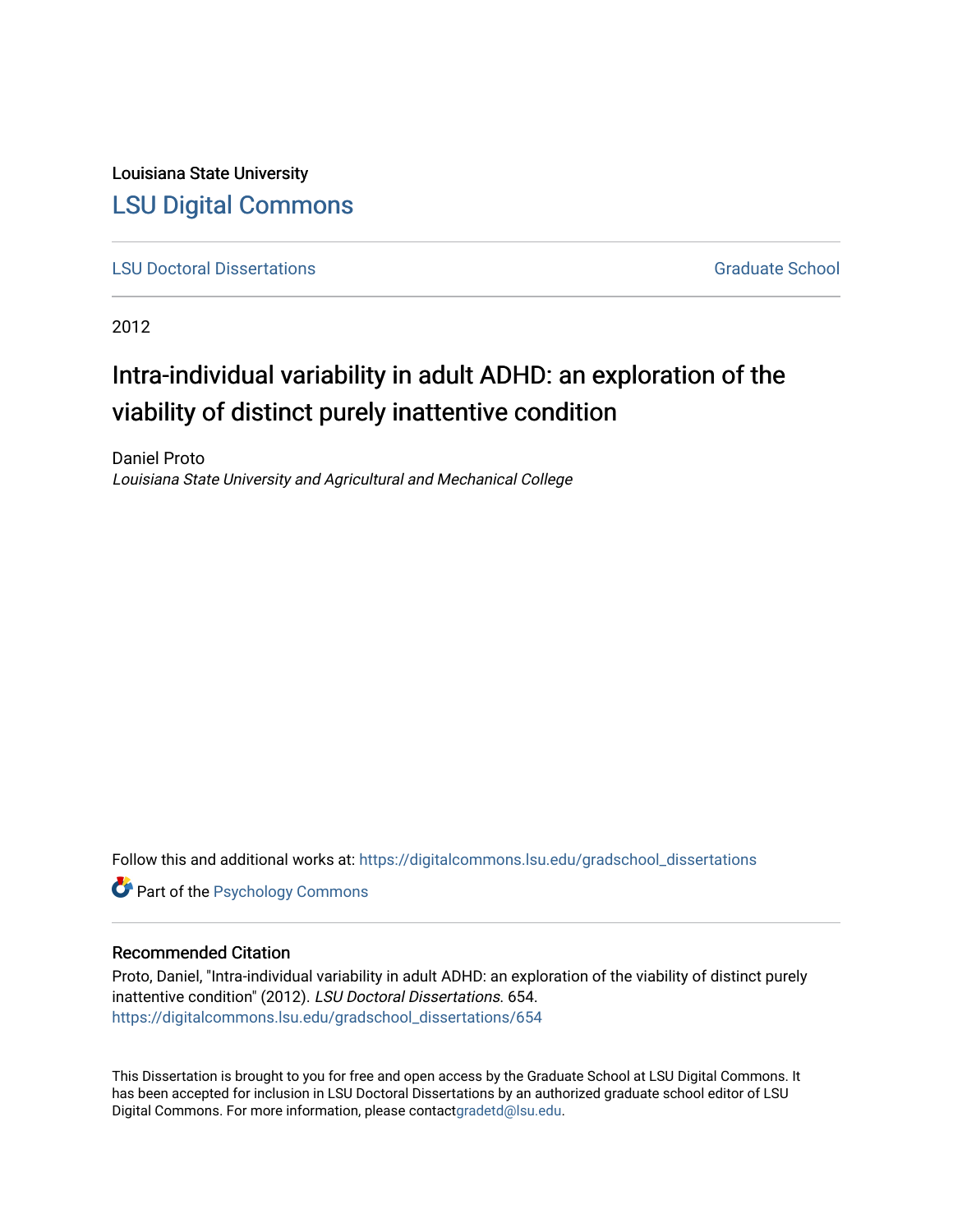### INTRA-INDIVIDUAL VARIABILITY IN ADULT ADHD: AN EXPLORATION OF THE VIABILITY OF A DISTINCT PURELY INATTENTIVE CONDITION

A Dissertation

Submitted to the Graduate Faculty of the Louisiana State University and Agricultural and Mechanical College in partial fulfillment of the requirements for the degree of Doctor of Philosophy

in

The Department of Psychology

by Daniel A. Proto B.S., University of Georgia, 2004 M.A., Louisiana State University, 2008 December 2012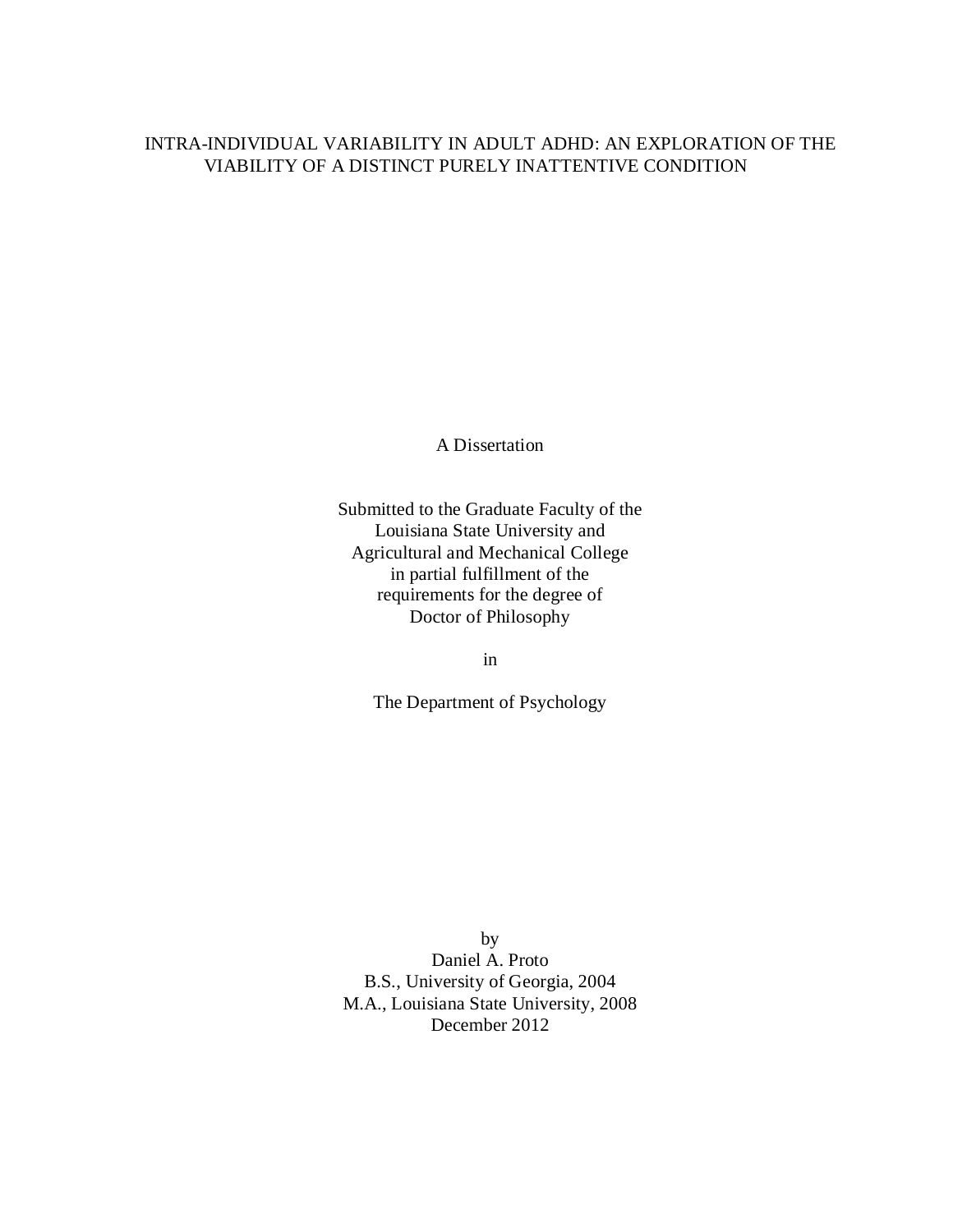#### **ACKNOWLEDGMENTS**

The completion of this dissertation would not have been possible without the contributions of multiple individuals. First and foremost, I thank my mother, father, and step-father for their seemingly-endless support and enthusiasm. More generally, I thank all of my friends and family for their patience and understanding as I navigated the gauntlet that is doctoral education. I thank all of my graduate school colleagues, present and past, for their insightful and constructive ideas, comments, and suggestions. And finally, I thank my mentor, Dr. Wm. Drew Gouvier, for his continued faith in the then-green and unproven student on whom he took a chance in the fall of 2005.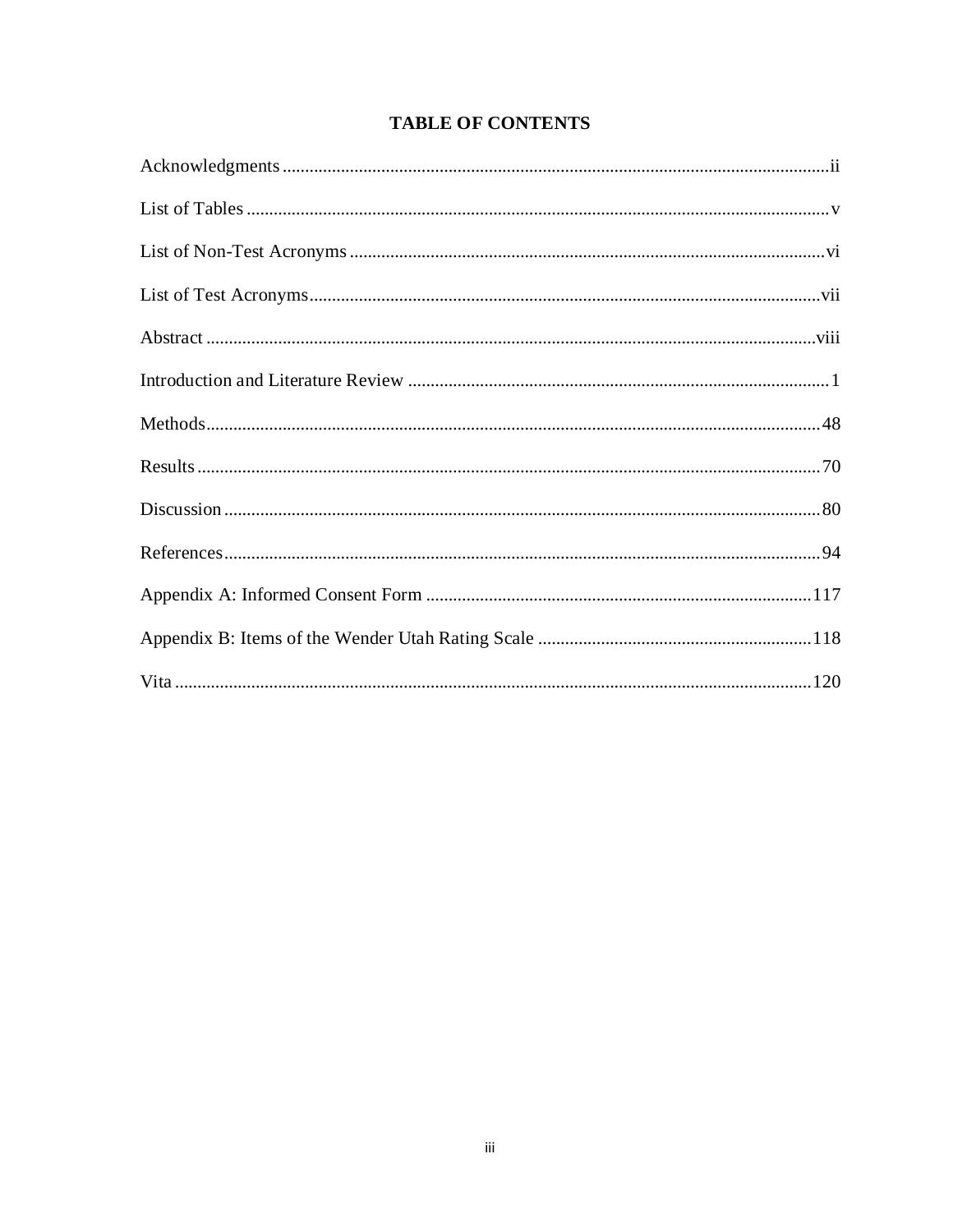## **LIST OF TABLES**

| 1: List of Wender Utah Rating Scale Items and Suspected Factors Included in Cluster    |
|----------------------------------------------------------------------------------------|
|                                                                                        |
|                                                                                        |
| 4: Demographic and Diagnostic Characteristics of Method C (SCT-related WURS Items      |
| 5: Demographic and Diagnostic Characteristics of Method A (Cluster Analysis) Groups 74 |
| 6: Mean and Standard Deviations for WURS Item Values for Method A (Cluster Analysis)   |
|                                                                                        |
|                                                                                        |
|                                                                                        |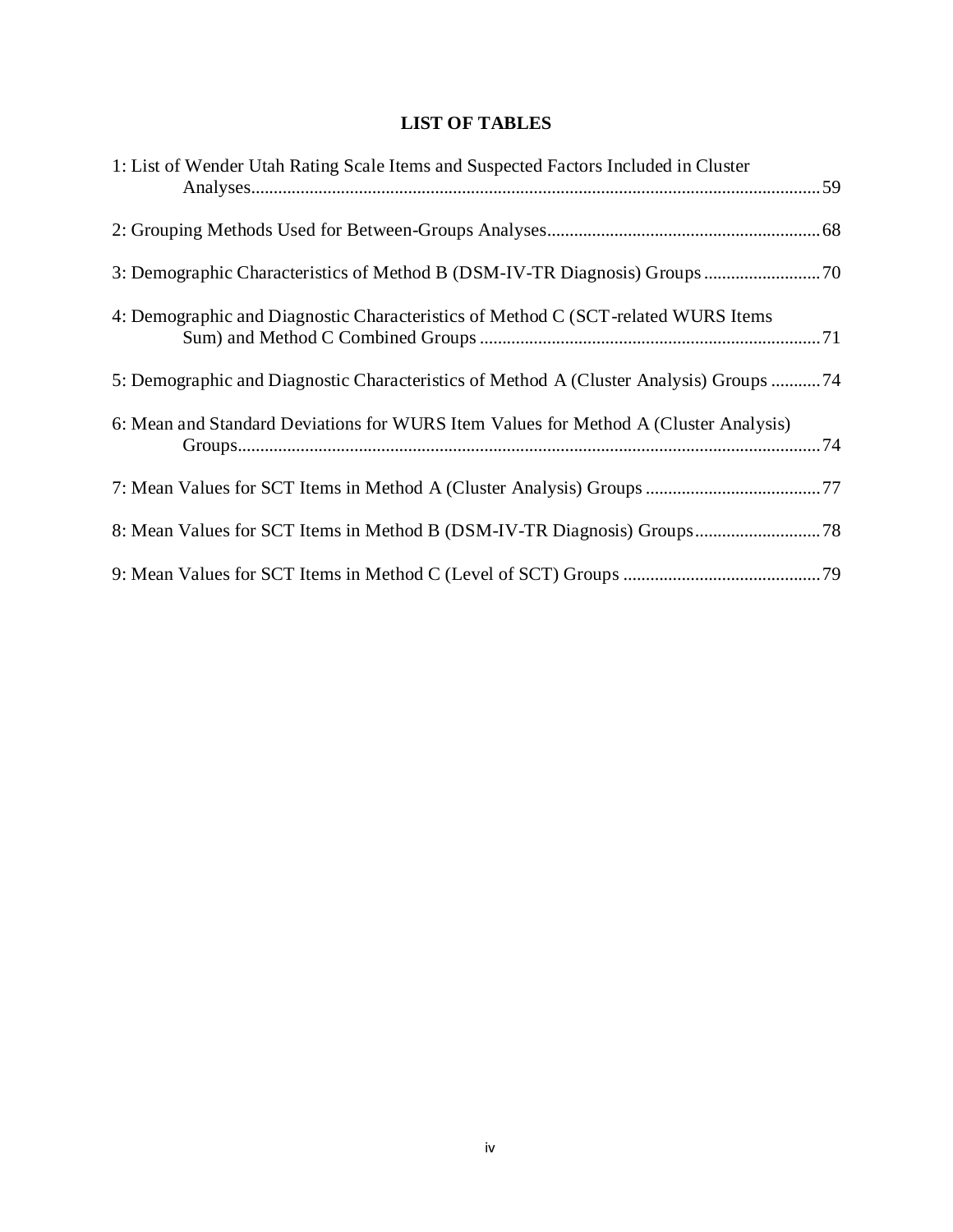## **LIST OF NON-TEST ACRONYMS**

| <b>ACC</b>    | <b>Anterior Cingulate Cortex</b>                      |
|---------------|-------------------------------------------------------|
| <b>ADHD</b>   | Attention-Deficit/Hyperactivity Disorder              |
| <b>BAS</b>    | <b>Behavior Activation System</b>                     |
| <b>BIS</b>    | <b>Behavior Inhibition System</b>                     |
| DA            | Dopamine                                              |
| <b>DAT</b>    | Dopamine Transporter                                  |
| <b>DLPFC</b>  | <b>Dorsolateral Prefrontal Cortex</b>                 |
| <b>DSM</b>    | Diagnostic and Statistical Manual of Mental Disorders |
| <b>DV</b>     | Dependent Variable                                    |
| EM            | <b>Expectation Maximization</b>                       |
| <b>FSIQ</b>   | Full-Scale IQ (from the WAIS-III)                     |
| <b>IIV</b>    | Intraindividual Variability                           |
| <b>ISD</b>    | <b>Intraindividual Standard Deviation</b>             |
| <b>ISI</b>    | Inter-Stimulus Interval                               |
| IV            | <b>Independent Variable</b>                           |
| <b>MANOVA</b> | Multivariate Analysis of Variance                     |
| <b>MAR</b>    | Missing at Random                                     |
| <b>MCAR</b>   | Missing Completely at Random                          |
| <b>MRI</b>    | <b>Magnetic Resonance Imaging</b>                     |
| <b>NE</b>     | Norepinephrine                                        |
| <b>PET</b>    | <b>Positron Emission Topography</b>                   |
| <b>PST</b>    | Processing Speed Index (from WAIS-III)                |
| <b>RT</b>     | <b>Reaction Time</b>                                  |
| <b>RTSD</b>   | <b>Reaction Time Standard Deviation</b>               |
| <b>RTSE</b>   | Reaction Time Standard Error (from Conners' CPT)      |
| <b>SCT</b>    | <b>Sluggish Cognitive Tempo</b>                       |
| <b>SD</b>     | <b>Standard Deviation</b>                             |
| <b>SE</b>     | <b>Standard Error</b>                                 |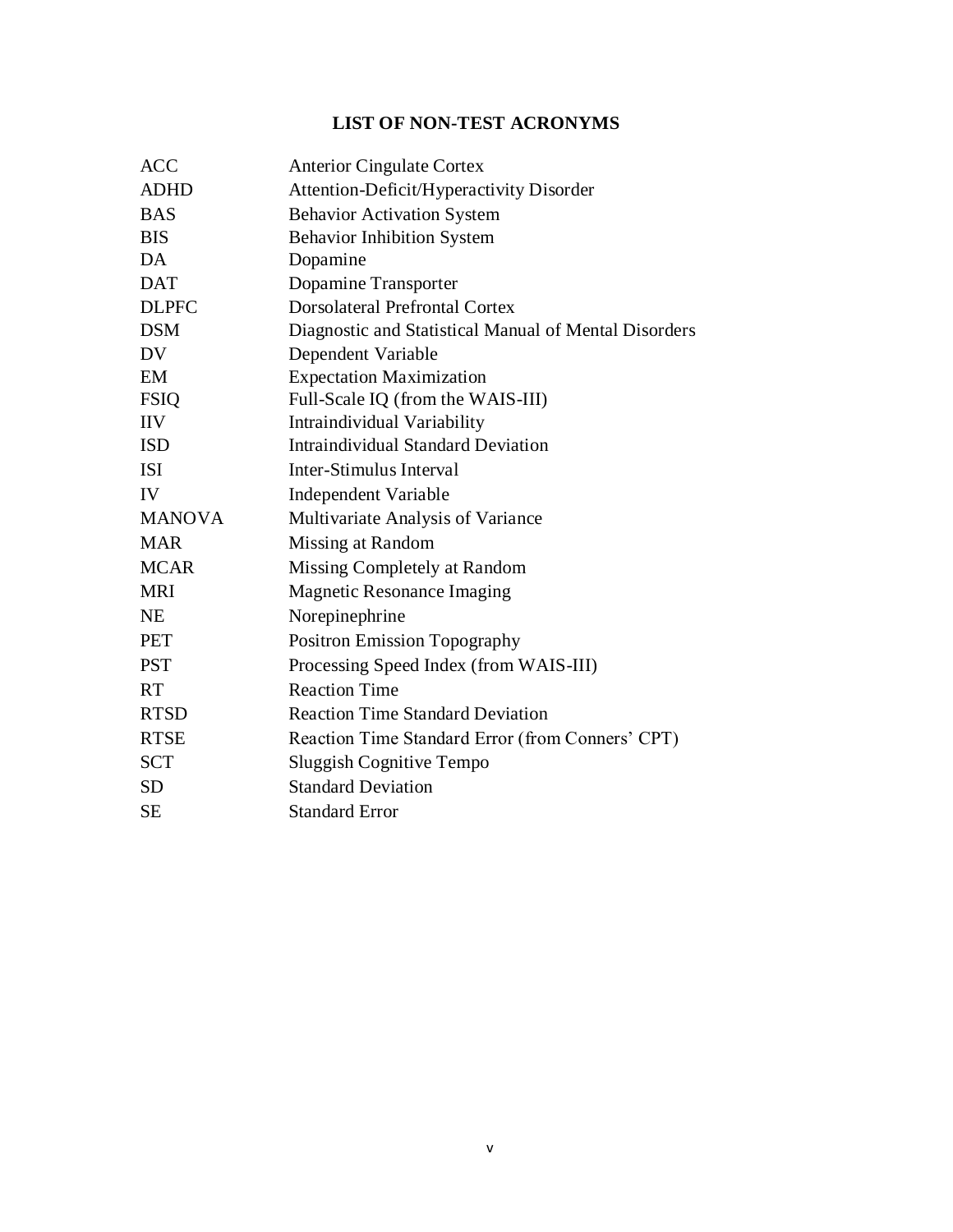### **LIST OF TEST ACRONYMS**

| <b>CPT</b>  | <b>Continuous Performance Test</b>                         |
|-------------|------------------------------------------------------------|
| <b>TMT</b>  | <b>Trail Making Test</b>                                   |
| WAIS-III    | Wechsler Adult Intelligence Scale, 3 <sup>rd</sup> Edition |
| WJ-III      | Woodcock-Johnson Tests of Achievement, 3rd Edition         |
| WMS-III     | Wechsler Memory Scale, 3 <sup>rd</sup> Edition             |
| <b>WURS</b> | Wender Utah Rating Scale                                   |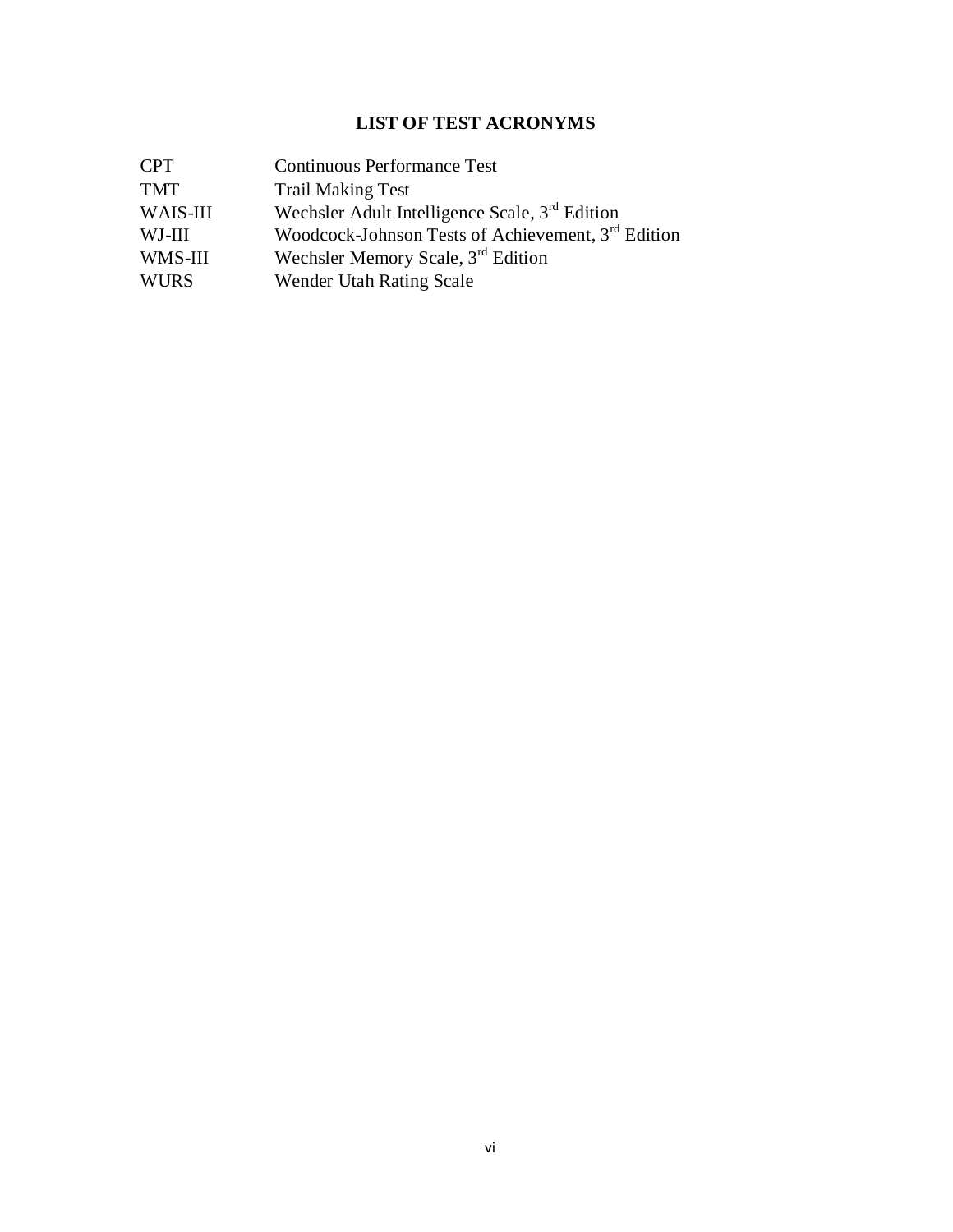#### **ABSTRACT**

Researchers have suggested that intraindividual variability (IIV), or variation in cognitive testing performance within an individual across a measure or group of measures, may be an endophenotypic marker of Attention-Deficit/Hyperactivity Disorder (ADHD). However, not all studies have consistently demonstrated significant differences in IIV between individuals with and without ADHD. One potential explanation for this ambiguity is experimental group heterogeneity owing to Sluggish Cognitive Tempo (SCT). Individuals with SCT exhibit behavioral characteristics dissimilar from individuals with ADHD; rather than being impulsive, hyperactive, and aggressive, they tend to be shy, day-dreamy, and cognitively slow. Researchers have hypothesized that the presence of SCT in the absence of hyperactivity may reflect a distinct purely-inattentive condition that is currently diagnosed as ADHD. If these purely inattentive individuals are included in ADHD experimental groups, they could obfuscate between-groups differences. Unfortunately, few studies have attempted to separate purely inattentive individuals from those with ADHD, with none having examined cognitive functioning after such a separation and in adults. The purpose of the current study, then, was to attempt to identify and separate adults with "pure inattention" from adults with ADHD, and to then compare the groups' performances on a large neuropsychological test battery. Of particular interest were measured group differences in IIV—operationalized as both reaction time standard deviation and intraindividual standard deviation (ISD)—and SCT as assessed by objective cognitive testing. Cluster analysis was used to identify experimental groups via responses to twelve items on the Wender Utah Rating Scale (WURS). Individuals were also grouped, in separate analyses, by DSM-IV-TR ADHD subtype, and by their degree of endorsed SCT-like symptoms on the WURS. Results indicated that the use of the selected items from the WURS, combined with

vii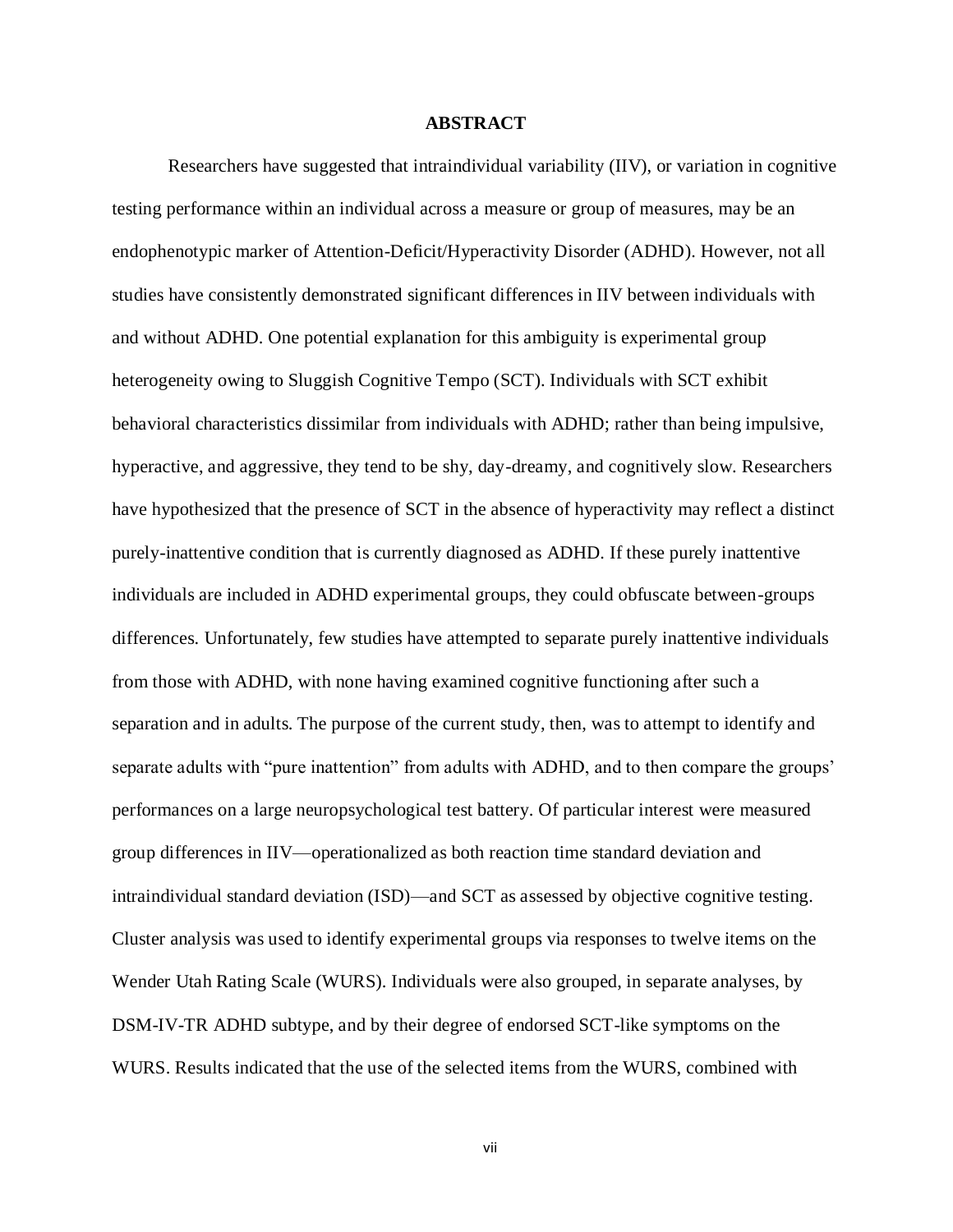cluster analysis, was not an effective method of delineating a purely inattentive group. No significant between-groups effects were identified across any of the three grouping methods with respect to IIV or SCT. The implications of these results are discussed, and future research directions are suggested.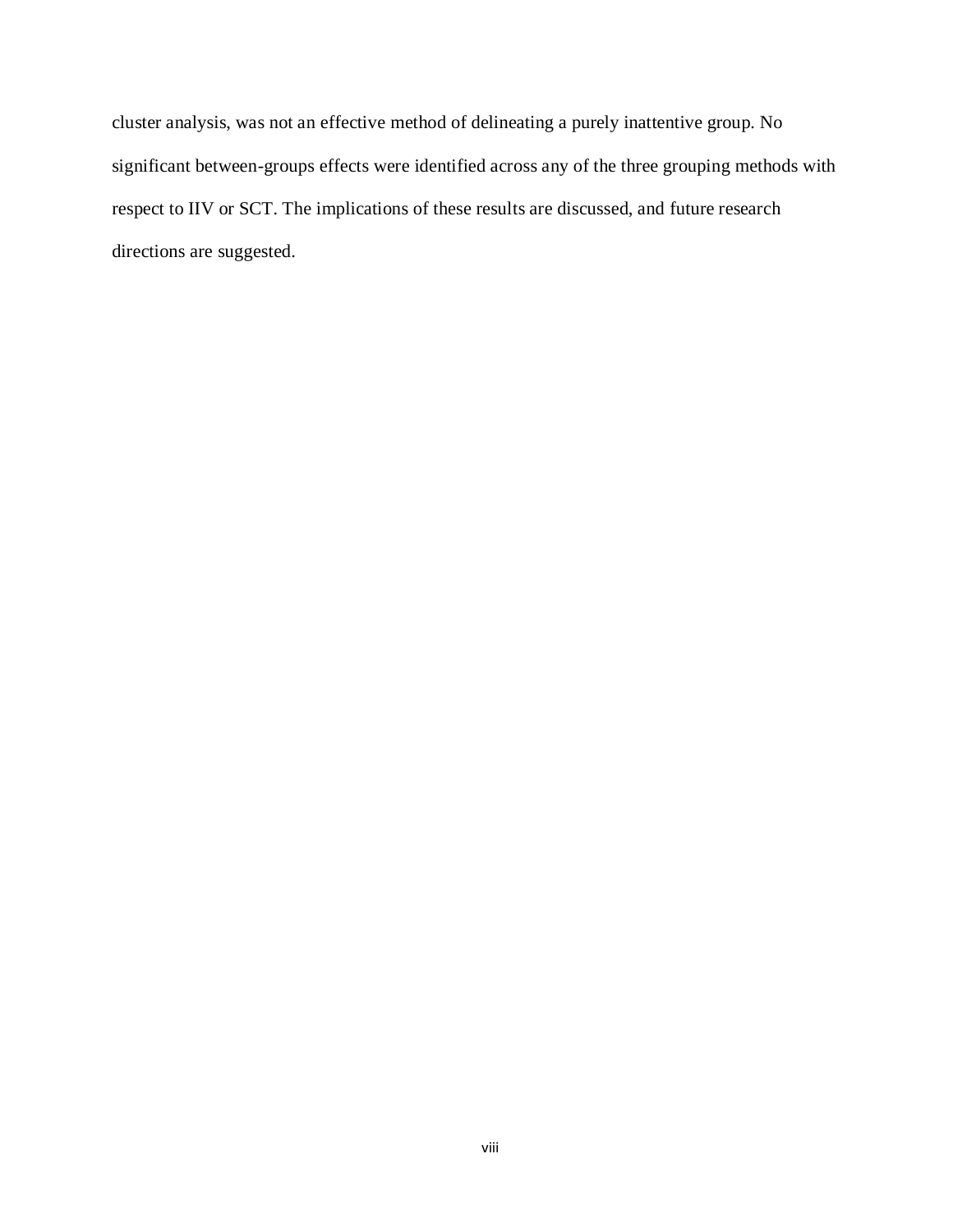#### **INTRODUCTION AND LITERATURE REVIEW**

George Still is credited with first reporting on the concept of Attention-

Deficit/Hyperactivity Disorder (ADHD) more than 100 years ago (Still, 1902). In a series of lectures, Still described a subset of children seen in his clinical experiences who exhibited disordered "moral consciousness and moral control" (p. 128; Still, 2006). Since that time, the condition Still described has undergone multiple nominal imputations, including brain-injured child syndrome (Strauss & Lehtinen, 1947) and minimal brain damage/dysfunction (Barkley, 1999b; Rie & Rie, 1980). The disorder was first included in the Diagnostic and Statistical Manual of Mental Disorders in its  $2<sup>nd</sup>$  revision as Hyperkinetic Reaction of Childhood (American Psychiatric Association[APA], 1968). DSM-III would then change the name of the condition to Attention-Deficit Disorder while including two possible subtypes: "with Hyperactivity" and "without Hyperactivity" (APA, 1980). Diagnosis was based on checklists of symptoms divided into the three clusters of Hyperactivity, Inattention, and Impulsivity. Somewhat confusingly, the "without hyperactivity" subtype was abandoned and the three previously-discrete symptom categories were amalgamated into a single checklist for DSM-III-R (APA, 1987). This marked change in diagnostic concept likely increased the variability of the associated patient group (Quay, 1999). Perhaps owing in part to this decreased diagnostic specificity, field trials were conducted in the late 1980s and early 1990s to determine those symptom types and thresholds most central to the disorder. Based heavily on initial findings by these field trials (Lahey et al., 1994), DSM-IV assigned the condition its current name of Attention-Deficit/Hyperactivity Disorder and implemented a two-factor symptom structure list—one involving hyperactivity/impulsivity and the other inattention (APA, 1994). DSM-IV also delineated the following three distinct subtypes: Predominantly Inattentive (ADHD-PI), Predominantly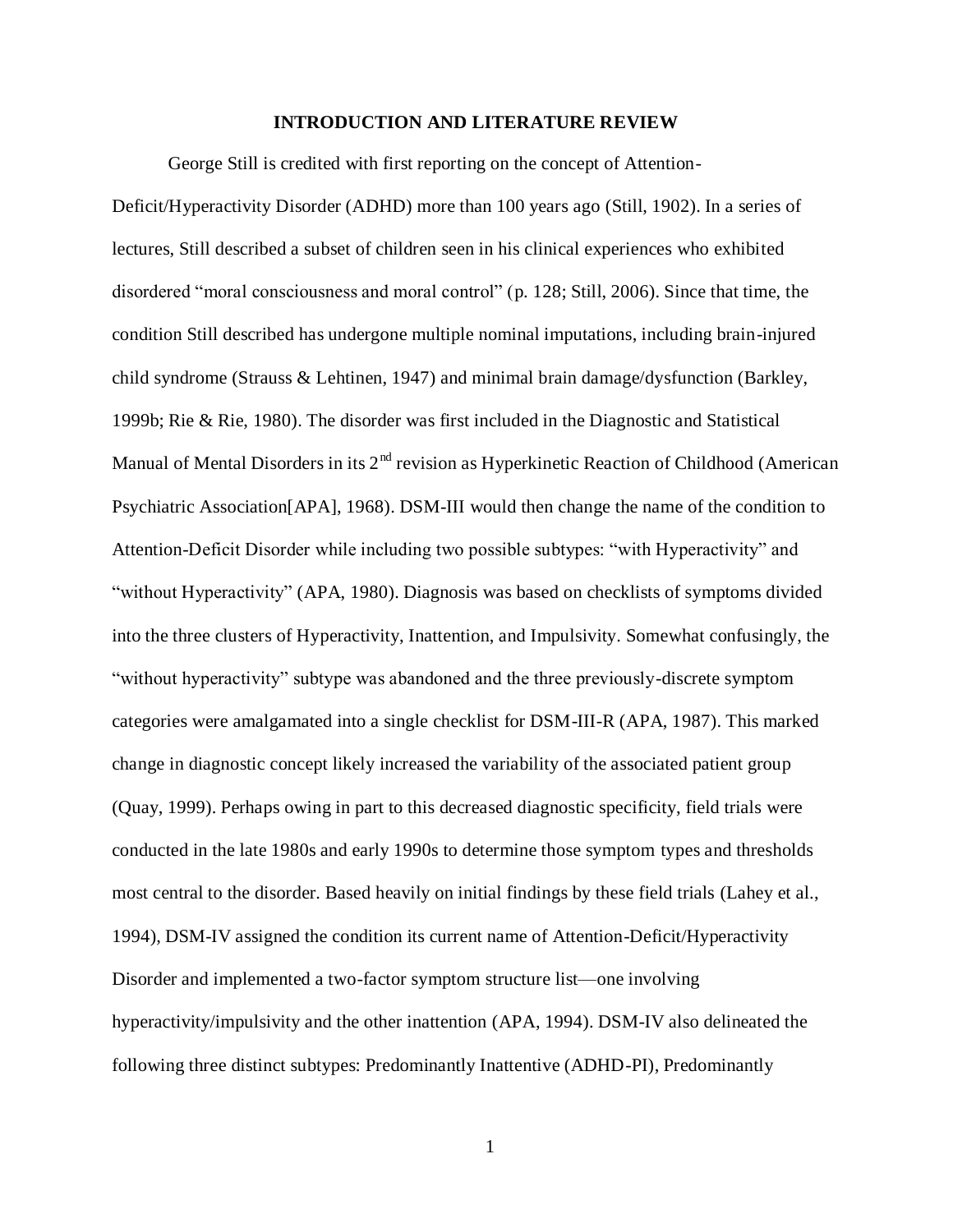Hyperactive/Impulsive (ADHD-HI), and Combined (ADHC-C), as well as a Not Otherwise Specified category.

Despite it being the topic of these multiple conceptual changes and tens of thousands of journal articles, there is still much that is not yet known or understood about ADHD. What can be said is that ADHD is thought to be the most prevalent childhood neurodevelopmental disorder (Rowland, Lesesne, & Abramowitz, 2002). The condition is estimated to affect approximately 4.5 million, or roughly 6% of, children aged five to seventeen years in the United States (Bloom & Cohen, 2007; Dey & Bloom, 2005), and 5.29% of children and adolescents worldwide (Polanczyk, De Lima, Horta, Biederman, & Rohde, 2007), with estimated annual per-child treatment-related costs totaling at least \$15,000 (Pelham, Foster, & Robb, 2007). Longitudinal studies show that anywhere from 30% to 70% of these children report persistence of some ADHD-related symptoms and/or impairment into adulthood, leading to the roughly 4.4% to 5.2% of the adult population in the U.S. that meets diagnostic criteria for the disorder (Barkley, Fischer, Smallish, & Fletcher, 2002; Faraone, Biederman, & Mick, 2006; Fayyad et al., 2007; Kessler et al., 2006; Mannuzza et al., 1991; Rasmussen & Gillberg, 2000; Weiss & Hechtman, 1993). The variability in documented persistence rates may be in part due to the inappropriateness of DSM-IV-TR diagnostic criteria when applied to adults (Adler, Barkley, & Newcorn, 2008; Conners et al., 1999; Faraone et al., 2006; Kessler et al., 2010; McGough & Barkley, 2004); changes in diagnostic criteria from base-line assessment to follow-up (Lara et al., 2009); non-random attrition of healthier vs. more-debilitated participants (Weiss, Hechtman, Milroy, & Perlman, 1985); and cross-study differences in reporting source, assessment methods, and selected diagnostic criteria (Barkley et al., 2002; Mannuzza, Klein, & Moulton III, 2003). Regardless, persistence of the disorder from childhood into adulthood does not appear to be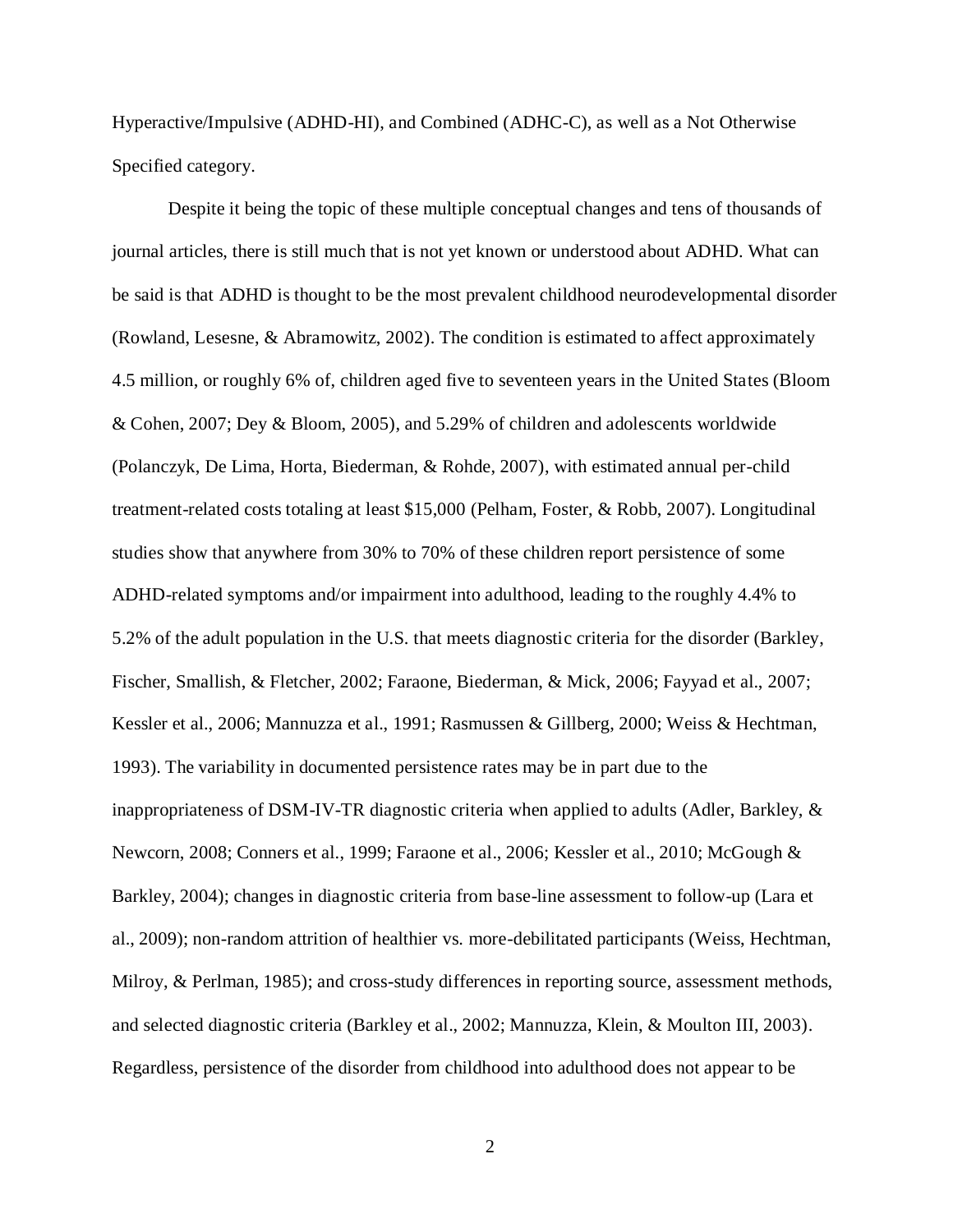related to gender or ethnicity, but is significantly correlated with severity of childhood symptoms (Kessler, Adler, Barkley et al., 2005). While gender may not predict persistence of symptoms into adulthood, ADHD is nonetheless diagnosed at much higher rates in young boys than in young girls, with ratios ranging from 3:1 (Offord et al., 1987; Wang, Chong, Chou, & Yang, 1993; Wolraich, Hannah, Pinnock, Baumgaertel, & Brown, 1996) to 4:1 (Cantwell, 1996) in community samples. Gender discrepancies in prevalence rates then appear to decrease with age, declining to 2:1 in early- to mid-adolescence (P. Cohen et al., 1993; Offord et al., 1987) and becoming nearly equal across genders in young- to mid-adulthood (P. Cohen et al., 1993; DuPaul et al., 2001; Kessler, Adler, Barkley et al., 2005). This reduction in gender differences may be due in part to the fact that hyperactive/impulsive symptoms, which boys exhibit more than girls (Biederman et al., 2002; Gershon, 2002), decline, or are at least "internalized," with age while inattentive symptoms do not (Barkley, Murphy, & Fischer, 2008; Gittelman, Mannuzza, Shenker, & Bonagura, 1985; Lubke, Hudziak, Derks, van Bijsterveldt, & Boomsma, 2009), possibly causing more males to believe the condition has remitted and thus not seek treatment as adults.

Another issue possibly related to the disappearance of the gender discrepancy in ADHD by adulthood, as will be discussed in significant detail later in this paper, is the posited existence of a distinct purely-inattentive condition (e.g., Barkley, 1997; Quay, 1997). This condition, which entails inattention occurring in the lifelong absence of significant hyperactivity, may not initially spawn concern in teachers and parents due to a lack of exhibited disruptive behaviors in much the same way that girls with ADHD less often attract the attention of adults than do boys with ADHD (Stefanatos & Baron, 2007). However, as individuals age and the "costs" of inattention, particularly in the workplace, potentially become more apparent, so too might this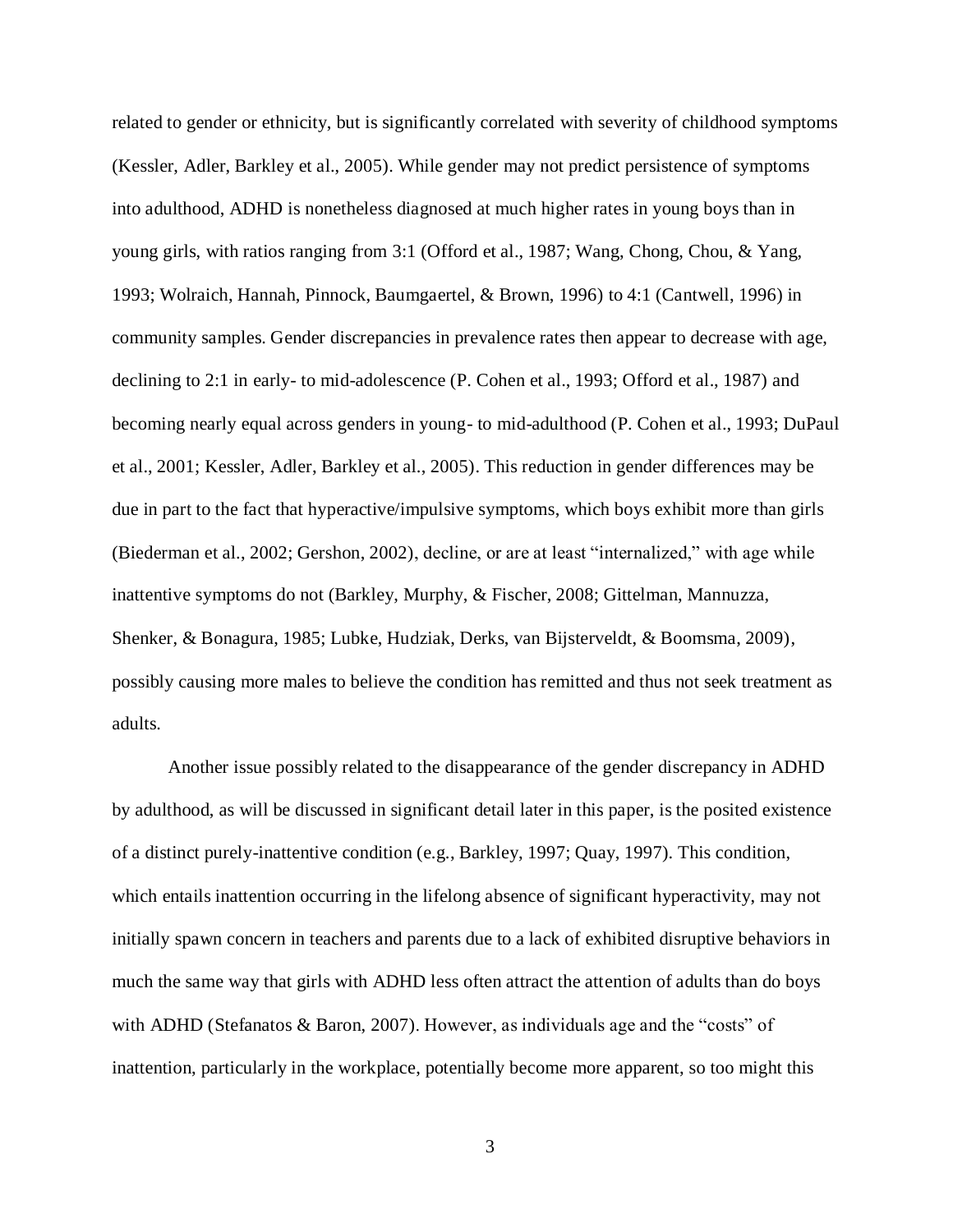purely-inattentive condition be more frequently identified by clinicians. It will be the purpose of the current paper to explore the viability of this purely-inattentive condition, recount its history, catalogue its associated interpersonal and cognitive characteristics, and finally, attempt to separate individuals with pure inattention from those with ADHD via data from specific personality and neuropsychological assessment instruments.

#### **Patient Outcomes (Childhood to Adulthood)**

The examination of both the personal impact of ADHD, as well as the course of its symptoms over the lifespan, has been a research area of fervent interest. Multiple studies have shown that children with ADHD experience significant detriments to overall quality of life (see: Danckaerts et al., 2010 for review). Socially, adolescents with childhood-diagnosed ADHD have fewer close friendships and greater amounts of rejection by peers as reported by their parents (Bagwell, Molina, Pelham, & Hoza, 2001). Given that this rejection is a predictor of such laterlife adverse outcomes as criminality and dropping out of school (Parker & Asher, 1987), it is not surprising that when followed into adulthood, many of these childhood-diagnosed individuals continue to have various difficulties in multiple life domains. Adults with persisting ADHD diagnoses exhibit higher rates of divorce/separation, antisocial personality disorder, substance use, depression, and anxiety (Biederman et al., 1993; Biederman, Faraone, Monuteaux, Bober, & Cadogen, 2004; Kessler et al., 2006; Kevin R. Murphy, Barkley, & Bush, 2002; Weiss et al., 1985). Adult ADHD is also correlated with lower IQ and socioeconomic status (Biederman et al., 1993), unemployment (Faraone & Biederman, 2005; Kessler et al., 2006), lower educational attainment (Faraone & Biederman, 2005; Mannuzza, Klein, Bessler, Malloy, & Hynes, 1997; Kevin R. Murphy et al., 2002), and work underperformance (Kessler, Adler, Ames et al., 2005; Mannuzza et al., 1997).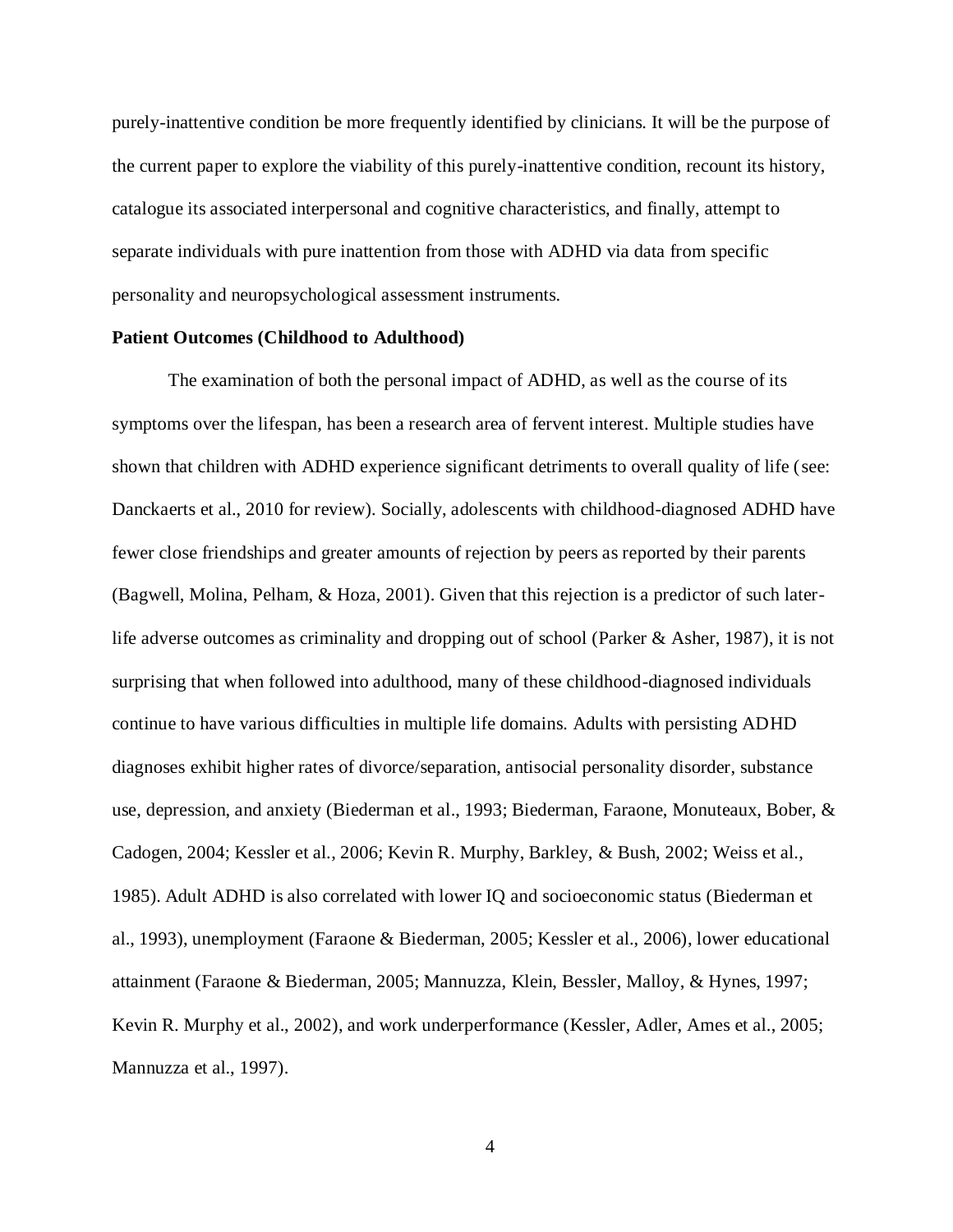Regarding cognitive functioning, research suggests that many children with ADHD eventually "outgrow" their symptoms after an initial period of delayed maturation, with deficits in areas such as alertness, reaction time, and working memory exhibited in late childhood largely remitting by adolescence or adulthood (Drechsler, Brandeis, Foldenyi, Imhof, & Steinhausen, 2005; Faraone et al., 2006; Fischer, Barkley, Smallish, & Fletcher, 2005; Halperin, Trampush, Miller, Marks, & Newcorn, 2008). These findings are consistent with those involving the progression of behavioral symptoms, which show declines in overt hyperactive-impulsive symptoms as children age (Hart et al., 1995). However, a significant minority of childhooddiagnosed individuals continue to display measurable deficits well into adolescence and adulthood. Research has shown such persisting disturbances in executive functions (e.g., planning, set-shifting, working memory), visual attention, variability, and behavioral hyperactivity/fidgeting (Fischer et al., 2005; Halperin et al., 2008; Hinshaw, Carte, Fan, Jassy, & Owens, 2007). Additionally, some authors suggest that part of the decrease in prevalence of ADHD with age may be due to individuals outgrowing the diagnostic criteria, which are static, rather than outgrowing the disorder (Barkley et al., 2008; Stefanatos & Wasserstein, 2001).

Persistence of ADHD into adulthood, as previously mentioned, is associated with neither gender nor ethnicity (Kessler, Adler, Ames et al., 2005). Somewhat surprisingly, persistence also does not appear to be related to receipt of treatment in childhood (Lara et al., 2009). Conversely, continuation of the disorder in adolescents and young adults is more likely when childhood symptoms are more severe/debilitating, are of the combined type, are familial (i.e., probands have close relatives also diagnosed with ADHD), and exist in the presence of comorbid psychiatric disorders (Biederman, Faraone, Milberger, & Curtis, 1996; Hart et al., 1995; Kessler, Adler, Ames et al., 2005; Lara et al., 2009).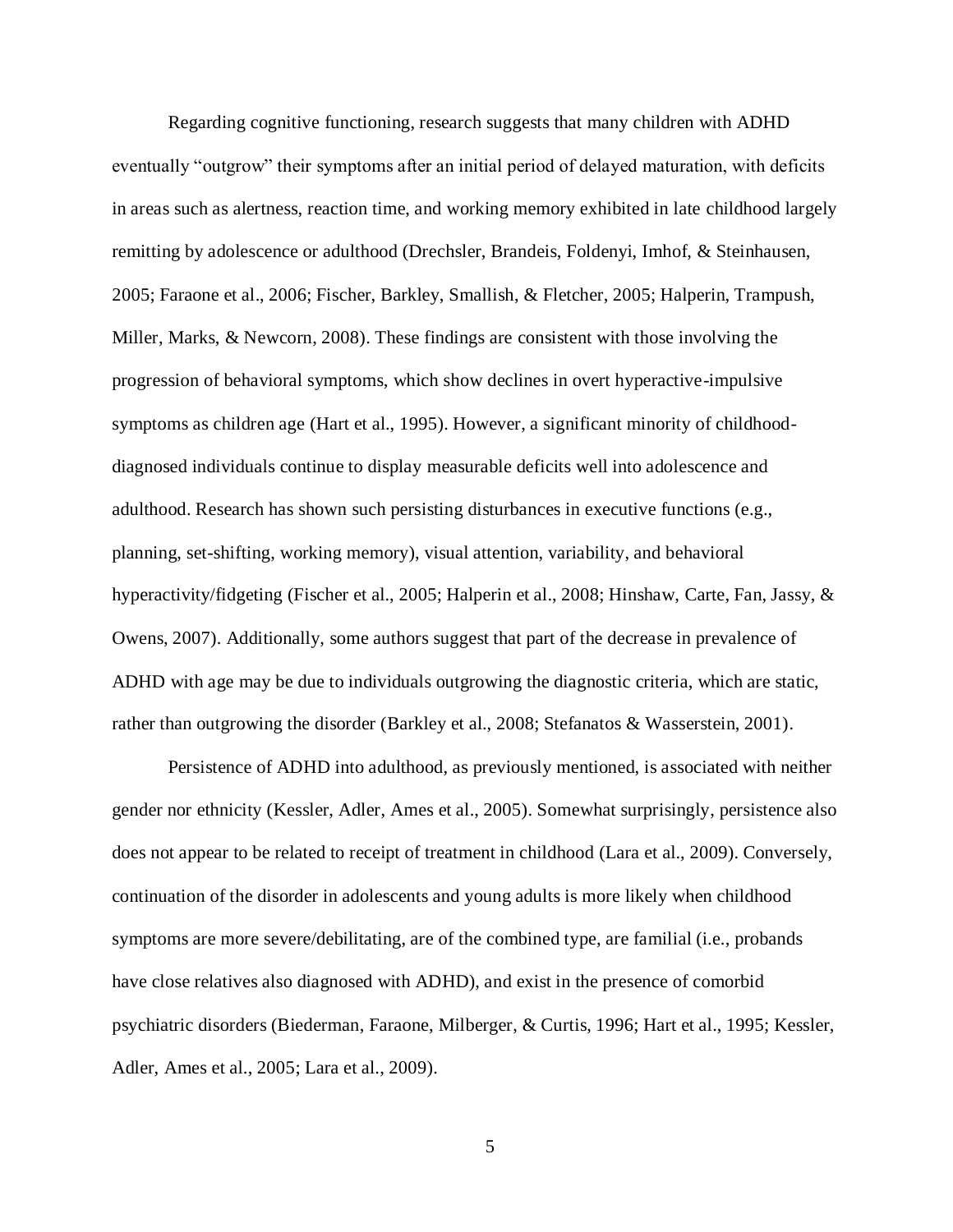#### **Treatment**

Despite, or perhaps because of, the lack of data supporting a strong link between childhood treatment type and later-life persistence of symptoms, much time has been spent developing and assessing the viabilities of various ADHD interventions. The only treatment types to display consistent evidence-based efficacy in reducing ADHD symptoms are psychosocial/behavior interventions, pharmacological interventions, and combined interventions (i.e., psychosocial intervention combined with medication; (P. S. Jensen et al., 2001; NIH, 2000; Pelham & Waschbusch, 1999; Schachar & Ickowicz, 1999). With respect to medication treatment, short-term results have been consistently and significantly positive, with improvements observed in multiple ADHD symptom areas, including teacher and parent ratings of disruptive behaviors, time on task, and attentiveness (Biederman & Spencer, 2008; Dulcan & Benson, 1997; P. S. Jensen et al., 2001). Perhaps owing to these promising findings, as well as to increased public awareness of ADHD, stimulant medication utilization rates in U.S. children increased steeply (from 0.6% to 2.4%) in the decade from 1987 to 1996 (Olfson, Marcus, Weissman, & Jensen, 2002). While usage rates in children and adolescents appear to have leveled off since then (2.7% in 1997 and 2.9% in 2002, neither of which represents a significant increase over 1996 data; Zuvekas, Vitiello, & Norquist, 2006), concerns have nevertheless been raised over long-term adverse consequences. These concerns may indeed have merit; studies on the side-effects of long-term psychostimulant use in children indicate statistically-significant reductions in height and weight (Zhang, Du, & Zhuang, 2010) and rare-but-significant increases in suicidal ideation (Bangs et al., 2008). Increased blood pressure and heart rate are also associated with stimulant medication use in children and adolescents, although generally not to a clinically-significant degree (Rapport & Moffitt, 2002; Wernicke et al., 2003). Sustained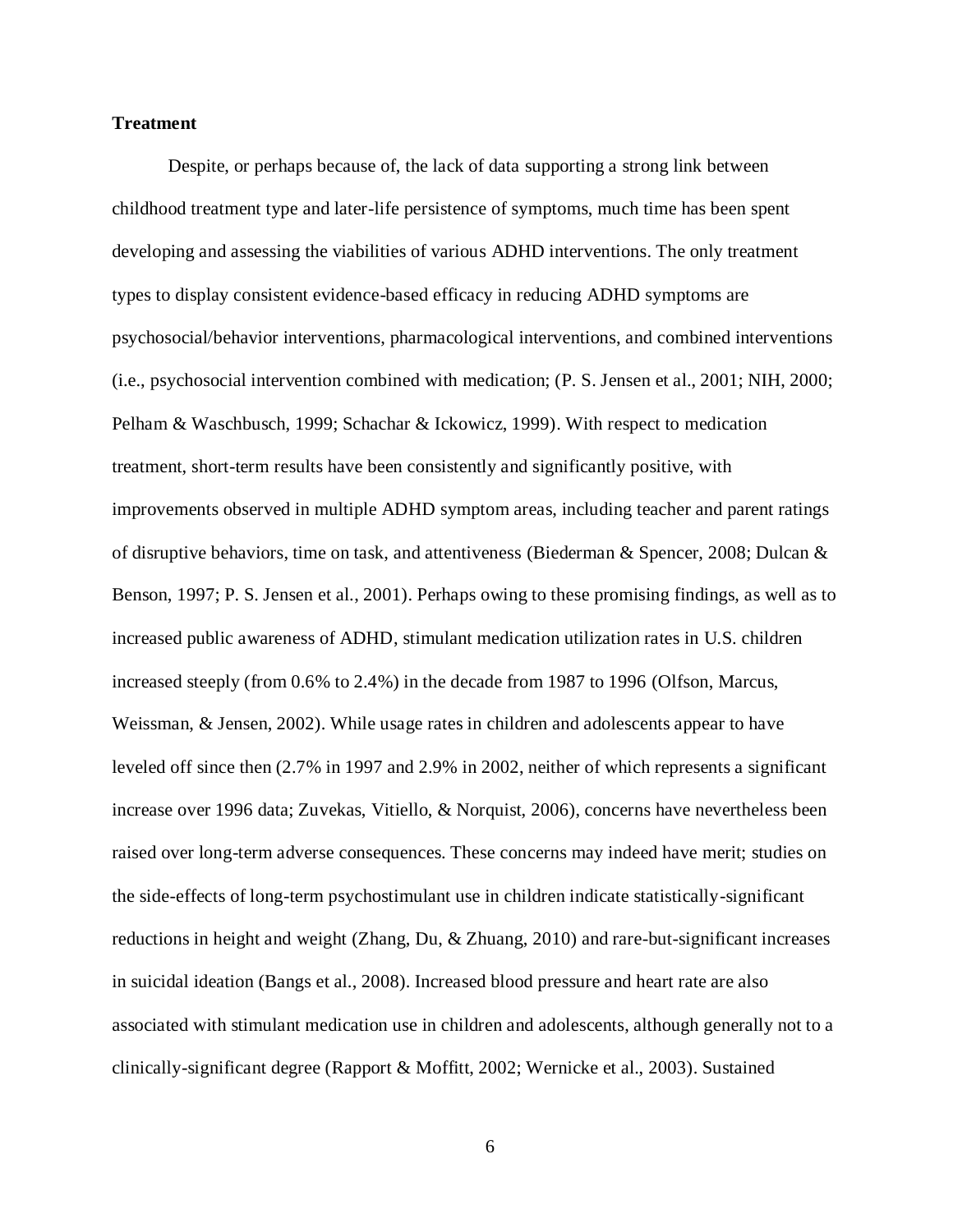improvement may represent another potential concern in pharmacological interventions—while some data suggest that childhood medical treatment is associated with higher employment rates later in life (Halmøy, Fasmer, Gillberg, & Haavik, 2009), there is relatively little evidence supporting long-term efficacy of these medications. Additionally, while response rates to psychopharmacological interventions are generally high, approximately 30% of children and adolescents who take ADHD medications report little or no symptom improvement at any time (Biederman & Spencer, 2008). Data have not supported early suspicions of links between childhood stimulant use and adult-onset substance abuse problems, however, as much of the significant variance in this relationship is accounted for by comorbid conduct disorders (Biederman et al., 2008; Harty, Ivanov, Newcorn, & Halperin, 2011; Mannuzza et al., 2008). Additionally, children diagnosed with ADHD who were not on medication were found to have a higher risk of obesity (odds ratios of 1.42 and 1.85 in boys and girls, respectively); this heightened risk was not found in those children who were taking medications to treat their ADHD (Kim, Mutyala, Agiovlasitis, & Fernhall, 2011). Thus, while the long-term effectiveness for remediation of ADHD symptoms is unclear, and associated health risks with long-term stimulant medication usage have been found, short-term effectiveness and potential health benefits (e.g., reduced obesity risk) of ADHD medications appear to continue to drive prescription and use of these substances.

Non-pharmacological treatments for ADHD predominately involve behaviorally-based psychotherapeutic programs. Indeed, research suggests that the only effective, evidence-based psychosocial interventions for ADHD are behavioral parent training, behavioral school/classroom management, and behavioral peer summer treatment/recreational setting paradigms (Diamond & Josephson, 2005; Knight, Rooney, & Chronis-Tuscano, 2008; Pelham &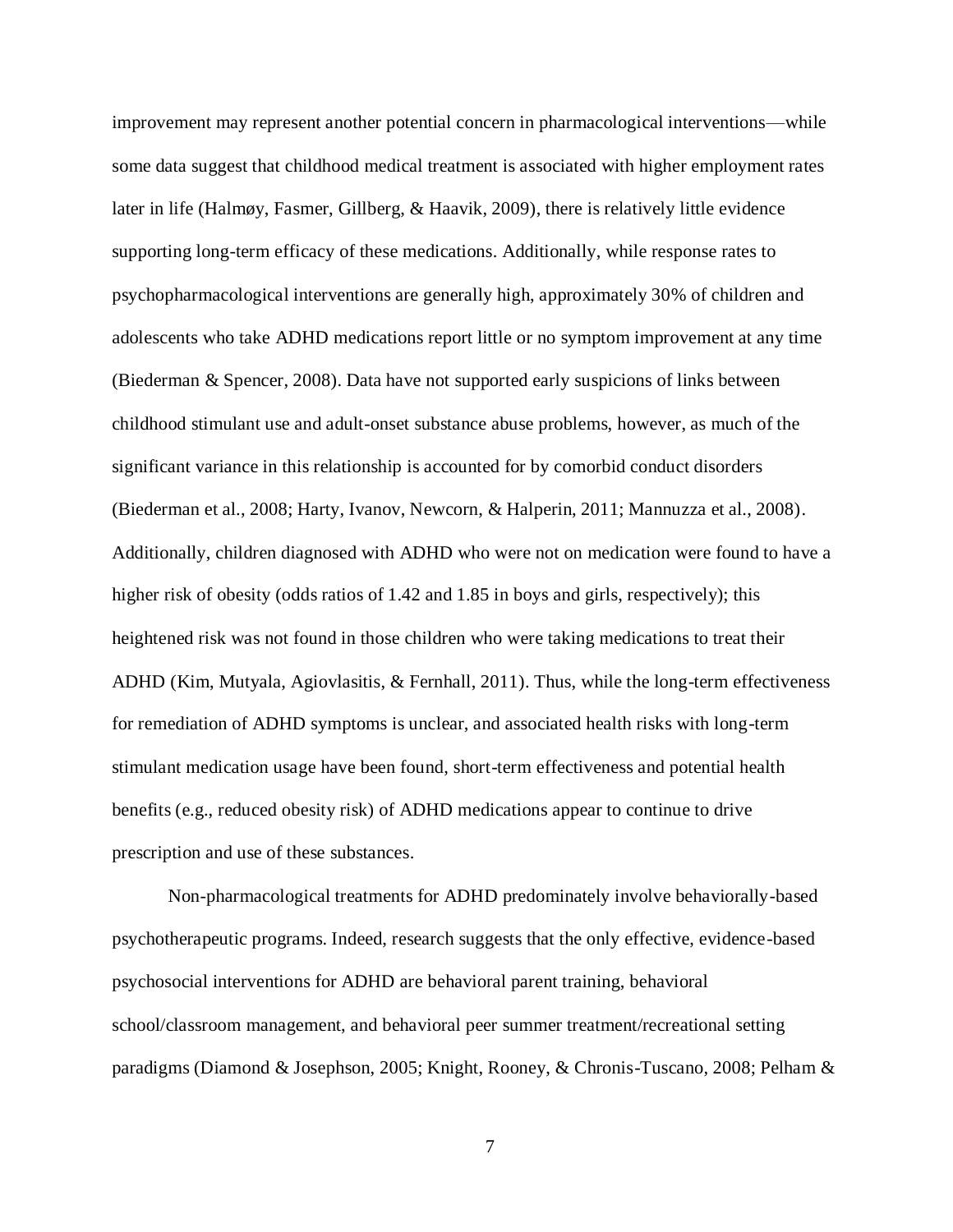Fabiano, 2008; Young & Amarasinghe, 2010). Tentative, recent support also exists for childcentered behavioral activation therapy, although limited data are available for its effectiveness when used alone rather than being coupled with behavioral parent training (Curtis, 2010). These behavioral interventions have all been shown to produce symptom- and functioning-related treatment effect sizes similar to medication and significantly greater than non-behavioral methods (e.g., cognitive therapy, nondirective counseling), the latter of which show little-to-no effectiveness in treating ADHD (Pelham & Fabiano, 2008).

Combined psychotherapeutic and pharmacologic treatments for children and adolescents with ADHD have also shown some promise. Indeed, these types of programs have tentatively been shown to reduce symptom severity in ADHD with comorbid oppositional defiant disorder to a greater degree than medication alone (So, Leung, & Hung, 2008). In a review of data from the NIMH Multimodal Treatment Study of Children with ADHD (the MTA study), Jensen and colleagues (2005) also found that combined treatments provided significant symptom remediation. However, these researchers also pointed out important data regarding costeffectiveness, which suggested that in many instances, medication alone may be the cheapest option. This did not apply to all circumstances, though, as particularly in children with comorbid conditions, combined interventions displayed the relative best cost-effectiveness value. Thus, in more complicated cases, combined treatment may be a better option than either medication or psychotherapy alone.

Much less research exists that explores treatment types and effectiveness in adults. This might in part be fueled by an underutilization of services by adults—survey data indicate that only 10.9% of adults with ADHD reported actually receiving treatment specifically for ADHD in the past year (Kessler et al., 2006). This low rate of service usage is particularly troubling given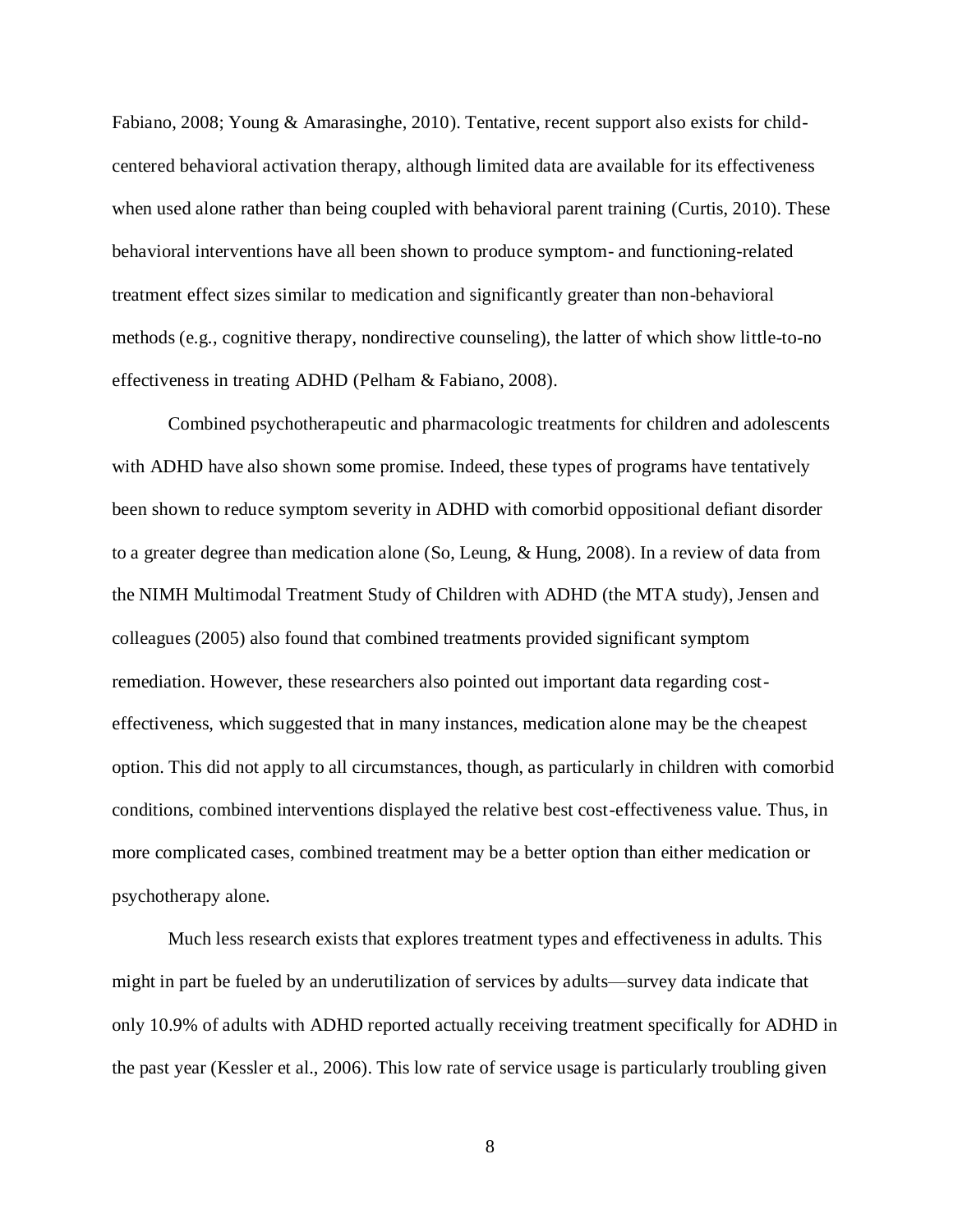the finding that in children, successful treatment of ADHD symptoms also resulted in significant reduction of symptoms of comorbid conditions (Jensen et al., 2001). Thus, lack of treatment of adult ADHD-related difficulties may result in a lack of reduction of difficulties associated with comorbid psychological conditions. In general, as with children, the most common first-line intervention of choice in adults is medication; specifically, treatment guidelines recommend stimulant medication or atomoxetine when not otherwise contraindicated (Dulcan & Benson, 1997; Kooij et al., 2010; Nutt et al., 2007). Recent studies have also begun indicating that as with children and adolescents, combined pharmacotherapy and cognitive-behavioral therapy may also be effective in adults, providing incremental benefits beyond medication alone (see: Ramsay & Rostain, 2007 for a thorough review).

#### **Neurophysiology of ADHD**

Concomitant with the continued development and study of ADHD interventions has been the improvement of methods for attaining neurophysiological data related attentional disturbances, as this information may inform both treatment and theory. Accordingly, with increases in sophistication of neuroimaging technologies over the past two decades, researchers have increased their efforts in evaluating the neurophysiology of ADHD. An early examination of ADHD-related neurophysiology via positron emission tomography (PET) scan found globally-depressed cerebral glucose metabolism in currently-symptomatic adults with histories of childhood hyperactivity (Zametkin et al., 1990). Of 60 brain regions examined, Zametkin and colleagues (1990) found that 30 exhibited this glucose hypometabolism, with particularly abnormal findings observed in the premotor and superior prefrontal areas. Later structural studies using magnetic resonance imaging (MRI) then supported and elaborated on these results. Multiple teams of researchers have shown that children with ADHD exhibit lower overall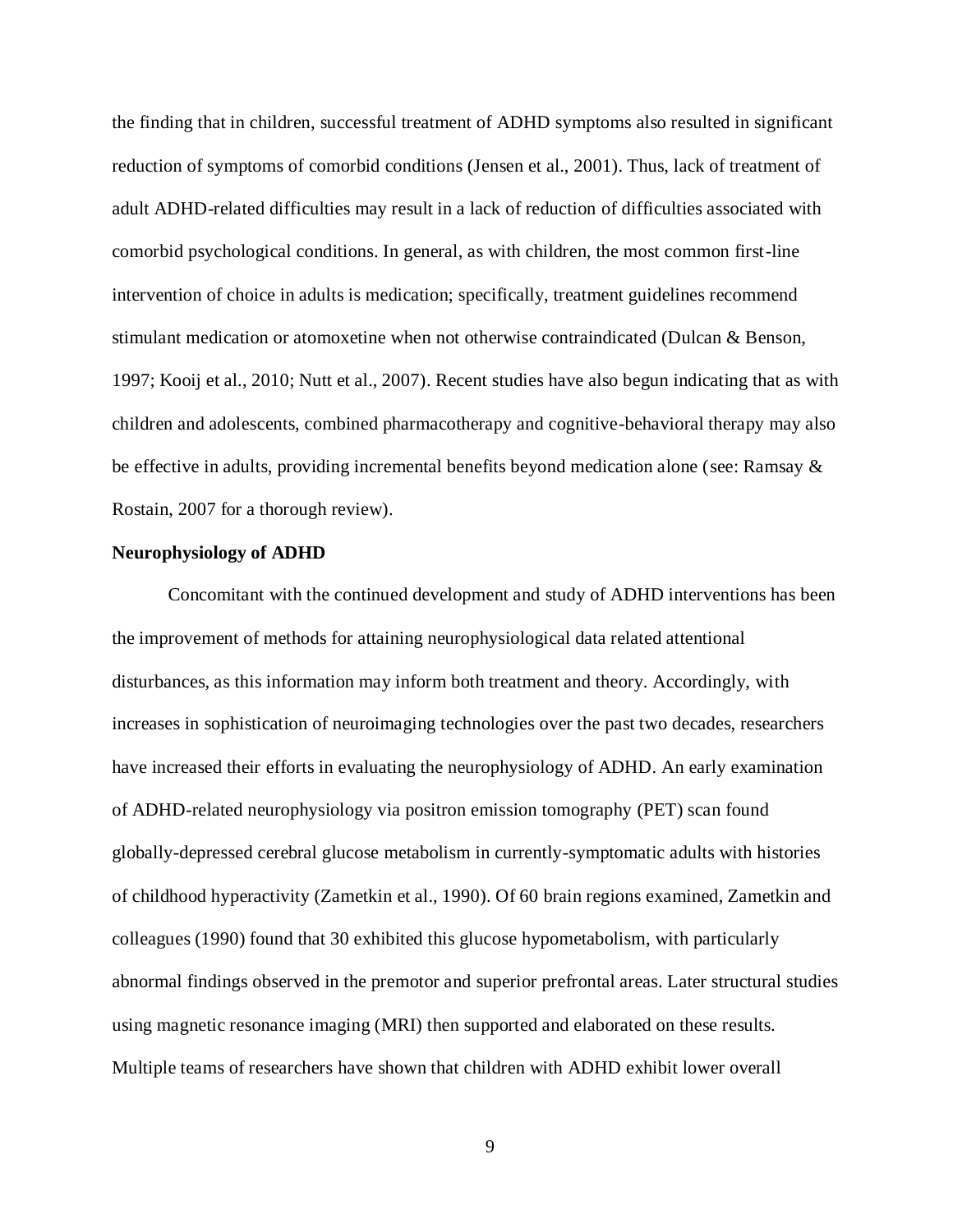cerebral, cerebellar, and both white and gray matter volumes (Castellanos et al., 2001; Castellanos, Giedd et al., 1996; Filipek et al., 1997; Makris et al., 2007; Mostofsky, Cooper, Kates, Denckla, & Kaufmann, 2002). As with the work by Zametkin et al. (1990), these later studies suggested particular involvement of prefrontal and premotor brain regions, especially in the right cerebral hemisphere. Other implicated regions include the anterior cingulate and prefrontal cortices (Makris et al., 2007), right hemisphere globus pallidus and caudate nucleus (Castellanos, Giedd et al., 1996), left hemisphere total caudate and caudate head volumes (Filipek et al., 1997), and posterior-inferior cerebellar vermis (Castellanos et al., 2001; Castellanos, Giedd et al., 1996; Mostofsky, Reiss, Lockhart, & Denckla, 1998). Meta-analysis of these and other imaging studies has helped to sort through the large variety of implicated cerebral areas. In general, such analysis has revealed that disruptions of frontostriatal (dorsal anterior cingulate cortex, striatum, and dorsolateral and inferior regions of the prefrontal cortex) and frontoparietal neural networks are the most robust functional imaging-related discoveries (Bush, Valera, & Seidman, 2005; Dickstein, Bannon, Castellanos, & Milham, 2006). However, as is often the case with imaging research, many of these studies made use of relatively small sample sizes (i.e., most included fewer than 40 total participants), failed to make comparisons to control groups, did not report results in standardized fashion, and/or limited result disclosure to only those areas hypothesized to show dysfunction rather than focusing on the entire brain (see Durston, 2003 and Dickstein et al., 2006 for comprehensive reviews).

Nonetheless, imaging research has done much to inform the neuroscience of ADHD, leading to a handful of neurotransmitter-focused theories of the disorder. The high concentration of dopamine (DA)- and norepinephrine (NE)-producing neurons populating and innervating midbrain and forebrain areas implicated in ADHD (Mendoza & Foundas, 2008), as well as the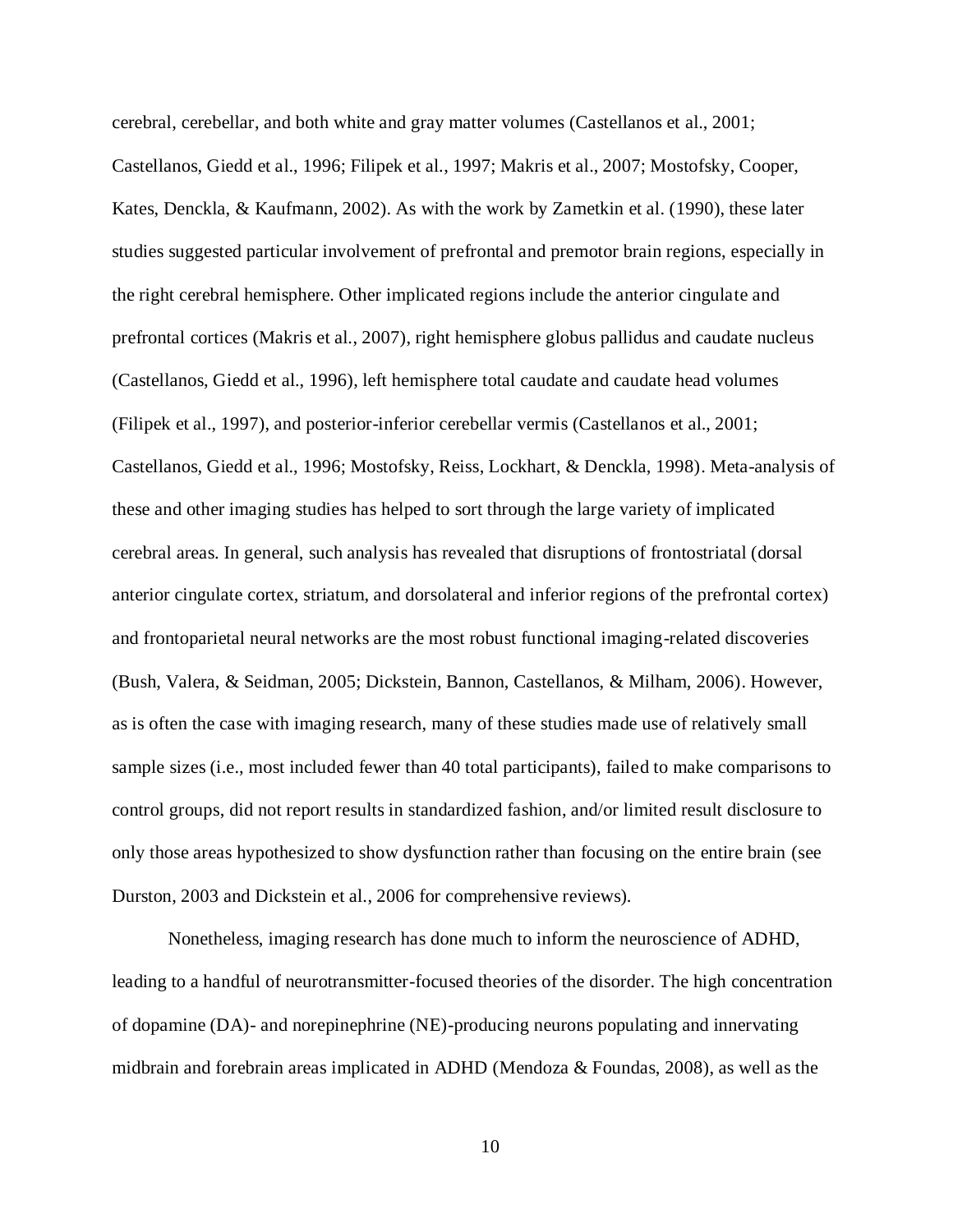observed effects on these neurotransmitter systems of the predominantly stimulant-based medications most-frequently used to treat ADHD (Pliszka, McCracken, & Maas, 1996; Shafritz, Marchione, Gore, Shaywitz, & Shaywitz, 2004; Vaidya et al., 1998; Zametkin & Rapoport, 1987), have caused these two neurochemicals to become focal points of theory and research. Such theories, then, have begun focusing on the neural networks in which these transmitters typically operate, and in what ways neurotransmitter function therein might be disturbed.

Evidence suggests that top-down, goal-directed vs. bottom-up, transient, response-related attentional resources are marshaled by two distinct neural networks, with the former tied to dorsolateral prefrontal cortex (DLPFC) and the latter to the more medially-located dorsal anterior cingulate cortex (ACC; Banich et al., 2009; Banich, Milham, Atchley, Cohen, Webb, Wszalek, Kramer, Liang, Wright et al., 2000; Banich, Milham, Atchley, Cohen, Webb, Wszalek, Kramer, Liang, Barad et al., 2000; Milham, Banich, & Barad, 2003; Milham, Banich, Claus, & Cohen, 2003). Both types of attention, and thereby both associated neural networks, are thought to be dysfunctional in individuals (children and adults) diagnosed with ADHD. In their extensive work using the Stroop task, for example, Banich and colleagues (2009) found reduced DLFPC and dorsal ACC activity in college-aged students with ADHD vs. carefully-matched controls. Additionally, these researchers also observed decreased activity in the right inferior frontal cortex, a region that is associated with late-stage response inhibition (Aron, Robbins, & Poldrack, 2004; Forstmann et al., 2008; Sharp et al., 2010). Similarly, Schneider et al. (2010) observed, via fMRI, dysfunction in ACC and prefrontal cortex in adults diagnosed with ADHD who completed a continuous performance test (CPT). These researchers point out that many of the implicated ACC and frontostrial neural networks are modulated predominately by DA, potentially implicating this neurotransmitter in the development of ADHD.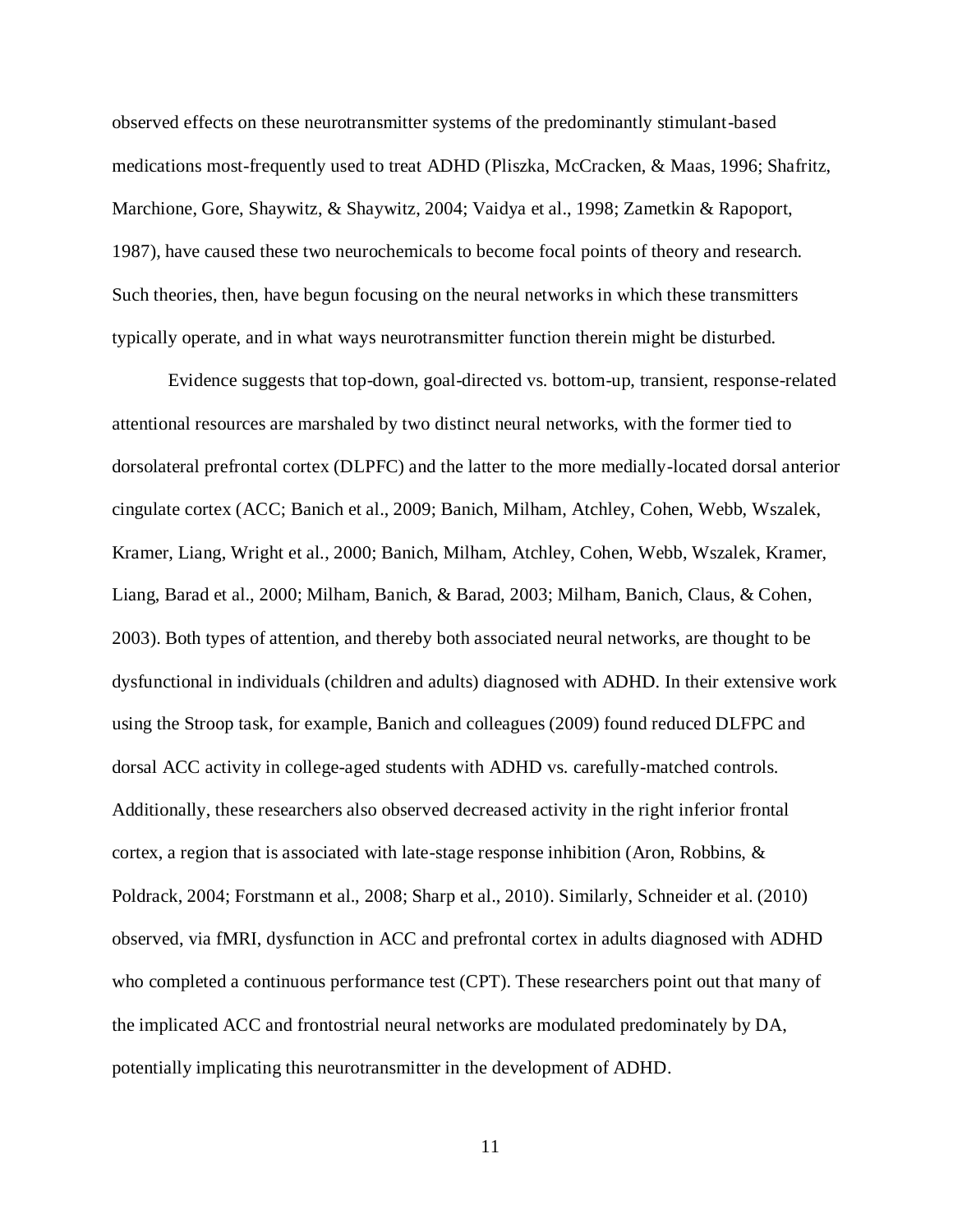Despite many studies, such as those above, implicating DA and DA-modulated networks in ADHD, much is still unknown regarding the actual neural mechanisms in effect. Examinations of DA transporter (DAT) function and quantity in animals and humans have attempted to reduce this uncertainty. Early pharmaceutical research initially prompted much of this focus on DAT, as it suggested that striatal DAT blockade leading to increased synaptic DA concentration was the primary mechanism of action of methylphenidate (Castellanos, Elia et al., 1996; Schweri et al., 1985; Volkow et al., 1998). Genetic knockout and knockdown studies that eliminated or reduced, respectively, DAT function in mice reported, as is the case with humans, that administration of psychostimulants reduced ADHD-like symptoms in these mice (namely disinhibition and hyperactivity), presumably as a function of increased extracellular DA levels (Gainetdinov et al., 1999; Giros, Jaber, Jones, Wightman, & Caron, 1996; Zhuang et al., 2001). Also as with humans, Gainetdinov et al. (1999) found that administration of psychostimulants in wild-type/normal mice actually increased activity in direct proportion to the amount of extracellular dopamine present. Thus, it was hypothesized that disrupted DAT functioning in these mice may have caused ADHD-like symptoms which were remediated by psychostimulant medication. Such tentative support for the role of the DAT in ADHD induced a transition from mice to human paradigms. Spencer and colleagues (2005) reviewed many of the subsequent DAT-related studies in children and adults, finding that the majority (six of eight) reported statistically-significant increases in striatal DAT binding levels, which would conceivably decrease extracellular DA. Although the findings were encouraging, they led to many questions regarding the specifics of DAT/DA levels and activity in neural attention systems, such as whether the observed increased DAT binding was due to trait-level variables (e.g., reduced neurodevelopmental pruning of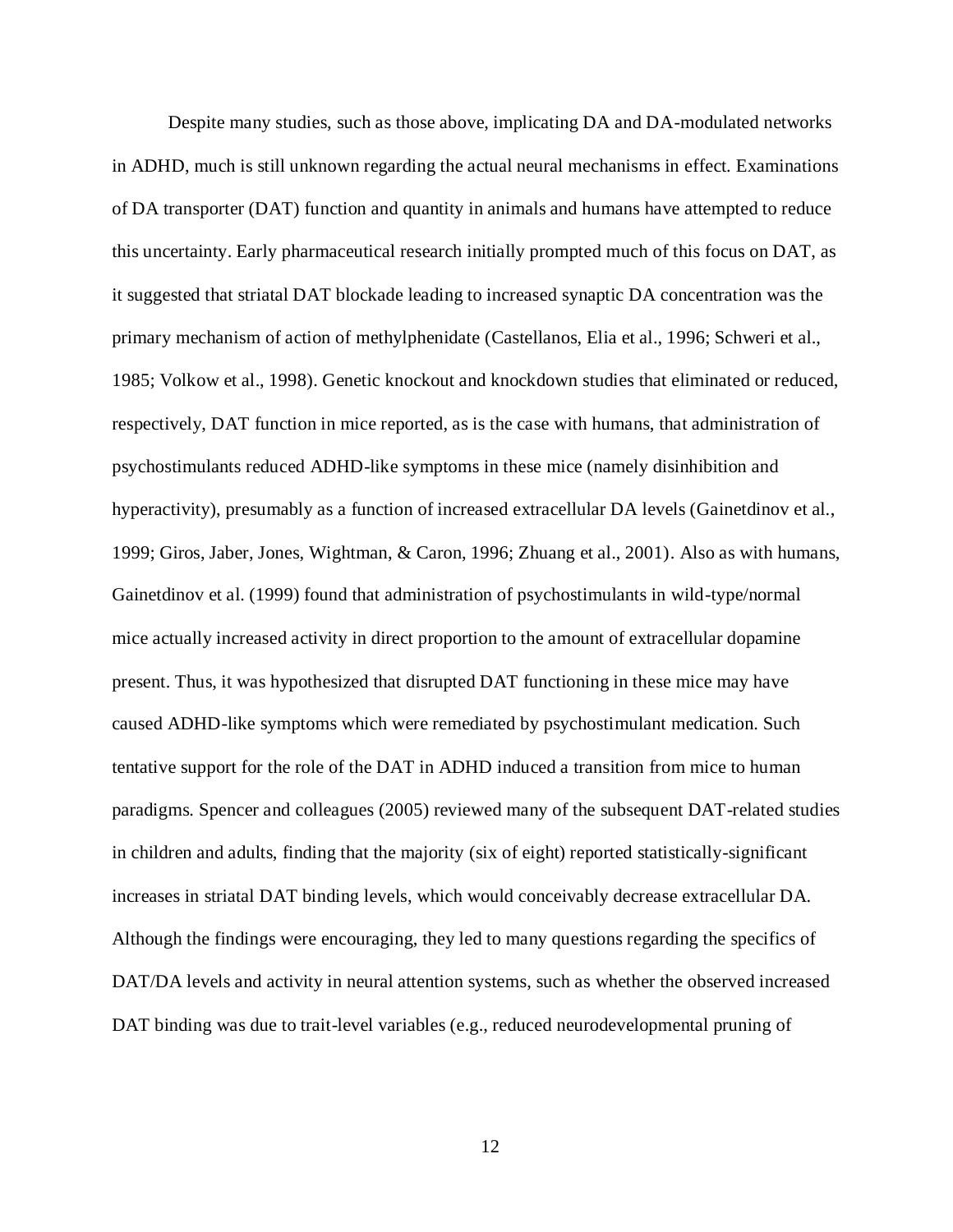dendritic trees) or state-level variables (e.g., neurophysiologic responses to persistently high or low levels of extracellular DA; Madras, 2005; Volkow et al., 2007).

Volkow et al. (2007) attempted to clarify the roles of DAT and DA in ADHD by directly examining the effects of psychostimulant (methylphenidate) administration on striatal DA levels in humans. Their findings indicated reduced striatal (particularly caudate) and limbic (amygdala and hippocampus) DA release in adults with ADHD vs. controls when administered methylphenidate. This reduced DA release was significantly related to measured symptoms of inattention, suggesting that striatal DA activity influences this aspect of ADHD symptomatology. The researchers also observed reduced amounts of striatal  $D_2/D_3$  receptor availability which, when coupled with the previously-reported reduced striatal DA release, suggests lower overall numbers of these receptors in the striatum of individuals with ADHD, further implicating striatal DA function in disrupted attention. Finally, the results suggested increased reinforcement effects from drugs in adults with ADHD, potentially linking DA functioning in this population not only to attentional dysfunction, but also to their increased likelihood of substance abuse. Such a finding might help to explain early, but eventually unsubstantiated, ideas that stimulant medication treatment in children may lead to adult substance abuse disorders; these and other treatment-related concerns will be discussed in more detail later.

Genetics studies have lent further support to the hypothesis that DAT plays an important role in ADHD pathology. Multiple sets of results have implicated the DAT gene (DAT1) in ADHD. For example, Bellgrove and colleagues (2004) found greater amounts of response variability, a cognitive phenomenon often associated with attentional disturbance, in children and adolescents with two copies of the 10-repeat DAT1 allele versus those with one or two copies of the 9-repeat DAT1 allele. Loo et al. (Loo et al., 2003) also examined children with two copies of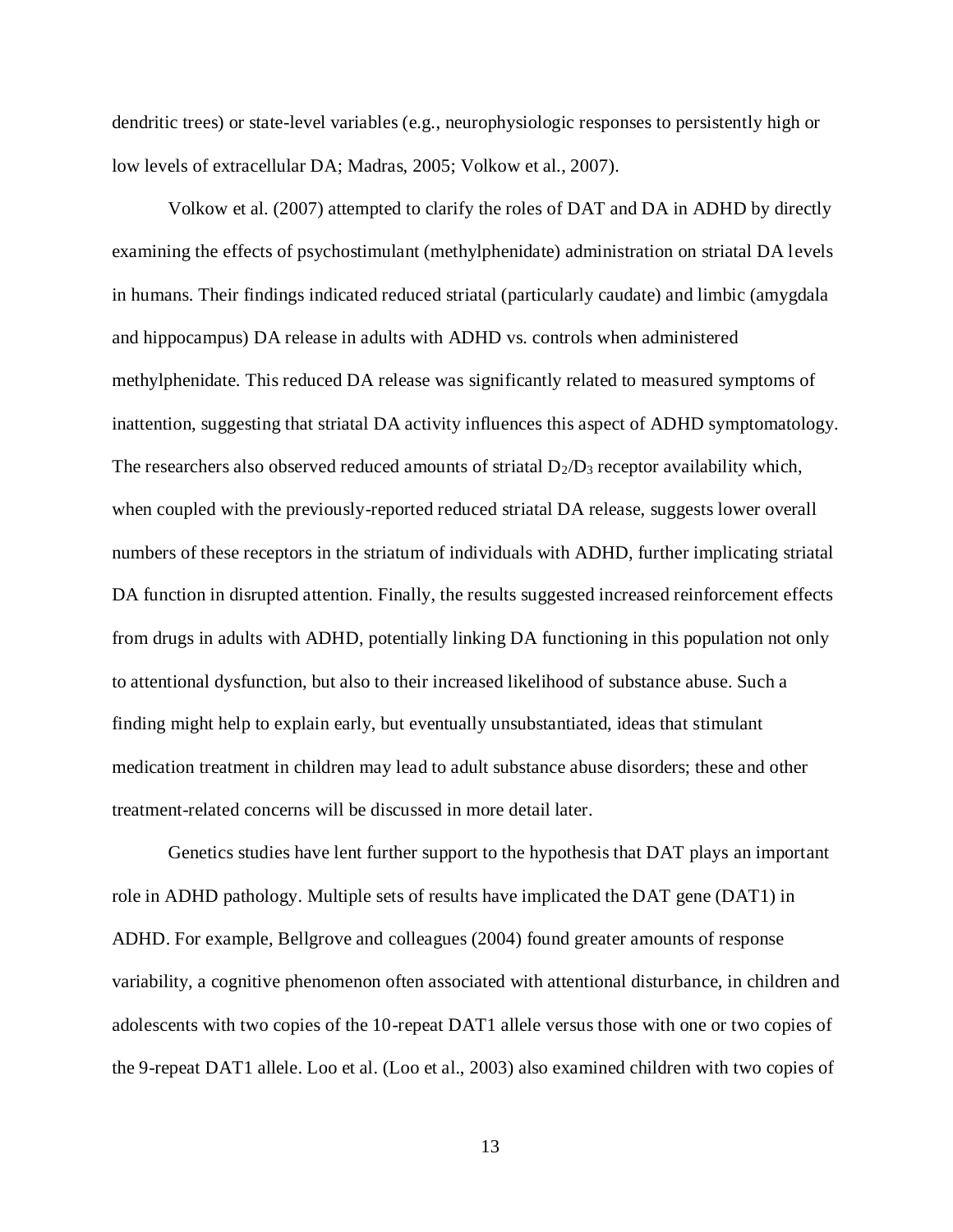the 10-repeat DAT1 allele, finding that homozygosity for the allele was associated with poorer vigilance than heterozygosity or homozygosity for the 9-repeat allele. These researchers also found that homozygosity for the 10-repeat allele mediated methylphenidate effects as measured by EEG. The 10-repeat allele variant is thought to influence attentional functioning by altering the expression of the DAT in humans when compared with other variants (i.e., 7-, 9-, and 11 repeat alleles) (Fuke et al., 2001). Yet while most data seems to indicate a connection between DAT1 and ADHD, some research has failed to find any such link in children with the disorder versus those without (Simsek, Al-Sharbati, Al-Adawi, & Lawatia, 2006). This inconsistency in these studies could potentially be related to small sample leading to reduced statistical power, differences in sample characteristics (e.g., comorbidity, degree of impairment) and diagnostic criteria, and differences in genetic polymorphism detection techniques.

In addition to DAT and DA, NE has also been implicated in ADHD. Specifically, a NEaffiliated posterior attentional neural network involving the parietal lobes, thalamus, and precuneus has shown dysfunction in individuals with ADHD (Posner & Petersen, 1990; Schneider et al., 2010; Smith, Taylor, Brammer, Toone, & Rubia, 2006; Tamm, Menon, & Reiss, 2006). This posterior attention network is thought to be involved in the orienting response (Fan, McCandliss, Fossella, Flombaum, & Posner, 2005), and is also believed to play a role in attentional shifting and disengagement (Jackson, Swainson, Mort, Husain, & Jackson, 2009; Posner, Inhoff, Friedrich, & Cohen, 1987; Rushworth, Nixon, Renowden, Wade, & Passingham, 1997). Lesion and brain injury studies involving the phenomenon of left hemispatial neglect following right parietal lobe damage initially spurred, and have since lent support to, conceptualizations of this brain region's involvement in attentional functions (see: Proto, Pella, Hill, & Gouvier, 2009 for a review). Children and adolescents with ADHD have shown less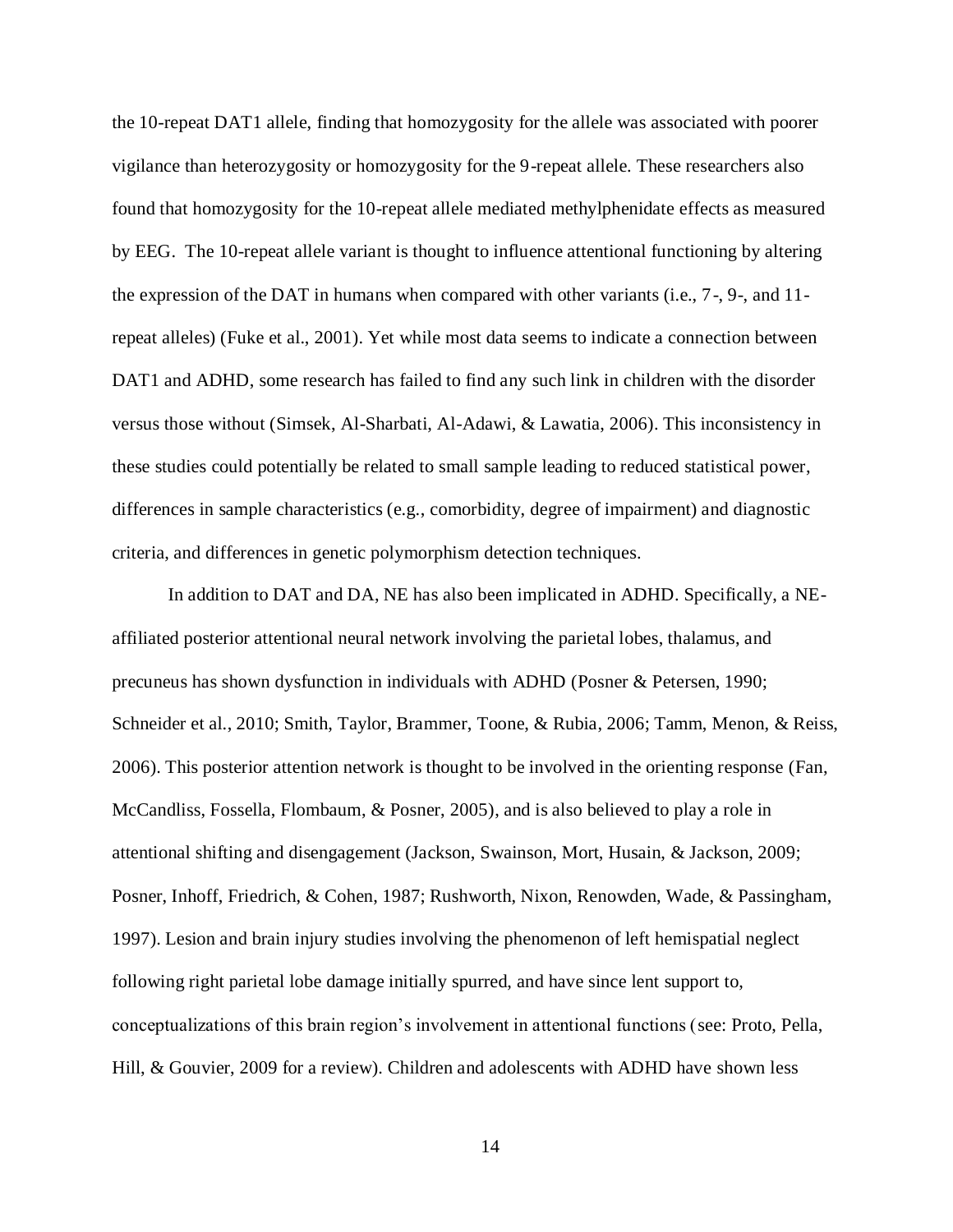activation of the parietal lobes than control children on tasks of simple visual attention (Booth et al., 2005), alerting and reorienting (Konrad, Neufang, Hanisch, Fink, & Herpertz-Dahlmann, 2006), and attention switching (Smith et al., 2006). These findings of decreased parietal lobe activation have since been extended to adults with childhood diagnoses of ADHD, including those in whom the condition had since partially remitted (Schneider et al., 2010), suggesting potential developmental abnormalities in the posterior attentional system. Pharmacological research showing dose-dependent clinical effectiveness of substances that influence NE, such as atomoxetine (brand name: Strattera), a non-stimulant norephinephrine reuptake inhibitor, in reducing ADHD symptoms lends further support to the involvement of NE systems in the disorder (Michelson et al., 2001; Spencer, 2004). These results have prompted the initiation of a randomized controlled atomoxetine trial in children and adolescents (Tsang et al., 2011).

**Neurobiological Theories and Hypotheses of ADHD.** Castellanos and colleagues (2005) extrapolated from this line of thinking to develop a hypothesis of catecholaminergic (particularly DA and NE) deficit in individuals with ADHD. These researchers posit that in individuals with ADHD, there may be a catecholaminergically-related deficiency that interferes with these neurochemicals' abilities to properly regulate neuronal activity fluctuations that occur at a very low frequency. These fluctuations, then, could be responsible for the behavioral difficulties associated with ADHD via the brief, frequent attentional lapses they are proposed to cause. Research involving Castellanos et al.'s hypothesis, particularly in relation to the concept of intraindividual performance variability in ADHD and as it would evolve into a more complete hypothesis by Sonuga-Barke and Castellanos (2007), will be discussed in greater depth later in this paper.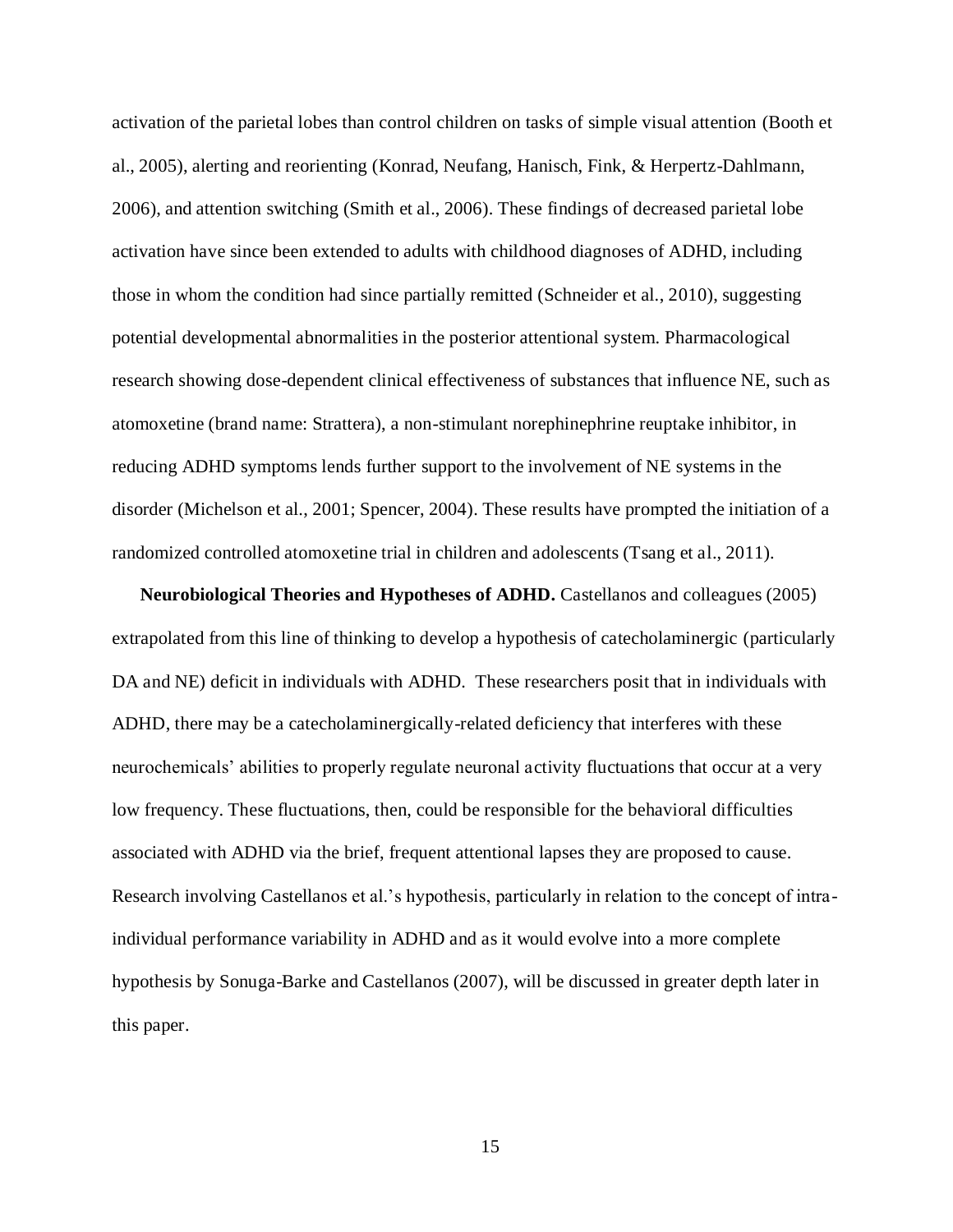Sagvolden et al. (2005) also built upon research involving the catecholaminergicregulated (and specifically DA-regulated) frontostriatal neural network to propose a "dynamic developmental theory" of ADHD. These authors limit their theory to the predominantly hyperactive/impulsive and combined subtypes, and further narrow their focus to behavioral symptoms in particular. They theorize that the behaviorally-based causes of these subtypes of ADHD are changes in the reinforcement of new behaviors coupled with dysfunctional extinction of previously learned and reinforced behaviors, both of which are hypothesized to be linked to deficiencies in DA regulation of mesolimbic systems. Specifically, the researchers state that the window of opportunity to properly link a behavior and its consequence(s) will be smaller in individuals with ADHD. This reduced behavior-consequence association ability will then result in reduced/restricted stimuli for influencing behavior and an inclination to enact short sequences of motor responding, subsequently bringing about inattention and impulsivity, respectively. Concomitantly, dysfunctional extinction processes will result in an overabundance of learned and primed behavioral responses, thereby inducing hyperactivity. Research indicating alterations of delayed discounting behaviors (i.e., choices regarding immediate versus delayed reward), reward sensitivity, and effects of incentives in children with ADHD (Hurst, Kepley, McCalla, & Livermore, 2011; Luman et al., 2009; Uebel et al., 2010) would seem to lend tentative initial support to the dynamic developmental theory.

A somewhat older theory of ADHD that has spurred a large response in the ADHD community is that proposed by Barkley (1997). This model was informed by the prior work of Quay (Quay, 1988a, 1988b, 1997), whose work in turn adapted to ADHD the neuropsychological theory of anxiety involving the Behavioral Inhibition System (BIS) and Behavioral Activation System (BAS) as originally proposed by Gray (1982). Quay hypothesized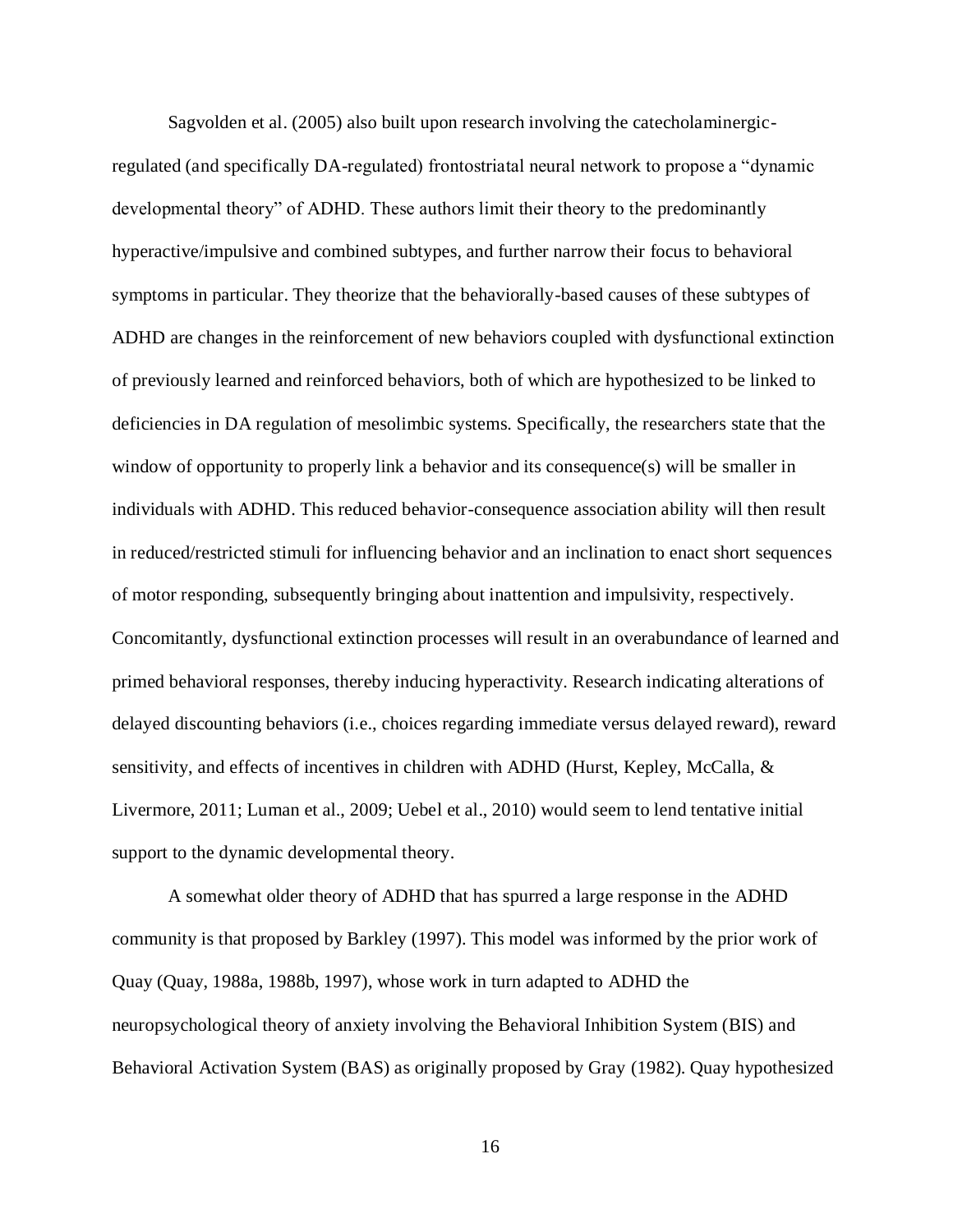that the main dysfunction in the hyperactive/impulsive and combined-types of ADHD (like many other researchers, both he and, later, Barkley posited that the purely inattentive subtype may reflect a separate disorder, an idea which will be discussed in greater depth later in this dissertation) was underactivation of the BIS, which lead to poor and improper behavioral inhibition. Barkley (1997) also theorized that response inhibition was the central deficit in ADHD. However, he then linked this response inhibition deficit to a subsequent breakdown in four separate executive self-control functions whose successful implementation relies on intact inhibition. As Barkley (1997) put it, response inhibition "permits a delay in the decision to respond that is used for further self-directed, executive actions" (p. 68). Disruption of these executive functions then results in subsequent disruption of motor output due to the decreased control of this output by the self-regulation executive functions. Much research conducted since this model's inception has supported the existence of response inhibition and moderate executive functioning deficits in ADHD (Barkley, 1997, 1999a; Fischer et al., 2005; Kevin R. Murphy, Barkley, & Bush, 2001). However, meta-analytic studies have shown that neuropsychological deficits beyond, and potentially unrelated to, executive functioning also occur in ADHD (Boonstra, Oosterlaan, Sergeant, & Buitelaar, 2005; Woods, Lovejoy, & Ball, 2002). Thus, a response inhibition deficit in ADHD, while supported by much research, may not necessarily reflect the disorder's central dysfunction.

#### **Diagnostic Factors and Controversies**

DSM diagnostic criteria for ADHD, as mentioned earlier in this paper, changed significantly from DSM-III to DSM-III-R, and again from DSM-III-R to DSM-IV. Currently, the DSM-IV-TR, which made no substantive changes to its ADHD section compared with DSM-IV, requires that individuals experience at least six symptoms of inattention (criterion A) or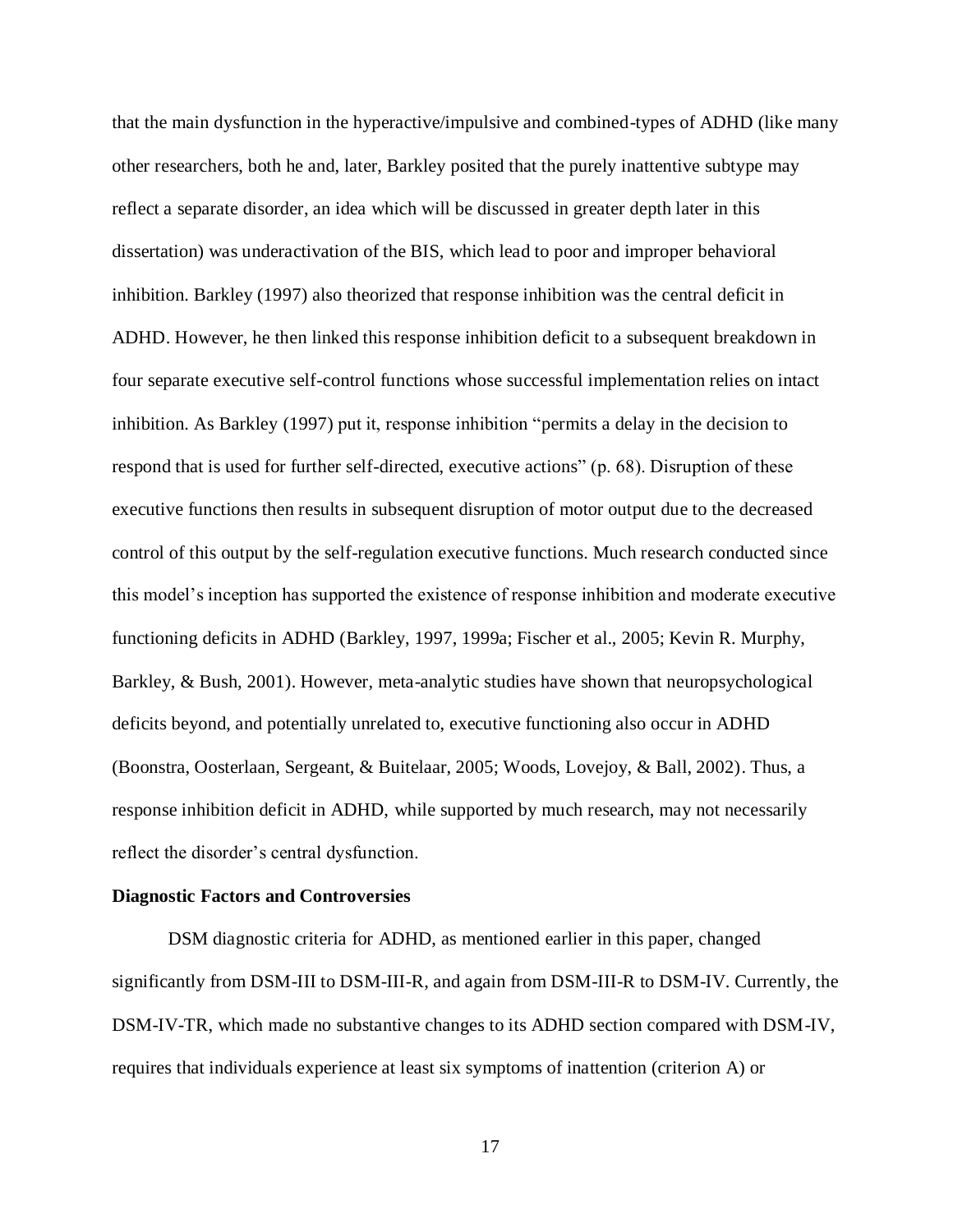hyperactivity/impulsivity (criterion B) to receive an ADHD diagnosis (APA, 2000).

Additionally, these symptoms must have persisted for at least six months, must have begun causing impairment to some degree before age seven years, must be present in at least two separate settings (such as school and home), must currently be causing clinically-significant impairment, and must not be better accounted for by another psychological disorder such as schizophrenia, a pervasive developmental disorder (e.g., intellectual disability, autism), or a psychotic disorder. The DSM-IV-TR, for its A and B criteria, provides three separate symptom lists—inattention, with nine entries; hyperactivity, with six entries; and impulsivity, with three entries. These latter two categories, hyperactivity and impulsivity, are both grouped under the B criteria, while the inattention symptom list alone comprises criteria A. Subtype diagnosis is then determined by whether the individual meets the full six-symptom threshold within the past six months for criteria A but not B (predominantly inattentive type), B but not A (predominantly hyperactive/impulsive type), or both A and B (combined type). If the individual meets neither criteria A nor B, or if the clinician is unsure regarding other diagnostic issues (e.g., if the individual began displaying symptoms before age seven), but the clinician feels an attention disorder is present, there exists an ADHD Not Otherwise Specific category as well.

Given its high degree of diagnostic flux across DSM revisions, it is likely not surprising that the ADHD symptom lists and criteria have received their fair share of criticism. One of the more frequently-mentioned of these criticisms relates to the addition of the age of onset criteria in DSM-III, which required that symptoms begin manifesting themselves before age seven (APA, 1980). Shockingly, despite this criteria having been implemented in all future revisions and editions of the DSM since then (APA, 1987, 1994), there was little to no evidentiary basis supporting it when it was originally proposed (Barkley, 2010). A review of the DSM-IV field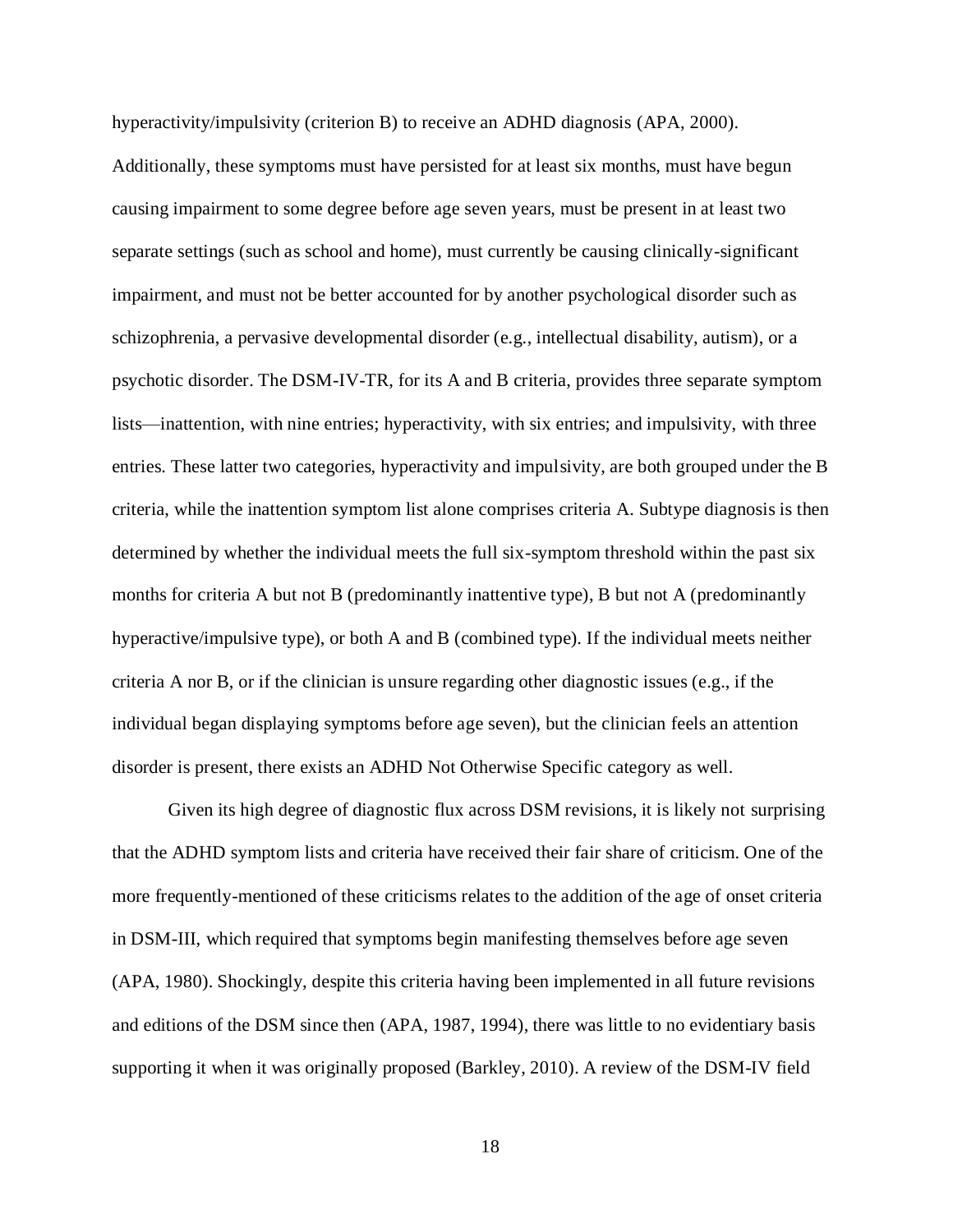trials data for ADHD indicated that the age of onset criteria actually reduced diagnostic reliability and clinician agreement ratings, in part owing to it not being met in a substantial minority (up to 43%, depending on subtype) of cases (Applegate et al., 1997). Barkley and Biederman (1997) also reported that age of onset less than or greater than seven years, while being associated with an average of 1.2 more reported symptoms in childhood, has not been shown to significantly relate to measures of severity, impairment, achievement, or psychological adjustment, and thus may not relate to any true differences in etiology or outcome. The age of onset criteria can become even more troublesome when it is applied to adults making retrospective report of ADHD onset and symptoms, as will be discussed later.

Also controversial are the behavioral symptoms themselves. As mentioned earlier, boys are diagnosed with ADHD at significantly higher rates than girls. Some of this diagnostic discrepancy may be due to gender differences in expressions of the disorder. Boys diagnosed with ADHD tend to show more externalizing-type behaviors, such as hyperactivity, oppositionality, and aggression (Biederman et al., 2002; Gershon, 2002). Conversely, girls with ADHD exhibit more internalizing-type behaviors such as inattention and anxiety, display fewer problems behaviors, and have lower likelihoods of comorbid learning and conduct disorders than boys (Biederman et al., 2002; Gershon, 2002; Keenan & Shaw, 1997). Girls may then less-often come to the attention of referral sources, resulting in disproportionate numbers of referrals and diagnoses in boys (Stefanatos  $\&$  Baron, 2007). This referral bias may have contributed to previous findings indicating that over three-quarters of research participants in ADHD studies were male (Hartung & Widiger, 1998), resulting in many of the DSM-IV ADHD symptoms proposed by expert opinion, literature review, and field trials to be based on experimental data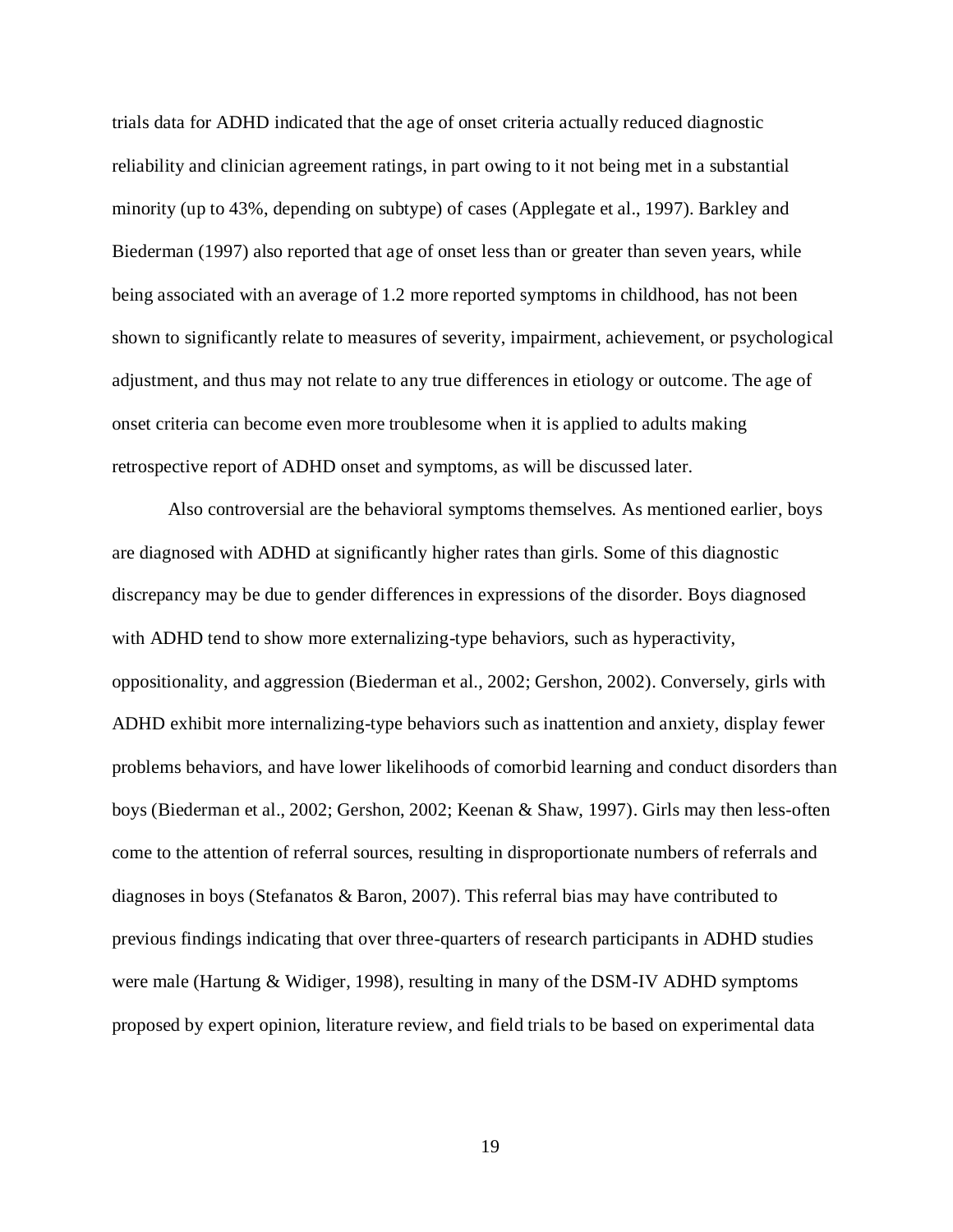obtained predominantly with boys (Stefanatos & Baron, 2007). Thus, in addition to referral source biases, the symptom lists themselves may be predisposed to underdiagnosing females.

Despite the controversial nature of the age of onset criteria and the DSM symptom lists, there are facets of the diagnostic characteristics of DSM-defined ADHD that research findings support. When progressing from DSM-III to DSM-IV, as alluded to above, field trials were conducted to obtain a better idea of the construct of ADHD itself. These trials revealed that three distinct disorder subtypes, named predominantly hyperactive/impulsive, predominantly inattentive, and combined, emerged based on significant variations between them in client age, type of impairment, and sex (Lahey et al., 1994). Since that time, the predominantly hyperactive/impulsive and combined subtypes have held up relatively well to scientific scrutiny, albeit with some struggle. For example, Barkley (1997) has suggested, based on DSM-IV field trial data indicating that the predominantly hyperactive-impulsive subtype was found largely in preschoolers while the combined and predominantly inattentive types were more prevalent in older children (Applegate et al., 1997), that the hyperactive-impulsive condition is actually the predecessor of the combined-type condition. Thus, he proposes that the two are in fact the same disorder, simply in different stages of development and presentation. Research showing that behaviors associated with hyperactivity/impulsivity, such as disruptiveness and oppositionality, arise earlier than signs of inattention (Hart et al., 1995; Loeber, Green, Lahey, & Christ, 1992) would appear to support Barkley's proposal. Regardless, recent data continues to support the viability of hyperactive and impulsive symptom clusters, which are generally considered to belong to the same underlying behavioral factor, and which often co-occur with inattention as a second factor, in individuals diagnosed with ADHD (Glutting, Youngstrom, & Watkins, 2005;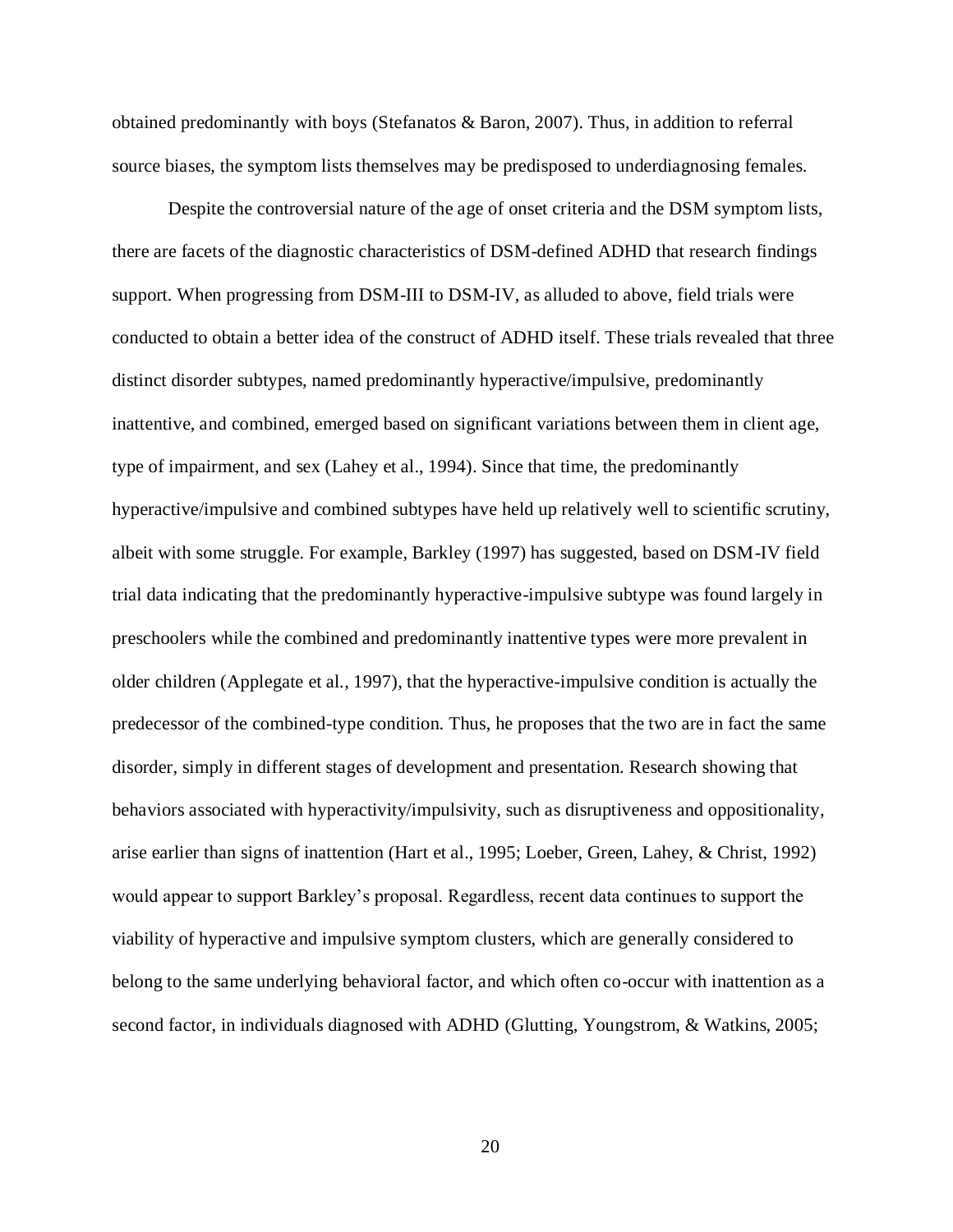Kessler et al., 2010; Lahey, Pelham, Schaughency, & Atkins, 1988), strengthening their cases as behavioral manifestations of the disorder.

The predominantly inattentive subtype, on the other hand, has received much scrutiny regarding its relationship to ADHD. While researchers such as Barkley (1997) contend that the hyperactive/impulsive and combined subtypes are not independent diagnostic entities, and instead may reflect a single ADHD condition as it progresses through development, the opposite is true of the predominantly inattentive type when in the absence of hyperactivity—there are many who believe it to be a fundamentally different disorder from ADHD, brought about by potentially distinct etiological factors (Barkley, 1997, 1999a; Carlson & Mann, 2002; Hinshaw, 2001; Sagvolden et al., 2005; Taylor et al., 1998; Willcutt, Pennington, & DeFries, 2000). Indeed, the DSM-IV field trial data suggests that the types of inattention symptoms exhibited by some children with the predominantly inattentive type appear fundamentally different than those observed and reported in hyperactive/impulsive and combined-type children (Applegate et al., 1997; Lahey et al., 1994). These children seem to display a cognitive and interpersonal dynamic disparate from hyperactive/impulsive individuals, coming across as socially withdrawn/introverted, cognitively and behaviorally sluggish, and day-dreamy rather than overly talkative, aggressive, and impulsive (Carlson & Mann, 2000; McBurnett, Pfiffner, & Frick, 2001; Milich, Balentine, & Lynam, 2001). These observations led some researchers to begin exploring the quantitative differences between children who are primarily inattentive without hyperactivity

type deficits in particular may be consistent with dysfunction in right cerebral hemisphere neural networks (Stefanatos & Wasserstein, 2001). One of the more consistent discoveries from this research involves the characteristic of cognitive sluggishness, a phenomenon which has been

and those who display a more "typical" ADHD, with one such finding being that inattentive-only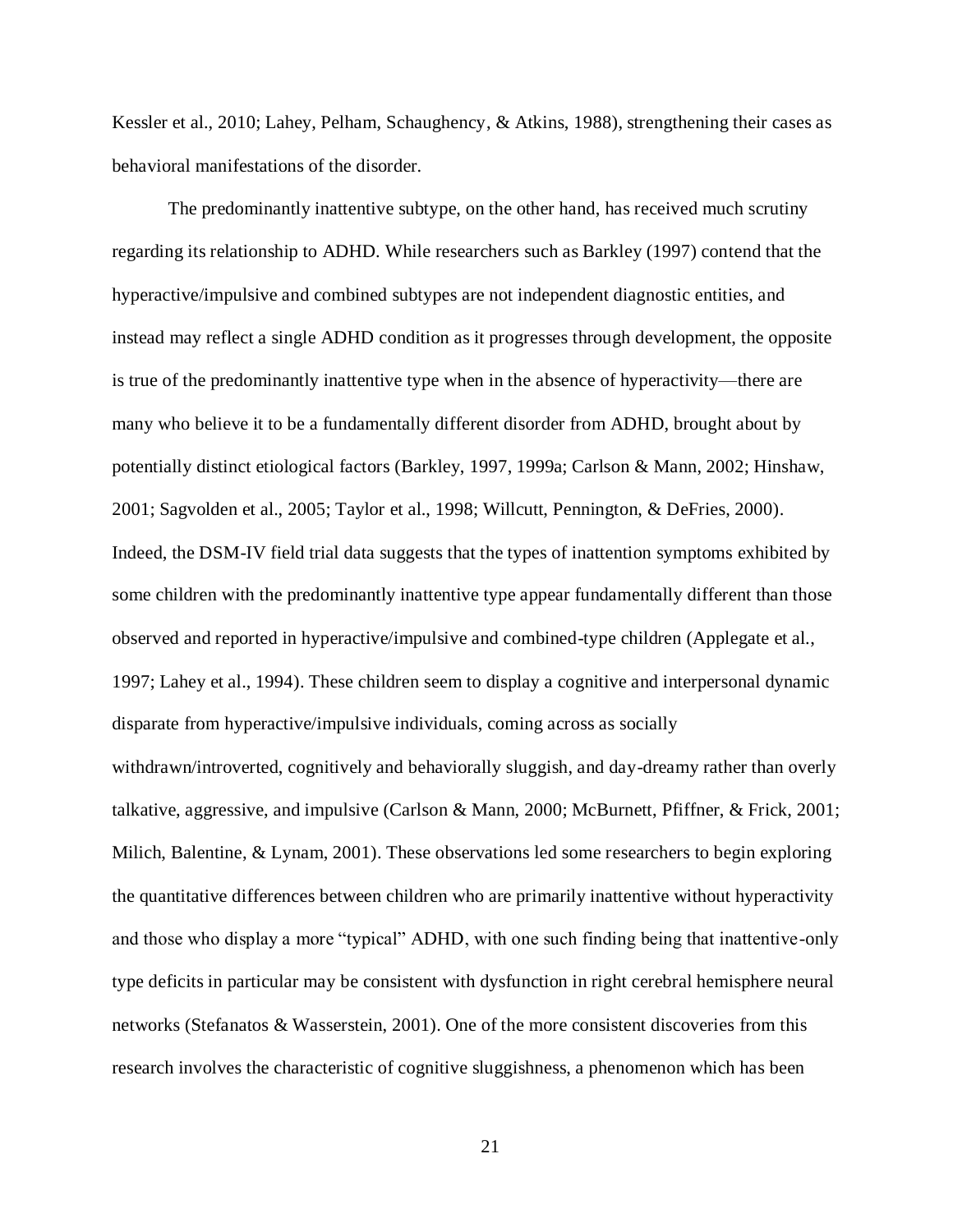termed Sluggish Cognitive Tempo (SCT; Carlson & Mann, 2000; Lahey et al., 1988). This deficit in cognitive speed is particularly important because it may reflect a central dysfunction in the predominantly inattentive/non-hyperactive subtype, given that much like with the combined subtype, basic attention mechanisms do not appear to be disrupted in this condition (Huang-Pollock, Nigg, & Carr, 2005; Weiler, Bernstein, Bellinger, & Waber, 2002).

Before the particularities of SCT are explored, however, it is important to mention a key diagnostic tenet related to ADHD predominantly inattentive-type. Clinicians and researchers have proposed that this subtype may in fact reflect three distinct groups of individuals—those with true inattentive-type ADHD, which may be similar to DSM-III's ADD without hyperactivity; those with combined-type ADHD whose hyperactive/impulsive symptoms are subthreshold but nonetheless present; and, in the case of adults, those former combined-type children who have "outgrown" their hyperactivity in later life (Barkley et al., 2008; Hinshaw, 2001; Milich et al., 2001). Purely inattentive individuals, then, are only those whose inattention occurs in the lifelong absence of hyperactive/impulsive symptoms. Thus, when studying the predominantly inattentive subtype, it is very important to somehow identify and separate out purely inattentive individuals from those who are closer in disorder characteristics to individuals with the combined type. This subtype heterogeneity may have been one contributing factor in producing inconsistent cognitive testing results across ADHD studies, as many such studies have not parceled out lifelong inattentive/non-hyperactive (i.e., "purely inattentive") children from their experimental groups. Such heterogeneity could also have led to an obfuscation of findings related specifically to the predominantly inattentive type, which may have often been composed of both purely inattentives and individuals with subthreshold combined-type ADHD, thereby delaying recognition of non-hyperactive inattention as a potentially separate diagnostic entity.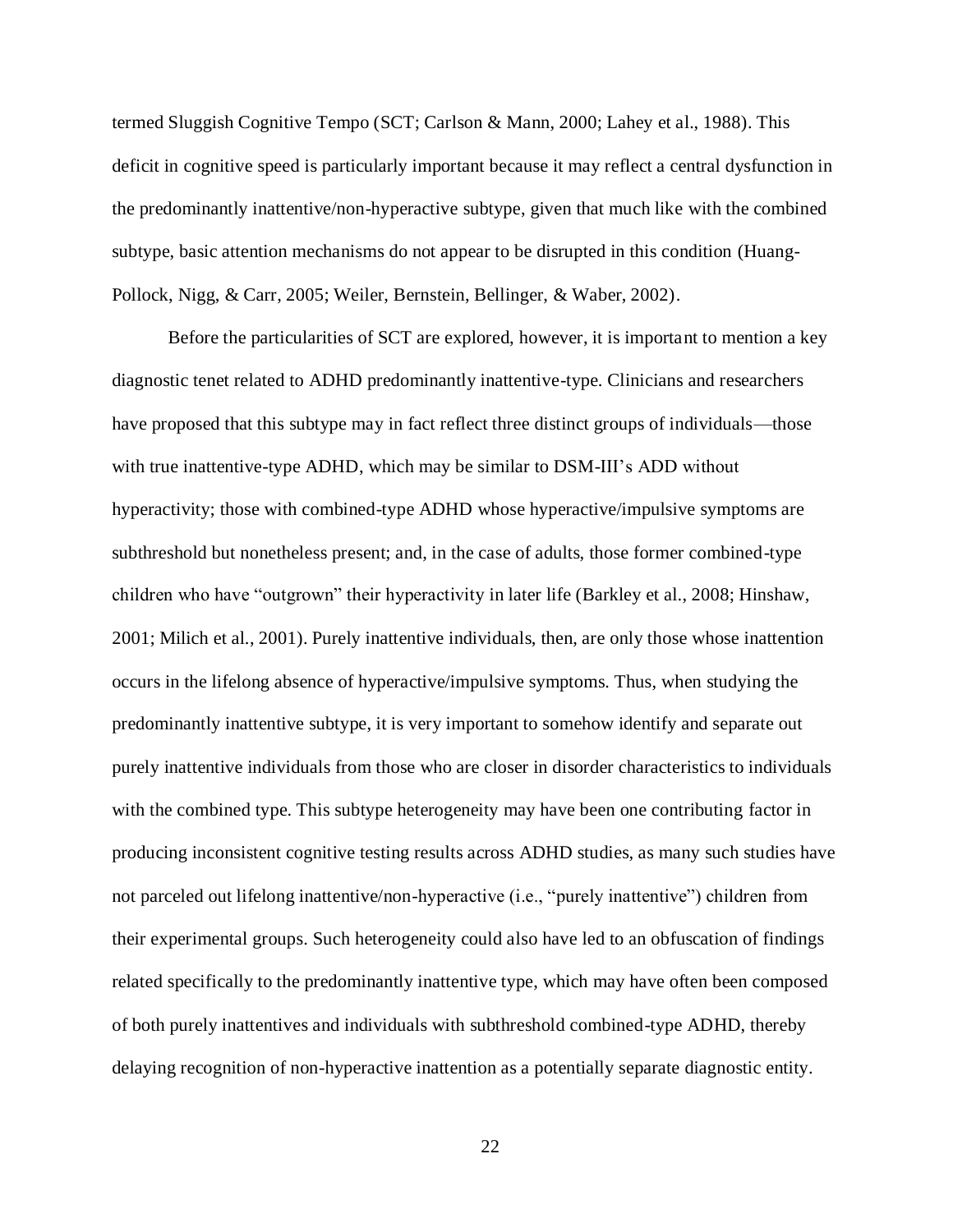Nonetheless, the field of ADHD study has now begun examining the differences and similarities between purely inattentive individuals and those diagnosed with the ADHD hyperactive/impulsive and combined-types, as well as other diagnostic groups such as individuals with reading disorder (Weiler et al., 2002). It is interesting to note that despite this relatively recent interest in purely inattentive individuals, and particularly in the associated concept of SCT, three items assessing SCT behavioral symptoms were actually included in the DSM-IV ADHD field trials after being identified by Lahey et al. (1988) as a separate factor specific to the DSM-III diagnosis of ADD without hyperactivity subtype. However, the items were eventually excluded from consideration due to their poor negative predictive power in the predominantly inattentive subtype; that is, although positive self-report responses on the items were associated with the presence of inattentive symptoms, negative self-report responses on the items did not often indicate the absence of disordered attention (Frick et al., 1994). Researchers have since pointed out that poorer negative predictive power would be expected if the items are used in a sample consisting of both true inattentives and individuals with hyperactive/impulsive symptoms who display their own "brand" of reported inattention (McBurnett et al., 2001; Penny, Waschbusch, Klein, Corkum, & Eskes, 2009).

Poor negative predictive power notwithstanding, researchers have continued to study the concept of SCT as it relates to purely inattentive individuals. SCT itself may represent an inability to consistently muster cognitive alerting and orienting resources, thereby leading to the observed and reported characteristics of sluggishness, day dreaming, and drowsiness (Lahey et al., 1988; McBurnett, Pfiffner, & Frick, 2000). These characteristics have been substantiated with the development of observational informant-report items and measures that validly and reliably relate to SCT (Carlson & Mann, 2002; Garner et al., 2010; Hartman et al., 2004;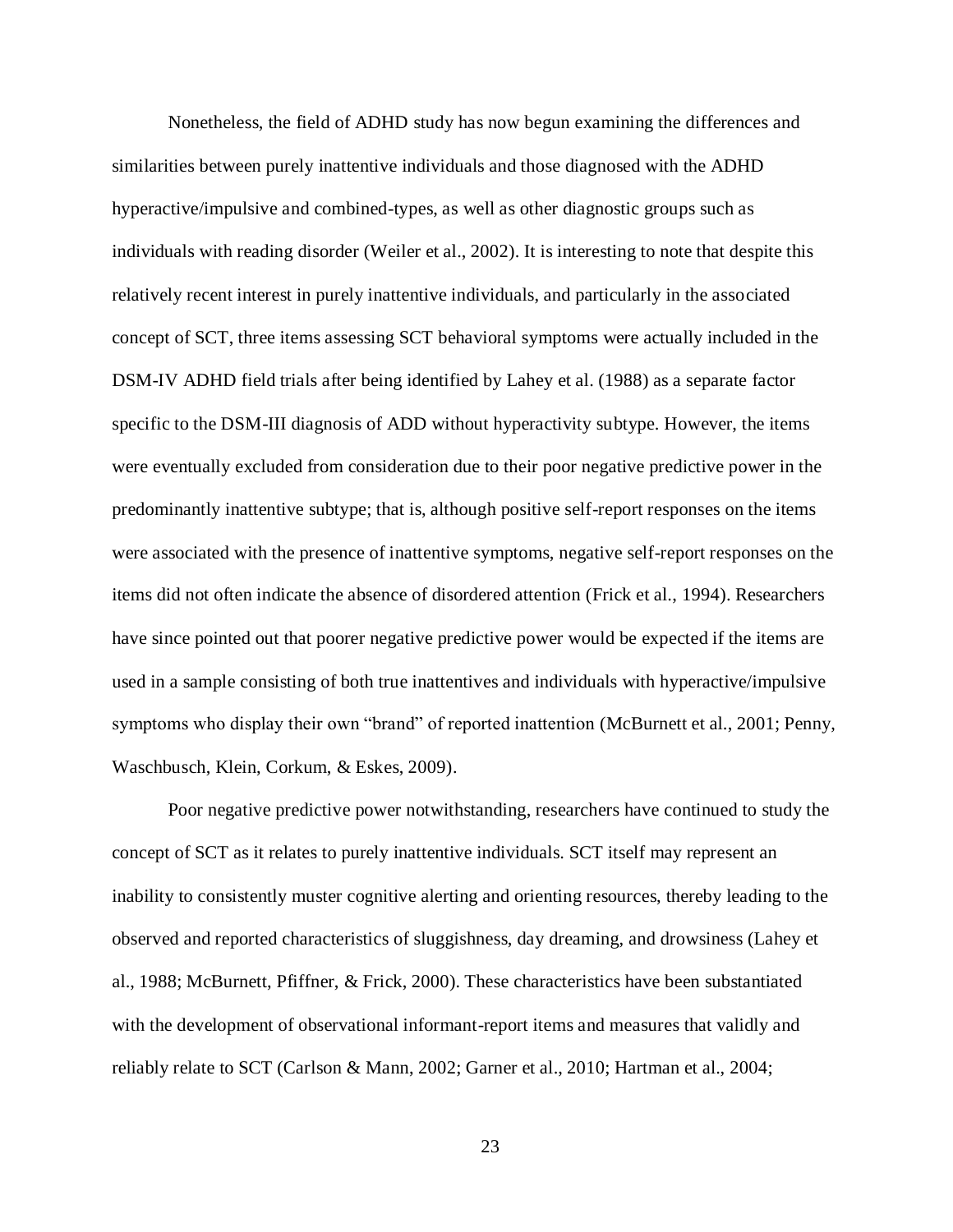McBurnett, Pfiffner, & Frick, 2000; Penny et al., 2009). Unfortunately, owing to much of the existing SCT research having been conducted with children, few studies have examined the use of rating scales in adults to assess SCT symptoms. The limited data that does exist is promising, suggesting that some widely-used self-report inventories such as the Personality Assessment Inventory (PAI; Morey, 1991) may be linked to ADHD and/or SCT characteristics in adults. These data include significant correlations between elevations on the Antisocial Behaviors, Activity, Aggression, and Schizophrenia scales of the PAI and either a diagnosis of ADHD, or results on measures of retrospective adult report of childhood inattention symptoms (Billingsley-Jackson, 2009; Hill et al., 2009; Sadler, 2009).

The Wender Utah Rating Scale (WURS; Ward, Wender, & Reimharr, 1993) is another adult self-report inventory that, for reasons to be discussed shortly, might be useful in assessing SCT symptoms. Thus far, however, research has only focused on its utility in diagnosing ADHD. As mentioned earlier in this paper, the measure itself is a retrospective self-report questionnaire of childhood interpersonal, cognitive, and behavioral characteristics. It was initially developed in an attempt to help clinicians establish the presence of a childhood onset of ADHD symptoms (Ward, Wender, & Reimharr, 1993). The measure's possible utility with respect to identifying SCT in adults lies in the distinct qualitative similarities between a handful of the individual WURS items and the aforementioned qualitative behavioral characteristics of individuals with SCT. These items include, "inattentive daydreaming;" "shy, sensitive;" and, to address the sluggish component of SCT, "slow reader." To date, though, no research exists identifying these items' relationship to SCT. Indeed, only one study was found that has assessed SCT in adults using self-report scales at all (Barkley, 2011b), with its authors having added a list of nine SCT symptoms to the existing Adult ADHD Rating Scale-IV (Barkley, 2011a). Results from this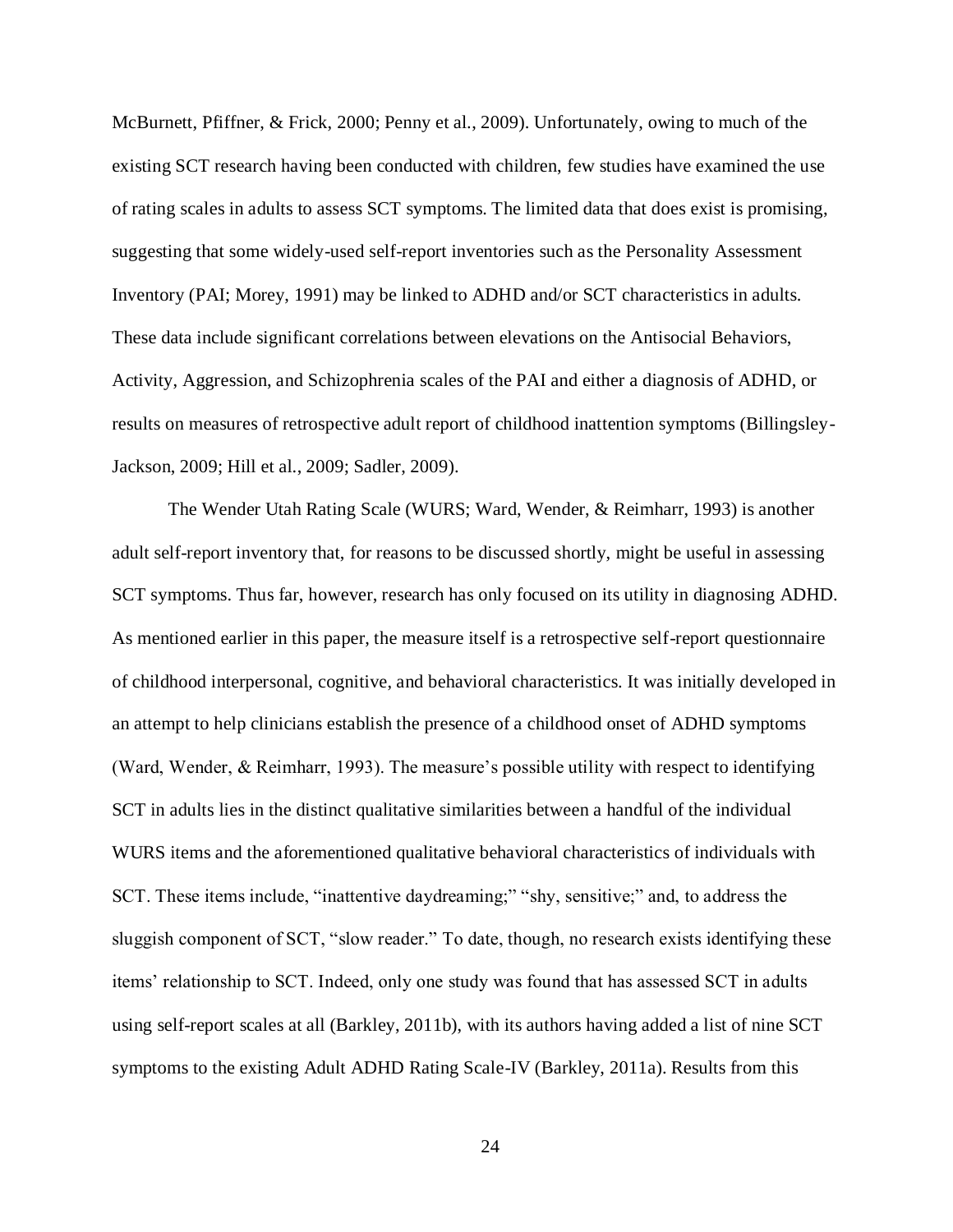study indicated that adults with SCT symptoms reported greater difficulties with self-reported disorganization and problem solving than adults with ADHD and adults with both ADHD and SCT symptoms. Additionally, adults with SCT symptoms reported more educational/academic and employment problems, and had a lower income, than adults with ADHD only, and had fewer years of education than adults in the control group.

However, despite these relatively promising investigations of personal and interpersonal characteristics in SCT, very little work has been done to examine any objective cognitive/neuropsychological deficits in the condition. Those studies that have explored cognitive performance in individuals with SCT have reported promising results, suggesting deficits in speeded visual processing, especially with increased/parallel cognitive demands, compared to children with reading disorder (Weiler et al., 2002) and, relatedly, early selective attention when compared to other children with ADHD (Huang-Pollock, Nigg, & Carr, 2005). This latter study in particular included a variety of neuropsychological measures, although additional deficits may not have been discovered due to significantly limited statistical power owing to a very small SCT group (initially seven individuals, and expanded to twelve for further analyses; Huang-Pollock, Nigg, & Carr, 2005). Additionally, both studies focused exclusively on children.

**Diagnostic Criteria in Adults.** Much as with questions regarding the appropriateness of subsuming the predominantly-inattentive subtype of ADHD under the same diagnostic entity as the predominantly hyperactive/implusive and combined subtypes, the applicability of existing DSM-IV-TR diagnostic criteria as a whole to adults has been repeatedly questioned by researchers and clinicians (Barkley, 2010; Barkley et al., 2008; Conners et al., 1999; McGough & Barkley, 2004; Roy-Byrne et al., 1997). Conners and colleagues (1999) voice concerns that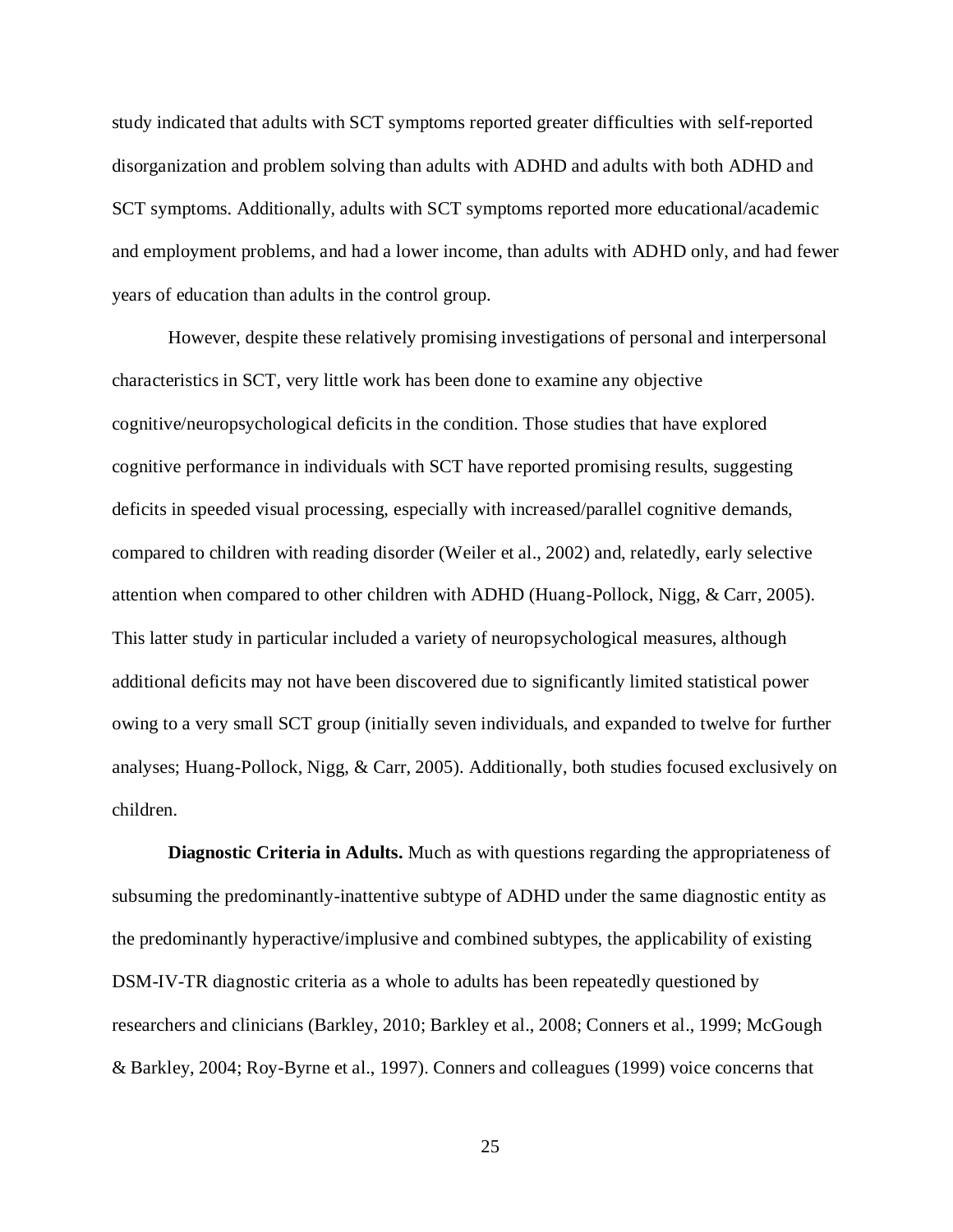these criteria were developed only on children and adolescents, and were not informed regarding any phenomenological, functional, or threshold changes in symptom type or expression with age. Barkley (2008) later evaluated this last tenet regarding symptom threshold in adults in the context of his own and others' research, and in light of the DSM's own wording that ADHD reflects developmentally-inappropriate symptom expression (APA, 2000). He found that the number of symptoms needed to separate adults diagnosed with ADHD from their non-diagnosed peers, using the often-employed criteria for clinical impairment of 1.5 and 2 standard deviations' difference, was fewer than that currently required by the DSM-IV-TR. In keeping with his own theory of executive dysfunction/behavioral disinhibition in ADHD, Barkley also found that executive-related behavioral symptoms assessed via self- and informant-report (e.g., parent, spouse) were able to contribute significantly to diagnostic accuracy in identifying adults with ADHD. Kessler and colleagues (2010) further supported the inclusion of executive functioning symptoms in the diagnosis of ADHD by showing that they represented one of three key factors in adult ADHD (the other two being inattention/hyperactivity and impulsivity), and that they were more specific to adult ADHD versus comorbid conditions than either of the other two factors. These findings have since caused Barkley and others to suggest changes in the symptom lists that are used for diagnosis in adult ADHD (Barkley, 2010; Kessler et al., 2010).

Another point of contention in the diagnosis of ADHD in adults is the age of onset criteria. Given that this concept has, nearly since its inception, been the recipient of multiple criticisms in children and adolescents, it is understandable that its footing is even more tenuous with respect to adults. Indeed, researchers have shown that the number and type of recalled symptoms reported in adults can vary by reporting source (Barkley et al., 2002) and age of the individual with ADHD (Barkley et al., 2008). In a 16-year prospective follow-up study using a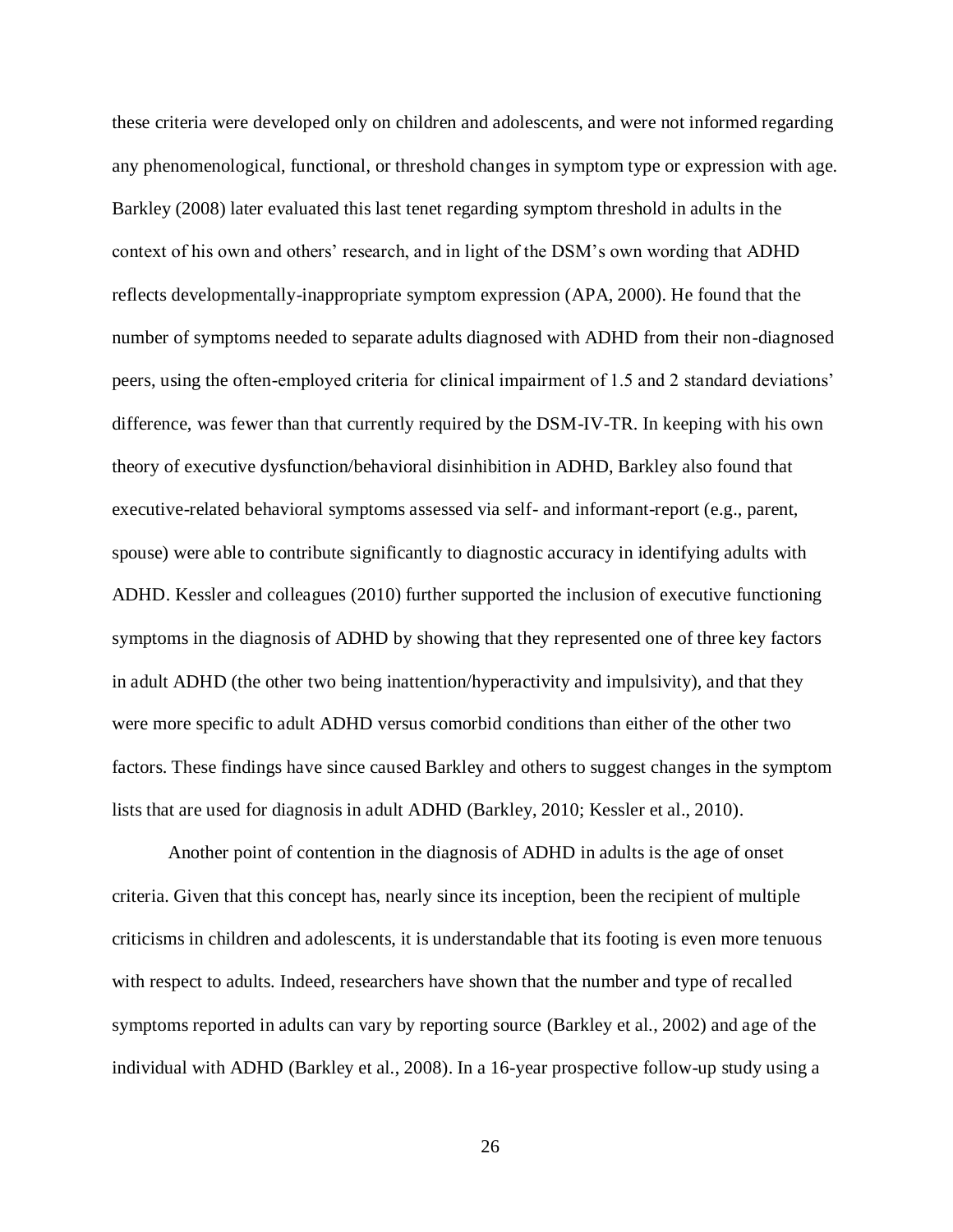semi-structured interview with trained interviewers, Mannuzza et al. (2002) found that of 176 adults diagnosed by this research group with ADHD in childhood, 22% would not have received a diagnosis of ADHD based on their retrospective self-report of childhood symptoms. Additionally, 11% of control participants were falsely classified as having ADHD based on retrospective self-report. The authors indicate that with untrained or less-trained raters, or in a lower base-rate setting of ADHD (such as the national prevalence of approximately 5% in adults, which would be applicable to non-clinic-referred individuals), predictive rates would have been even lower. These findings cast considerable doubt on retrospective adult recall of childhood symptoms as a whole, especially when one is considering a time frame restricted to seven years of age or less. However, other researchers have found that younger adults (i.e., early twenties) tend to recall childhood symptoms less-accurately than older adults (i.e., late twenties and early thirties; Barkley et al., 2008), potentially explaining how some studies have found that adults do accurately recall childhood ADHD symptoms (albeit in a sample not necessarily known to have had diagnoses of ADHD as children; Murphy & Schachar, 2000). Additionally, research suggests that current self-report of symptom severity by adults with ADHD is consistent with levels of symptom severity observed by independent observers (Downey, Stelson, Pomerleau, & Giordani, 1997).

Despite the ambiguous findings regarding the accuracy of adult self-report of childhood ADHD symptoms, the current age of onset criteria have necessitated the development of retrospective self-report measures, particularly in cases where collateral reports (e.g., parents, teachers, school records) are sparse or non-existent. The Wender Utah Rating Scale represents one such measure. In its initial development and validation study, it was found to correctly classify 86% of individuals with ADHD, 99% of controls, and 81% of individuals with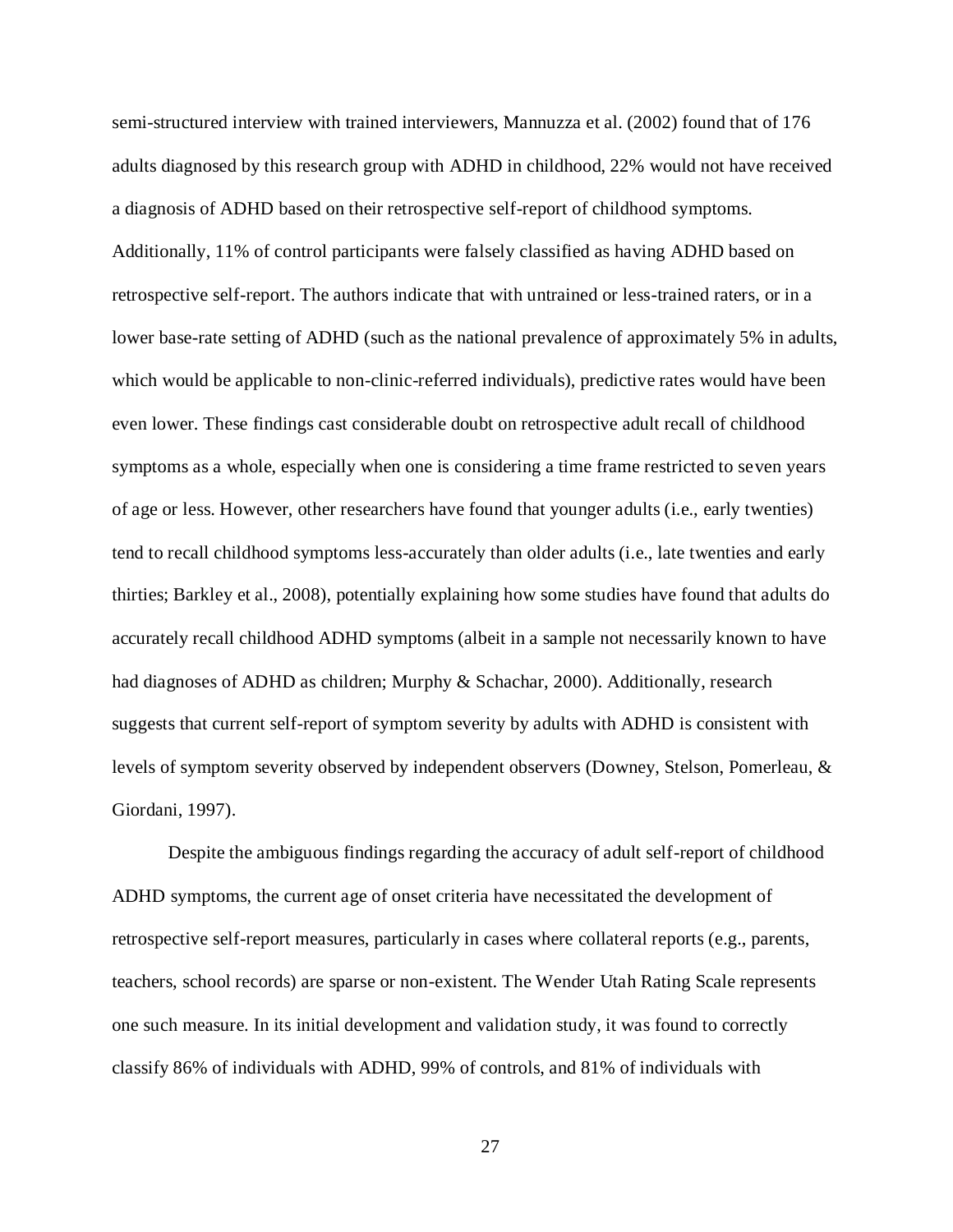depression (included by the authors because their symptoms were reportedly sometimes similar to those exhibited or reported by individuals with ADHD; Ward, Wender, & Reimherr, 1993). However, with a patient group of 81 individuals, a control group of 100 individuals, and a depression control group of 70 individuals, the experimental base-rate of ADHD would have been approximately 33%, which is markedly higher than that in the general population, and thus may have inflated predictive accuracy rates. Some later work continued to find higher WURS scores in adults with ADHD versus those not diagnosed (Roy-Byrne et al., 1997), although other studies found that despite having high sensitivity, the WURS displayed rather low specificity (i.e., it incorrectly identified 42.5% of experimental controls as having ADHD; McCann, Scheele, Ward, & Roy-Byrne, 2000) and that WURS scores were actually more stronglycorrelated with responses on a measure of personality/psychological functioning than with neuropsychological measures of attention (Hill, Pella, Singh, Jones, & Gouvier, 2009). Thus, while the WURS and other such measures reflect admirable efforts to establish childhood impairment and thereby appease DSM diagnostic requirements, they have done little to quell the debate surrounding assessment of ADHD in adults, especially those without established childhood diagnoses.

# **Neuropsychological Assessment**

Between ambiguities regarding the accuracy of retrospective self-report of childhood ADHD symptoms by adults, and controversies relating to the appropriateness of applying current DSM-IV-TR diagnostic criteria in adults, then, adult ADHD remains a rather contested sub-field of study and practice. Owing in large part to the subjective, and potentially-inaccurate, nature of retrospective self-report, as well as the idea that adults may exhibit ADHD symptoms in ways inconsistent with DSM-IV-TR symptoms, some researchers have begun pushing for more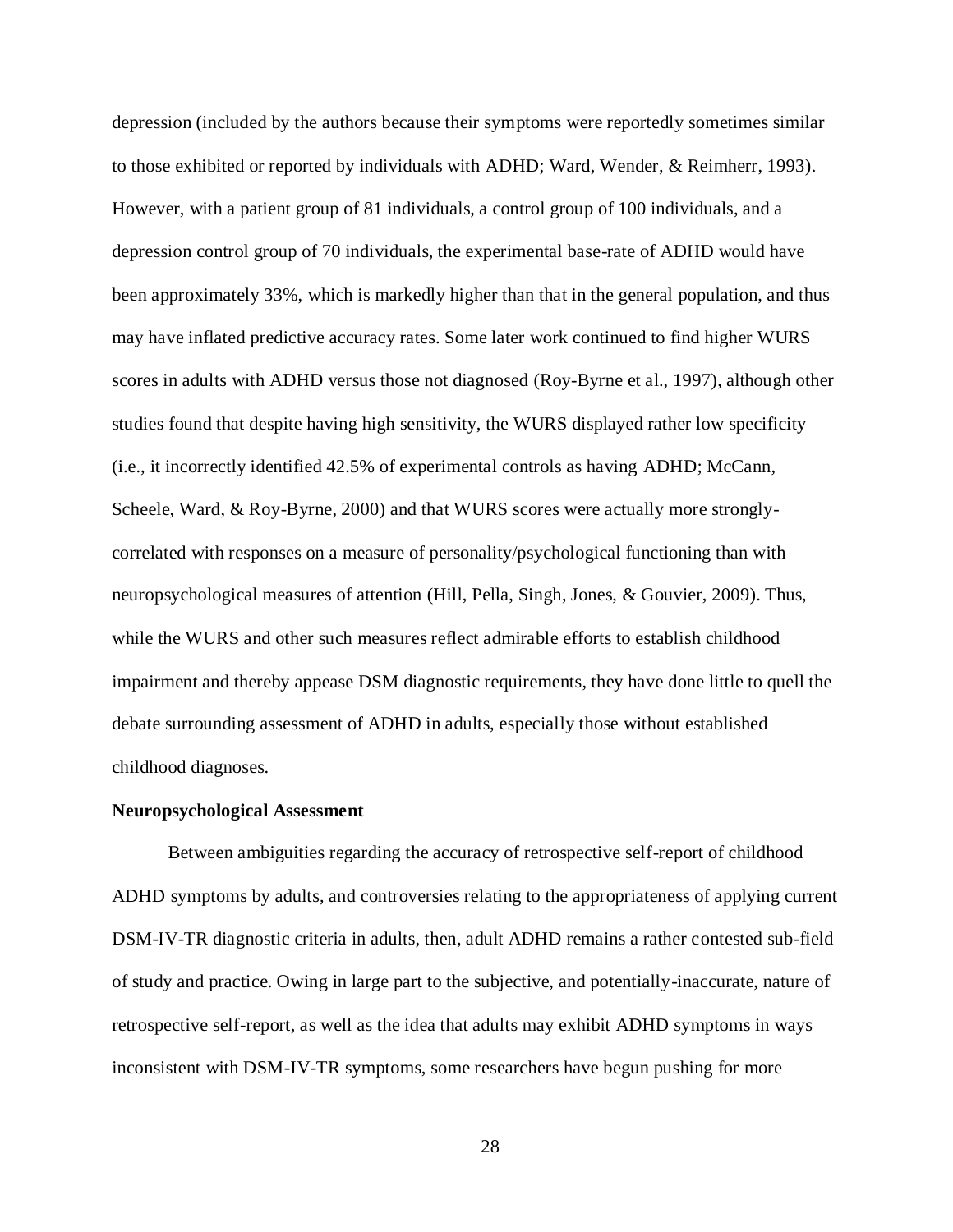objective measures of assessment. The direct testing of cognitive abilities, such as that afforded by neuropsychological assessment, has thus received increased attention in recent years. However, the neuropsychological assessment of ADHD is not without its own series of controversies and uncertainties.

Perhaps the largest uncertainty regarding neuropsychological assessment in ADHD is its actual utility, based in large part on research findings of limited or non-specificity. Owing to only modest between-groups comparison effect sizes on some neuropsychological tests, up to half of the ADHD and control group score distributions of various cognitive measures may overlap (Nigg, Willcutt, Doyle, & Sonuga-Barke, 2005). Thus, on some such instruments, the ADHD and control groups may nearly be as alike as not. However, effect sizes on some of the more consistently-demonstrated neuropsychological deficits in childhood and adolescent ADHD do at least fall in the moderate range (Nigg, 2005). However, until recently, relatively few neuropsychological studies have evaluated performance in adults diagnosed with ADHD, with fewer still focusing on the predominantly-inattentive subtype (Nigg, 2005), resulting in a large amount of scientifically-unexplored territory.

Nonetheless, neuropsychological assessment provides the opportunity to objectively assess cognitive domains thought to be central to ADHD, such as executive functioning and behavioral inhibition (Barkley, 1997, 1998), effort and motor output organization (Sergeant, 2000; Sergeant & Van der Meere, 1990), and intra-individual performance variability (Castellanos & Tannock, 2002; Douglas, 1999). Such objective assessment is particularly important given that these cognitive functions likely cannot be adequately assessed via behavioral rating scales, observation, or subjective self-report measures. Additionally, behaviorally-based symptoms of ADHD, such as those listed by the DSM-IV-TR, are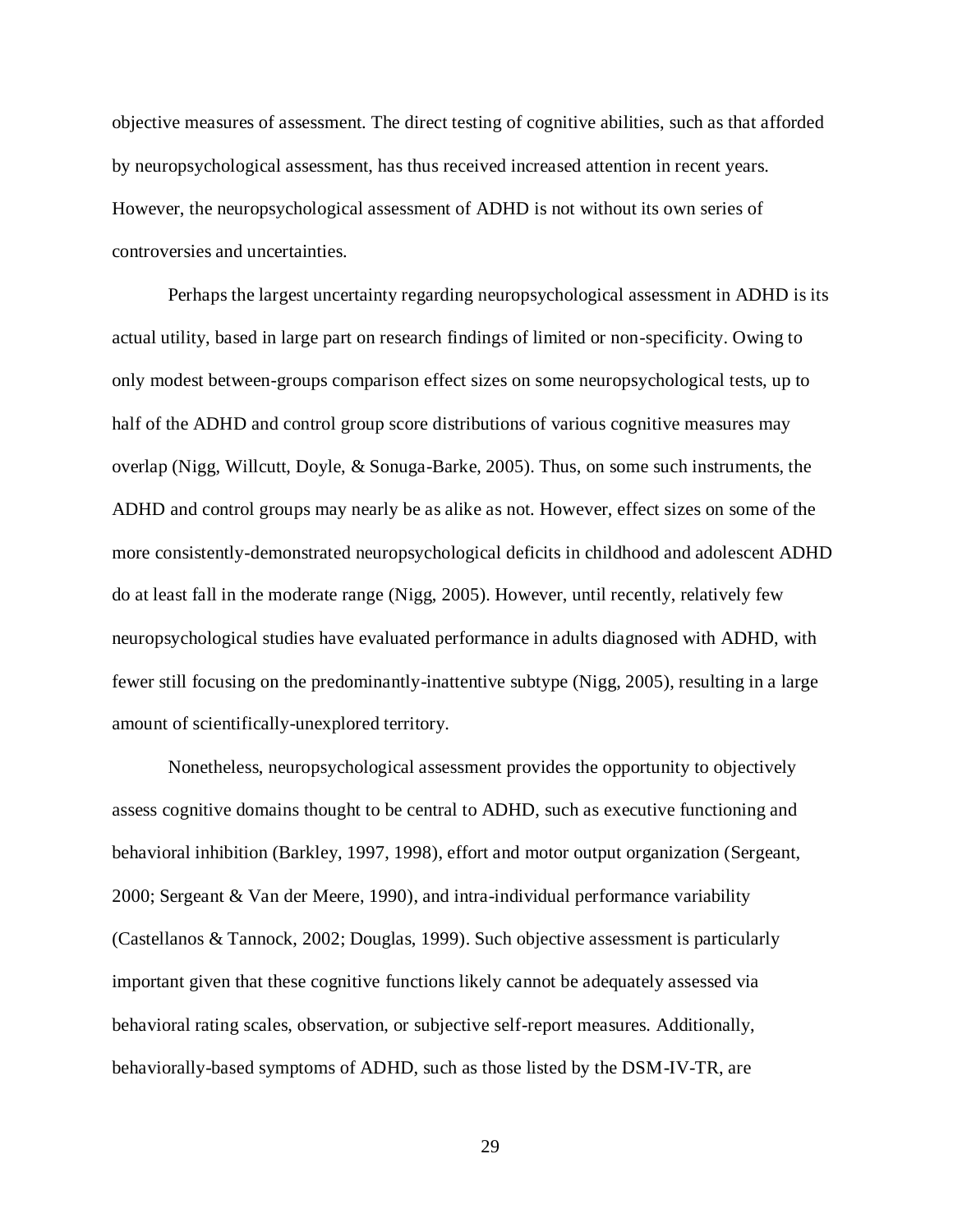subjectively reported by large proportions of non-diagnosed (i.e., healthy) individuals, sometimes even to diagnostically-significant levels, suggesting that symptom report alone is not a sufficient diagnostic criteria (DuPaul et al., 2001; Lewandowski, Lovett, Codding, & Gordon, 2008; K. R. Murphy, Gordon, & Barkley, 2000; Weyandt, Linterman, & Rice, 1995). Thus, objectively establishing some marker of symptom presence and severity, such as via neuropsychological testing, is crucial to proper diagnosis. Neuropsychological testing can also provide unique insights into potential ADHD endophenotypes, defined by Castellanos and Tannock (2002) as, "quantitative indices of disease liability or risk" (p. 619). The term endophenotype itself originated in insect biology (John & Lewis, 1966) and was applied to mental illness, and particularly schizophrenia, by Gottesman and Shields (1972, 1973). Gottesman and Gould (Gottesman & Gould, 2003) described the purpose of endophentypes as, "[marking] the path between the genotype and the behavior of interest" (p. 637). Endophenotypes, then, can provide distinctive views on the connections between complex disease concepts and genetics (Gottesman & Gould, 2003).

With respect to cognitive domains that hold promise as endophenotypes in ADHD, reaction time (RT) has been an area of frequent, and relatively fruitful, study in various areas of the cognitive neurosciences, and particularly in neuropsychology. An increase in RT variability, or increased fluctuations of RT across a particular task or series of tasks, has been one of the longest-standing and most consistently-demonstrated findings in all of ADHD-related neuropsychological research (N. J. Cohen & Douglas, 1972; Douglas, 1999; Huang-Pollock et al., 2005; Hurks et al., 2005; Kaufmann et al., 2010; Klein, Wendling, Huettner, Ruder, & Peper, 2006; Leth-Steensen, Elbaz, & Douglas, 2000; Sergeant & Van der Meere, 1990; Zahn, Kruesi, & Rapoport, 1991). One rationale driving the multitude of research into RT has been its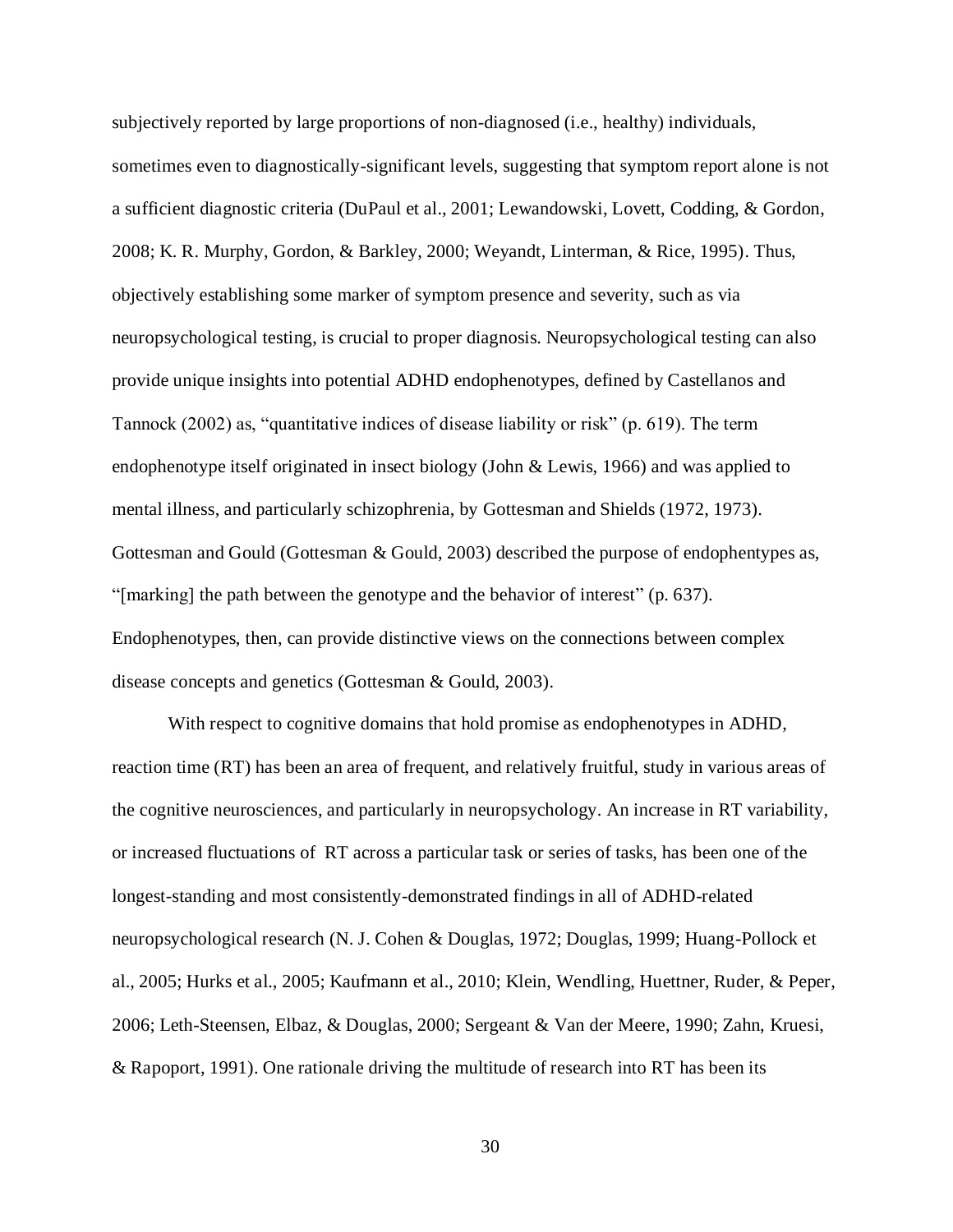purported role as a directly-measurable proxy for attention in general, and sustained attention in particular, which some theorists posit is one core area of dysfunction in ADHD (Douglas, 1999; Van der Molen, 1996). However, despite the multitude of studies having demonstrated various RT variability phenomena in ADHD, the broader concept of attention has not always been observed as deficient in individuals diagnosed with the disorder (Loo et al., 2003; van der Meere & Sergeant, 1988; van der Meere, Wekking, & Sergeant, 1991). Some feel this inconsistency suggests that attention, or at least specific attention components such as selective attention, may not be the core deficit of ADHD (Barkley, 1997; Huang-Pollock et al., 2005), while others believe the ambiguity may be due to variations in experimental paradigms such as testing instruments, study designs (e.g., length of sustained attention task, frequency of response targets), and sample characteristics (e.g., age, gender, ADHD subtype) (Douglas, 1999).

Ambiguity of attention deficits notwithstanding, the neural underpinnings of sustained attention and, perhaps more specifically, of task consistency are somewhat more agreed-upon. The ability to adequately and consistently maintain task engagement has been associated with the top-down attentional control system and its dorsolateral prefrontal and frontal-striatal cortical networks mentioned earlier in this paper (Banich et al., 2009; Barkley, 1997; Bellgrove et al., 2004; Stuss, Murphy, Binns, & Alexander, 2003). It is this attentional network that Castellanos et al. (2005) thought might be influenced by the brief, frequently-occurring attentional lapses induced by disrupted catecholiminergic regulation in individuals with ADHD. These frequent, short lapses then may lead to the occurrences of inconsistent performance that are captured by measures of RT variability.

Castellanos and colleagues' theory regarding RT variability was informed by early work examining RT in ADHD. This initial research focused primarily on measures of central tendency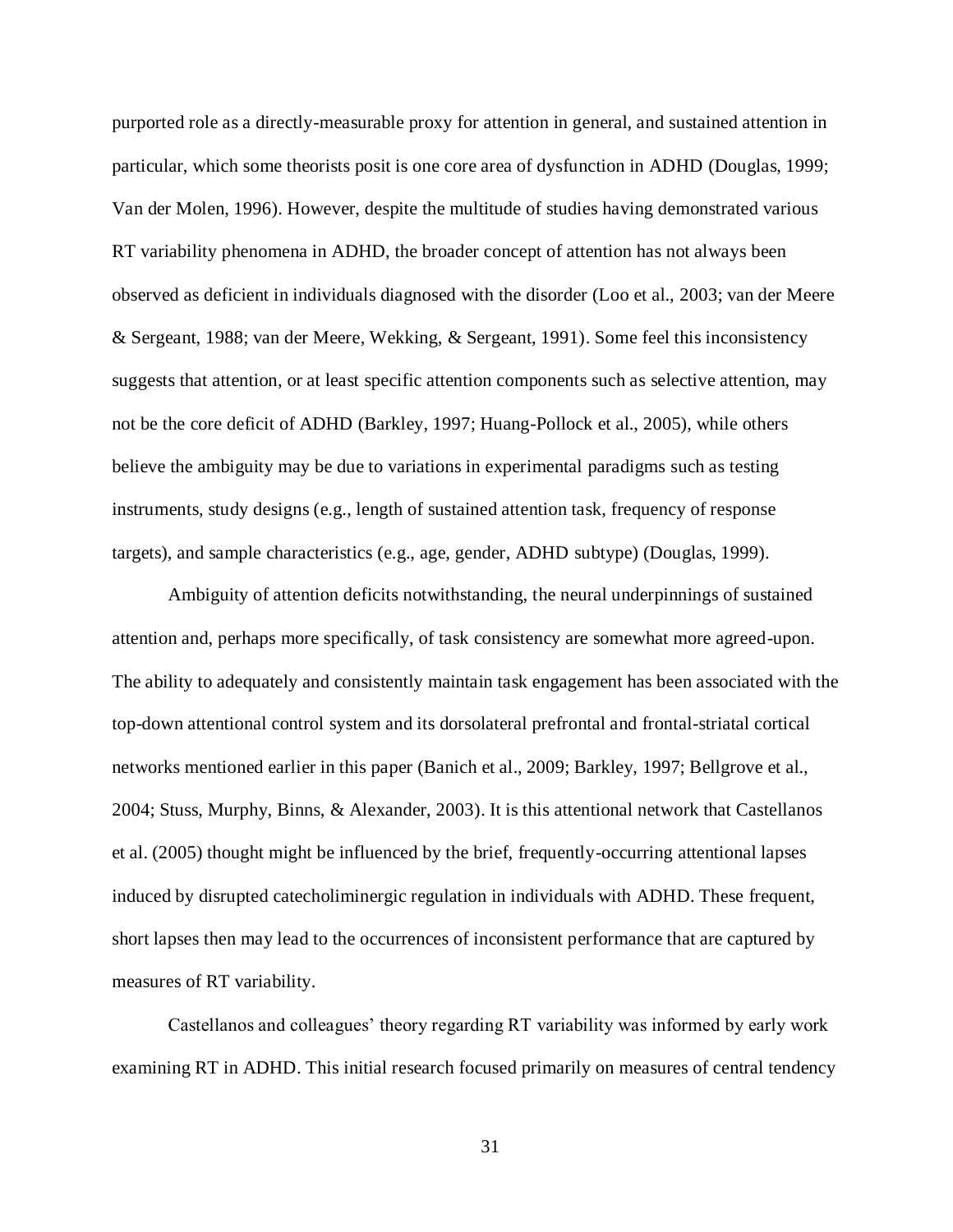and dispersion when collecting and examining sample data. In so doing, researchers found deficits in overall RT (i.e., slowed responding) as well as RT standard deviation (RTSD; a measure of RT variability) in individuals diagnosed with ADHD (N. J. Cohen & Douglas, 1972; Epstein, Conners, Sitarenios, & Erhardt, 1998; Zahn et al., 1991). Information has also been gathered from non-ADHD research. Indeed, intraindividual variability (IIV) is not, as an overarching concept, unique to ADHD. Research has indicated that IIV is associated with a variety of neurodegenerative diseases such as Alzheimer's dementia and Parkinson's disease (Hultsch, Strauss, Hunter, & MacDonald, 2008), HIV infection and associated cognitive decline (Morgan, Woods, Delano-Wood, Bondi, & Grant, 2011), and brain injury/insult (Stuss et al., 2003; Stuss, Pogue, Buckle, & Bondar, 1994; Stuss et al., 1989).

In the wake of these and other ADHD and non-ADHD studies, greater attention was paid to RT and variability data to determine the exact nature of the deficits and mechanisms involved in ADHD. Consequently, slowed RT findings in ADHD have not always held up to this increased scrutiny. Several subsequent studies have failed to show significant mean RT differences between experimental and control groups, especially when fitting data to the ex-Gaussian curve in an attempt to control for the positive skew frequently found in ADHD RT data (Buzy, Medoff, & Schweitzer, 2009; Geurts et al., 2008; Hervey et al., 2006; Leth-Steensen et al., 2000). Conversely, RT standard deviation (RTSD) differences data have fared much better. As mentioned earlier in this paper, RTSD disruptions have since gone on to become some of the most consistently-replicated findings in ADHD literature (Nigg, 2005), with recent studies still choosing to examine this value and/or use it as a proxy of IIV (e.g., Klein et al., 2006; Wahlstedt, 2009).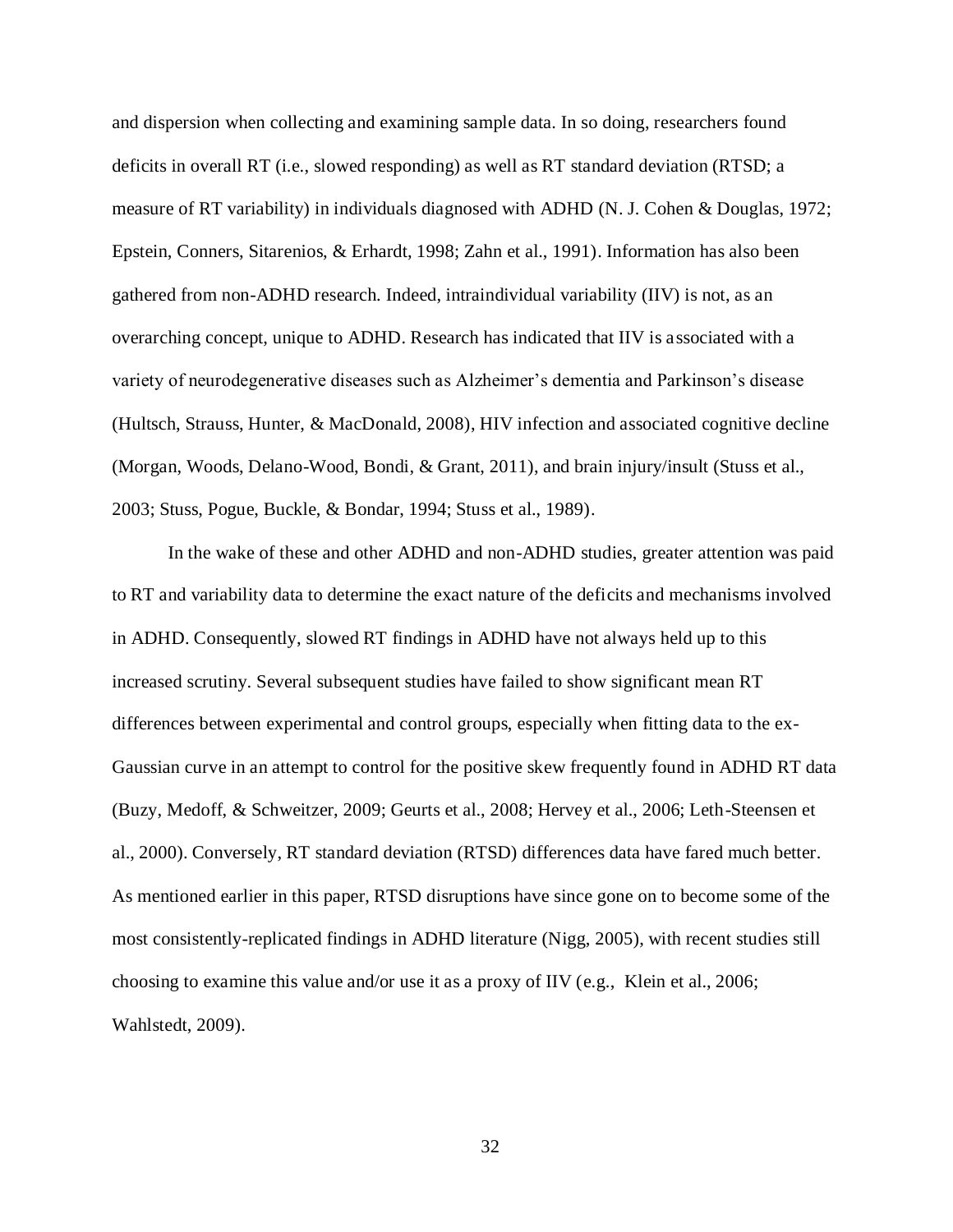Many neuroscience researchers such as Castellanos and colleagues, on the other hand, chose a slightly different analytic route. Rather than focusing on RTSD, these researchers have spent much time examining variability in smaller time increments and on a trial-by-trial basis. Using a data transformation technique known as the fast Fourier transform and subsequent wavelet analyses that allow for examination of the power of selected frequency bands, Castellanos et al. (2005) examined the performance of boys with and without diagnoses of ADHD. They not only found that children with ADHD exhibited greater overall RT variability (RTSD), but also that these children showed a specific increase in RT variability in the .05 Hz frequency band, and that variability in this frequency band was amenable to methylphenidate administration. Two teams of researchers (Hervey et al., 2006; Vaurio, Simmonds, & Mostofsky, 2009) expanded on these findings by evaluating larger samples and varying the complexity of experimental task demands. In both cases, the data indicated that, as with the Castellanos et al. (2005) study, children with ADHD exhibited greater overall amounts of RT variability regardless of task complexity (i.e., simple or complex). Vaurio, Simmonds and Mostofsky (2009) concluded that on simple tasks, children with ADHD exhibit occasional (every 15-40 seconds, or in the 0.027 to 0.075 Hz frequency band) excessively-slow responses corresponding to attentional lapses. Conversely, on complex tasks, children with ADHD exhibit slower, more variable responses throughout the entirety of the analyzed RT spectrum, which may implicate a fault in the top-down attentional system that allows for maintaining a readiness to respond to stimuli.

Other groups of neuroscientists have, in studying "resting" brain activity, made exciting discoveries that appear to be highly related to both ADHD and intraindividual variability. In a small series of articles and reviews, Raichle, Gusnard, and Snyder (Gusnard & Raichle, 2001;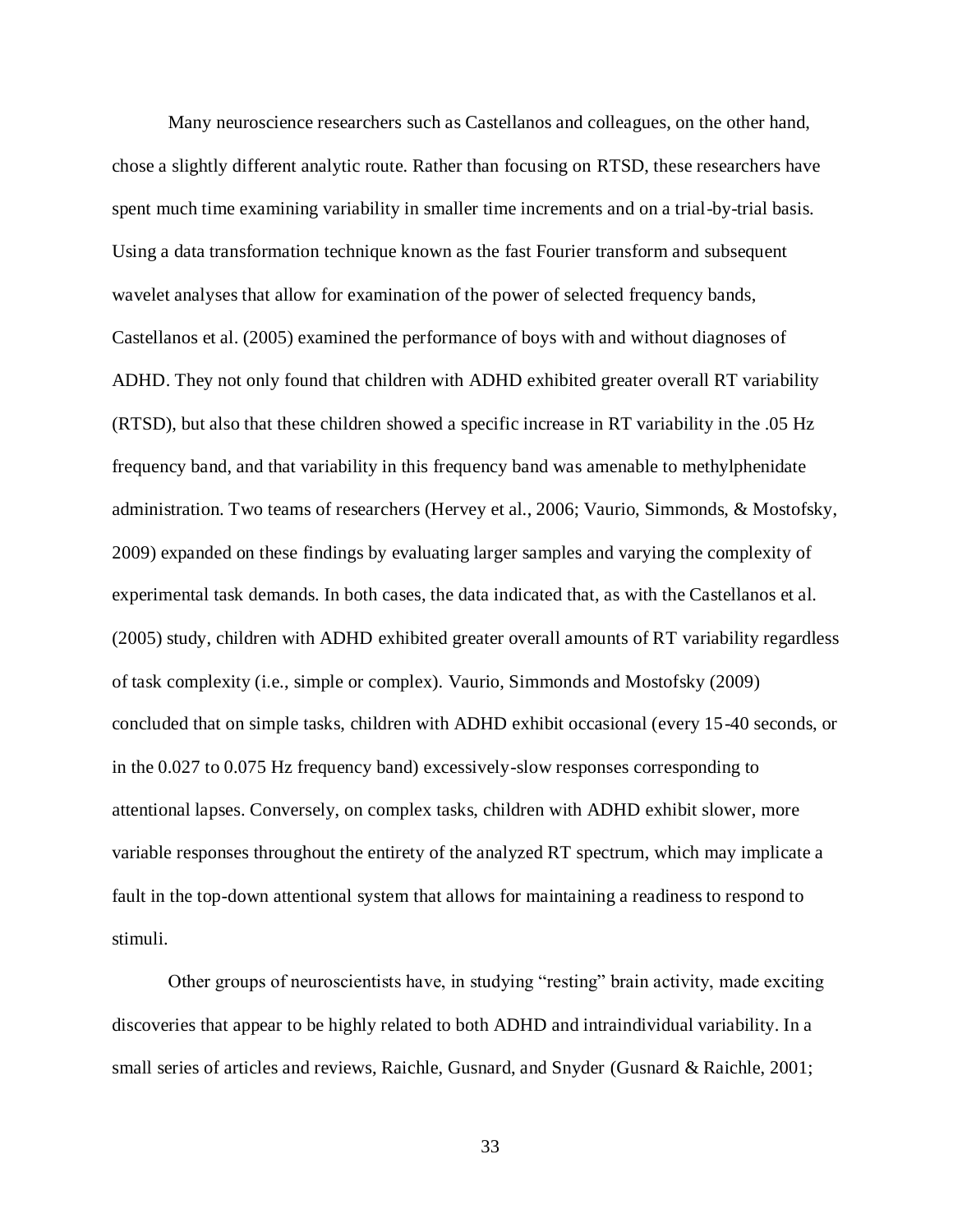Raichle & Gusnard, 2005; Raichle & Snyder, 2007) examined the decreases in brain activity that often accompany all variety of cognitive tasks. Interestingly, they found that while the location of some of these decreases was task-dependent, other decrease locations were task-independent, continually occurring in the same brain regions regardless of the type of cognitive task undertaken (Gusnard & Raichle, 2001). These authors proposed a hypothesis that this network of brain structures, which consists of the posterior (parietal) medial and lateral cortices, the ventromedial prefrontal cortex, the precuneus-posterior cingulate cortex, and the retrosplenial cortex, is actually responsible for maintaining a continuous brain resting state. This continuous resting state then allows for humans to maintain a constant, active connection with the surrounding world via orienting, monitoring, and extracting emotionally-salient information, which in turn helps to develop and sustain a stable sense of self with relation to the external (and internal) environment. With onset of goal-directed behavior, this network decreases in activity to "shut off" the continual, broad environmental monitoring in favor of directed attention and specific problem solving. Simultaneously with this decrease in task-independent network activity occurs an increase in activity in a separate task-active neural network containing structures that play integral roles in goal-directed activities, including the dorsolateral and ventral prefrontal cortices, the pre-motor or supplementary motor area, and the intraparietal sulcus (Fox et al., 2005; Fransson, 2006). Thus, there appear to be two networks, working in concert, that allow for both a resting-state level of baseline attentional activity and a more focused and sustained level of increased attention necessary for goal-directed behaviors.

Sonuga-Barke and Castellanos (2007) then explored this neuroscientific finding as it might relate to ADHD and, specifically, to IIV-related dysfunction in the disorder. These authors took the above discoveries regarding the task-independent network (termed the Default Mode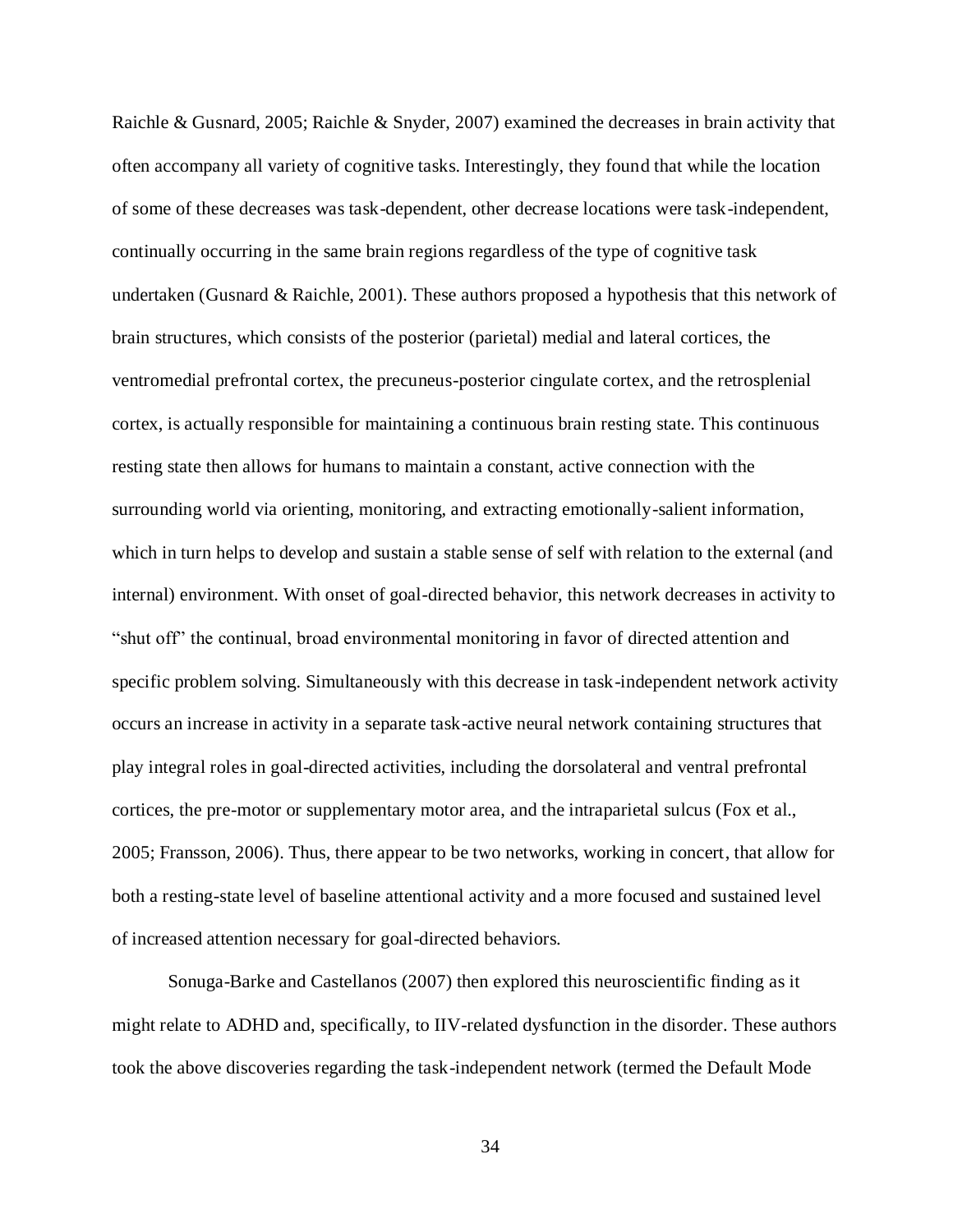Network; DMN) and integrated them with behavioral data showing that momentary attentional lapses are associated with incomplete deactivation of certain components of the DMN (Weissman, Roberts, Visscher, & Woldorff, 2006). In so doing, they developed a unique DMN hypothesis of ADHD. Their hypothesis theorizes that ADHD attentional disturbances are due to dysfunctional transitions from the DMN to the task-active network that allows for focused processing and goal-directed activity. Such dysfunction leads to interference in attention-laden processing via the incompletely-deactivated DMN, which results in short, frequent RT fluctuations (in the aforementioned 0.027 to 0.075 Hz range) that cause brief, recurrent attentional lapses. This theory scientifically bolsters itself by incorporating various data streams, including neural morphometric data, mentioned earlier in this paper, showing decreased retrosplenial cortical thickness (Makris et al., 2007) and reduced precuneus-posterior cingulate cortex grey matter volume (Carmona et al., 2005; Overmeyer et al., 2001) in adults with ADHD, as well as functional neuroimagining findings implicating heightened (and thus dysfunctional) DMN activity in children and adolescents with ADHD during active, attention-laden tasks; see: Castellanos, Kelly, & Milham, 2009 for a review).

Its significant promise as an endophentoypic marker of ADHD notwithstanding, IIV's current validity and applicability as a concept is not without its limitations, owing largely to the features of its supportive studies. One near-global shortcoming of existent IIV research, particularly concerning the efforts of neuroscience-focused methodologies, pertains to sample characteristics. As was once the case for the majority of ADHD research, current IIV data has been gathered largely in children and adolescents (primarily boys), with comparatively little data on adults. Of the studies that have evaluated IIV in adult ADHD, most (Adams, Roberts, Milich, & Fillmore, 2011; Epstein et al., 1998; Halperin et al., 2008; Hinshaw et al., 2007), but not all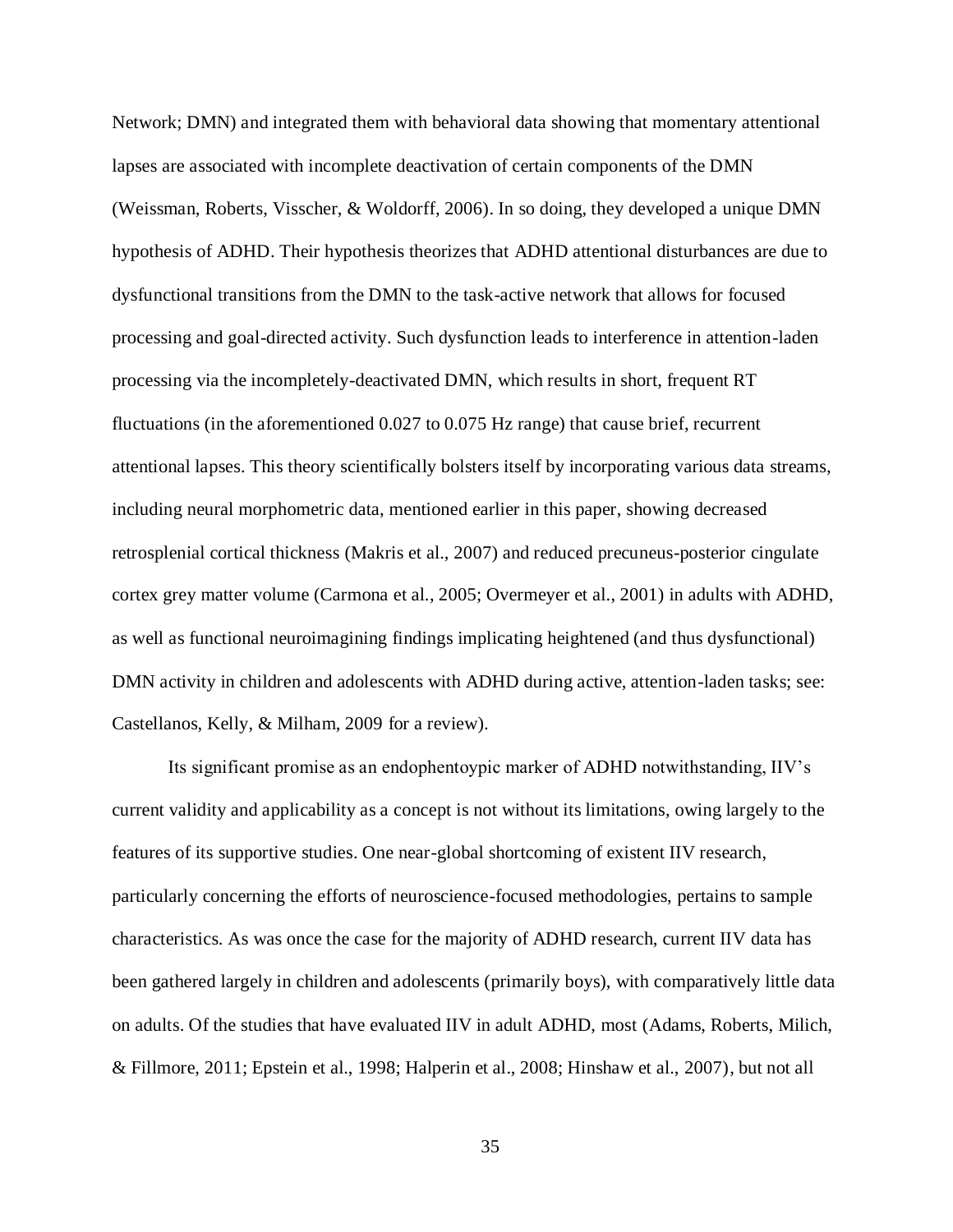(Drechsler et al., 2005), have found variability-related differences, and are thus supportive of persisting effects into adulthood. In the case of Drechsler et al.'s (2005) non-significant results, it is possible that a relatively small sample size may have led to reduced statistical power in detecting significant findings.

While IIV across a single task, such as that captured by RTSD and RT fluctuations at specific frequencies of occurrence, has shown great promise and consistency in the neuropsychological ADHD literature, another concept related to performance consistency has also recently been increasingly studied, albeit in a different context. For decades, neuropsychologists have practiced the technique of examining IIV across not just a single test, but across a battery of tests or subtests assessing different skills, as a means of evaluating acquired cognitive deficits. Anastasi (1954) provided an early and eloquent explanation of the process of assessing intra-individual subtest scatter on a variety of measures, including the Wechsler-Bellevue Intelligence Scale (Wechsler, 1946). Current work, which has sometimes labeled this concept of performance variability across an entire testing session or sessions "dispersion," continues to build on and use those ideas espoused by Anastasi and others. Lindenberger and Baltes (1997), for example, evaluated inter- and intra-individual variability in older adults (aged 70+) to determine if dispersion across cognitive testing domains increased with age. In so doing, they developed a measure of dispersion known as the intraindividual standard deviation (ISD). By converting summarizing scores in each assessed cognitive area into *z* scores, Lindenberger and Baltes were able to then calculate the standard deviation across these *z* scores for each individual, with higher values indicating greater dispersion and lower values indicating less dispersion. Others have since adopted this same methodology in further study of dispersion amongst older adults with (Christensen et al., 1999) and without dementia (Hilborn,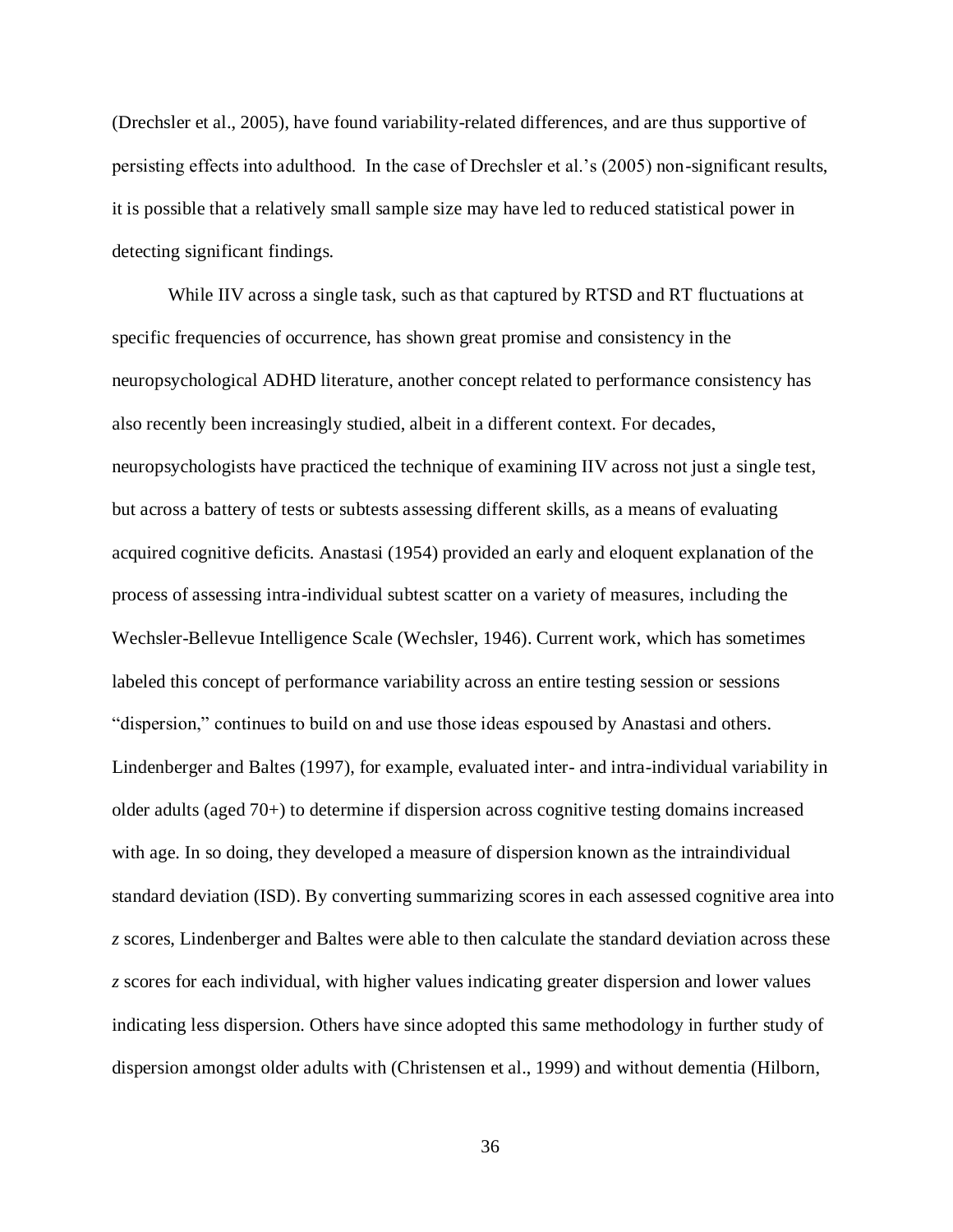Strauss, Hultsch, & Hunter, 2009), as well as older adults diagnosed with HIV (Morgan et al., 2011).

To date, however, no studies have examined ISDs in ADHD. One group of researchers has examined a similar concept, the coefficient of variation (SD divided by the mean), in children with ADHD (Klein et al., 2006). They found that, as with RTSD, children with ADHD exhibit significantly greater coefficients of variation than non-diagnosed children. Unfortunately, Klein and colleagues limited their study to only heavily attention-based measures, foregoing other areas of cognitive functioning such as memory and intelligence. Thus, while these results regarding dispersion as a deficit in ADHD are promising, further research is needed, as the spheres assessed could greatly influence the dispersion results obtained, perhaps even changing their interpretation.

### **Rationale for Current Study**

Neuroscience and neuropsychological researchers have frequently called for further study focused on scrutinizing and reducing heterogeneity in ADHD (Castellanos et al., 2009; Nigg, 2005; Nigg et al., 2005; Sonuga-Barke & Castellanos, 2007). These scientists hope that such reductions in heterogeneity will aid in producing more consistent and relevant research findings, thereby increasing our overall understanding of ADHD as a whole. One means by which some authors hope to accomplish these goals is a process Castellanos, Kelly and Milham (2009) have termed "endophenotypic fractionation" (p. 670). This fractionation involves breaking ADHD down from its overarching phenotype(s) into less-complex, more genetically- and neuroscientifically-linked endophenotypes (Castellanos, Glaser, & Gerhardt, 2006), thereby allowing for the development of more accurate pathophysiological models of the disorder (Sonuga-Barke & Castellanos, 2007). IIV, as often measured by RT variability and as also might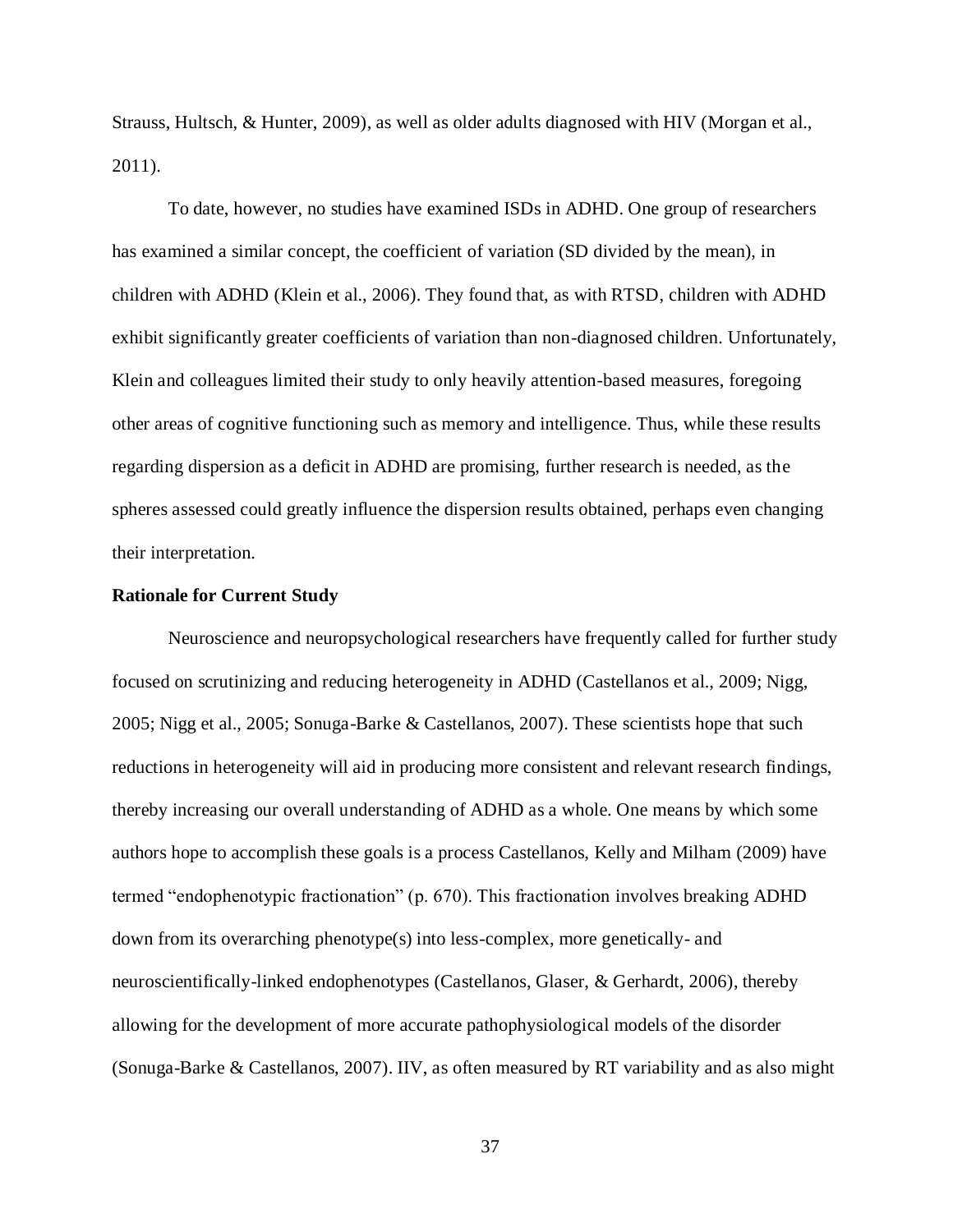be captured by dispersion analysis, represents one such well-supported ADHD endophenotype that has been suggested for use in future research (Castellanos et al., 2009; Castellanos & Tannock, 2002; Rommelse et al., 2009; Rommelse et al., 2008; Sonuga-Barke & Castellanos, 2007; Uebel et al., 2010). Given that IIV is such a consistent finding in ADHD, one could posit that it may, as an endophenotype, represent in underlying dysfunction in the disorder. Individuals with ADHD could be then expected to universally exhibit IIV, suggesting its use as a neuropsychological marker for the condition. What remains to be examined, though, is if IIV or a particularly type of IIV is in fact unique to ADHD, or if it might instead simply reflect a general cognitive dysfunction in a variety of syndromes that affect brain functioning (e.g., brain injury, dementia, encephalitis, etc.).

SCT, a potential marker of another kind, has been suggested as a key characteristic of those individuals diagnosed with the predominantly-inattentive ADHD subtype who actually have a purely inattentive/non-hyperactive condition (Carlson & Mann, 2000; Carlson & Mann, 2002; Garner, Marceaux, Mrug, Patterson, & Hodgens, 2010; Hartmann, Willcutt, Rhee, & Pennington, 2004; McBurnett et al., 2001; Penny et al., 2009). Given that this purely inattentive condition may reflect a fundamentally different disorder than ADHD, the use of SCT to separate these two sets of disorders and thereby reduce group heterogeneity would be significantly beneficial. However, cognitive sluggishness is a concept without a clear link to any one particular neuropsychological testing deficit. Thus, unlike RT variability, its viability as a unique neuropsychological marker needs further research.

However, there does exist a key area of difference, with empirical support, between individuals with lifelong inattention/non-hyperactivity and individuals with ADHD (i.e., those with a history of hyperactivity/impulsivity, possibly in addition to attention): qualitative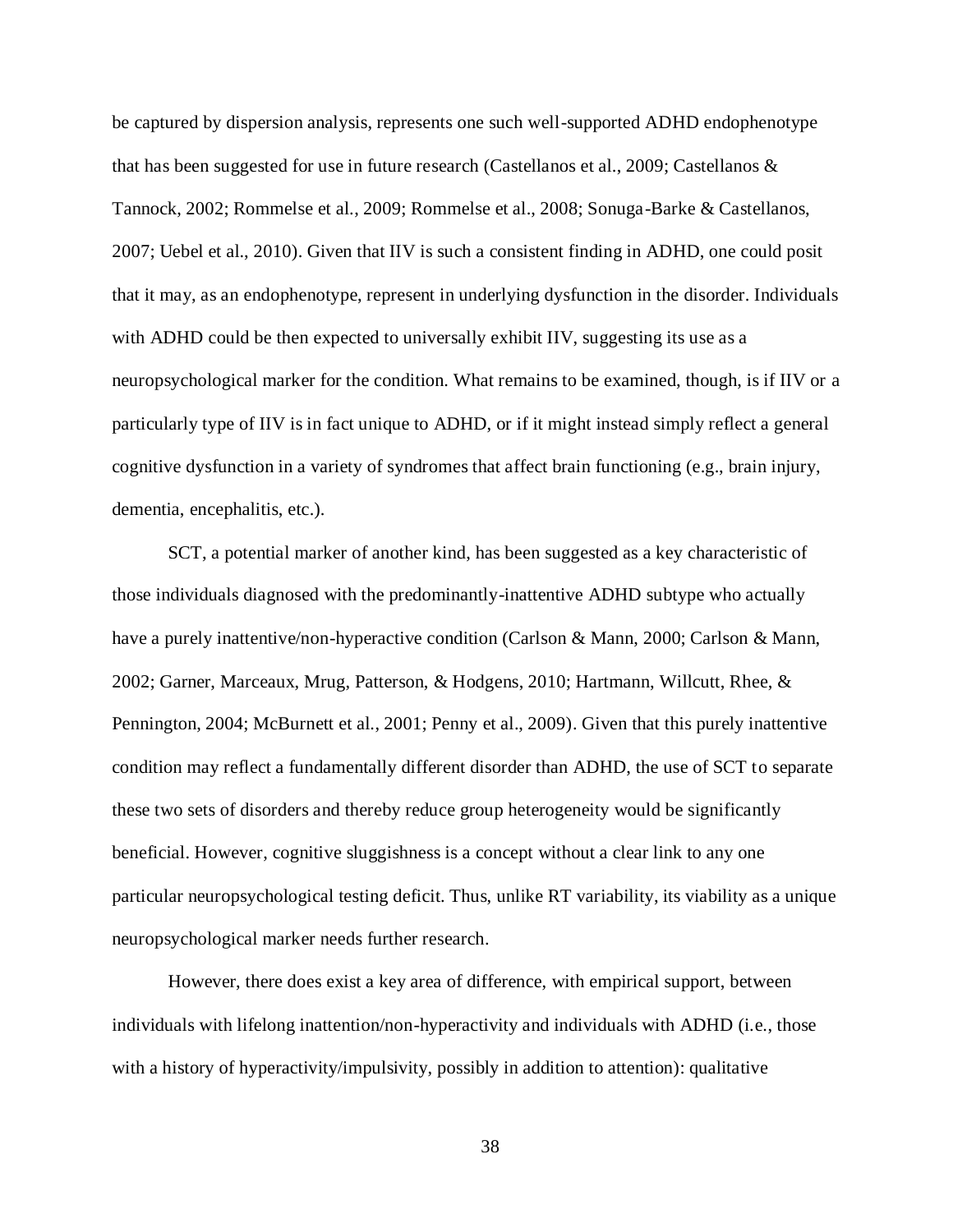interpersonal, behavioral, and emotional characteristics. Individuals with lifelong inattention tend to be described by parents and teachers as more apathetic, sluggish, socially introverted and withdrawn, day-dreamy, and anxious while children and adults with ADHD and a history of at least some hyperactive/impulsive symptoms are more outgoing, potentially aggressive, prone to interrupting, and have increased incidence of substance abuse and antisocial personality characteristics such as stimulus-seeking (Carlson & Mann, 2002; McBurnett, Pfiffner, & Frick, 2001; Milich, Ballentine, & Lynam, 2001). Therefore, an inventory containing items and/or scales assessing the qualitative social, behavioral, and emotional characteristics associated with SCT could be used to identify the subset of individuals diagnosed with ADHD who are actually lifelong inattentive. Such inventories have been created (e.g., Carlson & Mann, 2002; Penny et al., 2009), but have thus far been restricted to children and adolescents. Yet given that ADHD symptoms appear to change in type and severity as individuals age, it is possible that SCT and purely-inattentive symptoms may do the same, and thus SCT inventories developed with children may not be applicable to adults. Unfortunately, there exist no studies to date that have examined the longitudinal progression of purely-inattentive/SCT symptoms into adulthood. In fact, only one study has evaluated the construct of SCT in adults at all (Barkley, 2011); and while the author did assess a construct of cognition (executive functioning), this was done exclusively by self-report rather than objective cognitive test performance.

Thus, a battery of assessment instruments containing measures of both neuropsychological functioning and qualitative personality, behavioral, and emotional characteristics could uniquely add to the existing literature by using both variability (e.g., RT standard deviation, dispersion, etc.) and social functioning to explore endophenotypes and diagnostic heterogeneity in ADHD and pure inattention. While previous studies have examined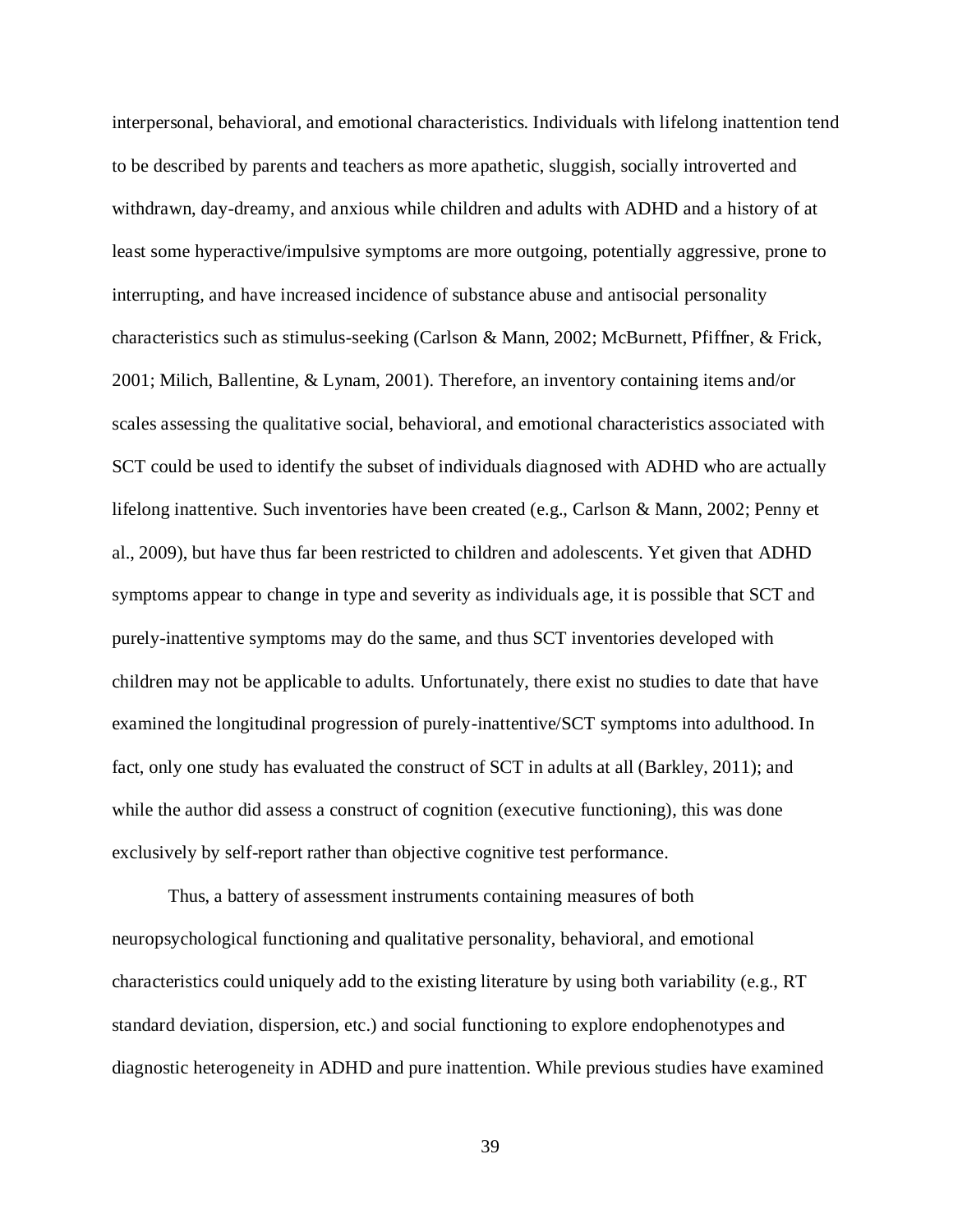differences in neuropsychological functioning across ADHD subtypes, these results have been limited and equivocal regarding IIV. The majority of this research has examined IIV via RT variability, with some results showing significant differences between inattentive versus combined and hyperactive/impulsive types (Clarke et al., 2007; De Zeeuw et al., 2008; Mullins, Bellgrove, Gill, & Robertson, 2005) and others showing minimal or no subtype discrepancies (Epstein et al., 2011; Pasini, Paloscia, Alessandrelli, Porfirio, & Curatolo, 2007). Additionally, only one study to date has evaluated IIV as measured by dispersion in ADHD. However, none of these studies attempted to separate out purely inattentive individuals. Rather, they typically divided groups by DSM subtype diagnosis, which likely confounded their inattentive group due to its consisting of purely inattentive individuals as well as subthreshold combined-type individuals. Additionally, all of these studies recruited only children and adolescents. Thus, few studies have examined IIV (particularly via dispersion analysis) in ADHD, and even fewer studies in any realm of ADHD research have used an extensive cognitive testing assessment battery spanning multiple neuropsychological domains. Likewise, nearly all work evaluating SCT has been conducted using children and adolescents. Indeed, as mentioned earlier, only one study has attempted to identify adults with SCT to any degree, and it exclusively utilized selfreport measures (Barkley, 2011). No study to date has examined RT variability or dispersion, or essentially any type of neuropsychological test performance, in a subgroup of adults suspected of having a purely inattentive condition as determined by self-reported interpersonal, behavioral, and emotional characteristics. Similarly, no study has evaluated the concept of dispersion in an adult ADHD sample as measured across a neuropsychological testing battery assessing multiple cognitive domains regardless of how the sample was grouped/divided.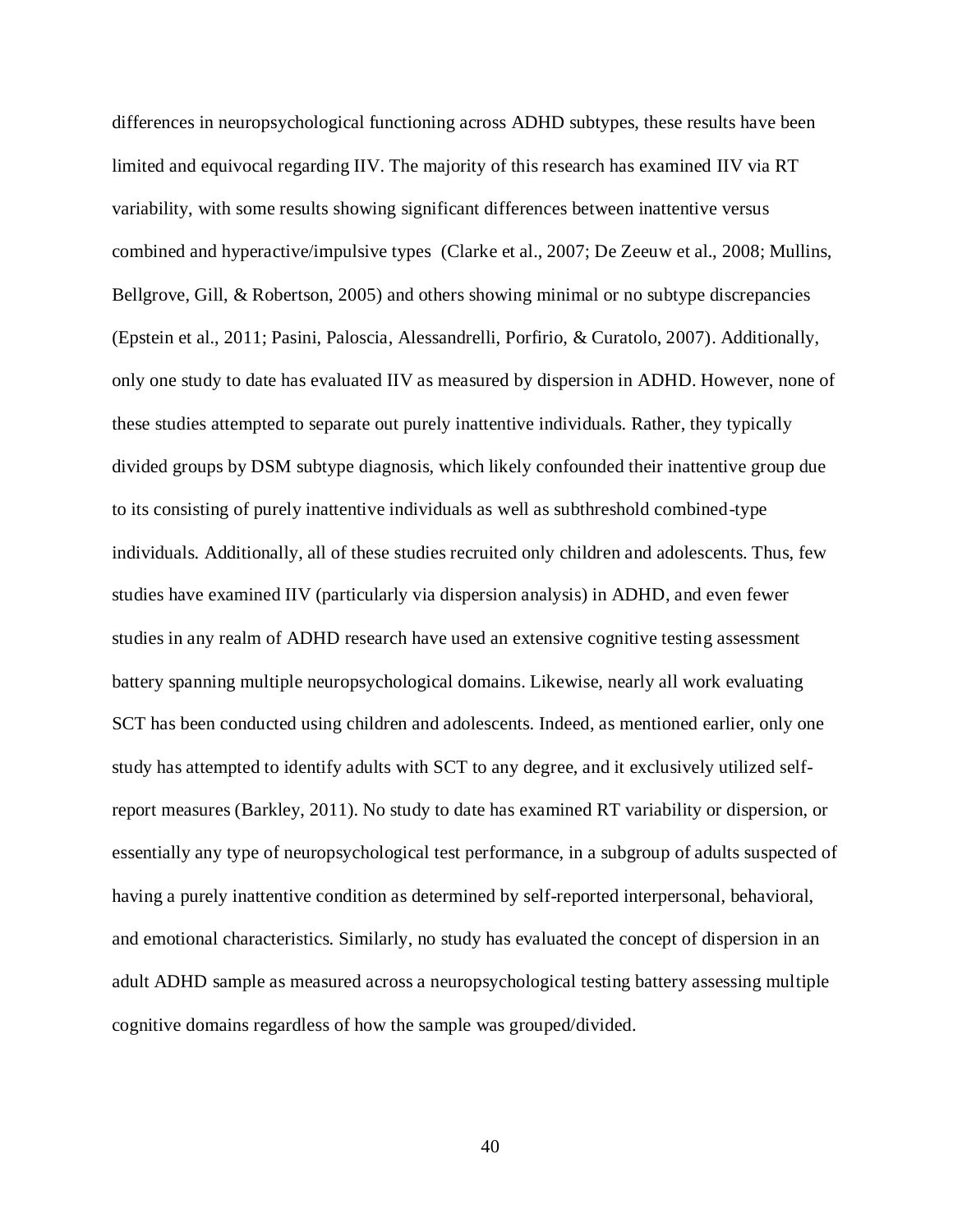The present study, therefore, aimed to address these deficits in existing research via three goals. First, the study attempted to evaluate the viability of using an existing retrospective selfreport measure of childhood ADHD symptoms and associated characteristics (the WURS), rather than relying entirely on DSM diagnosis, to identify and separate out a "purely inattentive" group of adults. It was hypothesized that such classification would be possible, with one identified group reporting childhood characteristics similar to those associated with SCT (i.e., purely inattentive individuals), and another identified group reporting characteristics more typicallyassociated with ADHD (hereafter referred to as "purified ADHD"). Second, the study aimed to compare these purely inattentive and purified ADHD groups on two measures of IIV, RT variability and battery-wide dispersion, with the hypothesis that if IIV reflects a unique endophenotype of ADHD, then the purified ADHD group should be significantly more variable than the purely inattentive group. Third, the study sought to explore possible neuropsychological correlates of SCT, with the hypothesis that the purely inattentive group would perform significantly more slowly on a variety of cognitive information processing speed-related tasks than the purified ADHD group.

**Rationale for Additional Grouping Methods.** It is of paramount importance to note here that had the current study failed with respect to the first of the three goals listed above, the second and third goals would be untestable. That is, if the WURS was unable to effectively distinguish purely inattentive and purified ADHD groups, the remainder of the study would be impossible to complete. Thus, two additional methods of grouping participants were added following the initial proposal of this project to ensure that variants of the second and third goals could be examined. These grouping methods will be described in greater detail in the Procedures section, but are briefly reviewed here. The initial classification method, using a variety of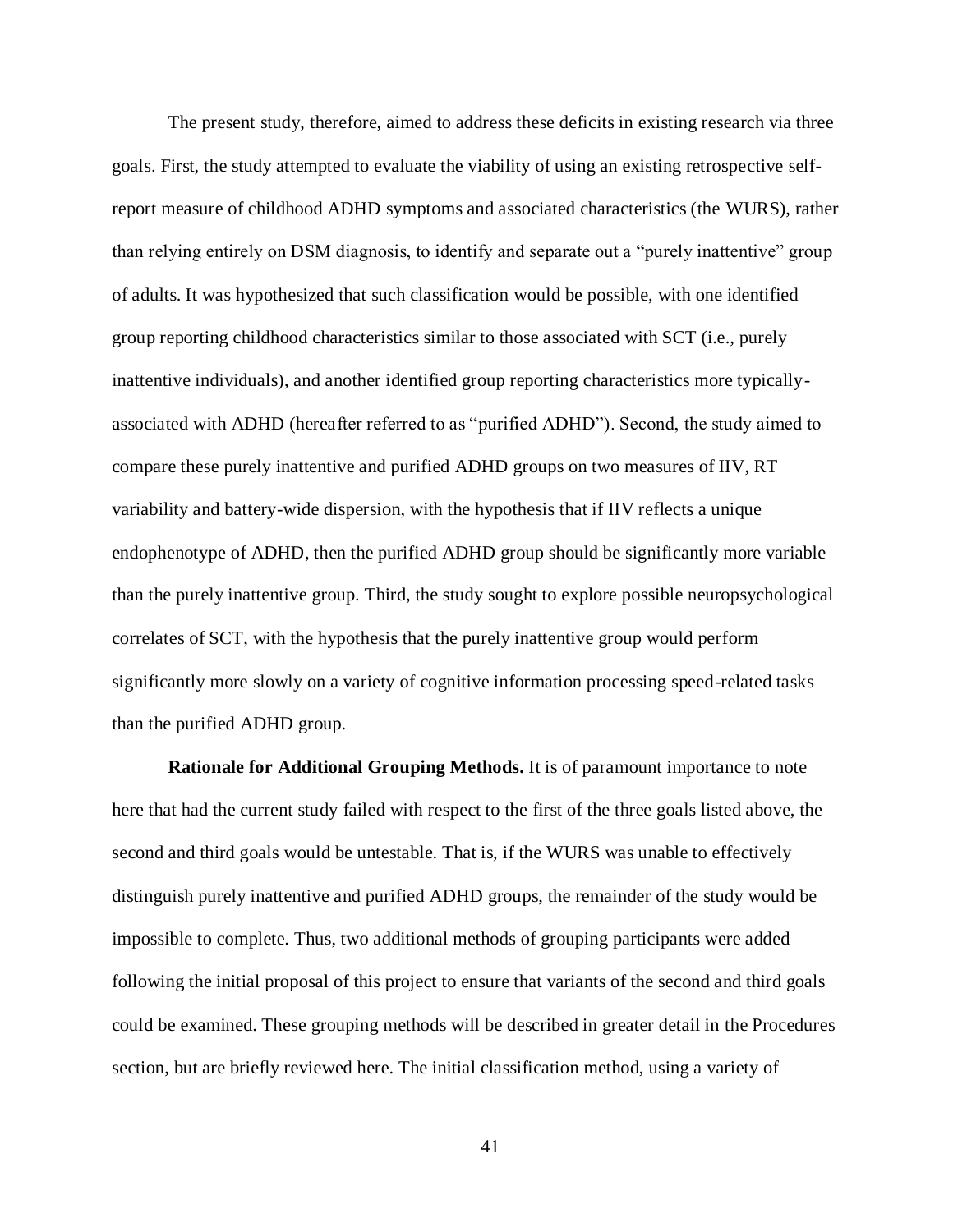ADHD-like and SCT-like WURS items to identify purely-inattentive and purified-ADHD groups, will hereafter be referred to as Method A. The first of the two new methods (Method B) involved classifying individuals by DSM-IV-TR ADHD subtype diagnoses, as has often been done in previous research. The second new grouping method (Method C) involved classifying individuals by their degree of SCT-like symptom endorsement on the WURS, and included the levels high-, moderate-, and low-SCT. As with ADHD subtype diagnosis, researchers have utilized similar grouping methods to this second option in prior work, although not nearly as extensively as DSM diagnostic category (e.g., Garner et al., 2010). The inclusion of these new methods resulted in the subsequent addition of a series of unproposed hypotheses, as listed below.

In reviewing prior research as related to Method B, I determined that existing data was too ambiguous to make *a priori* predictions regarding the directionality of results. Very few studies have examined the relationship between IIV and either DSM diagnostic category or symptom types (i.e., hyperactive/impulsive and inattentive). The vast majority of previous work in IIV either combined all individuals with ADHD into a single group, did not include any individuals with ADHD Predominantly Inattentive Type, or did not mention the subtype characteristics of the ADHD group (e.g., Castellanos et al., 2005; Drechsler et al., 2005; Geurts et al., 2008; Halperin et al., 2008; Hervey et al., 2006; Johnson et al., 2006; Kaufmann et al., 2010; Klein et al., 2006; Llorente et al., 2008; Rommelse et al., 2008). Only two studies were found that explored IIV (in the form of RTSD) in relation to ADHD subtype—one showed no significant differences between the Combined and Predominantly Inattentive types (Nigg, Blaskey, Stawicki, & Sachek, 2004), while the other indicated that the Predominantly Inattentive type was significantly more variable than Combined type and control groups (Desman,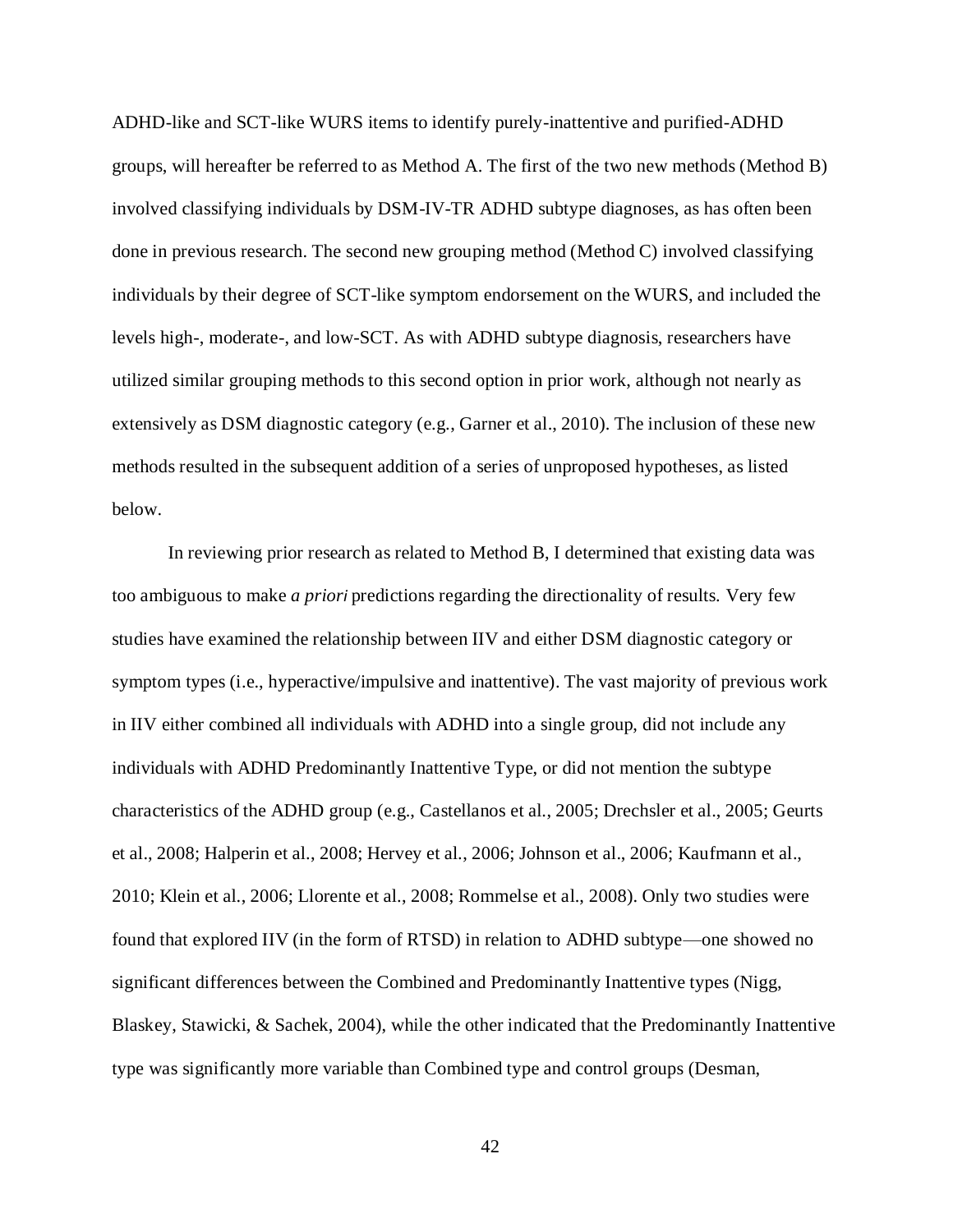Petermann, & Hampel, 2008). Thus, not enough data was present to predict directionality of any between-groups IIV effects for Method B. Conversely, the rationale for a directional hypothesis regarding SCT was readily apparent in previous research. Published findings have indicated that SCT symptoms are elevated and/or found more frequently in the Predominantly Inattentive type (Garner et al., 2010; Lahey et al., 1988; McBurnett, Pfiffner, & Frick, 2001), that SCT and Predominantly Inattentive type symptoms are much more strongly-correlated than SCT and Hyperactive/Impulsive type symptoms (Hartman et al., 2004), and that the presence of SCT predicted inattention symptoms (Frick et al., 1994).

The process of developing the hypotheses for Method C was a natural extension of that explored for the originally-proposed Method A hypotheses, particularly regarding performance on SCT-related neuropsychological measures. As Method C dealt with classification of groups based on degree of SCT-like WURS item endorsement, it would theoretically stand to reason that higher SCT symptoms would be associated with worse performance on SCT-sensitive neuropsychological variables. However, the hypotheses pertaining to IIV in Method C had to be treated slightly differently than in Method A, as the latter accounted for levels of ADHD-related symptoms (i.e., hyperactivity/impulsivity and inattention) while the former did not. That is, Method A attempted to identify and separate out those individuals with high SCT and low levels of ADHD symptoms from all other individuals with ADHD. Conversely, Method C did not attempt any such separation, and instead grouped all individuals by level of endorsed SCTrelated symptoms regardless of level of ADHD symptoms. Thus, Method C in effect examined IIV as it related to SCT in a solitary state, separate from its connection to the purely inattentive condition. Only one relevant existing study was found that had explored this SCT-variability relationship, and it did so in a non-traditional and inadvertent sense (Skirbekk, Hansen, Oerbeck,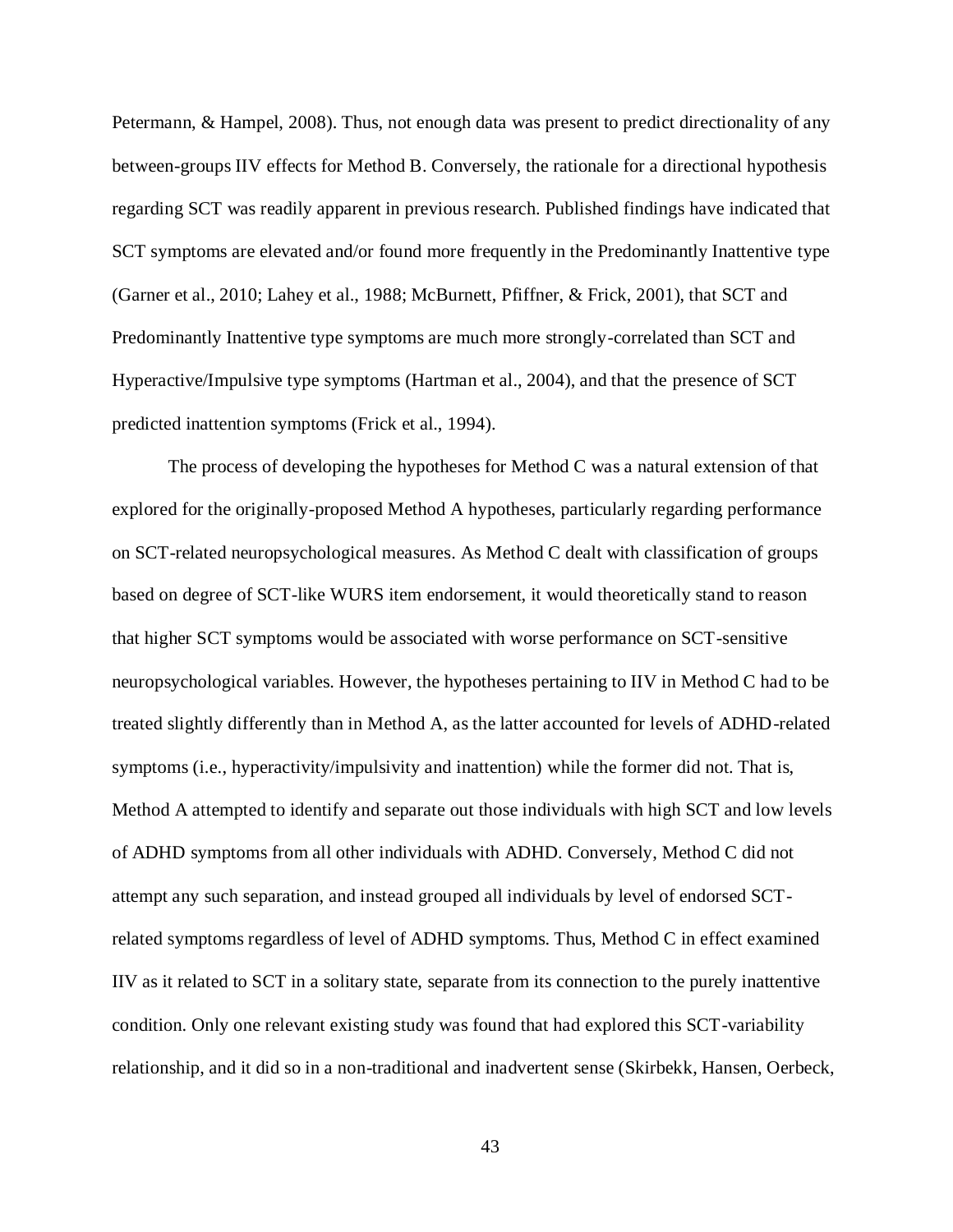& Kristensen, 2011). Its authors discovered a significant correlation between SCT and variability in children/adolescents, but the measure of variability was one component of a spatial memory task rather than a well-founded measure of variability such as RTSD. I could therefore justify no directionality of predictions in the IIV-related hypotheses of Method C.

#### **Hypotheses**

**Hypothesis 1: Identification of a Purely Inattentive Subgroup.** It was hypothesized that cluster analysis of adults diagnosed with ADHD would successfully identify two distinct groups based on retrospective self-reported interpersonal, cognitive, and behavioral characteristics in childhood as measured by selected items on the Wender Utah Rating Scale (WURS). These two groups would consist of one group interpersonally, behaviorally, and cognitively similar to individuals with SCT and a purely inattentive condition as defined earlier (i.e., a purely inattentive group), and one group consisting of all remaining individuals diagnosed with ADHD (i.e., a purified ADHD group). Specifically, the purely inattentive group should report higher scores on SCT-associated WURS items, as further specified in the Measures section, than the purified ADHD group. Conversely, the purified ADHD group should report greater amounts of ADHD-associated WURS symptoms such as Hyperactivity and Impulsivity, Inattention/Anxiety Symptoms, and Conduct Problems/Lability (also as further specified in the Measures section) than the purely inattentive group. A graphical representation of the hypothesized group formats is shown in Figure 1below: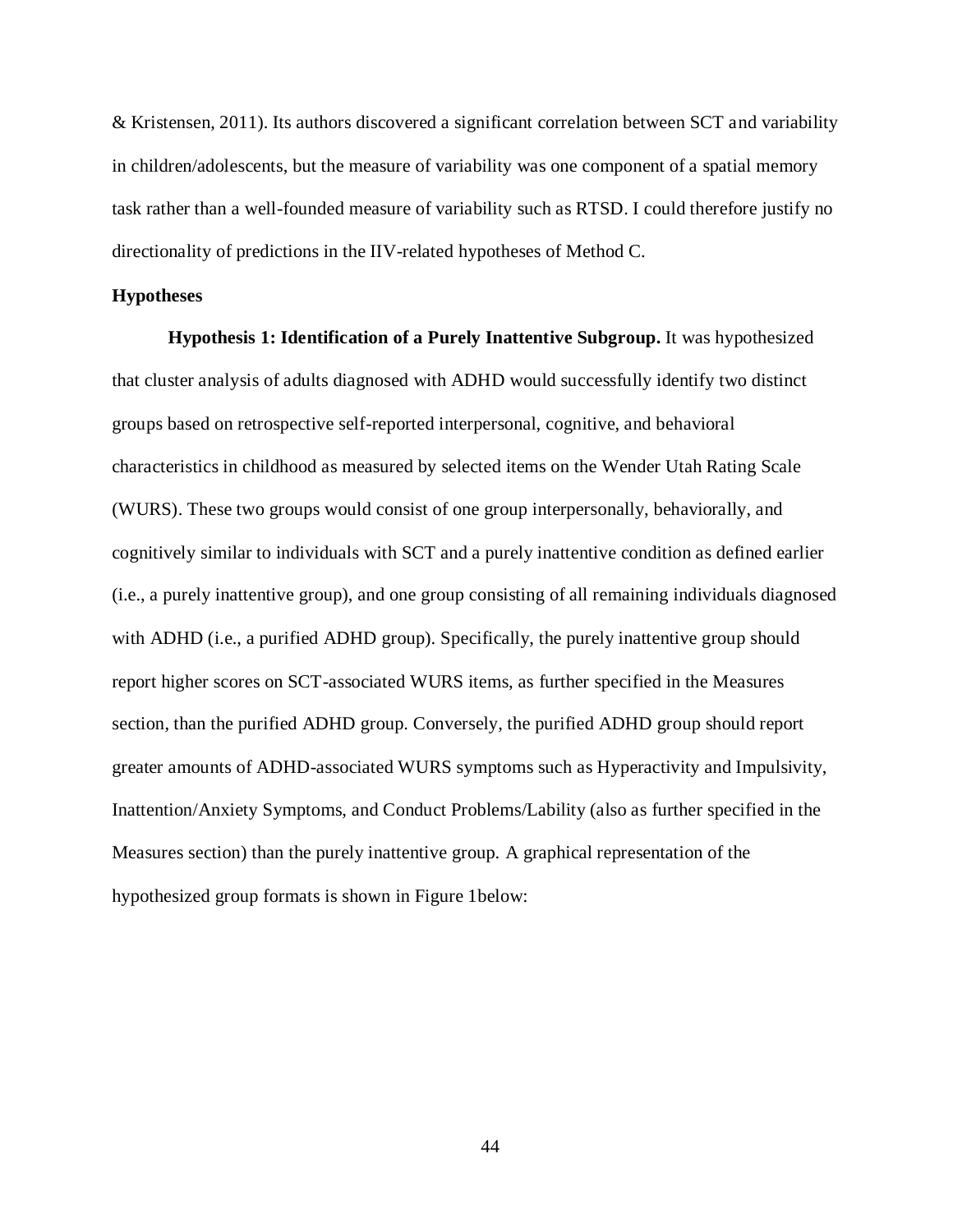

Figure 1: Schematic of Hypothesized Cluster Analyzed Groups

**Hypothesis 2a: Variability as Measured by RTSD/RTSE.** It was hypothesized that, as variability may reflect an endophenotype of ADHD, the purified ADHD group would display significantly more variability than the purely inattentive group. This variability would be reflected as larger RT standard error (RTSE; analogous to RTSD) scores on the Conners' Continuous Performance Test (Conners' CPT).

**Hypothesis 2b: RTSE Differences Across Method B Groups.** It was hypothesized that the two ADHD subtype groups, ADHD Predominantly Inattentive type and ADHD Combined type, would significantly differ with respect to IIV as measured by RTSE. No directionality of results was predicted.

**Hypothesis 2c: RTSE Differences Across Method C Groups.** It was hypothesized that the three Method C groups (high-SCT, moderate-SCT, and low-SCT) would differ significantly on RTSE scores. No directionality of results was predicted.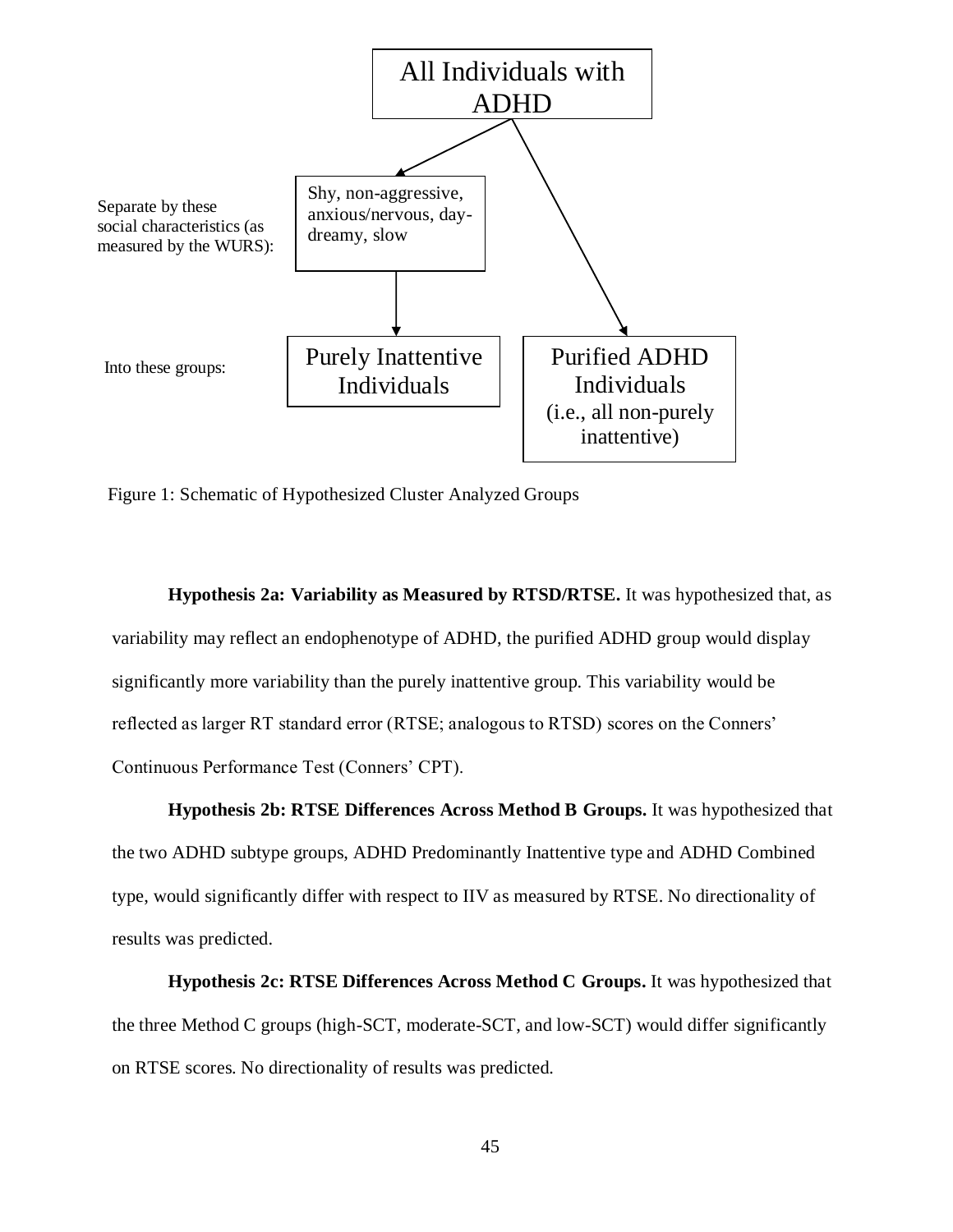**Hypothesis 3a: Variability as Measured by Dispersion (ISD).** Similarly to

RTSD/RTSE, it was hypothesized that the purified ADHD group would display significantly more variability as measured by battery-wide dispersion than the purely inattentive group. Dispersion was captured by the Intraindividual Standard Deviation (ISD; to be explained in the Procedures section below) scores for each group.

**Hypothesis 3b: ISD Differences Across Method B Groups.** It was hypothesized that the two ADHD subtype groups, ADHD Predominantly Inattentive type and ADHD Combined type, would significantly differ with respect to IIV as measured by ISD. No directionality of results was predicted.

**Hypothesis 3c: ISD Differences Across Method C Groups.** It was hypothesized that the three Method C groups (high-SCT, moderate-SCT, and low-SCT) would differ significantly on ISD scores. No directionality of results was predicted.

**Hypothesis 4a: Sluggish Cognitive Tempo (SCT).** Based on prior research showing SCT in individuals with a purely inattentive condition, it was hypothesized that the purely inattentive group would display significantly slower/worse scores on selected indices of SCT (to be detailed in Proposed Analyses section below) than the purified ADHD group. Indices of SCT were be selected based on their ability to assess affected cognitive areas as shown in prior research findings mentioned earlier in this dissertation (i.e., speeded visual processing and early selective attention).

**Hypothesis 4b: SCT Differences Across Method B Groups.** It was hypothesized that the two ADHD subtype groups, ADHD Predominantly Inattentive type and ADHD Combined type, would significantly differ with respect to scores on SCT measures. Specifically, the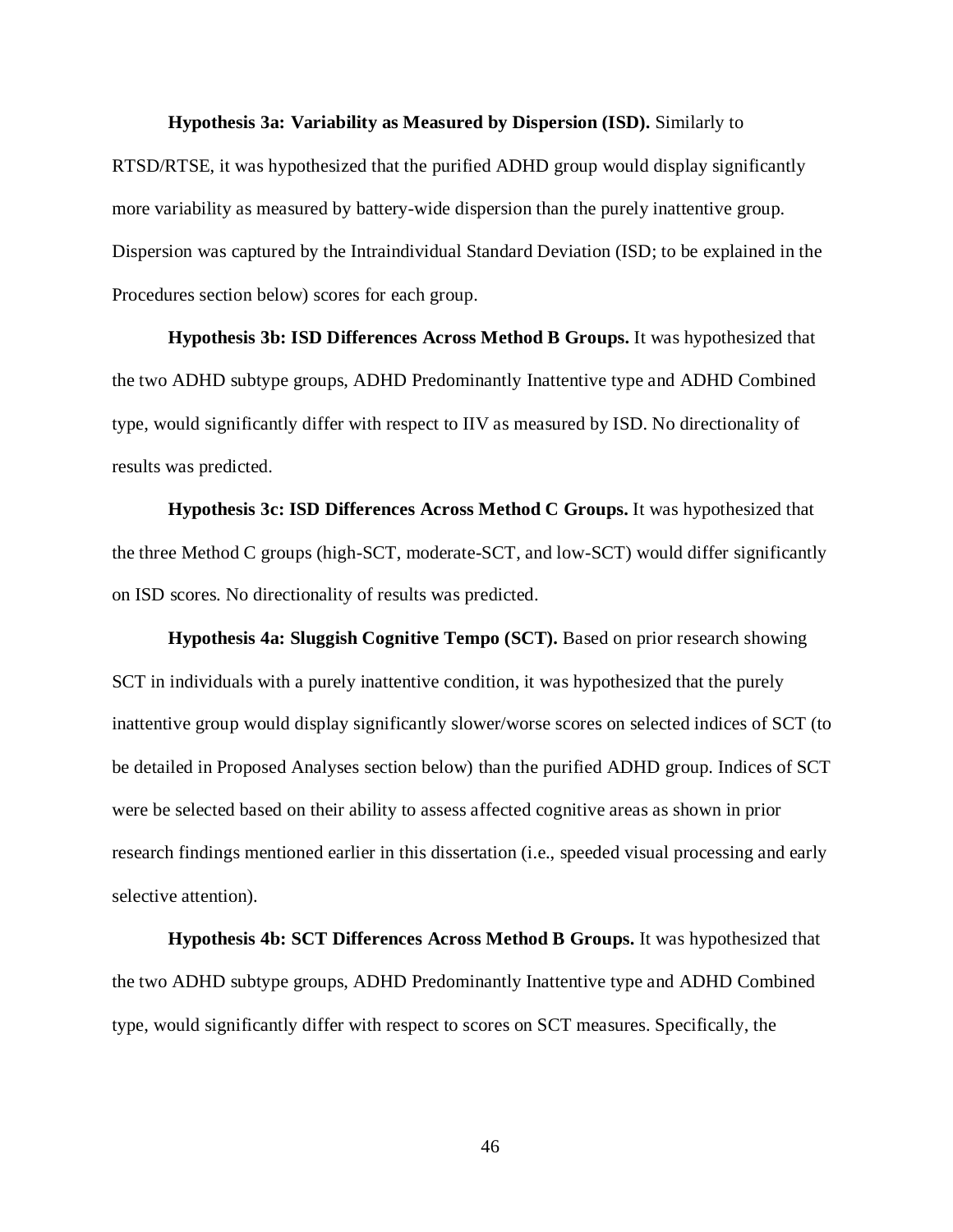Predominantly Inattentive type group should exhibit significantly slower performances across the SCT measures than the Combined type group.

**Hypothesis 4c: SCT Differences Across Method C Groups.** It was hypothesized that the three Method C groups (high-SCT, moderate-SCT, and low-SCT) would differ significantly with respect to scores on SCT measures. Specifically, the high-SCT group should produce scores indicating the slowest overall performances across SCT measures, the low-SCT group should exhibit the least cognitive slowing on SCT measure scores, and the moderate-SCT group should exhibit a degree of slowing on SCT measure scores that falls between the high- and low-SCT groups. This hypothesis is based on the same reasoning used in hypothesis 4; that is, individuals with a purely inattentive condition, which is associated with SCT, should perform worse on neuropsychological measures thought to assess cognitive abilities impacted by SCT. Higher levels of SCT, then, should be associated with higher levels of reduced performance on suspected SCT-related neuropsychological tests.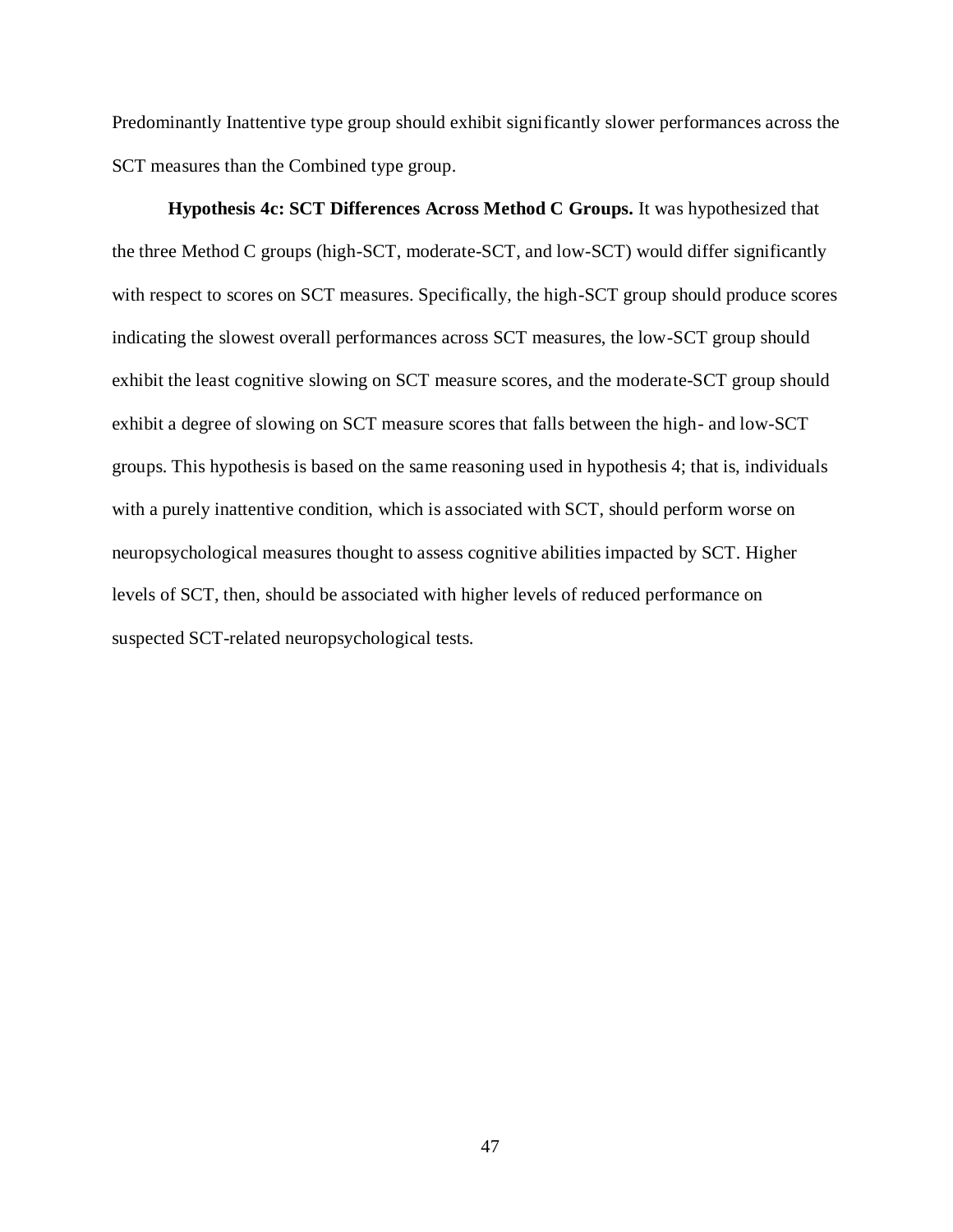#### **METHODS**

# **Participants**

All information for the current project was obtained from an archival clinical dataset. Participants included in this dataset were individuals who sought psychoeducational assessment services from the university's Psychological Services Center between 1999 and 2011. These clients were generally self-referred, often presenting for evaluation of academic difficulties secondary to suspected learning and/or attentional problems. A battery of psychological and neuropsychological measures was administered to all participants in an attempt to identify the presence and sources of any objective cognitive disturbance. While this battery was fixed, test substitutions or exemptions may have been made on an individual basis based on physical or time limitations, recent prior testing with these same measures, or voluntary termination of testing sessions by the client. Thus, not all participants had data for all evaluated tests. The testing battery was constructed so as to assess the areas of intelligence, attention/concentration, learning and memory, academic functioning, and psychological/emotional functioning. The typical session length, per standardized task instructions and including a clinical interview, ranged from six to eight hours. All assessment measures were administered and scored using standardized methods by appropriately-trained clinical psychology graduate students, after which client testing and interview data were evaluated on a case-by-case basis at weekly supervision and training meetings. Diagnostic decisions were made by consensus agreement during these meetings, with all final diagnoses being approved by a licensed clinical psychologist/neuropsychologist. In the event of a lack of consensus, ultimate diagnostic judgment rested with the licensed psychologist/neuropsychologist. All clients included in this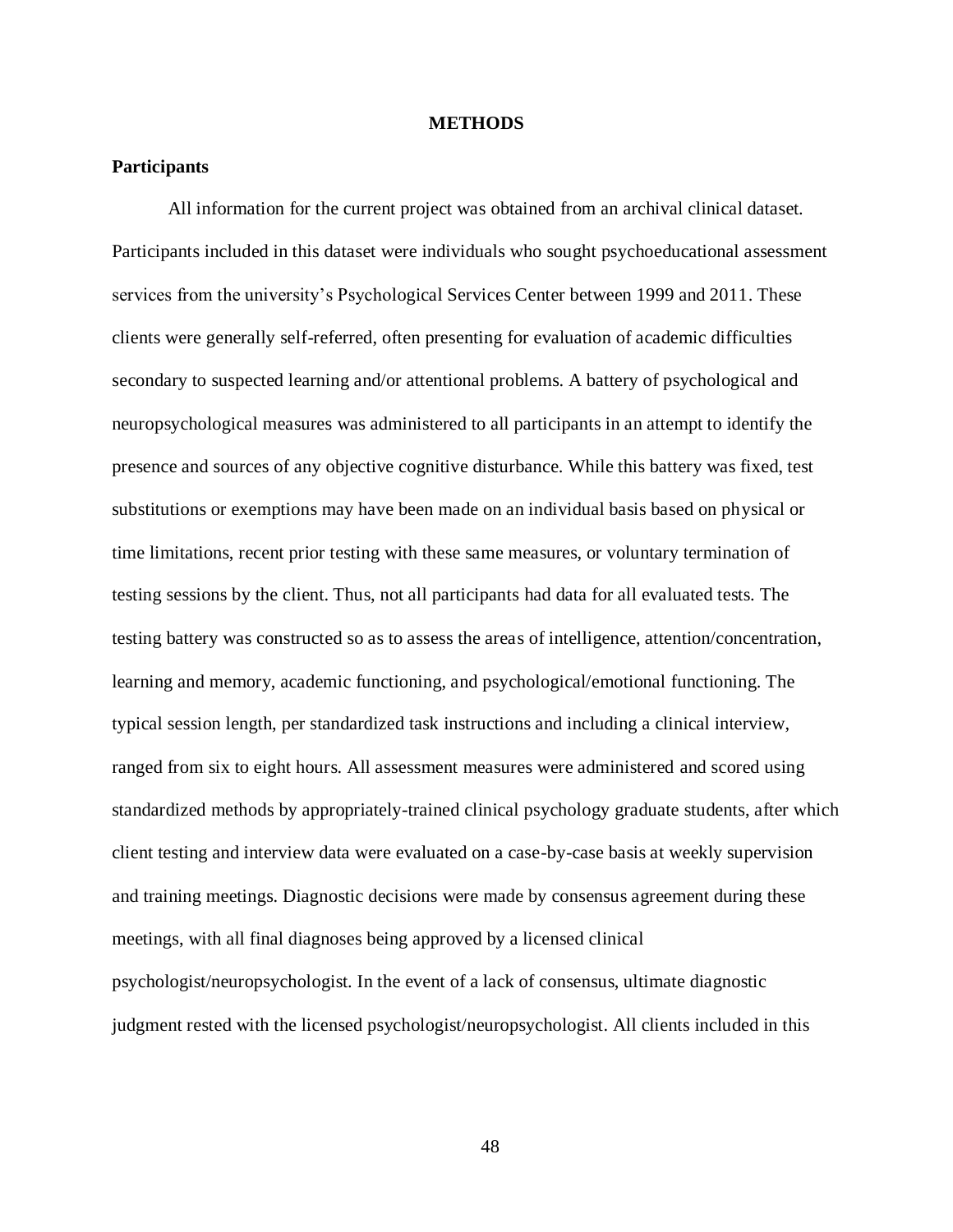archival database were informed of the nature of the evaluation and provided signed consent prior to testing.

For the purposes of this study, only individuals with a stand-alone Axis I diagnosis of ADHD (any type) per DSM-IV-TR criteria were included in the experimental groups. Exclusionary criteria included the presence of any Axis I diagnosis other than ADHD (e.g., learning disorder, mood disorder, anxiety disorder), any formal Axis II diagnosis, age less than 18 years, and Full Scale IQ less than 70. While data on neurological conditions or injuries was not directly available in all cases, the exclusionary criteria of any axis I diagnosis other than ADHD should have captured most, if not all, individuals exhibiting objective impairment on cognitive testing due to any such condition or injury, as these findings would necessitate an appropriate diagnosis (e.g., Cognitive Disorder Not Otherwise Specified). In those cases where information on neurological conditions/injuries was available, this data was screened.

Initially, the database contained entries for 800 individuals. After implementing the above-mentioned exclusionary criteria, 120 individuals were identified with age  $\geq$  18 years and who had stand-alone diagnoses of ADHD. None of these individuals had a Full Scale IQ less than 70 or any listed neurological condition. Twelve individuals did not have any WURS data available, and were thus excluded from all further analyses. Prior to their exclusion, parametric (ANOVA) and non-parametric analyses were run to determine that complete absence of WURS data was not significantly correlated with age, race/ethnicity, gender, years of education, WAIS-III Full Scale IQ, or ADHD subtype diagnosis, which was indeed the case. Individuals with no WURS data were also not significantly different from individuals with complete WURS data on any of the experimental dependent variables. Exclusion of these individuals resulted in a sample of 108 participants.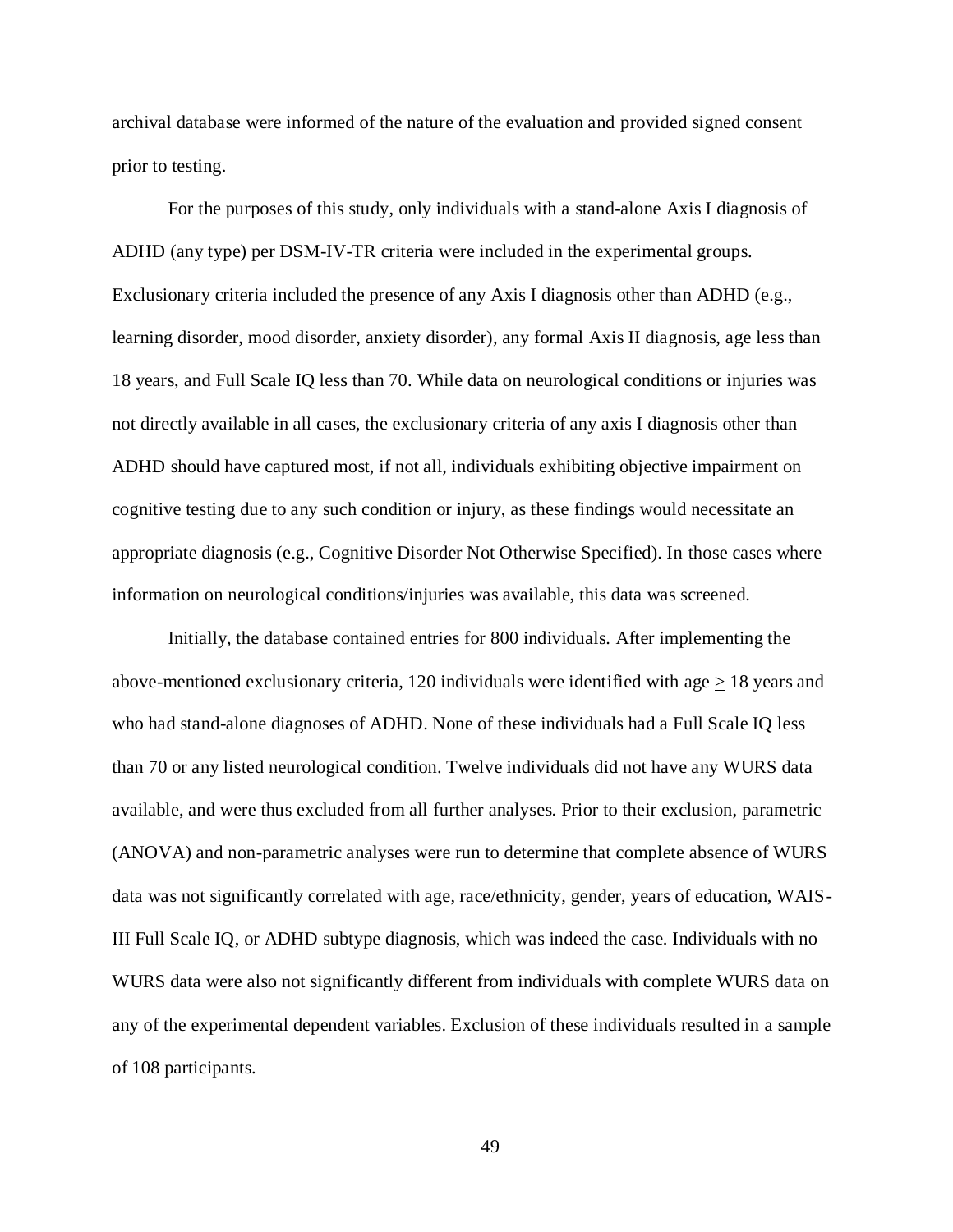In screening these remaining participants, ten individuals were found to have missing WURS data on the items to be used in the cluster analysis, with each of these ten individuals missing one WURS item value. These ten individuals were compared to the remaining 98 individuals with respect to age, race/ethnicity, gender, years of education, and ADHD subtype diagnosis as well as all experimental dependent variables. ANOVA and chi-square analyses revealed that the ten individuals missing data were significantly older (mean = 26.20 years) than individuals not missing data (mean = 21.26 years). No other significant differences between individuals with and without missing data were found. Given the significant difference in age across groups, the data did not appear to support an assumption of being missing completely at random (MCAR). Thus, listwise deletion of these individuals in most instances would not have been appropriate/valid (Schafer & Graham, 2002; Tabachnik & Fidell, 2007). Additionally, listwise deletion would have resulted in removing a sizable proportion (9.3%) of the sample to deal with a relatively small proportion (ten out of 1296 total WURS values, or 0.77%) of missing data. As no WURS item was missing more than two entries, removal of "problematic" WURS items was also not a practical solution.

I therefore evaluated the appropriateness of various methods of imputing missing values for use in the current project. Research indicates that with questionnaire data using Likert-type responses, a variety of imputation techniques can produce similarly-accurate results (Bono, Ried, Kimberlin, & Vogel, 2007; Raaijmakers, 1999). Research also suggests that with small amounts of missing data (e.g.,  $\lt 5\%$ ), a variety of single imputation methods, including mean substitution, regression-based imputation, and expectation maximization (EM), can be used without having significantly deleterious effects on the structure of the data and without resulting in markedly different outcomes (Rubin, Witkiewitz, St. Andre, & Reilly, 2007; Saunders, Morrow-Howell,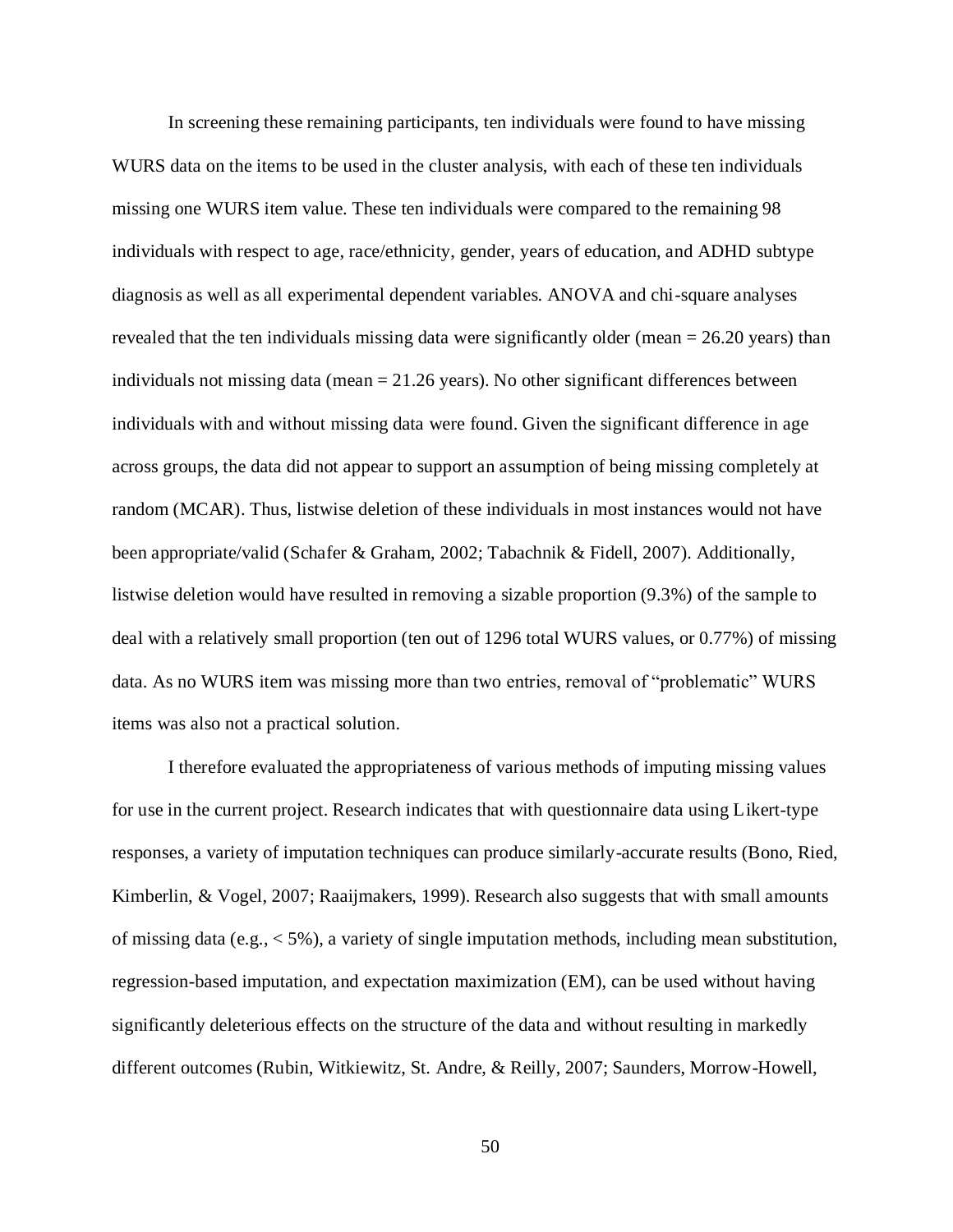Spitznagel, Dore, Proctor, & Pescarino, 2006; Shrive, Stuart, Quan, & Ghali, 2006; Tabachnik & Fidell, 2007). However, mean substitution is often viewed unfavorably for its effects on the variance structure of data in even small to moderate amounts of missingness, and it is not frequently recommended as a viable solution (Schaefer & Graham, 2002; Schlomer, Bauman, & Card, 2010; Tabachnik & Fidell, 2007). Therefore, given the small proportion of missingness in the current sample, EM was selected as the data imputation method. Data from all non-missing WURS items were used as predictors to impute missing data on the seven incomplete WURS items via the EM feature of SPSS version 19's Missing Values Analysis module (IBM, 2010).

The sample to be included in further analysis initially consisted of 108 individuals (47 males). I removed one of these individuals after he was found to be a significant univariate outlier on ISD, as described in greater detail in the Data Screening section below, resulting in a final sample size of 107 (46 males). 88 of the individuals were Caucasian, ten were African-American, one was Asian, six were Hispanic, one was Arab, and one did not report an ethnicity. 29 participants were diagnosed with ADHD combined type, 48 with ADHD predominantly inattentive type, and 30 with the not otherwise specified (NOS) type. The average age in years across all participants was 21.74 years (SD=6.36) and ranged from 18 to 68, average years of education was 13.71 years (SD=1.65) and ranged from ten to 18, and average WAIS-III Full Scale IQ was 105.72 (SD=11.39) and ranged from 80 to 134.

#### **Procedures**

**Additional Grouping Methods.** In planning for the possibility that the cluster analysis procedure might not result in the identification of an appropriate solution, I developed two additional grouping methods. The first strategy entailed separating groups based on ADHD subtype. The Predominantly Hyperactive/Impulsive type was collapsed into the Combined Type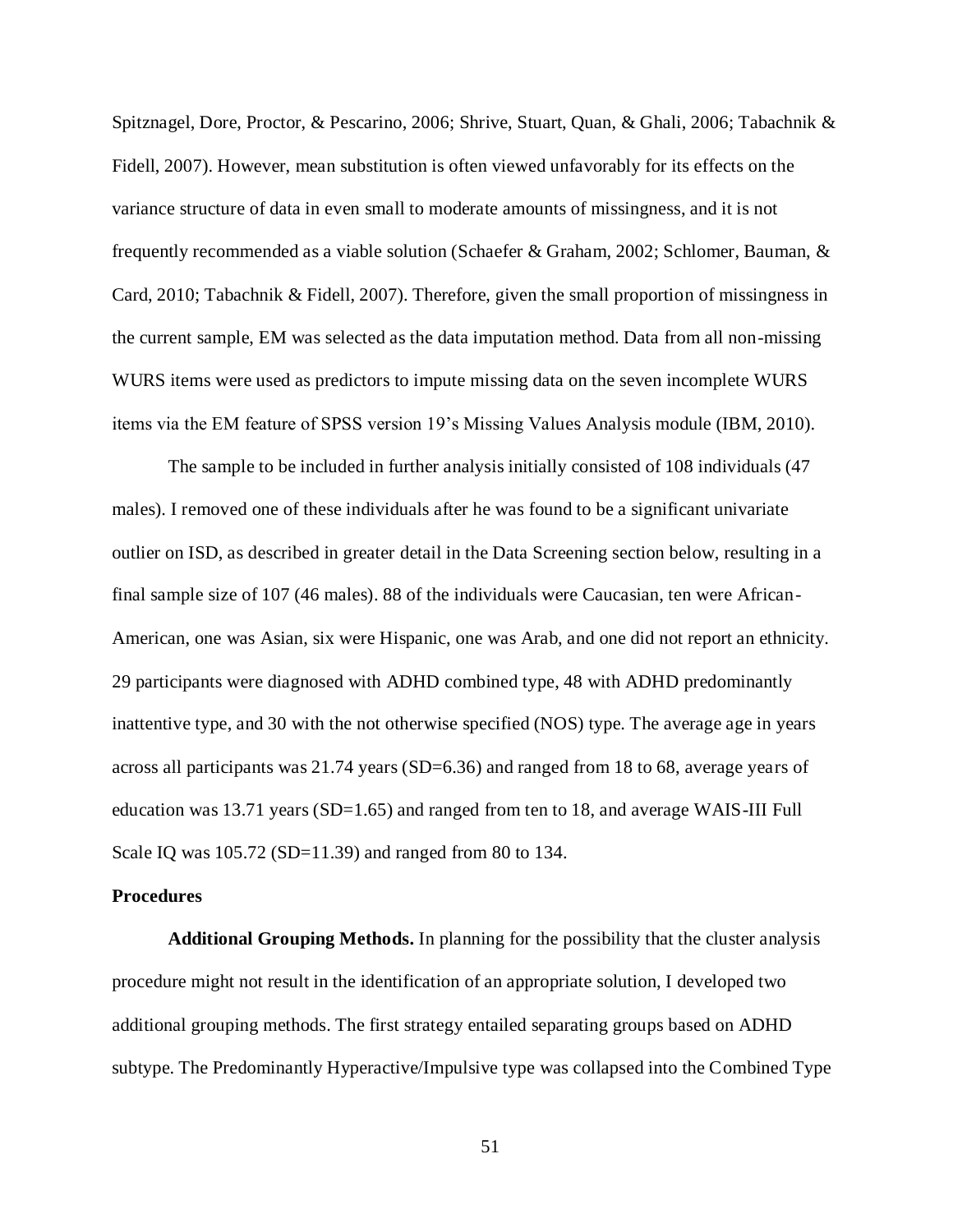group as has been done in prior SCT studies based on data suggesting that the two subtypes display relatively equivalent amounts of SCT symptoms (Carlson & Mann, 2002; Garner et al., 2010). Individuals diagnosed with the NOS subtype were not included in this grouping method. Their exclusion was based on the idea that the NOS group likely consisted of both subthreshold predominantly-inattentive and subthreshold-combined type individuals, and it could not be determined to which of the two ADHD subtypes I should most-appropriately assign these individuals.

The second non-cluster grouping strategy was based on previous work in identifying and evaluating SCT in children (Garner et al., 2010) and adults (Barkley, 2011a). Garner and colleagues (2010) identified individuals with high- and low-SCT by first calculating the summed raw score of all participants on only the SCT-related report items used in their study, and then conducting a median split using this summed score. The first portion of this method was adapted to the current study—the total scores of all participants on the three SCT-like items from the WURS, as listed in Table 3 as theoretically loading on the SCT factor, were calculated, with possible values ranging from zero to twelve. However, Garner et al. (2010) limited this median split to only individuals with the Predominantly-Inattentive type of ADHD, which nullified their ability to examine the full co-occurrence of SCT and ADHD. In light of recent data from Barkley (2011a) indicating that 65% of individuals with the Combined subtype also exhibited significant SCT, the SCT-like WURS summed score was calculated for the entire sample rather than just for Predominantly Inattentive individuals. For the second portion of this grouping strategy, methodology from the Barkley (2011a) study was adapted to the current project. In his study, Barkley (2011a) developed an SCT "diagnostic threshold" by determining the number of SCT symptoms reported by adults that corresponded to 1.5 standard deviations above the mean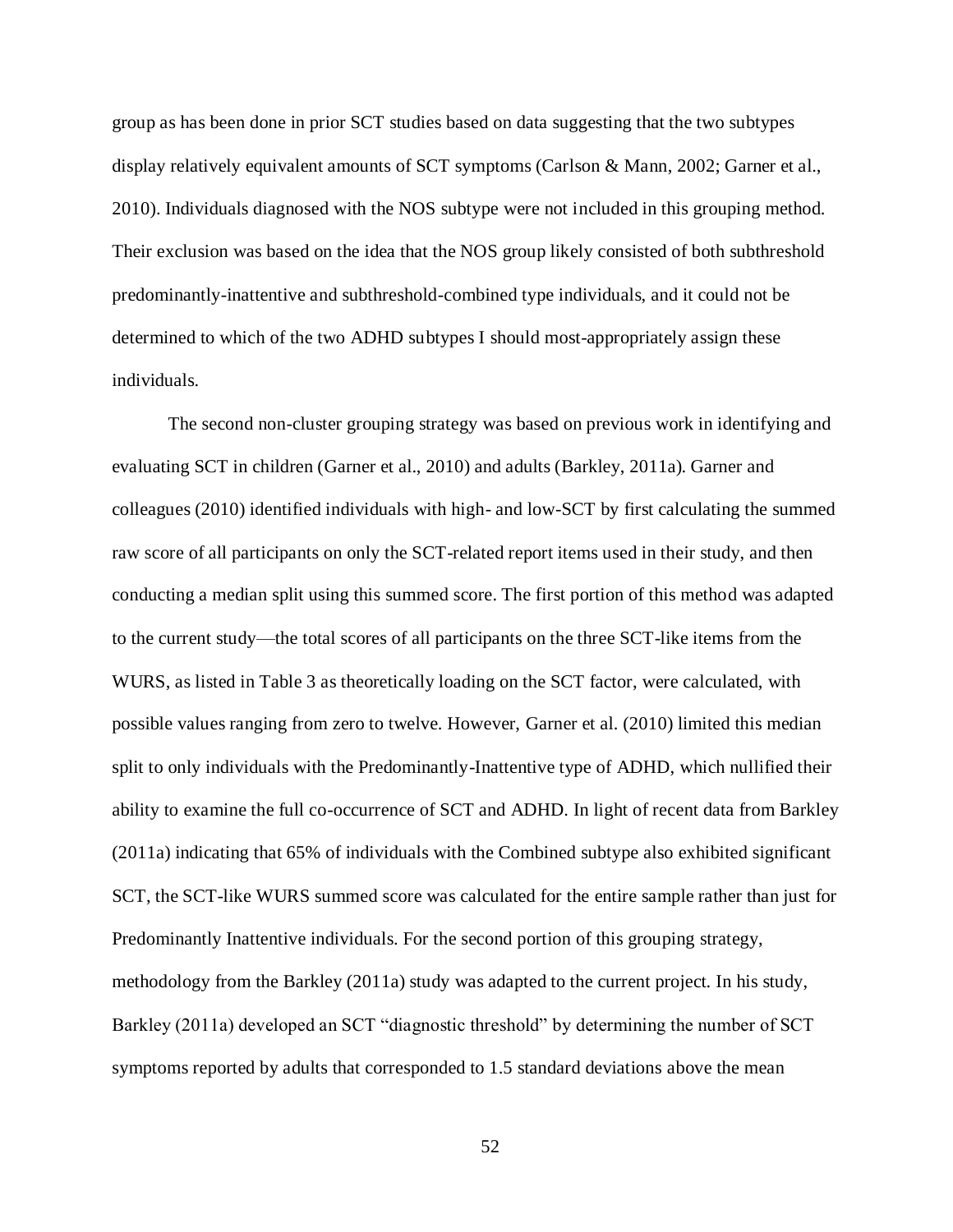number of reported symptoms in his entire sample. He then labeled any individual above this 1.5 SD cut-off as having SCT. For the current study, the 1.5 SD cut-off was developed based on the aforementioned summed score on the SCT-like WURS items across all individuals in the database, which included those with non-ADHD and no diagnoses as in the Barkley (2011a) study. Individuals at or above this 1.5 SD cut-off were identified as being high-SCT. A lessconservative 1 SD cut-off was also identified. Individuals whose summed scores were less than 1.5 SD above the mean, but were at or above 1 SD above the mean (i.e.,  $1.5$  SD  $> X \ge 1$  SD), were identified as moderate-SCT. All individuals whose summed scores were less than 1 SD above the mean were identified as low SCT. For ease of reference, as mentioned earlier in this paper, the grouping method based on cluster analysis will hereafter be referred to as Method A; the method based on DSM-IV ADHD subtype will be referred to as Method B; and the method based on SCT-like WURS item summed score values will be referred to as Method C.

**Intraindividual Standard Deviation.** To assess intraindividual variability via dispersion analysis, methodology detailed in prior dispersion studies (Lindenberger & Baltes, 1997; Morgan et al., 2011) was used in the current project. The chosen methodology converted index scores from various measures to z-scores for each participant in the following cognitive domains: intelligence, memory, attention, processing speed, working memory, executive functioning, and academic functioning. The specific indices used in each domain were as follows: intelligence— Full-Scale IQ, Verbal Comprehension Index, and Perceptual Organizational Index, all from the WAIS-III; memory—Visual Immediate and Delayed Memory indices and Auditory Immediate and Delayed indices, all from the WMS-III; attention—commission errors, Hit RT Block Change, Hit SE Block Change, Hit RT ISI Change, and Hit SE ISI Change from the Conners' CPT; processing speed: Processing Speed Index from the WAIS-III; working memory—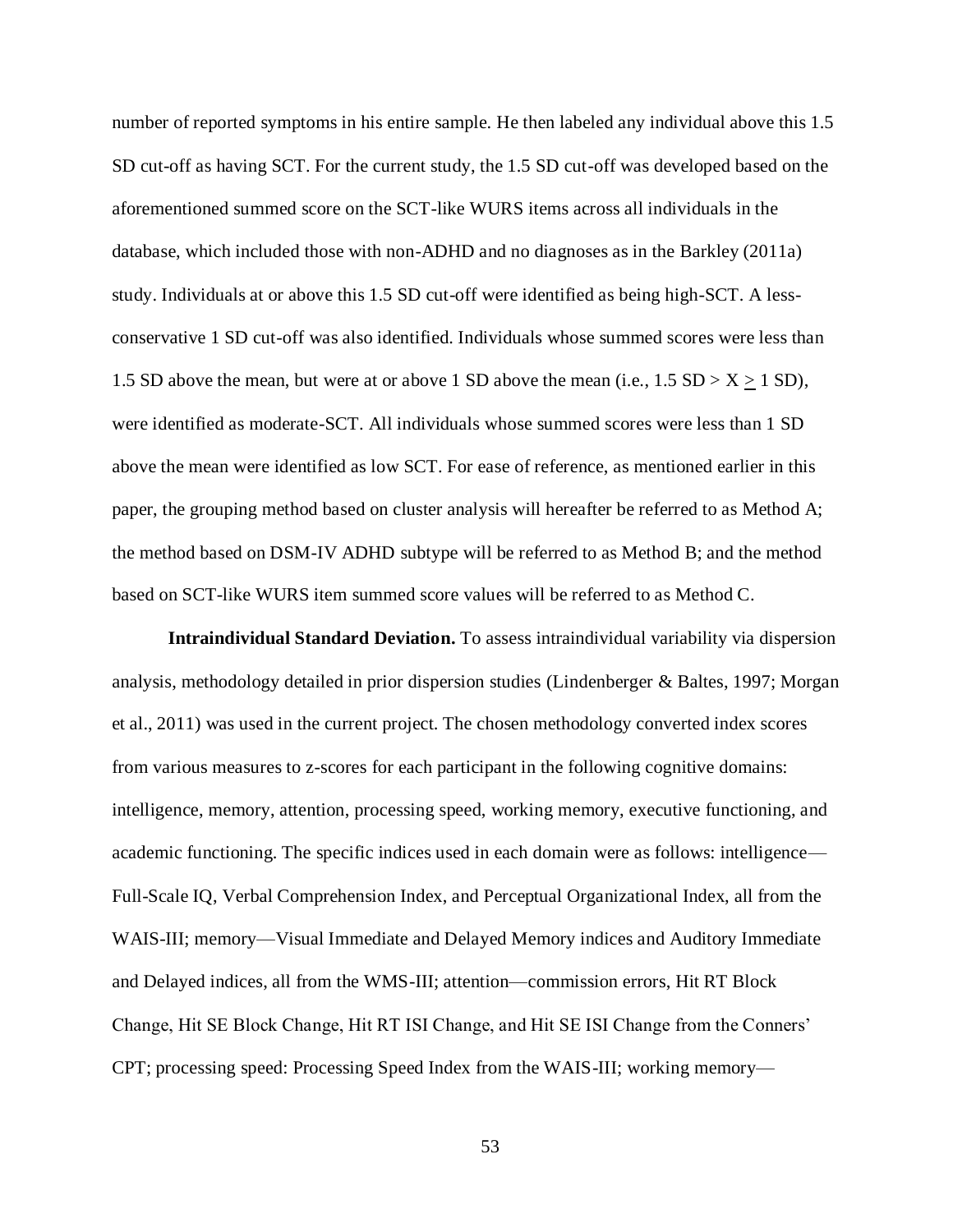Working Memory Indices from both the WAIS-III and WMS-III; executive functioning—Trail Making Test part B; and academic functioning—Broad Reading, Broad Written Language, and Broad Math, all from the WJ-III. The omission errors score from the Conners' CPT was initially proposed as an additional attentional component to be included. However, upon evaluation of the database, I discovered that nearly half of all participants were missing omission errors values. Thus, the omission errors scale was removed from the calculation of ISD. The standard deviations amongst the obtained z-scores for the included scores/indices were then computed for each participant, and the means of these SDs were calculated for each group. These means were termed each group's Intraindividual Standard Deviation (ISDs).

### **Measures**

**Wechsler Intelligence Scale—3 rd Edition** (WAIS-III; Wechsler, 1997a): The WAIS-III is the most frequently used intelligence test by clinical neuropsychologists in North America (Rabin, Barr, & Burton, 2005). Its typical administration time is 60-90 minutes. The measure consists of thirteen subtests, twelve of which were administered to individuals included in the current clinical database: Vocabulary, Similarities, Arithmetic, Digit Span, Information, Comprehension, Letter-Number Sequencing, Picture Completion, Digit-Symbol Coding, Block Design, Matrix Reasoning, and Symbol Search. Scaled scores on these subtests are standardized with means of ten and standard deviations of three. From these subtests are derived seven indices: Full Scale IQ, Verbal IQ, Performance IQ, Verbal Comprehension Index, Perceptual Organization Index, Processing Speed Index and Working Memory Index. Scores on these indices are standardized with means of 100 and standard deviations of fifteen. The current project will include the following subtests and indices for analysis: Full Scale IQ (FSIQ), Verbal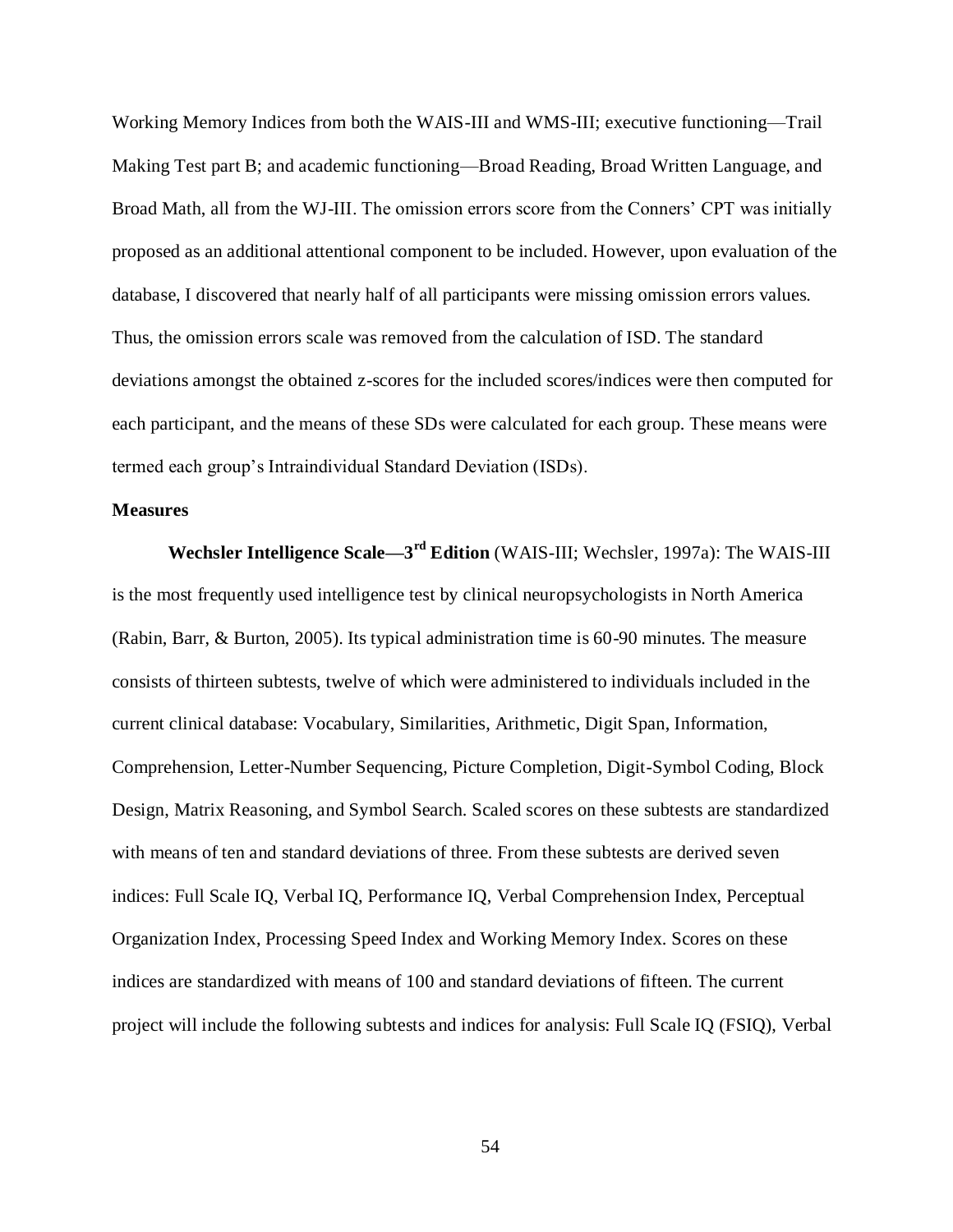Comprehension Index (VCI), Perceptual Organization Index (POI), Processing Speed Index, and Working Memory Index (WMI).

**Wechsler Memory Scale—3 rd Edition** (WMS-III; Wechsler, 1997b): The WMS-III is the most widely-used multi-modal memory test by neuropsychologists in North America (Rabin, Barr, & Burton, 2005). The scale measures memory for auditory and visual information immediately and after a 30-minute delay via both cued (recognition) and uncued (free recall) procedures. Scaled scores are calculated for nine individual subtests: Logical Memory I and II, Verbal Paired Associates I and II, Faces I and II, Family Pictures I and II, and Spatial Span. As with the WAIS-III, these scaled scores are standardized with means of 10 and standard deviations of 3. These subtests then provide a total of eight index scores: Immediate Memory, General Memory, Auditory Immediate, Auditory Delayed, Auditory Recognition Delayed, Visual Immediate, Visual Delayed, and Working Memory. These indices, again as with the WAIS-III, are standardized with means of 100 and standard deviations of 15. The following indices will be included in the current project for analysis: Auditory Immediate, Auditory Delayed, Visual Immediate, Visual Delayed, and Working Memory.

**Woodcock-Johnson Tests of Achievement—3 rd Edition** (WJ-III; Woodcock, McGrew, & Mather, 2001): The WJ-III is a frequently-used "omnibus" assessment measure of multiple areas of academic functioning. The measure consists of 22 total subtests, with twelve comprising the Standard Battery, and an additional ten making up the Extended Battery. Additionally, there are two equivalent forms of all subtests, Form A and Form B. Administration of the Standard and Extended Batteries allows for the calculation of a variety of subject-specific (e.g., Board Reading, Broad Math) and overarching (e.g., Total Achievement, Academic Fluency) academic indices. Of the available subtests, at least twelve were administered to the majority of individuals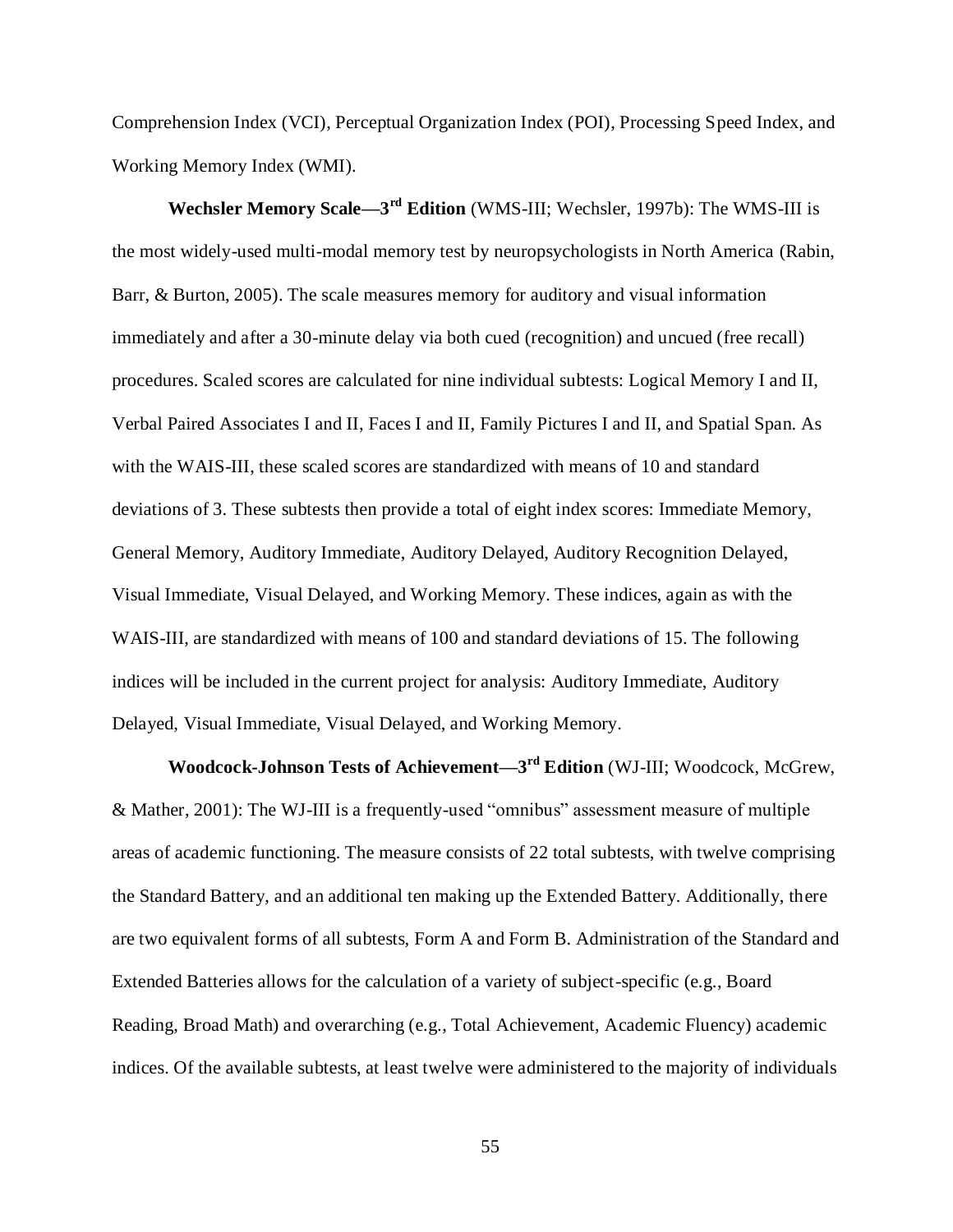in the current database as part of the standard psychoeducational battery. All indices reported in the WJ-III are shown as Standard Scores, which have a mean of 100 and standard deviation of 15. For the purposes of the current project, those indices included for analysis will be Broad Reading, Broad Math, Broad Written Language, Listening Comprehension, Reading Fluency, Math Fluency, and Writing Fluency.

**Conners' Continuous Performance Test** (Conners' CPT; Conners, 1994): The Conners' CPT is a computerized test of attention and concentration. The test requires that participants respond to all stimuli other than the infrequent target stimuli; it is therefore different from many other continuous performance tests in which the target stimuli are more frequent (Lezak, Howieson, & Loring, 2004). The Conners' CPT, therefore, is more similar to go/no-go and sustained attention to response tasks, and places greater demands on sustained attention and behavioral inhibition (Johnson et al., 2007; Strauss, Sherman, & Spreen, 2006). All Conners' CPT indices are reported as T scores, which are standardized to have a mean of 50 and standard deviation of 10. Indices used in the current project will include Reaction Time (RT), RT standard error (RTSE), commission errors, Hit RT Block Change, Hit SE Block Change, Hit RT ISI Change, and Hit SE ISI Change.

**Trail Making Test, Parts A and B** (TMT A and B; Reitan, 1955): In the TMT, participants are tasked with drawing lines to connect either numbers or alternating numbers and letters on a page as quickly and accurately as possible. TMT A is viewed as a measure of cognitive, motor, and visual scanning speeds, while TMT B is related to cognitive flexibility and set-shifting (Lezak, Howieson, & Loring, 2004; Strauss, Sherman, & Spreen, 2006). Individuals' performances are scored based on the raw time, in seconds, required to complete each of the two parts. Values for both TMT A and TMT B are reported in T scores, which are standardized to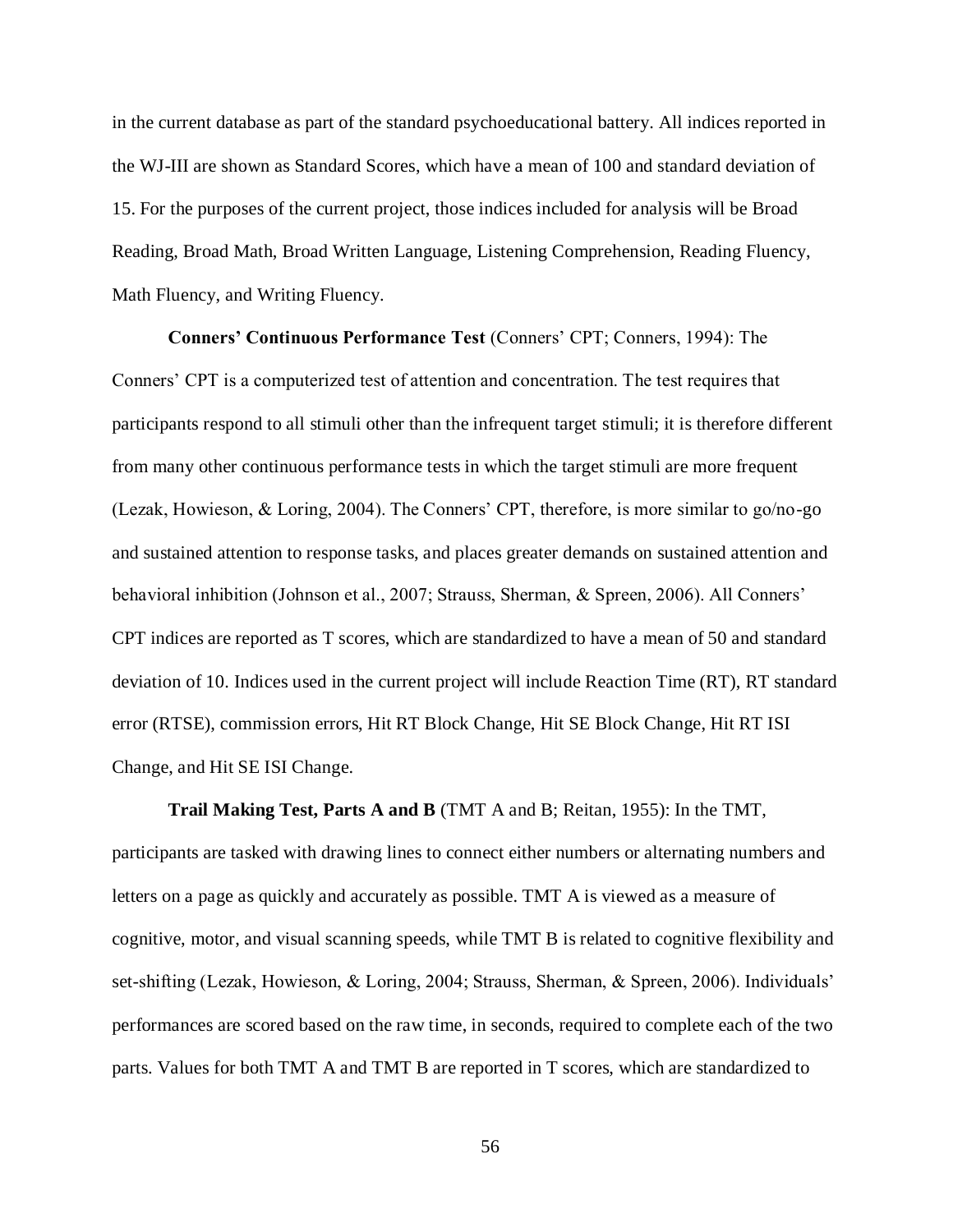have a mean of 50 and standard deviation of 10. As higher raw time-to-completion values on the test indicate poorer performance, T scores are reverse-scored so that lower (i.e., faster) time-tocompletion results are reflected by higher T scores, and vice-versa.

**Wender Utah Rating Scale** (WURS; Ward, Wender, & Reimherr, 1993): The Wender Utah Rating Scale is a 61-item measure designed to assess adults' retrospective self-report of childhood ADHD and ADHD-like symptoms. Participants are asked to indicate the degree to which they were, had, or were bothered by each of the 61 items as a child by using a 0 to 4 scale, with 0 representing the response, "not at all or very slightly" and 4 representing, "very much." Of the 61 items, 25 were found to be diagnostically useful in identifying ADHD in adults, and thus only those 25 items are included in the scale's overall score. Factor analyses of these 25 items has supported the presence of three (McCann et al., 2000) to five (Norvilitis, Ingersoll, Zhang, & Jia, 2008; Stein et al., 1995; Suhr, Zimak, Bluelow, & Fox, 2009) factors. Of these factors, three (impulsivity, poor academic functioning, and inattention/anxiety symptoms) were useful in separating ADHD and control groups in females, but not in males (Suhr et al., 2009). Total scores on the measure can range from 0 to 100, with a score of  $\geq$  36 being suggestive of ADHD in the absence of unipolar depression, and  $\geq 46$  suggesting ADHD in the presence of unipolar depression (Ward, Wender, & Reimherr, 1993).

For the current study, a subset of twelve items was selected for inclusion in cluster analysis. These items were selected based on their similarity to characteristics associated with SCT; their high loadings on WURS factors that have been identified as potentially diagnostically useful in identifying ADHD (i.e., impulsivity and inattention/anxiety; Suhr et al., 2011); and/or their similarity to behavioral rating items that were significantly different across ADHD combined type, ADHD predominantly inattentive type with low-SCT, and ADHD predominantly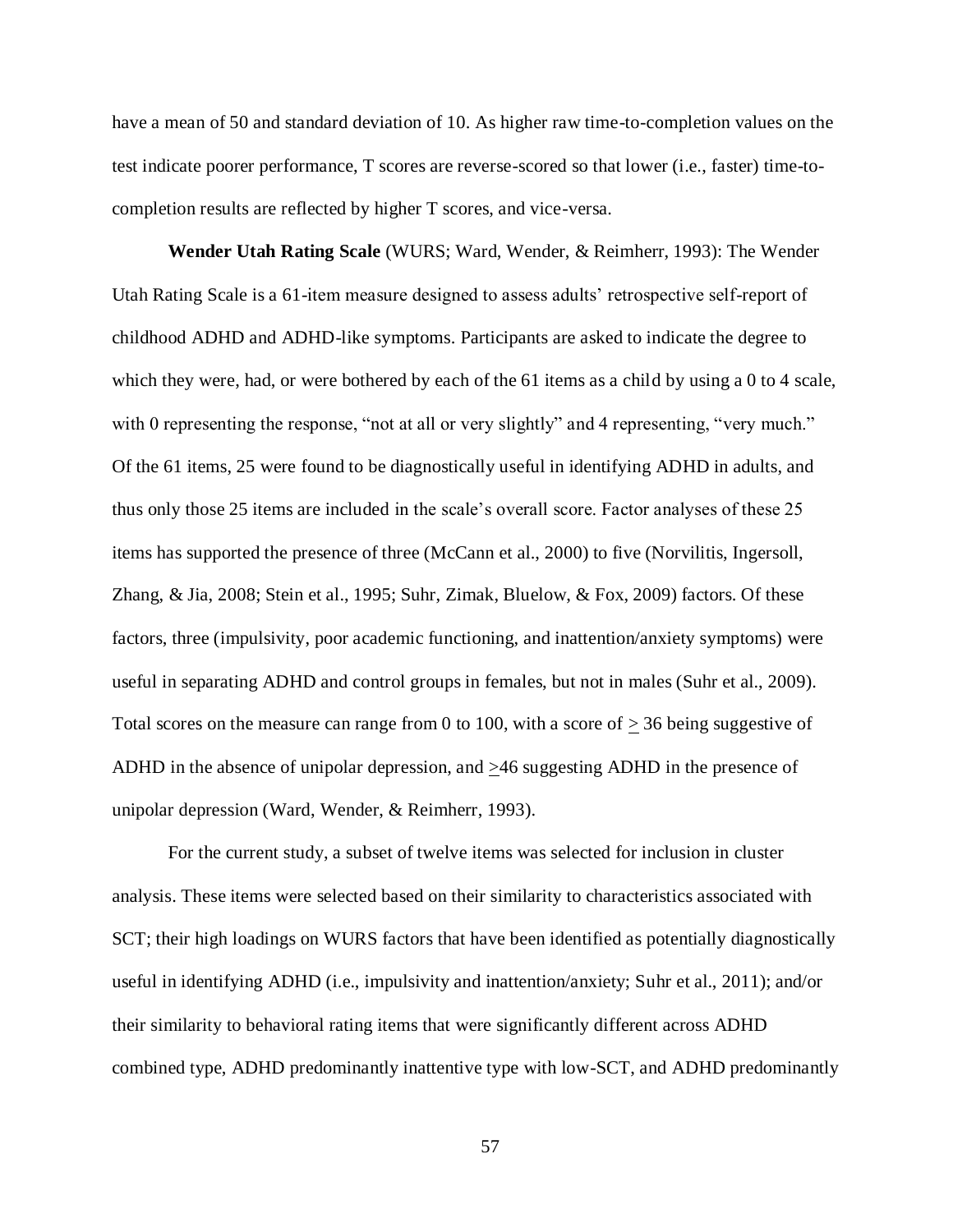inattentive type with high-SCT groups of individuals (Carlson & Mann, 2002). While the "academic problems" WURS factor identified by Suhr et al. (2011) was also listed as potentially diagnostically-useful, data suggests that individuals with high and low SCT do not significantly differ from one another, nor does either group differ significantly from individuals with ADHD, with regard to academic/learning problems (Carlson & Mann, 2002); thus, these items were not included in the cluster analysis. Conversely, while Suhr et al. (2011) did not find the "conduct/lability" scale to be diagnostically useful in their sample, which did not contain any SCT groups, other data have shown that SCT tends to be significantly negatively correlated with teacher ratings of disruptive behavior symptoms/characteristics (Penny et al., 2009), and as such conduct/lability items were included in the present study. In order to reduce any one item-related factor (e.g., impulsivity, inattention, SCT) from unduly influencing the cluster analyses via uneven weighting, a relatively even number of items thought to load on each item-related factor were chosen. The hyperactivity/impulsivity factor was allowed to contain one more item than all other factors owing to previous data having shown that SCT symptoms are significantly negatively correlated with both parent and teacher ratings of hyperactivity/impulsivity symptoms (Penny, 2009), suggesting that these items may be particularly useful in differentiating purified ADHD and purely inattentive individuals. The selected items that were included in the cluster analyses, and their suspected associated symptom factors, are shown in Table 1 below: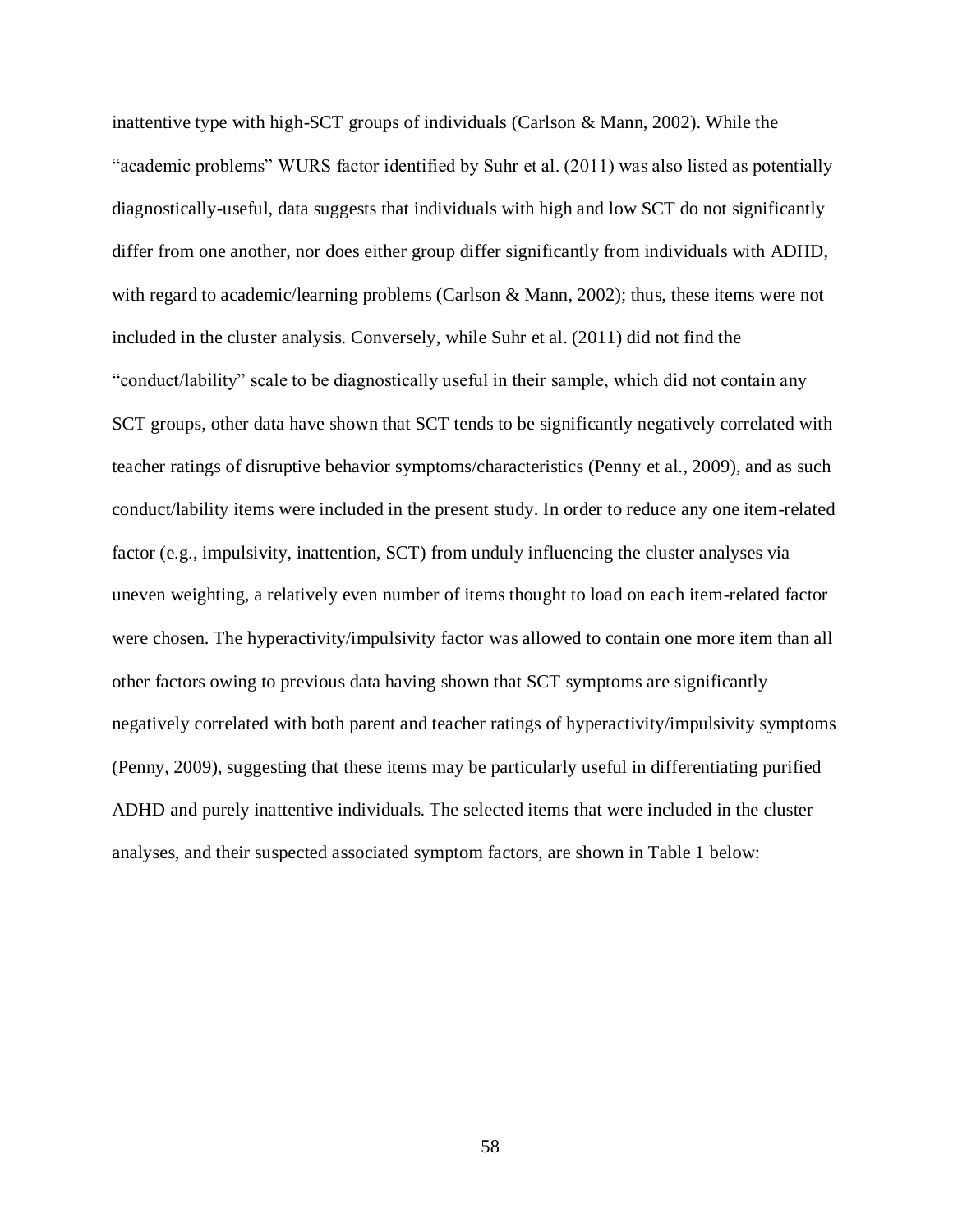Table 1: List of Wender Utah Rating Scale Items and Suspected Factors Included in Cluster Analyses

| <b>Hyperactivity and</b><br>Impulsivity              | <b>Inattention/Anxiety</b><br><b>Symptoms</b> | Conduct<br><b>Problems/Lability</b> | <b>SCT Symptoms</b>         |
|------------------------------------------------------|-----------------------------------------------|-------------------------------------|-----------------------------|
| Active, restless,<br>always on the go                | Anxious, worrying<br>(.70)                    | Short temper (.80)                  | Shy, sensitive              |
| Tendency to be<br>immature (.74)                     | Nervous, fidgety (.72)                        | Temper outbursts<br>(.78)           | *Inattentive<br>daydreaming |
| Acting without<br>thinking, impulsive<br>(.67)       | *Inattentive<br>daydreaming $(.64)$           | Angry $(.68)$                       | Slow reader                 |
| Incautious, dare-<br>devilish, involved in<br>pranks |                                               |                                     |                             |

\*Item is included in this table more than once because it loaded/was suspected to load on more than one factor; Factor loadings from Suhr et al., 2009 are included in parenthesis when available

## **Analyses**

**Data Screening.** Prior to conducting any hypothesis-related analyses, all data to be examined were evaluated for potential violation of the assumptions inherent to parametric statistical techniques. Most basically, the sample size of each cell in the MANOVA analyses needed to exceed the number of included dependent variables (i.e., six); this was the case for Methods A and B, but not for Method C, which contained only five members in the high-SCT group. This finding led to the combining of the high- and moderate-SCT Method C groups (hereafter referred to as Method C combined), as will be described in the Results section below. Thus, no MANOVA analysis was run using high-SCT and moderate-SCT as separate grouping categories; however, I did conduct the ANOVA analyses examining ISD and RTSE with the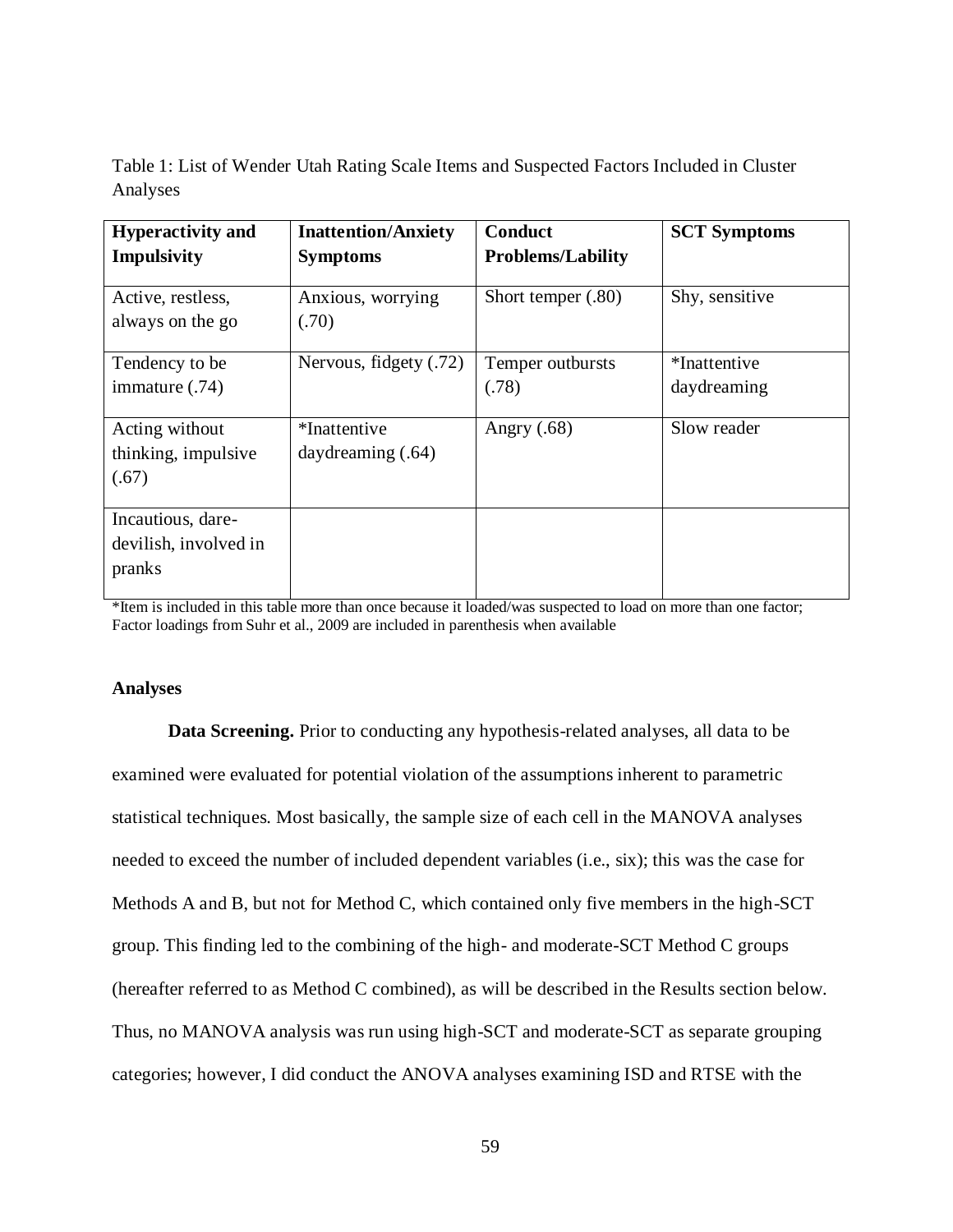high-SCT and moderate-SCT groups remaining distinct. For data to be evaluated using independent-samples *t-*tests and ANOVAs (i.e., RTSE scores from the Connors' CPT and calculated ISD values), I screened for univariate outliers by examining individuals' z-scores on measured variables within each group. Z-scores exceeding +/-3.29 may indicate a potential outlier ( $p<.001$ ), although a few such scores might be expected in a larger data set (Tabachnick & Fidell, 2007); a z-score above +/-4 would be an even more conservative indicator of an outlier, which was the criteria used in the current study. One outlier was identified on ISD, having a zscore of 6.80, and this case was removed from further analysis. No outliers were noted on RTSE or any of the variables included in the MANOVA analysis of SCT, with all z-scores actually falling below the more-conservative  $+/-3.29$  mark.

Skewness and kurtosis values were examined for group distributions to, in part, evaluate normality. However, actual significance tests for these values were not used, as they may be overly sensitive to small deviations from normality in larger  $(>100)$  sample sizes (Tabachnick  $\&$ Fidell, 2007). The overall (i.e., disregarding group membership) skewness value for ISD was .565 and for RTSE was .425. Overall kurtosis for ISD was .419 and for RTSE was .474. For the Method A groups (Less Symptomatic and More Symptomatic, as identified below), values on skewness and kurtosis on ISD, RTSE, and the six variables included in the SCT MANOVA (hypothesis 4) were between -1 and 1 in all instances except Conners' CPT RT, which exhibited a kurtosis of 1.106 in the Less Symptomatic group, and 1.406 in the More Symptomatic group. However, dividing these by each kurtosis value's standard error resulted in values <2, which suggests that the distributions may not be non-normal to a degree that would interfere with parametric analyses. For the Method B groups (ADHD Combined type and ADHD Predominantly Inattentive type), the skewness and kurtosis values for all variables fell between -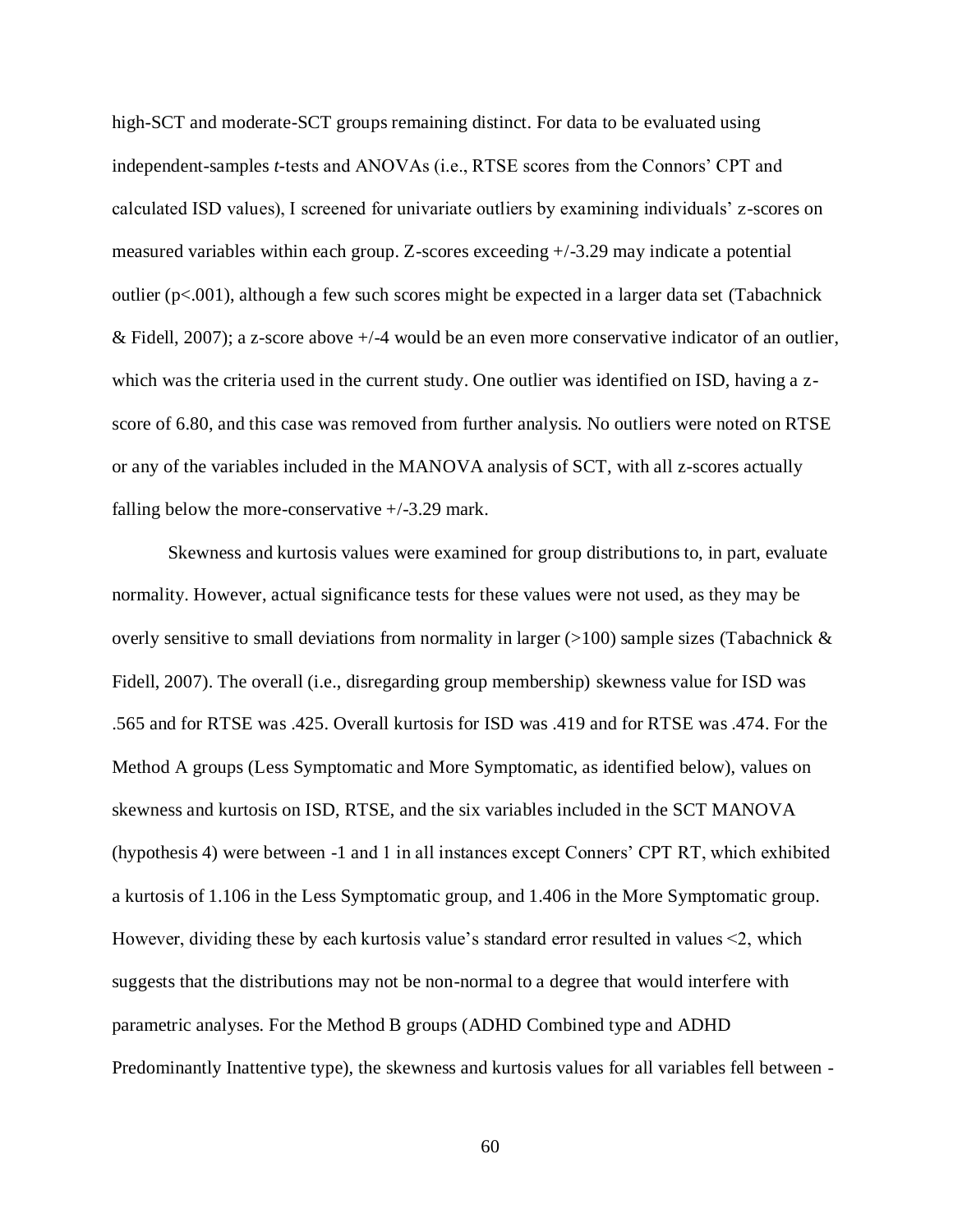1 and 1. For the Method C groups (high-SCT, moderate-SCT, and low-SCT), all of the skewness and kurtosis variables for the low-SCT group fell between -1 and 1. For the moderate-SCT group, the WJ-III Reading Fluency kurtosis was -1.142, with all other values falling between -1 and 1. For the high-SCT group, the WJ-III Reading Fluency kurtosis was -1.255, the WJ-III Math Fluency kurtosis was -2.256, and the Conners' CPT RTSE kurtosis was 1.305. For the Method C combined groups, only kurtosis for ISD in the high-and-moderate SCT group exceeded -1, with a value of -1.106. However, as with the Method A screening results, all of these kurtosis values that exceeded 1 in the Method C and Method C combined groups resulted in quotients <2 when divided by their standard error terms. Thus, no transformations were conducted.

To determine if assumptions of homogeneity of variance were violated for the univariate analyses, Levene's test for equality of variances results as produced by SPSS were evaluated. However, as Levene's test is highly conservative,  $F_{\text{max}}$  was examined in coordination with sample-size ratios in instances when Levene's test was significant, as suggested by Tabachnick and Fidell (2007). In the univariate analyses for all of the included grouping methods (i.e., Method A, Method B, Method C, and Method C collapsed), neither of the Levene's test values (i.e., for ISD or for RTSE) was significant. Thus, the assumption of homogeneity of variance did not appear to be significantly violated.

For multivariate analyses, I initially screened for outliers by examining Mahalanobis distances and compared these values to the chi-square significance table with  $p = 0.01$  and  $df = 6$ (i.e., the number of variables included in the calculation) as per recommended guidelines (Tabachnik & Fidell, 2007). No individual exhibited a significant Mahalanobis distance when examining the groups created via Methods A, B, C, and C collapsed. Multicolinearity was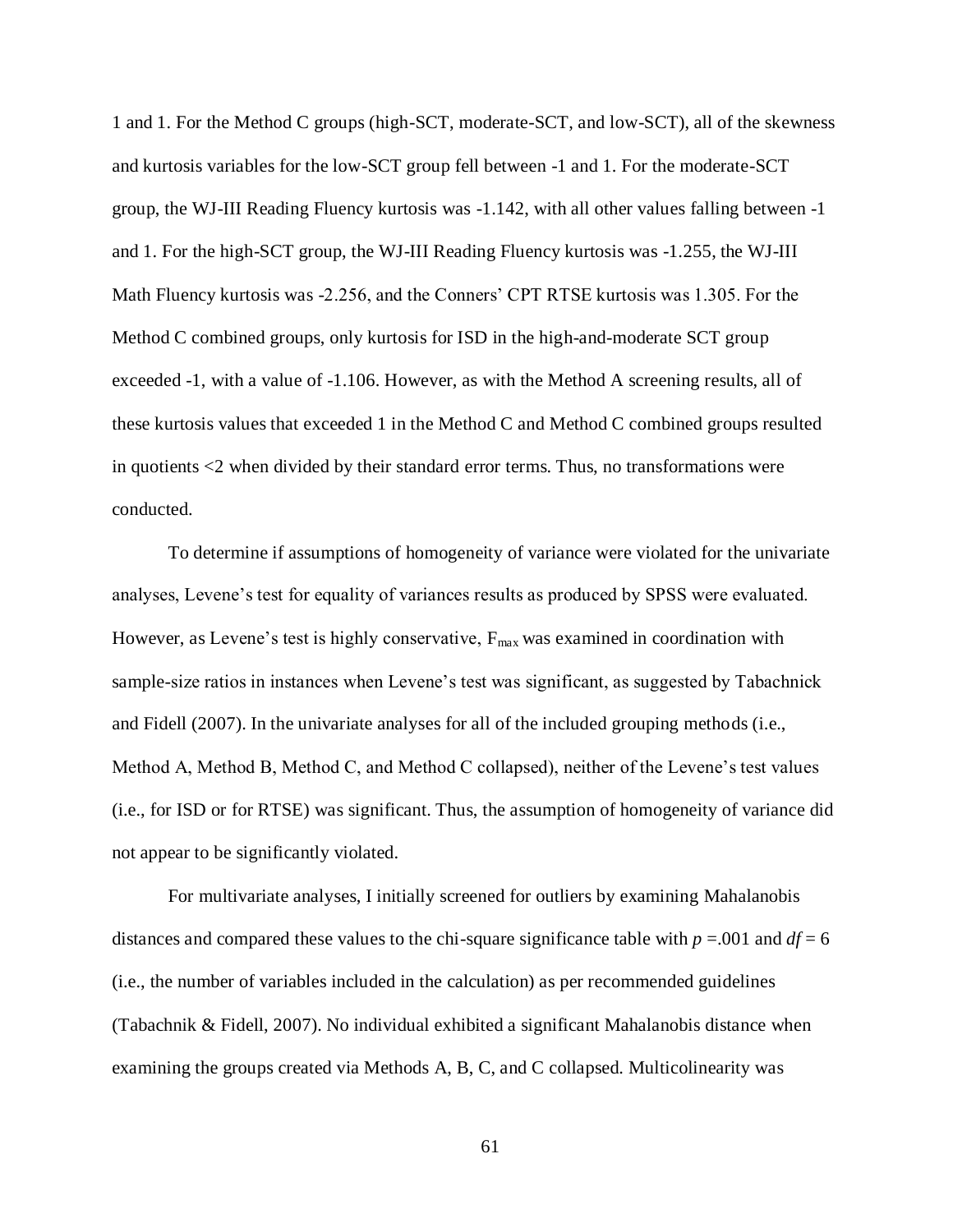evaluated by evaluating bivariate correlations between the analyzed variables. The highest such correlation was between WJ-III Reading Fluency and WAIS-III PSI (*r*=.573), with *r* for most values being between |.1| and |.3|. Thus, no variables appeared to be correlated highly enough to interfere with the analysis via multicollinearity, which was supported by SPSS failing to provide any error messages while performing the MANOVAs. Homogeneity of variance-covariance matrices was evaluated with Box's M, although this test may be overly conservative in larger sample sizes (Tabachnick & Fidell, 2007). Regardless, for Methods A, C, and C combined, Box's M values did not reach or approach significance. For Method B, Box's M was significant at the *p*<.01 level, but not a more-conservative *p*<.001 level. Additionally, evaluation of variances in each of the three Methods indicated that the ratio of variance in the smallest to largest cell did not nearly approach suggested limits of 10:1 (Tabachnick & Fidell, 2007), with the largest such ratio being approximately 2.2:1 between Method B groups with respect to WJ-III Math Fluency. The univariate normality of distributions for the various dependent variables tentatively supported the presence of multivariate normality. Additionally, all MANOVA analyses had more than 20 degrees of freedom for error, suggesting robustness against violations of normality, (Tabachnick & Fidell, 2007) and no cell size discrepancy was greater than approximately 3.5:1. Thus, no data transformations were conducted.

**Cluster Analysis.** Once data was appropriately screened, analyses were conducted to test the proposed research hypotheses. To examine the ability to identify and separate out a purely inattentive subgroup of individuals diagnosed with ADHD (Hypothesis 1), all individuals in the current database who had a diagnosis of ADHD were collapsed across subtypes (i.e., predominantly inattentive, predominantly hyperactive/impulsive, combined, and NOS) into a single group. Cluster analysis was then used in an attempt to identify distinct groups of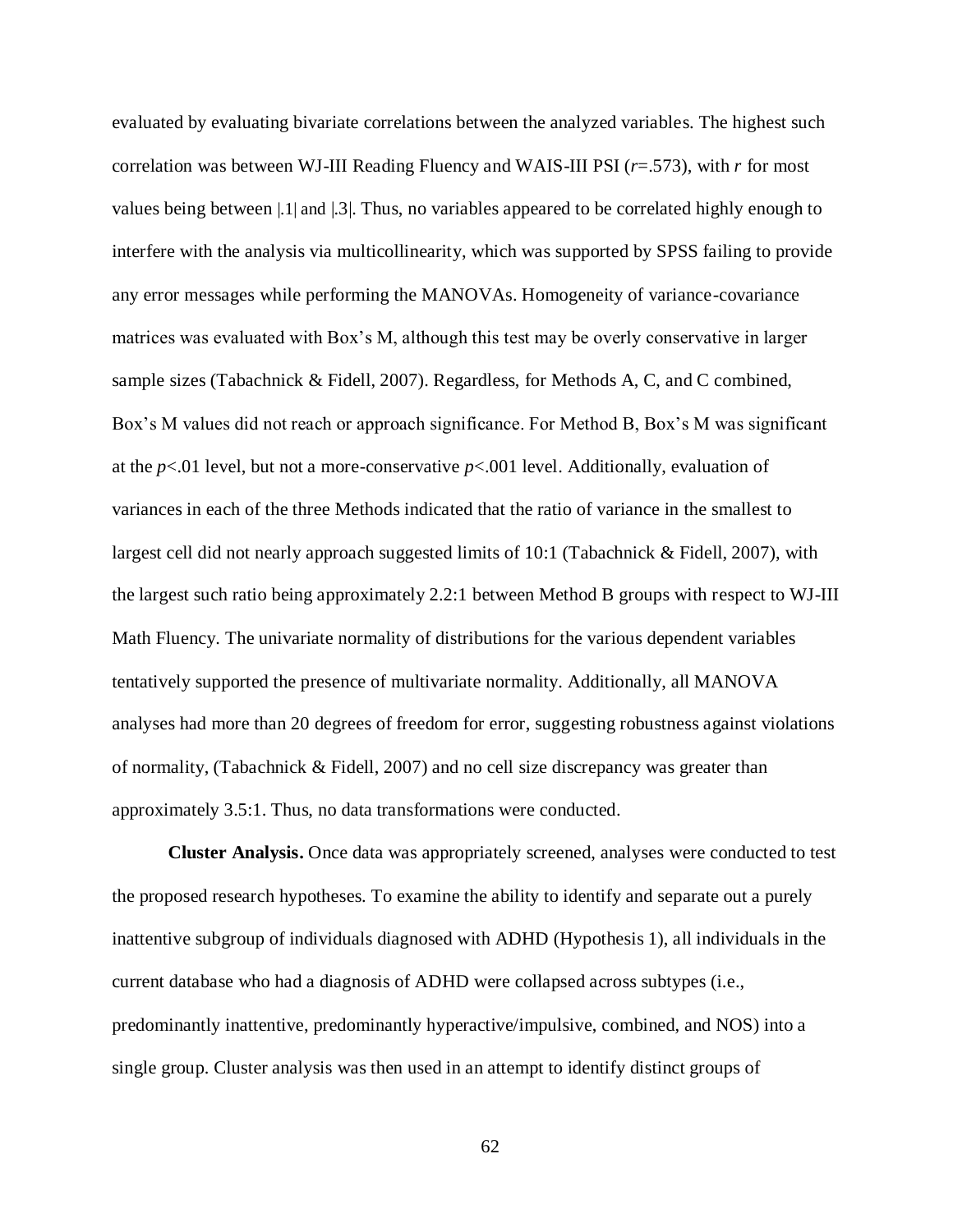participants, with Hypothesis 1 having proposed the existence of two such groups—purely inattentive and purified ADHD. The variables used were the twelve WURS items listed in Table 1. Per published methodological recommendations (Hair & Black, 2001; Mandara, 2003; McIntyre & Blashfield, 1980; Milligan, 1996), the cluster analysis was conducted in a series of steps using an initial sample and holdout sample, as well as both hierarchical and k-means clustering methods, in a replication analysis paradigm. This combination of clustering methods allows for the hierarchical clustering model to serve an exploratory role in evaluating the structure of the data, which allows for the potential identification and use of informed rather than random cluster centers, as the latter may lead to inaccurate clusterings (Mandara, 2003; Milligan & Sokol, 1980). However, as the hierarchical method is non-iterative, the k-means clustering analysis, which is an iterative technique, can then refine the cluster centers (Blashfield  $\&$ Aldenderfer, 1988; Rovniak et al., 2010). The replication analysis then allows for a validation of the developed clusters via comparison between the initial and holdout sample results (McIntyre & Blashfield, 1980; Milligan, 1996). Validation is particularly crucial in cluster analysis owing to the procedures' identifying clusters in the sample even if no such clusters truly exist in the construct and/or population of interest (Aldenderfer & Blashfield, 1984; Hair & Black, 2001).

The first step of the cluster analysis procedure involved dividing the sample into two approximately equally-sized halves via the select cases feature of SPSS 19. This step resulted in one group (subsample A) of 57 individuals and a second group (subsample B) of 50 individuals. Next, subsample A was evaluated using a hierarchical cluster analysis. I chose the squared Euclidean distance method for determining the distances between individuals based on its commonality in prior research, and its ability to preserve many typological characteristics of the data (Mandara, 2003; Milligan, 1996). Given the tendency of WURS items to correlate to a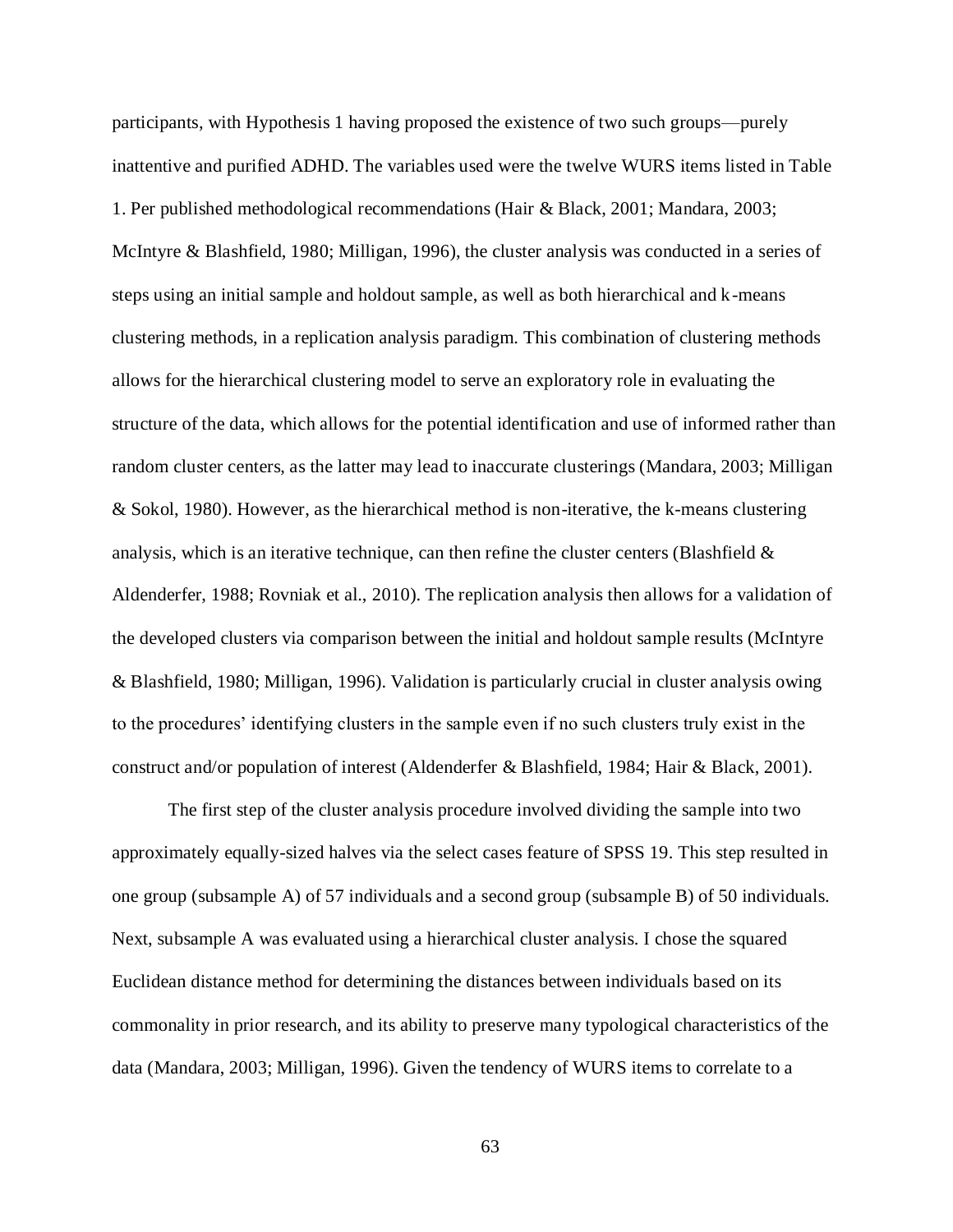modest extent with one another within and across factors (Suhr et al., 2009), the clustering algorithm selected for all cluster analyses was Ward's method (Ward, 1963). This method attempts to cluster cases such that the within-cluster Sums of Squares (i.e., SSE) is minimized at each step. One drawback of this method with respect to the current study is that it tends to create relatively equally-sized clusters (Hair & Black, 2001), although recent research by Barkley (2011a) has indicated that roughly equally-sized groups may accurately reflect the appropriate cluster structure when examining ADHD and SCT in adults. Additionally, Ward's method is robust to multiple data types (Milligan, 1996; Mandara, 2003), and because it attempts to minimize SSE, its output is appropriate for use with multiple indices developed to evaluate the accuracy of the number of clusters produced, such as the Calinski Harabasz index (discussed below; Steinley & Brusco, 2011). The resulting hierarchical cluster analysis dendogram, coupled with theoretical information, were considered in identifying the number of clusters apparent. As previously mentioned, it was hypothesized that two groups would emerge: a purely inattentive group and a purified ADHD group. However, research released after the proposal of this project indicated that in adults, a three-group solution might be more accurate, which would include an ADHD + SCT group in addition to the two aforementioned groups (Barkley, 2011a). This threegroup solution reflects the high degree of comorbidity between ADHD symptoms and SCT/purely inattentive symptoms. Based on this ambiguity in prior research, three separate clustering solutions were saved: a two-group solution, a three-group solution, and a four-group solution. The group numbers for each participant under the identified solutions were then saved and used to calculate the cluster centers for each group on the clustering variables.

In the second step of the cluster analysis procedure, the calculated cluster centers from the hierarchical solution(s) were used as seeds for separate k-means cluster analyses, where k is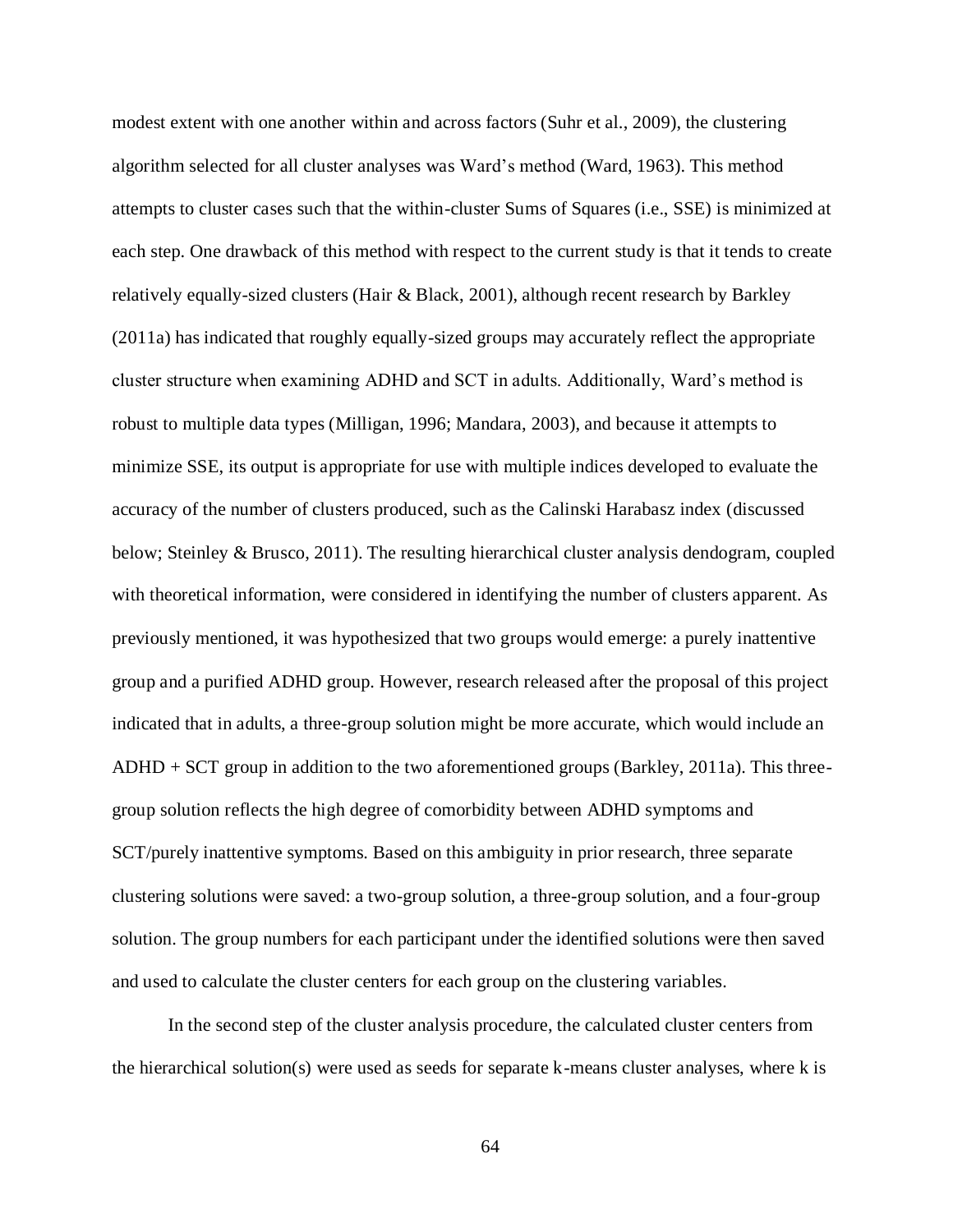the number of clusters that the analysis is setup to identify. One k-means cluster analysis was run for each of the solutions to refine and identify the final cluster centers. To determine which of the k-means cluster analyses best fit the data, the Calinski Harabasz index (CHI; Calinski & Harabasz, 1974) was used to evaluate each of the different solutions. The CHI is calculated via the formula [trace  $B/(k-1)/$ [trace W/(n-k)], where trace B is the between-clusters sums of squares, trace W is the within-clusters sums of squares, k is the number of clusters, and n is the number of observations, and on which higher values represent numbers of clusters that moreaccurately reflect the underlying structure of the data (Maulik & Bandyopadhyay, 2002; Steinley & Brusco, 2011). The CHI was chosen based on the relatively high accuracy with which it has been shown to identify the true number of clusters in known-groups data sets when compared with other such methods (Steinley & Brusco, 2011). Based on CHI results, the best number of groups was selected, and the cluster centers from this solution were saved.

For the next step of the cluster analysis procedure, the refined cluster centers identified in subsample A were used with subsample B. Per the external validation process (McIntyre  $\&$ Blashfield, 1980; Milligan, 1996), participants in subsample B were assigned to groups using the cluster centers identified in subsample A. Next, a separate k-means cluster analysis was run on subsample B without using the cluster centers from subsample A. Finally, the agreement in group membership between these two solutions was calculated via Cohen's kappa statistic. Interpretation of the kappa statistic can be somewhat arbitrary, with some authors suggesting that a value >.80 indicates high agreement (McGinn et al., 2004), while others suggest that *k* > .7 or .75 indicates good to strong agreement (Altman, 1991; Fleiss, 1981; Landis & Koch, 1977). Given the exploratory nature of the current study, I implemented a less-conservative cut-off of *k*  > .7 in determining whether sufficient agreement between the two subsample cluster solutions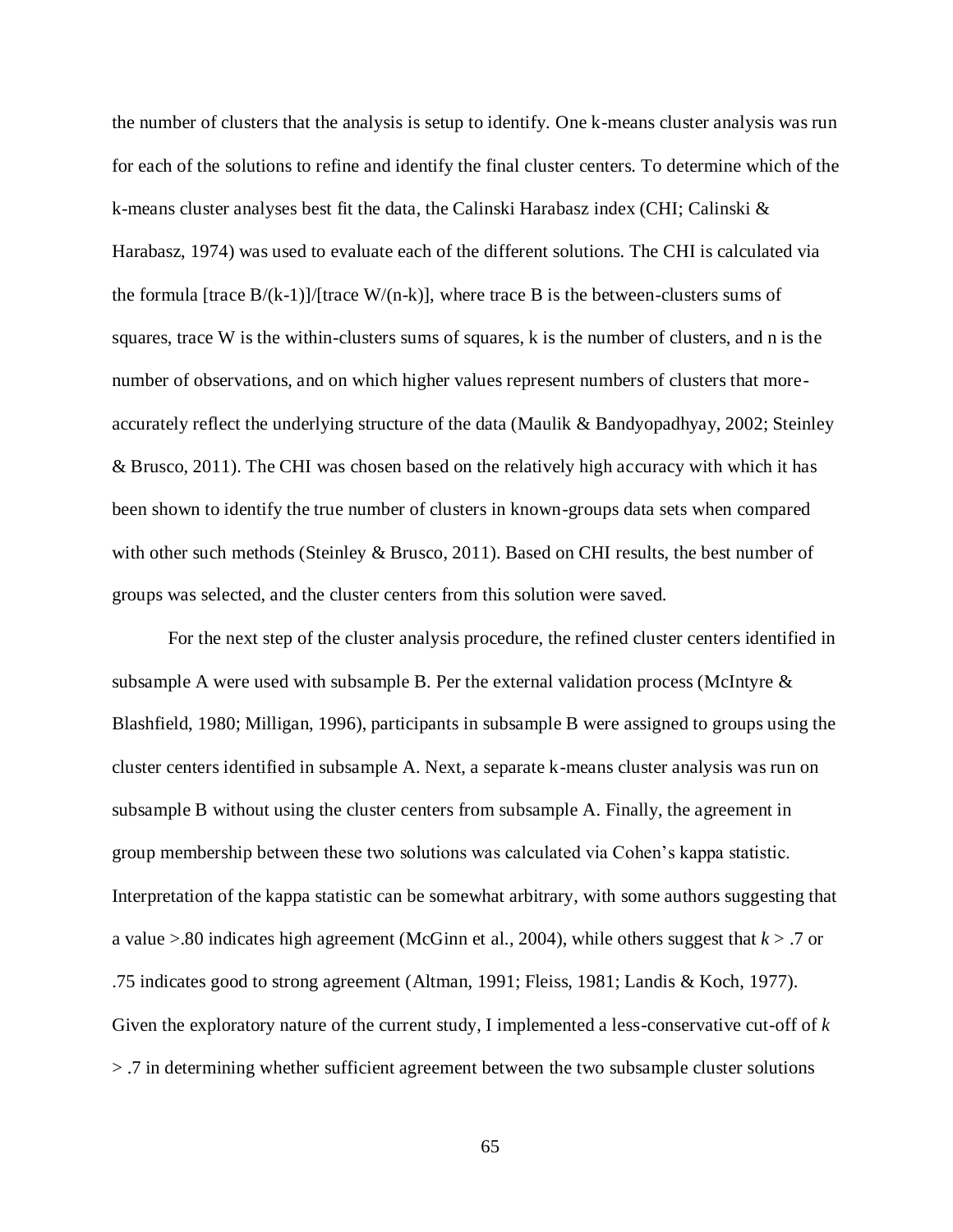existed to warrant further analysis. Should the kappa statistic exceed .70, the two subsamples would be collapsed into a single sample, and a final series of hierarchical and k-means cluster analyses would be run to identify each participant's group. I would then examine the cluster center information for all groups to determine their WURS-related characteristics (e.g., more shy and daydreamy, more aggressive and impulsive, etc.). If the kappa statistic did not exceed .70, then the data would not support the true existence of the identified cluster solution, and no further analyses using this solution would be conducted.

**Between-Groups Analyses.** Following the completion of the identification of groups via the three grouping strategies (i.e., Methods A, B, and C), chi-square and independent-samples *t*test or ANOVA analyses were run on nominal/categorical and interval/ratio demographic variables, respectively and as appropriate, to determine if any significant between-group differences existed. These demographic variables included age at the time of evaluation, gender, ethnicity, and years of education. Handedness was also planned for inclusion, but was ultimately not evaluated owing to its not having been recorded for the majority of participants. Betweengroup Full-Scale IQ differences were also examined, as were differences across groups regarding ADHD subtype in Methods A and C. The use of Full-Scale IQ as a covariate, however, even in the presence of significant between-group differences (particularly if these differences exist between controls and the two experimental groups), was precluded based on Full-Scale IQ capturing certain cognitive phenomena that may reflect central deficits to ADHD and a purely inattentive condition, such as reduced processing speed and working memory.

To examine between-group RTSE and ISD differences (Hypotheses 2a, 2b, 2c, 3a, 3b, and 3c), I initially proposed one-tailed independent-samples *t*-tests (Methods A and B) and oneway ANOVAs (Method C), as appropriate. However, as discussed in more detail in the Results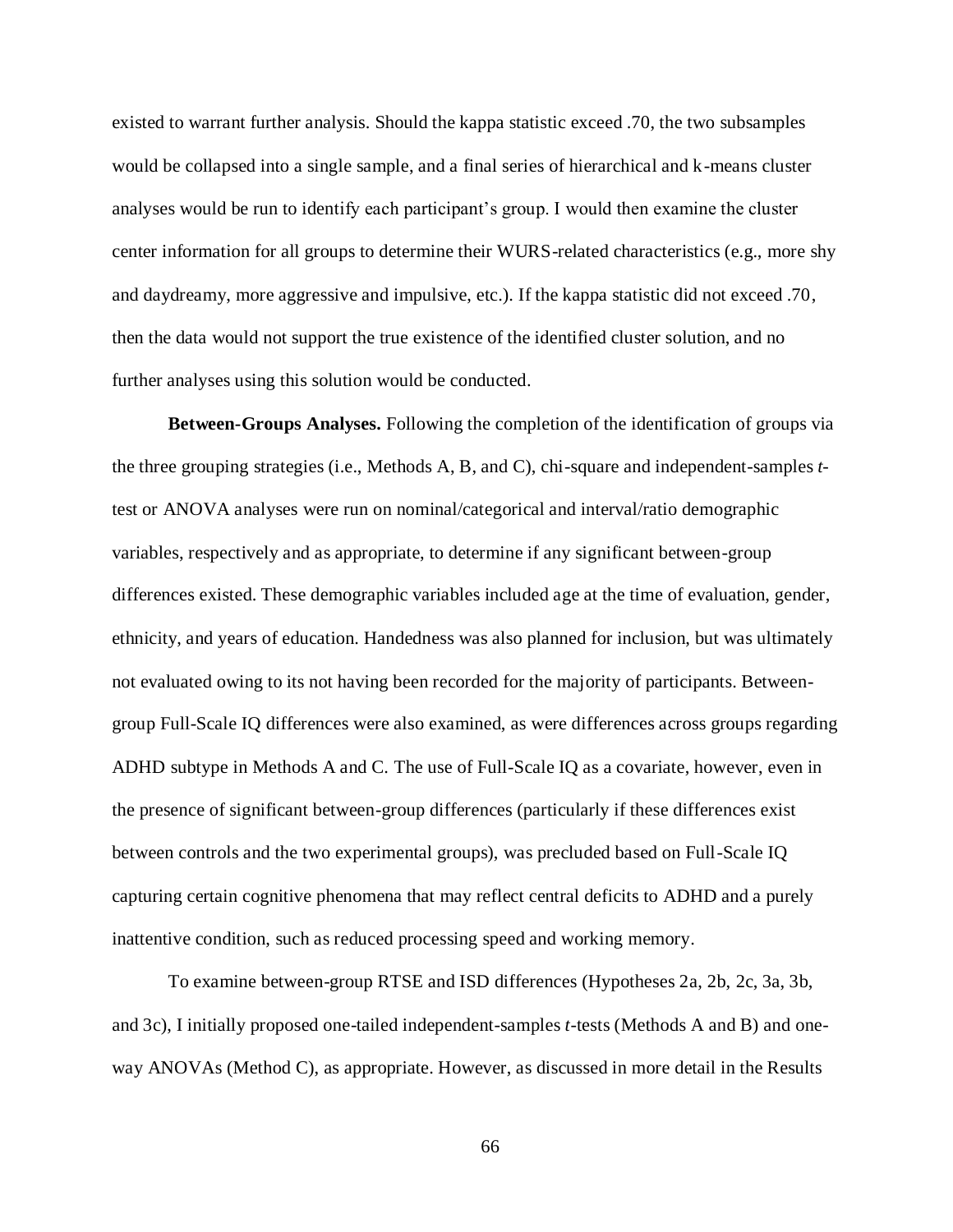section below, for Method C, a significant between-group age difference was revealed. This factor was subsequently selected for entry as a covariate into all between-group univariate analyses in Methods C. Thus, I ran ANCOVAs for Method C, and one-tailed independentsamples *t*-tests, as proposed, for Methods A and B. The level of significance for all univariate analyses was set at .05 (i.e.,  $\alpha$  < .05) and the power at .80 (i.e.,  $[1-\beta] = .80$ ). With these values, the total sample needed to detect a significant difference via a one-tailed *t-*test was 21 for an effect size (d) of .5 and 64 for an effect size of .3, with these values representing the effect sizes commonly found in neuropsychological testing in ADHD (Nigg, 2005). For these same significance and power values in an ANCOVA, total sample size needed to detect a significant difference with three groups was 42 for an effect size of .5 and 111 for an effect size of .3. The current study, with a sample size of N=107, was adequately-powered to detect between-group differences for all analyses other than the three-group (i.e., Method C) ANCOVA if the effect size of any between-groups difference was 0.3 rather than 0.5.

Potential Sluggish Cognitive Tempo-related differences between groups (Hypotheses 4a, 4b, and 4c) were evaluated using MANOVA for all grouping methods (i.e., A, B, and C). Posthoc analyses were not required for Methods A and B, as the independent variables only consisted of two levels. Post-hoc analysis would have initially been necessary for Method C, as the independent variable would have been divided into three levels. However, owing to the combining of the high-SCT and moderate-SCT categories into a single group, the independent variable in the MANOVA analysis of Method C only had two levels, and thus did not necessitate post-hoc testing. With  $\alpha$  = 0.05 and Power = 0.80, a MANOVA analysis would require a total sample size of 36 individuals to detect a global effect at an effect size of 0.5 with two groups and six DVs, and 54 individuals to detect a global effect with an effect size of 0.3. The current study,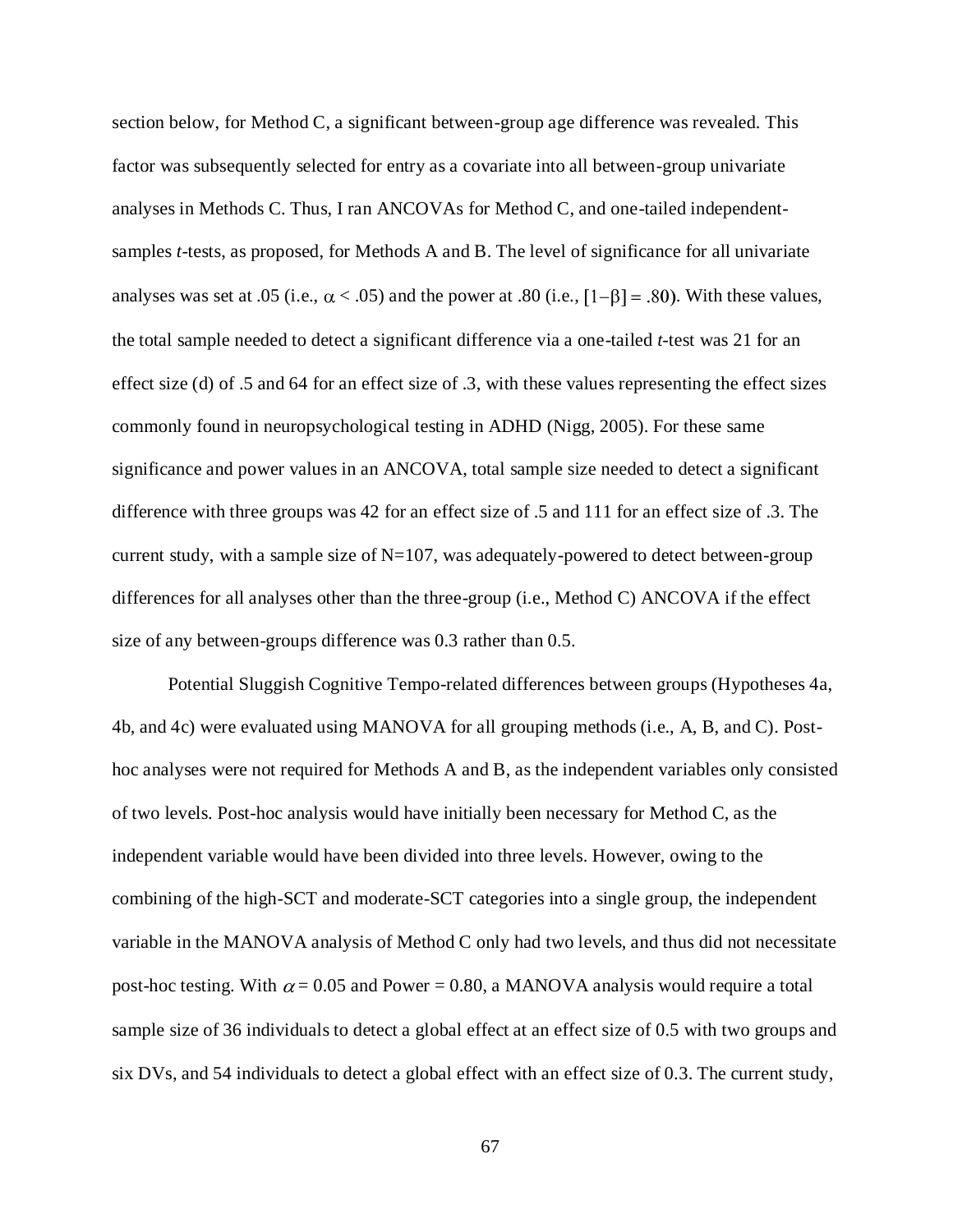then, was adequately-sized to detect all anticipated between-group differences. A summary of the three grouping methods and their associated between-groups analyses is presented in Table 2:

| <b>Grouping</b><br><b>Method</b> | <b>Technique</b>                                 | <b>Category 1</b>       | Category 2                            | Category 3           |
|----------------------------------|--------------------------------------------------|-------------------------|---------------------------------------|----------------------|
| Method A                         | Cluster analysis                                 | $*$ Less<br>symptomatic | *More<br>symptomatic                  | N/A                  |
| Method B                         | DSM-IV-TR<br><b>ADHD</b> Subtype                 | Combined type           | Predominantly<br>Inattentive type     | N/A                  |
| Method C                         | SCT-related<br><b>WURS</b> items<br>summed score | High-SCT<br>(>1.5 SD)   | Moderate-SCT<br>(<1.5 SD,<br>$>1$ SD) | Low-SCT<br>$(<1$ SD) |

Table 2: Grouping Methods Used for Between-Groups Analyses

\*These cluster analysis groups, which do not align with those initially hypothesized, are described in greater detail in the Results and Discussion sections.

#### **Independent Variables**

The independent variables for each of the hypotheses and analyses will be listed here for the sake of improved clarity. Demographic factors used in between-groups analyses for all hypotheses included age (coded in years) and education (coded in years). I also included ethnicity as an independent variable in demographic analyses, and in doing so, collapsed the number of possible categories from six to two (coded as  $1 =$ Caucasian and 2=non-Caucasian) owing to the large proportion of Caucasian individuals in the sample, and the subsequently small numbers of individuals in the remaining ethnic categories.

For Hypotheses 1, 2, 3, and 4 the independent variable was group membership as determined by the cluster analysis, as reported in the results section below. For Hypotheses 2b, 3b, and 4b, the independent variable was DSM-IV-TR diagnostic category (coded as 1=ADHD-Combined type and 2=ADHD-Predominantly Inattentive type). For Hypotheses 2c and 3c, the independent variable was SCT-related WURS items summed score group (coded as  $1 =$  low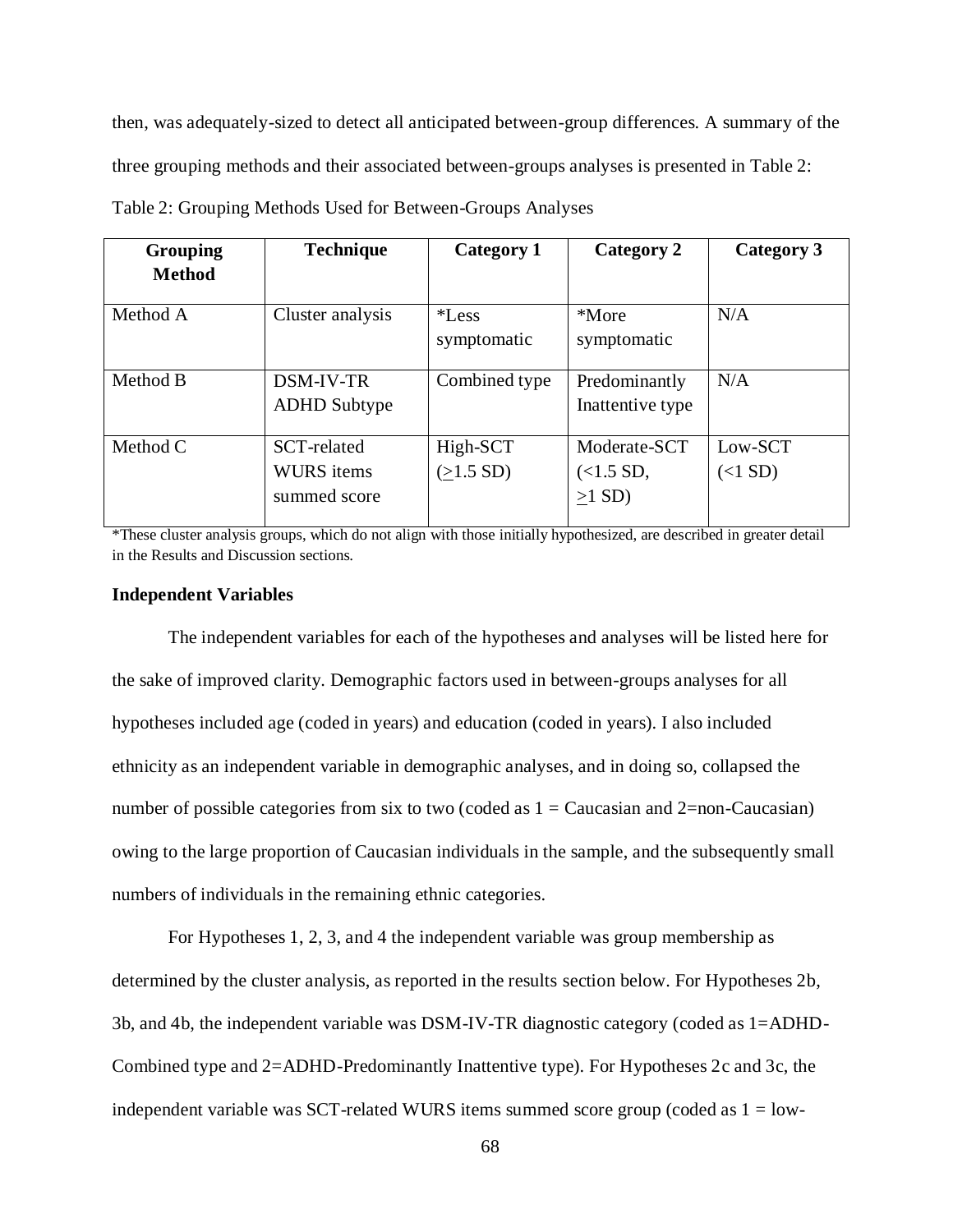SCT,  $2 =$  moderate-SCT, and  $3 =$  high-SCT). For Hypothesis 4c, the independent variable was again SCT-related WURS items summed score group, but coded differently  $(1 = low-SCT$  and 2  $=$  high-and-moderately SCT).

#### **Dependent Variables**

The dependent variable evaluated in Hypotheses 2a, 2b, and 2c was RTSE (coded as a T score). For Hypotheses 3a, 3b, and 3c, the dependent variable was ISD (coded via the method described above in the Procedures section). For Hypotheses 4a, 4b, and 4c, the dependent variables included subtest scores or scales that are related to cognitive processing speed. These scores and scales were initially proposed to include Digit-Symbol Coding and Symbol Search from the WAIS-III, RT from the Conner's CPT (Hit RT), academic fluencies (Reading Fluency, Writing Fluency and Math Fluency) from the WJ-III, and TMT A. However, owing to sample size limitations (particularly in Method C as discussed in the Results section below), these variables were reduced in number by utilizing index scores rather than individual subtest scores or indices when available. This resulted in the following scores and indices being included in the analysis: WAIS-III Processing Speed Index (PSI; a combination of the Digit-Symbol Coding and Symbol Search subtests, coded as a Standard Score), Conners' CPT Hit RT (coded as a T score), the three academic fluency indices from the WJ-III (Reading Fluency, Writing Fluency, and Math Fluency, all coded as Standard Scores), and TMT A (coded as a T score). I also attempted to substitute the Academic Fluency index from the WJ-III for the three individual academic fluency scores to further reduce the number of dependent variables. However, only 38 individuals had Academic Fluency scores available, which prohibited its use.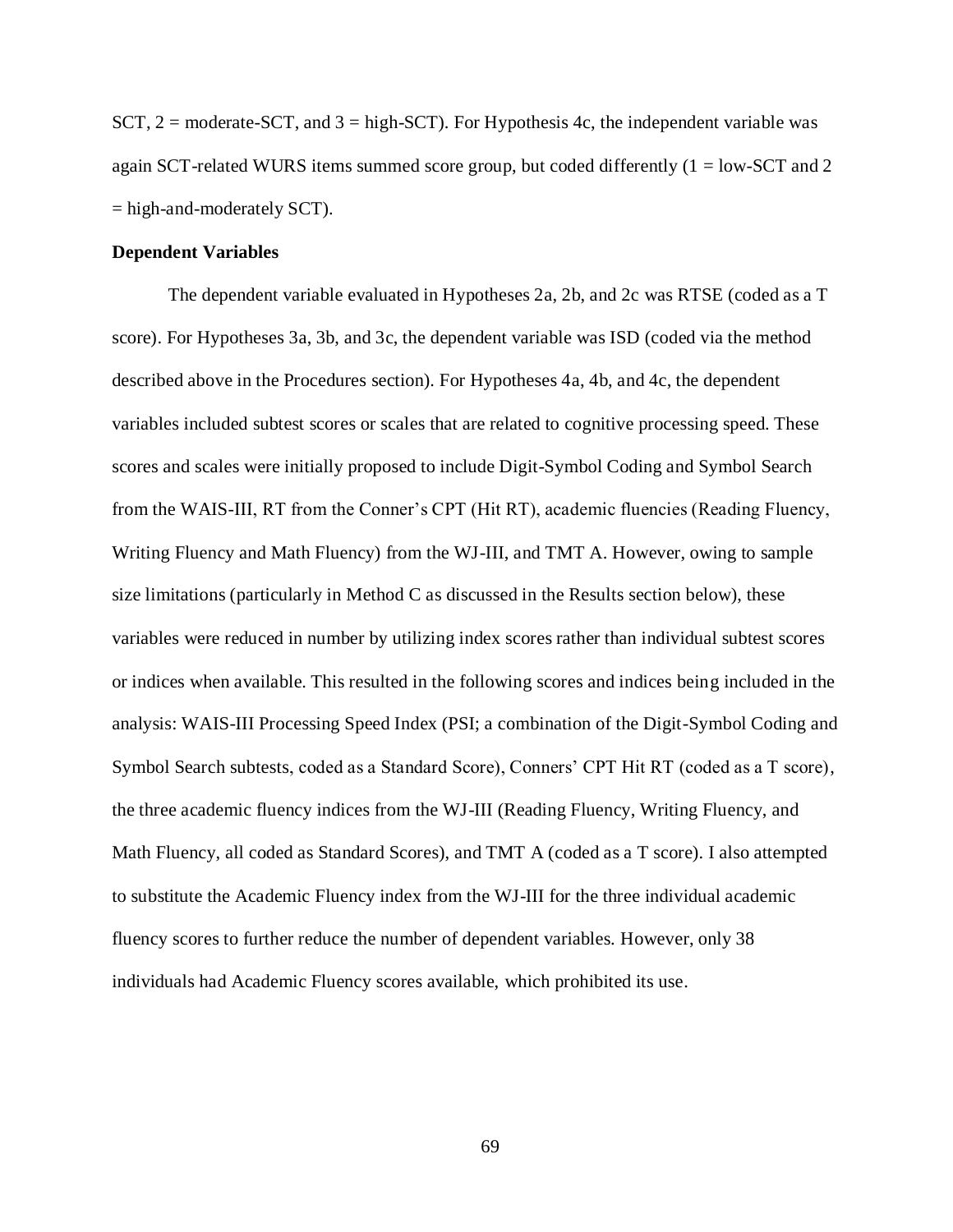#### **RESULTS**

## **Participant Information for Grouping Methods B and C**

The use of grouping Method B resulted in the delegation of 29 individuals (14 male) to the ADHD Combined type group, and 48 individuals (19 male) to the ADHD Predominantly Inattentive type group. The remaining 30 individuals from the study sample had been diagnosed with ADHD NOS, and thus were not included in either group. Table 3 below lists the demographic information for both groups. ANOVA and chi-square tests indicated that the two groups were significantly different demographically with respect to ethnicity. No between-group differences were noted for gender, ethnicity, age, education, or FSIQ.

Table 3: Demographic Characteristics of Method B (DSM-IV-TR Diagnosis) Groups

| Group         | n  | Age         | <b>Gender</b> | Ethnicity*      | <b>Education</b> | <b>FSIQ</b>   |
|---------------|----|-------------|---------------|-----------------|------------------|---------------|
| ADHD-         | 29 | 22.76(9.03) | 14 male       | 21 Caucasian    | 14.00(1.47)      | 105.17(12.62) |
| Combined      |    |             |               | 7 AA            |                  |               |
| type          |    |             |               | 1 Hispanic      |                  |               |
|               |    |             |               |                 |                  |               |
| ADHD-         | 48 | 21.13(3.74) | 19 male       | 39 Caucasian    | 13.65(1.70)      | 106.29(10.72) |
| Predominantly |    |             |               | 3 <sub>AA</sub> |                  |               |
| Inattentive   |    |             |               | 1 Asian         |                  |               |
| type          |    |             |               | 5 Hispanic      |                  |               |
|               |    |             |               |                 |                  |               |

\*Groups were significantly different, *p*<.05; all non-Caucasian participants were coded as a single category for between-groups analyses

For Method C, as previously mentioned, the entire database was analyzed to determine +1.5 SD and +1.0 SD cut-points. Of the 800 individuals in the database, 684 (334 males) had complete data available for all three SCT-like WURS items; males and females did not differ significantly on total SCT-like WURS scores (*p=*.126). The average combined SCT-like WURS item score for these 684 individuals was 6.66 (SD=2.56). This value resulted in a +1.5 SD cutoff of 10.5 for the High-SCT group (rounded up to 11, as summed scores for individuals were in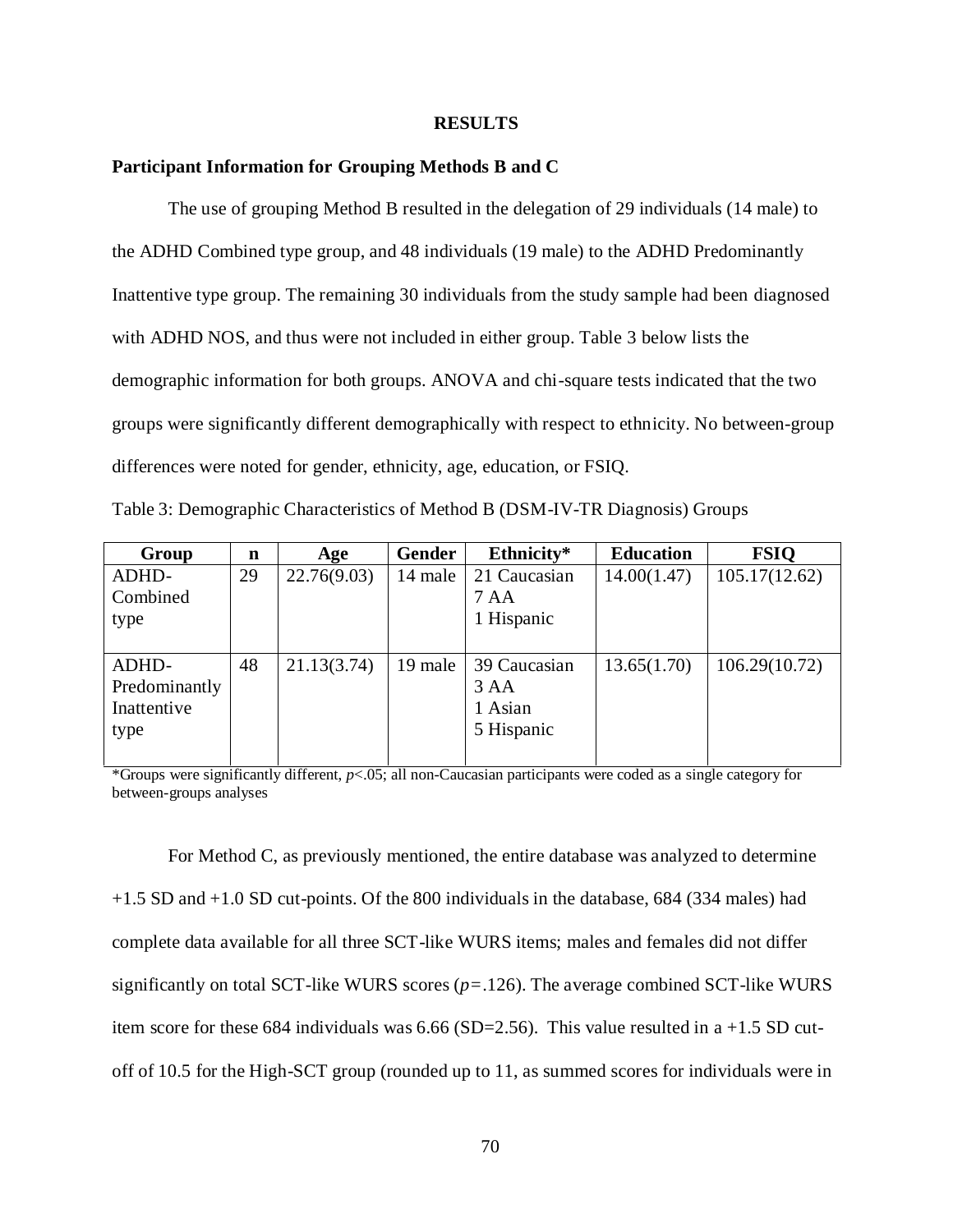whole numbers) and a +1.0 SD cut-off of 9.22 for the Moderate-SCT group (rounded to 9). In applying these values to the study sample, six individuals (two male) were selected into the high-SCT group, 18 individuals (8 male) were selected into the moderate-SCT group, and all other individuals (n = 84; 36 male) were selected into the low-SCT group. Demographic and DSM-IV-TR diagnostic characteristics of the three groups are presented in Table 4 below. Chi-square and ANOVA analyses indicated that the High-SCT group was significantly older than both other groups; no significant between-group differences were observed on any other demographic factor. Age was thus entered as a covariate for the Method C univariate analyses.

| Group      | $\mathbf n$ | Age           | Gender  | Ethnicity <sup>a</sup> | <b>Education</b> | <b>FSIQ</b>   | <b>DSM-IV-</b><br><b>TR</b> |
|------------|-------------|---------------|---------|------------------------|------------------|---------------|-----------------------------|
|            |             |               |         |                        |                  |               | <b>Diagnosis</b>            |
| Low-SCT    | 83          | 21.42(4.88)   | 36 male | 68                     | 13.67(1.64)      | 106.17(11.78) | 23                          |
|            |             |               |         | Caucasian              |                  |               | ADHD-C                      |
|            |             |               |         | 7 AA                   |                  |               | 35                          |
|            |             |               |         | 1 Asian                |                  |               | <b>ADHD-I</b>               |
|            |             |               |         | 5 Hispanic             |                  |               | <b>25 NOS</b>               |
|            |             |               |         | 1 Arab                 |                  |               |                             |
| Moderate-  | 18          | 20.83(2.94)   | 8 male  | 14                     | 13.67(1.53)      | 103.00(9.26)  | 4 ADHD-                     |
| <b>SCT</b> |             |               |         | Caucasian              |                  |               | $\mathcal{C}$               |
|            |             |               |         | 3AA                    |                  |               | 10                          |
|            |             |               |         | 1 Hispanic             |                  |               | <b>ADHD-I</b>               |
|            |             |               |         |                        |                  |               | 4 NOS                       |
| High-SCT   | 6           | 28.83         | 2 male  | 6                      | 14.33(2.25)      | 107.67(12.24) | 2 ADHD-                     |
|            |             | $(19.29)^{b}$ |         | Caucasian              |                  |               | $\mathcal{C}$               |
|            |             |               |         |                        |                  |               | 3 ADHD-I                    |
|            |             |               |         |                        |                  |               | 1 NOS                       |
| High-and-  | 24          | 22.83(9.99)   | 10 male | 20                     | 13.83(1.71)      | 104.17(10.01  | 6 ADHD-                     |
| Moderate   |             |               |         | Caucasian              |                  |               | $\mathcal{C}$               |
| <b>SCT</b> |             |               |         | 3 <sub>AA</sub>        |                  |               | 13                          |
|            |             |               |         | 1 Hispanic             |                  |               | <b>ADHD-I</b>               |
|            |             |               |         |                        |                  |               | 5 NOS                       |

Table 4: Demographic and Diagnostic Characteristics of Method C (SCT-related WURS Items Sum) and Method C Combined Groups

<sup>a</sup>All non-Caucasian participants were coded as a single category for between-groups analyses; \*ADHD-C = ADHD, Predominantly Combined type; ADHD-PI = ADHD Predominantly Inattentive-type; NOS = ADHD Not Otherwise Specified; <sup>b</sup>Group was significantly different,  $p<01$ ; All (parenthetical) values are standard deviations.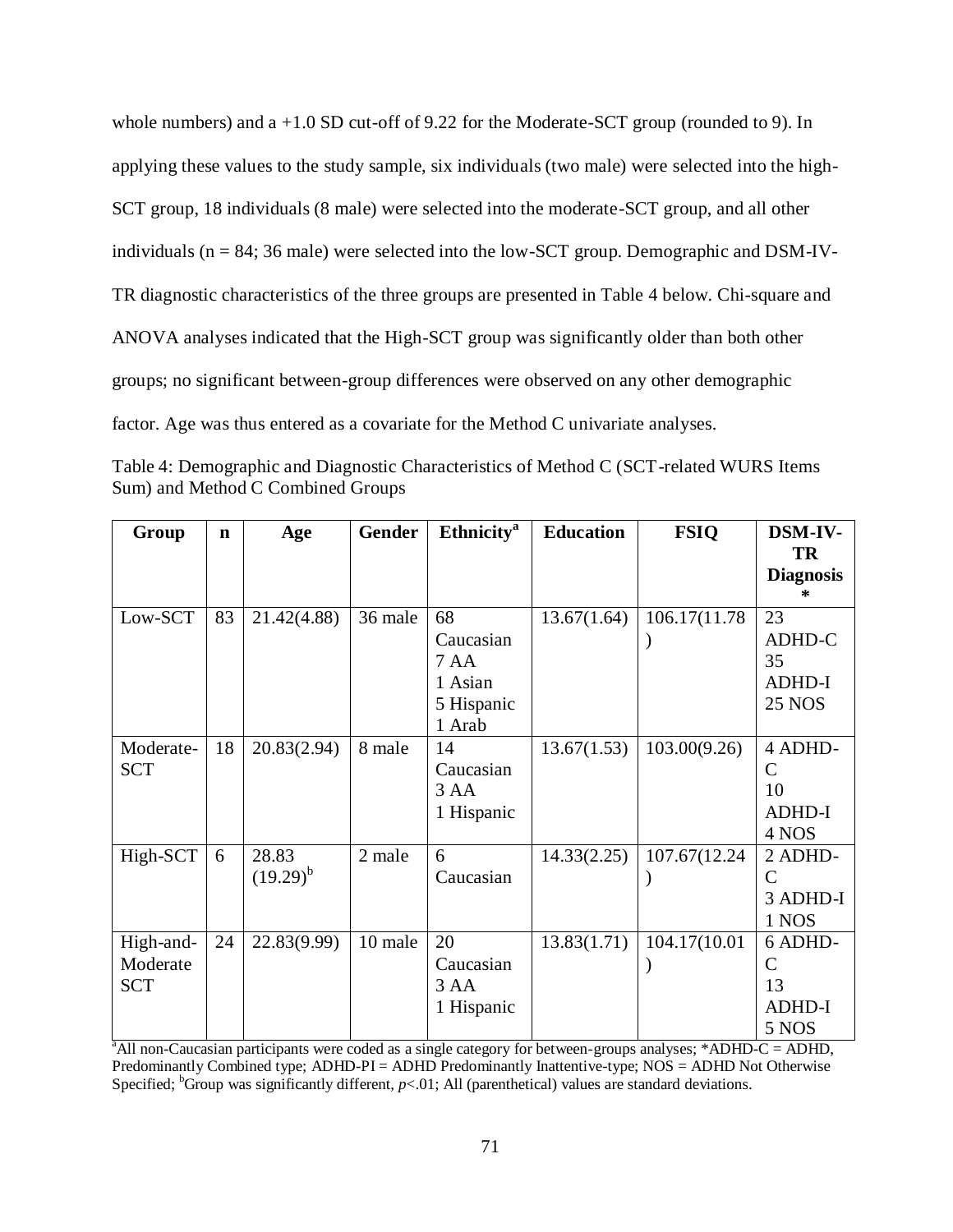Prior to conducting any hypotheses-testing analyses for Method C, a one-way ANCOVA with age as the covariate, Method C group as the independent variable, and total WURS total raw score as the dependent variable was run. This analysis was included to help determine if any potential Method C between-group differences would have been due to the high- and moderate-SCT groups globally endorsing more items at a higher level across the entire WURS than the low-SCT group. That is, did the high- and moderate-SCT groups have significantly higher total WURS scores rather than only having higher SCT-related scores? The results from this ANCOVA were not significant,  $F(2, 94)=1.521$ ,  $p=.224$ , indicating that the three levels of Method C did nto significantly differ with respect to WURS total raw score.

## **Collapsing of Groups in Method C Combined**

With only six individuals in the high-SCT group, the use of MANOVA with six dependent variables would be precluded, as the smallest cell size must be greater than the number of included DVs. Thus, while the three separate groups were retained for all univariate analyses, the high-SCT and moderate-SCT groups were combined into a single category for the multivariate analysis of SCT-related neuropsychological test performances. This high-andmoderate-SCT category consisted of 24 individuals (10 male). Demographic and DSM-IV-TR diagnostic characteristics for this combined group are presented along with those of the three other Method C groups in Table 8. ANOVA and chi-square tests revealed no significant differences between the combined high-and-moderate SCT and low-SCT groups on any demographic factor.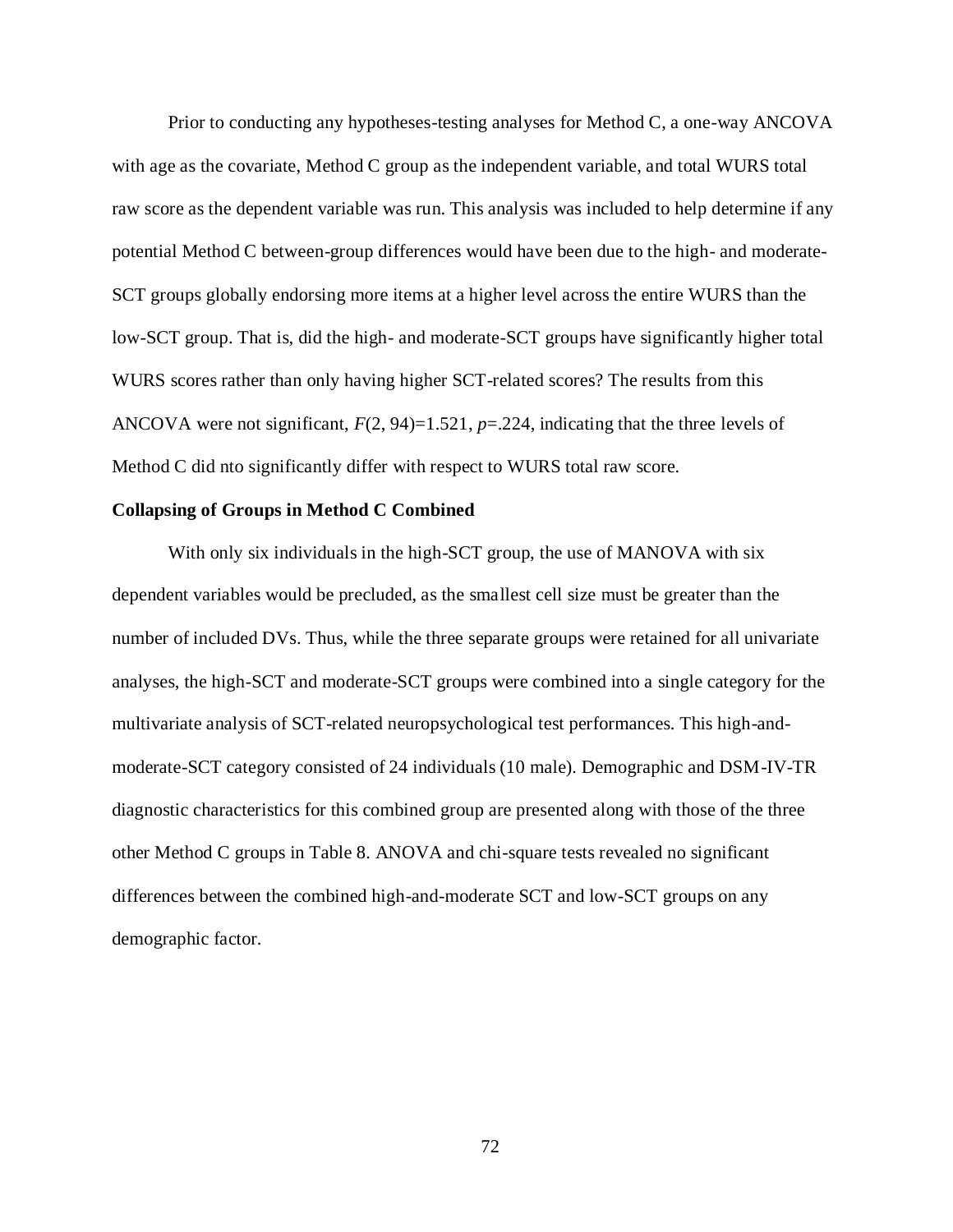# **Hypothesis 1: Identifying Purified ADHD and Purely Inattentive Groups via Cluster Analysis**

The hierarchical cluster analysis was run such that group membership for three separate solutions would be saved in subsample A: a two-group solution, a three-group solution, and a four-group solution. The cluster centers from these three solutions were saved and subsequently entered into separate k-means cluster analyses for refinement. The CHI values for these three solutions were then calculated, with CHI = 17.77 for the two-group solution, CHI = 14.02 for the three-group solution, and  $CHI = 12.35$  for the four-group solution. Based on these CHI values, the two-group solution was selected as best-fitting the data.

The cluster centers from this two-group k-means cluster analysis were then used in the second subsample (subsample B) for the next step of the cluster validation process. The kappa statistic between group membership assignments using subsample A cluster centers in subsample B, and group membership using the independent cluster analyses of subsample B without the subsample A cluster centers, was  $k = 0.714$ . Although not excellent/very strong, this *k* value indicated good/high agreement between groups. I thus decided to evaluate the characteristics of the two-group solution in determining its theoretical value and viability, and to include the cluster results from this grouping method (i.e., Method A) in further analyses. Table 5 provides the cluster/group characteristics for demographic and diagnostic information and Table 6 lists average scores on the twelve WURS items used in the cluster analyses. ANOVA and chi-square tests revealed no significant differences between the two cluster analysis-identified groups on any demographic factor. Based on these results, and as more thoroughly-described in the Discussion section, the two groups were identified as less symptomatic and more symptomatic rather than purely inattentive and purified ADHD.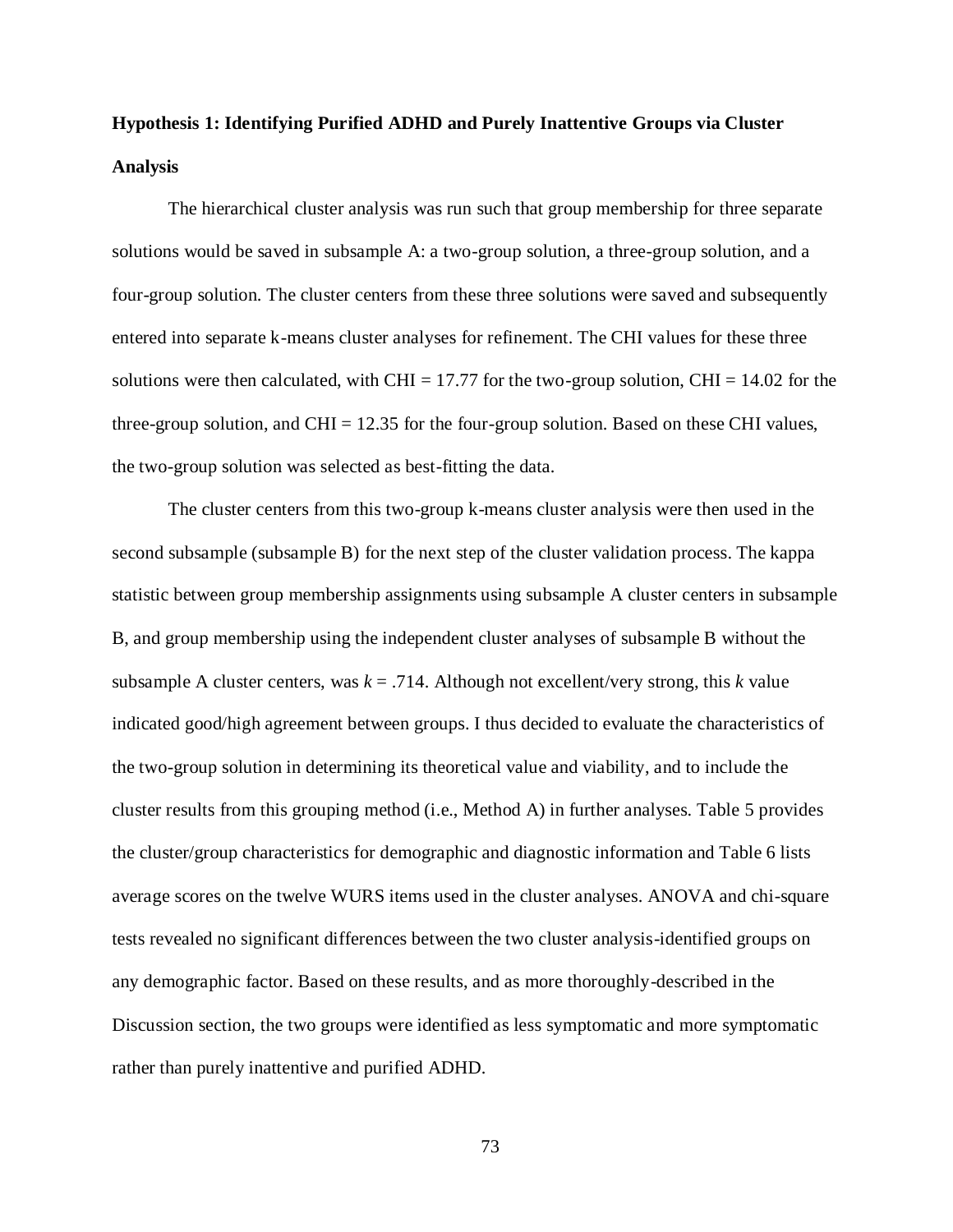| Group       | $\mathbf n$ | Age         | Gender  | <b>Ethnicity</b> <sup>a</sup> | <b>Education</b> | <b>FSIQ</b>   | DSM-IV-       |
|-------------|-------------|-------------|---------|-------------------------------|------------------|---------------|---------------|
|             |             |             |         |                               |                  |               | TR            |
|             |             |             |         |                               |                  |               | Diagnosis*    |
| Less        | 70          | 21.44(7.26) | 26 male | 57                            | 13.50(1.78)      | 105.07(12.05) | 14 ADHD-      |
| Symptomatic |             |             |         | Caucasian                     |                  |               | C             |
|             |             |             |         | 6 AA                          |                  |               | 33 ADHD-I     |
|             |             |             |         | 6 Hispanic                    |                  |               | <b>23 NOS</b> |
| More        | 37          | 22.30(4.20) | 20 male | 31                            | 14.11(1.28)      | 106.95(10.08) | 15 ADHD-      |
| Symptomatic |             |             |         | Caucasian                     |                  |               | C             |
|             |             |             |         | 4 AA                          |                  |               | 15 ADHD-I     |
|             |             |             |         | 1 Asian                       |                  |               | 7 NOS         |
|             |             |             |         | 1 Arab                        |                  |               |               |
|             |             |             |         |                               |                  |               |               |

Table 5: Demographic and Diagnostic Characteristics of Method A (Cluster Analysis) Groups

\*ADHD-C = ADHD, Predominantly Combined type; ADHD-PI = ADHD Predominantly Inattentive-type; NOS = ADHD Not Otherwise Specified; <sup>a</sup>All non-Caucasian participants were coded as a single category for betweengroups analyses

| Table 6: Mean and Standard Deviations for WURS Item Values for Method A (Cluster Analysis) |  |  |
|--------------------------------------------------------------------------------------------|--|--|
| $Groups*$                                                                                  |  |  |

| Group               | Active,<br>Restless,<br><b>Always on</b><br>the Go | Anxious,<br><b>Worrying</b>      | Nervous,<br><b>Fidgety</b> | Inattentive,<br><b>Daydreaming</b> | Short-<br>tempered                   | Shy,<br><b>Sensitive</b>     |
|---------------------|----------------------------------------------------|----------------------------------|----------------------------|------------------------------------|--------------------------------------|------------------------------|
| Less<br>Symptomatic | 2.70(1.23)                                         | 1.27(1.05)                       | 1.76(1.23)                 | 3.05(1.01)                         | .92(.91)                             | 1.48(1.21)                   |
| More<br>Symptomatic | 3.54(.66)                                          | 2.21(1.44)                       | 3.00(.98)                  | 3.79(.42)                          | 3.29(.69)                            | 2.08(1.18)                   |
| Group               | Outbursts,<br><b>Tantrums</b>                      | Incautious,<br>Dare-<br>devilish | Angry                      | <b>Impulsive</b>                   | <b>Immature</b><br><b>Tendencies</b> | <b>Slow</b><br><b>Reader</b> |
| Less<br>Symptomatic | .92(1.01)                                          | 1.42(1.22)                       | .48(.72)                   | 2.12(1.26)                         | 1.58(1.80)                           | 1.82(1.47)                   |
| More<br>Symptomatic | 2.83(.76)                                          | 2.75(.99)                        | 1.29(.91)                  | 3.10(1.04)                         | 2.92(1.10)                           | 1.66(1.57)                   |

\*Values were rounded to the nearest whole number for use in the actual k-means clustering procedure

# **Hypotheses 2a, 2b, and 2c: Group IIV Differences as Measured by RTSE**

# **Hypothesis 2a: Examining Group RTSE Differences in Method A.** As the groups

identified above in the Hypothesis 1 results portion could not be easily-identified as purelyinattentive and purified ADHD, the independent-samples *t*-test was run as a two-tailed rather than one-tailed analysis. The results from this *t*-test revealed no significantly differences between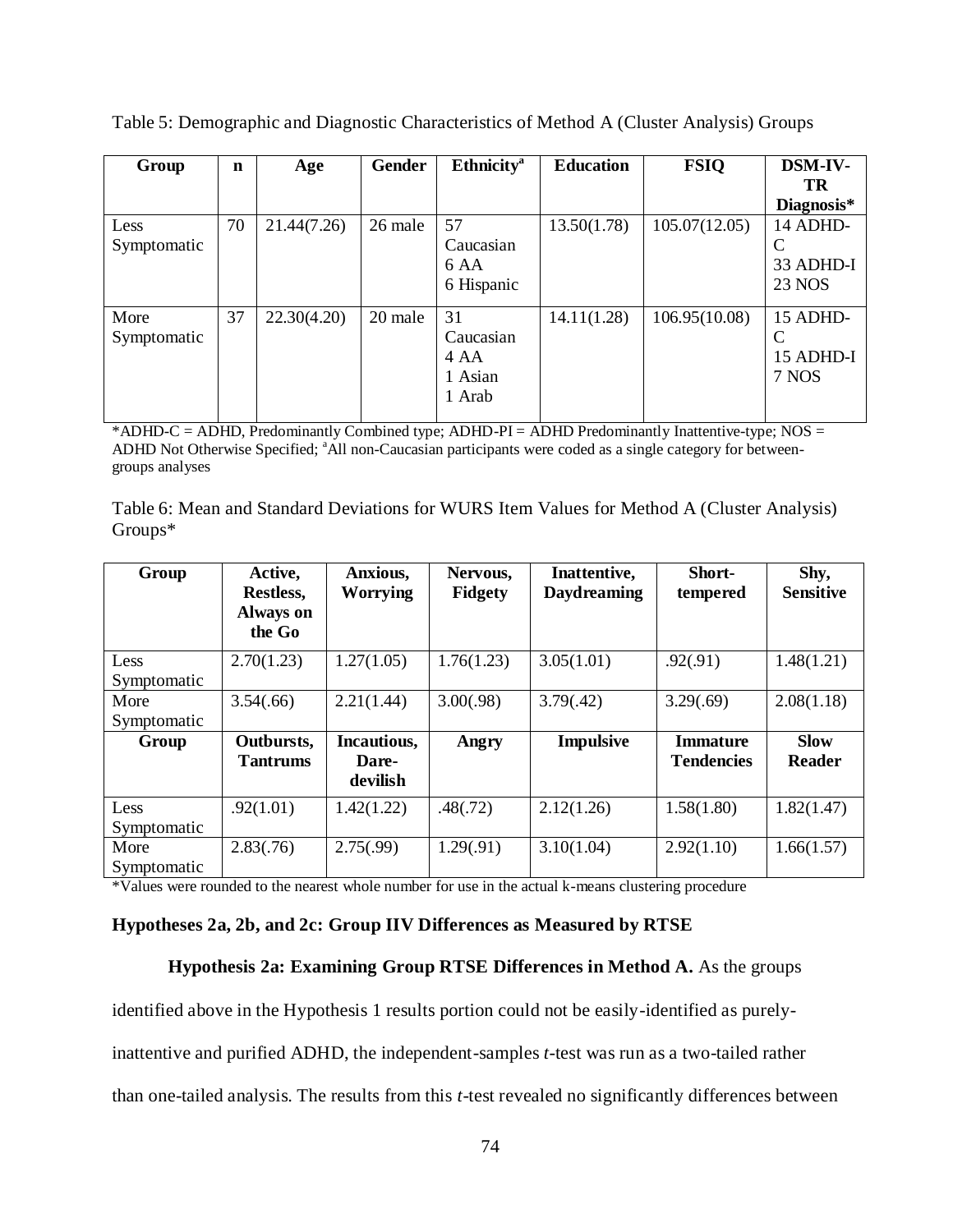less symptomatic and more symptomatic groups, *t*(100)=.855, *p*=.395. Qualitatively, the less symptomatic group exhibited a slightly higher RTSE score (*M*=69.25, SD=18.06) than the more symptomatic group (*M*=65.89, SD=20.31).

**Hypothesis 2b: Group RTSE Differences in Method B.** Results from the two-tailed independent-samples *t-*test revealed that the Combined type group (*M*=72.69, SD=19.48) and the Predominantly Inattentive type group (*M*=65.03, SD=16.42) did not significantly differ with respect to RTSE, *t*(71)*=*1.796, *p*=.077. Qualitatively, the Combined type group exhibited a slightly, but again, not significantly higher mean RTSE score than did the Predominantly Inattentive type.

**Hypothesis 2c: Group RTSE Differences in Method C.** Results from the one-way ANCOVA revealed that the covariate of age was not significantly related with the dependent variable, RTSE,  $F(2, 98) = .459$ ,  $p = .499$ . Similarly, the ANCOVA also indicated that there were no significant differences across any of the three Method C groups with respect to RTSE on the Conner's CPT,  $F(2, 98) = .316$  ( $p = .730$ ). Owing to the lack of significant findings, no post-hoc analyses were necessary. Qualitatively, the Low-SCT and High-SCT groups had similar RTSE values (Low-SCT *M*=67.49, SD=19.30; High-SCT *M*=67.40, SD=11.93), while the Moderate-SCT group had the highest RTSE value (*M*=71.16, SD=18.76).

In order to determine if the reduced statistical power associated with such a small High-SCT group (n = 5) may have led to non-significant results, I ran an independent-samples *t*test using the Method C combined groups. As with the one-way ANCOVA, results from the independent-samples *t*-test indicated no significant group difference between low-SCT (*M*=67.49, SD=19.30) and high-and-moderate SCT (*M*=70.30, SD=17.26) individuals, *t*(101)=- .701, *p*(one-tailed)*=.*243.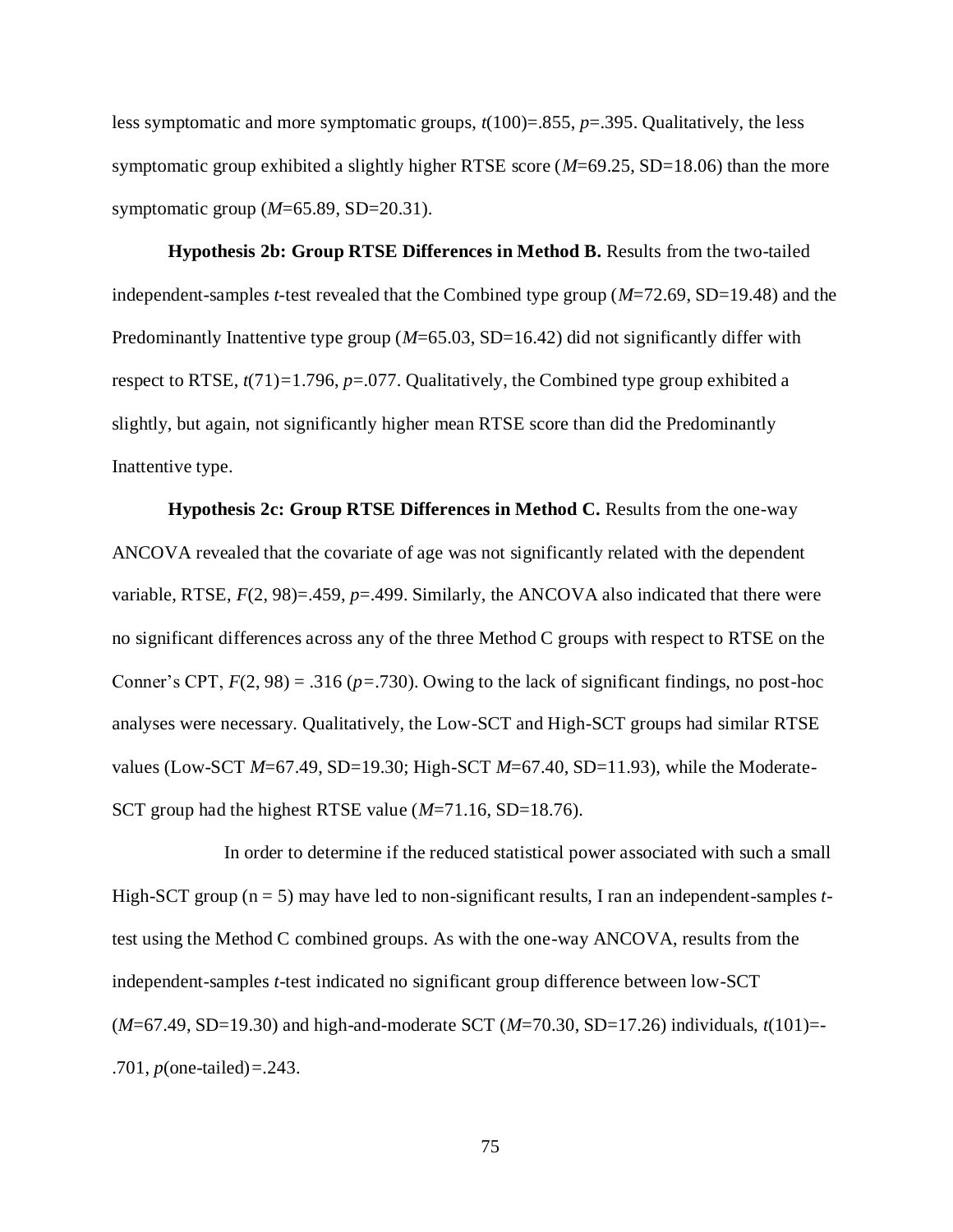#### **Hypotheses 3a, 3b, and 3c: Group IIV Differences as Measured by ISD**

**Hypothesis 3a: Group ISD Differences in Method A.** The independent-samples *t*-test for Hypothesis 3, like that in Hypothesis 2, was run as a two-tailed rather than one-tailed analysis. The results of this *t-*test revealed no significant differences between the less symptomatic group ( $M = .78$ , SD= $.18$ ) and the more symptomatic group ( $M = .85$ , SD= $.21$ ), *t*(105)=-1.85, *p*=.067.

**Hypothesis 3b: Group ISD Differences in Method B.** Results from the two-tailed independent-samples *t-*test indicated that the Combined type and Predominantly Inattentive type groups were not significantly different with respect to ISD, *t*(75)*=.*666, *p*(one-tailed)=.507. Qualitatively, the Predominantly Inattentive type group exhibited a lower average ISD amongst members ( $M = .797$ , SD = .198) than did the Combined type group ( $M = .829$ , SD = .204). However, again, these differences were not statistically significant.

**Hypothesis 3c: Group ISD Differences in Method C.** Results from the one-way ANCOVA indicated that there were no significant differences across any of the three SCT-like WURS Item summed score groups with respect to ISD, *F*(2, 104) = .857 (*p*=.428). Post-hoc analyses were therefore unnecessary. Qualitatively, the High-SCT group had the lowest ISD score ( $M = .755$ , SD = .081), the Low-SCT group had the highest ISD score ( $M = .818$ , SD = .203), and the Moderate-SCT group had a score that fell between these two values ( $M = .761$ , SD = .176).

As with the Hypothesis 2b results above, I ran an independent-samples *t-*test using the Method C combined groups to determine if limited statistical power may have played a role in the lack of discovered significant results. And, also as with the hypothesis 2b results, the independent-samples *t*-test did not indicate a significant between-group difference between low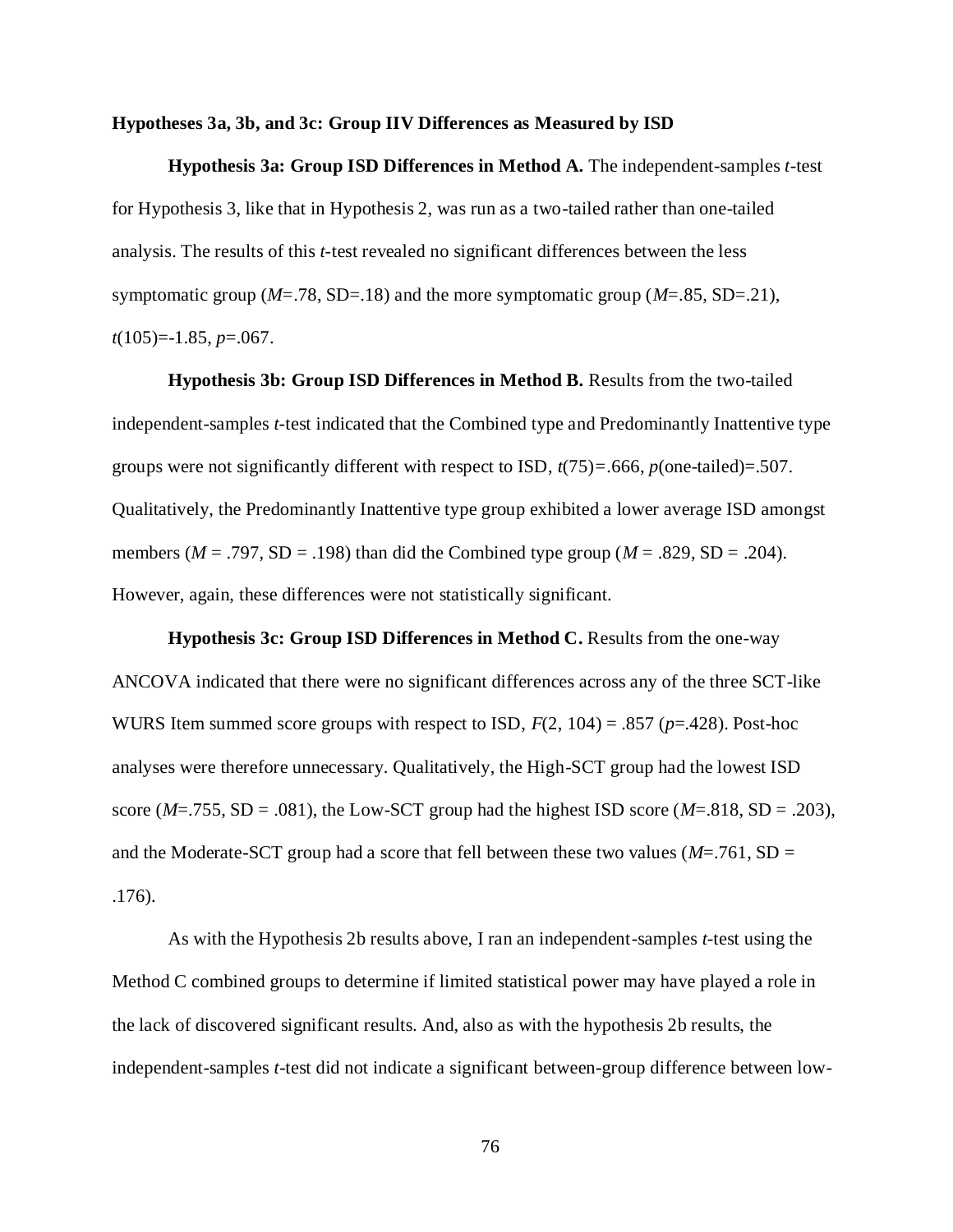SCT (*M=*.82, SD=.20) and high-and-moderate SCT (*M*=.76, SD=.16) individuals, *t*(105)=1.313, *p*(one-tailed)=.096.

## **Hypothesis 4, 4a, and 4b: Group SCT Differences**

**Hypothesis 4a: Group SCT Differences in Method A.** Using the Wilks' Lambda criterion, the MANOVA for the Method A procedure revealed that the combined dependent variables were not significantly affected by group membership (i.e., less symptomatic vs. more symptomatic),  $F(6, 90) = 468$ ,  $p = .830$ . Similarly, no significant univariate differences between groups on any SCT variable were indicated. Mean scores for the Method A groups on the SCT measures are presented in Table 7.

Table 7: Mean Values for SCT Items in Method A (Cluster Analysis) Groups

| Group                           | <b>WAIS-III</b><br>$PSI^*$ | TMT A†       | Conners'<br><b>CPT RT</b> † | $WJ-III$<br>Reading<br>Fluency* | WJ-III Math<br>Fluency* | WJ-III<br>Writing<br>Fluency* |
|---------------------------------|----------------------------|--------------|-----------------------------|---------------------------------|-------------------------|-------------------------------|
| Less<br>Symptomatic<br>$(n=70)$ | 95.56(12.98)               | 42.35(9.43)  | 51.75(11.12)                | 93.32(12.63)                    | 90.73(11.65)            | 102.23(11.72)                 |
| More<br>Symptomatic<br>$(n=37)$ | 94.60(13.88)               | 43.26(12.13) | 50.24(13.07)                | 95.11(13.39)                    | 92.97(12.98)            | 104.71(11.63)                 |

\*Value is presented as a standard score (mean =  $100$ , SD =  $15$ ); †Value is presented as a t-score (mean =  $50$ , SD = 10)

#### **Hypothesis 4b: Group SCT Differences in Method B.** The MANOVA for the Method

B procedure indicated, via the Wilks' Lambda criterion, the combined dependent variables were not significantly affected by group membership (i.e., ADHD-Combined type vs. ADHD-Predominantly Inattentive type),  $F(6, 64) = 822$ ,  $p = .557$ . Similarly, no significant univariate between-groups differences were revealed. The mean scores for the Method B groups on the SCT measures are included in Table 8.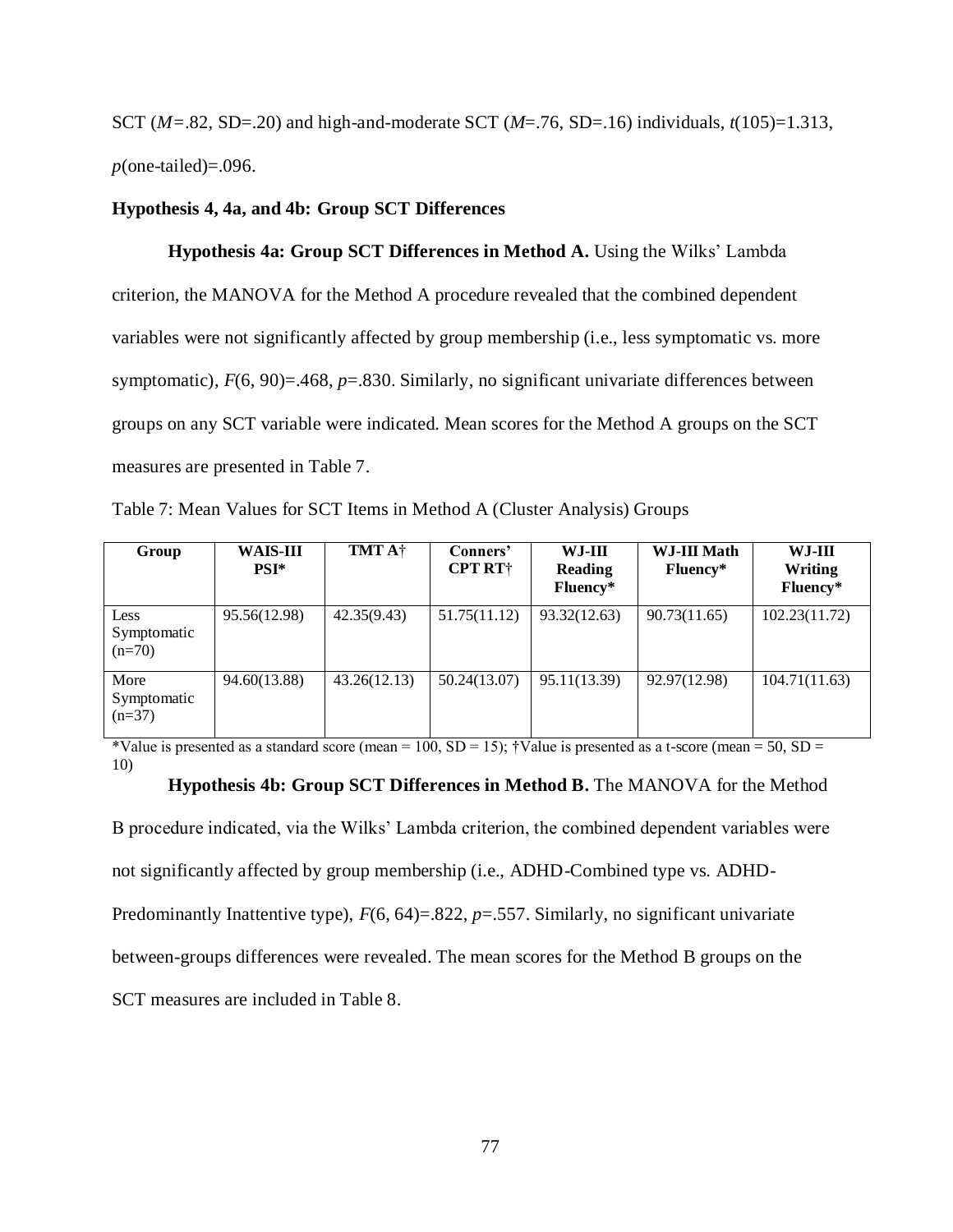| Group                                         | <b>WAIS-III</b><br>$PSI^*$ | <b>TMT A†</b> | Conners'<br><b>CPT RT</b> † | WJ-III<br><b>Reading</b><br>Fluency* | WJ-III Math<br>Fluency* | $WJ-III$<br>Writing<br>Fluency* |
|-----------------------------------------------|----------------------------|---------------|-----------------------------|--------------------------------------|-------------------------|---------------------------------|
| Combined type<br>$(n=27)$                     | 92.89(15.25)               | 41.15(9.07)   | 52.20(13.67)                | 90.37(13.16)                         | 91.33(14.74)            | 100.56(9.85)                    |
| Predominantly<br>Inattentive type<br>$(n=44)$ | 95.84(12.19)               | 42.57(12.20)  | 51.01(10.05)                | 94.98(13.47)                         | 90.70(11.72)            | 105.27(13.47)                   |

Table 8: Mean Values for SCT Items in Method B (DSM-IV-TR Diagnosis) Groups

\*Value is presented as a standard score (mean =  $100$ , SD = 15); †Value is presented as a t-score (mean = 50, SD = 10)

**Hypothesis 4c: Group SCT Differences in Method C.** The Wilks' Lambda value of the

MANOVA for the Method C combined procedure indicated that the combined dependent variables were not significantly affected by group membership (i.e., low-SCT vs. high-andmoderate SCT),  $F(6, 90)=1.808$ ,  $p=.106$ . Univariate analysis revealed one significant betweengroups difference on WJ-III Reading Fluency,  $F(1,95)=8.542$ ,  $p=.004$ ,  $\eta^2=.082$ , with the low-SCT category exhibiting a higher WJ-III Reading Fluency score than the high-and-moderate SCT category. As there were only two levels to the independent variable, follow-up post-hoc analyses were not necessary. Mean scores for the Method C groups are provided on Table 9. For the sake of completeness, all Method C groups (i.e., low-SCT, moderate-SCT, high-SCT, and high-and-moderate SCT) are included in Table 9.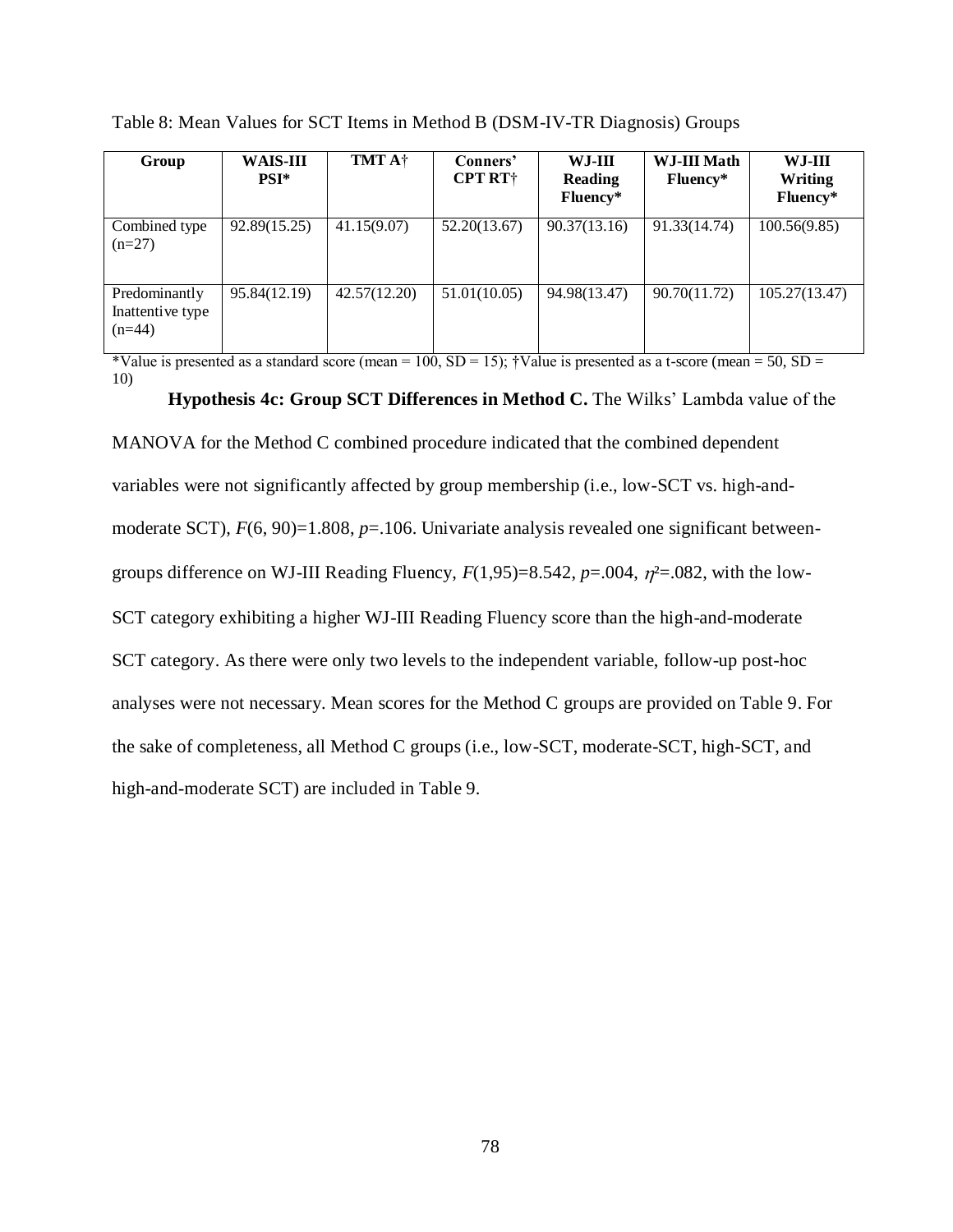| Group        | <b>WAIS-III</b><br>$PSI^*$ | TMT A†            | Conners'<br><b>CPT RT</b> † | WJ-III<br><b>Reading</b> | WJ-III<br><b>Math</b> | WJ-III<br><b>Writing</b> |
|--------------|----------------------------|-------------------|-----------------------------|--------------------------|-----------------------|--------------------------|
|              |                            |                   |                             | Fluency*                 | Fluency*              | Fluency*                 |
| Low-         | 95.48(14.1)                | 42.75(10.7)       | 51.38(12.1)                 | 95.96 <sup>a</sup> (13.  | 92.25(11.8)           | 103.79(12.19)            |
| $SCT$ (n=75) | 4)                         | $\left( 0\right)$ | 3)                          | 30)                      | 4)                    |                          |
| Moderat      | 94.06(9.53                 | 41.76(10.1        | 49.80(10.6)                 | 85.82(8.58)              | 87.24(13.6)           | 99.00(9.70)              |
| e-SCT        |                            | 8)                | 8)                          |                          | $\left( 0\right)$     |                          |
| $(n=17)$     |                            |                   |                             |                          |                       |                          |
| High-        | 95.20(11.8)                | 44.80(8.32        | 53.40(12.4)                 | 91.80(6.76               | 95.40(9.53)           | 107.20(7.19)             |
| <b>SCT</b>   | 8)                         |                   | 6)                          |                          |                       |                          |
| $(n=5)$      |                            |                   |                             |                          |                       |                          |
| High-        | 94.32(9.81                 | 42.45(9.68)       | 50.62(10.9)                 | $87.18^{a}(8.4)$         | 89.09(13.0            | 100.86(9.69)             |
| and-         |                            |                   | $\left( 0\right)$           | 4)                       | 6)                    |                          |
| Moderate     |                            |                   |                             |                          |                       |                          |
| $SCT$ (n=22) |                            |                   |                             |                          |                       |                          |

Table 9: Mean Values for SCT Items in Method C (Level of SCT) Groups

\*Value is presented as a standard score (mean = 100,  $SD = 15$ ); †Value is presented as a t-score (mean = 50,  $SD =$ 10); ªScores were significantly different (*p*<.01)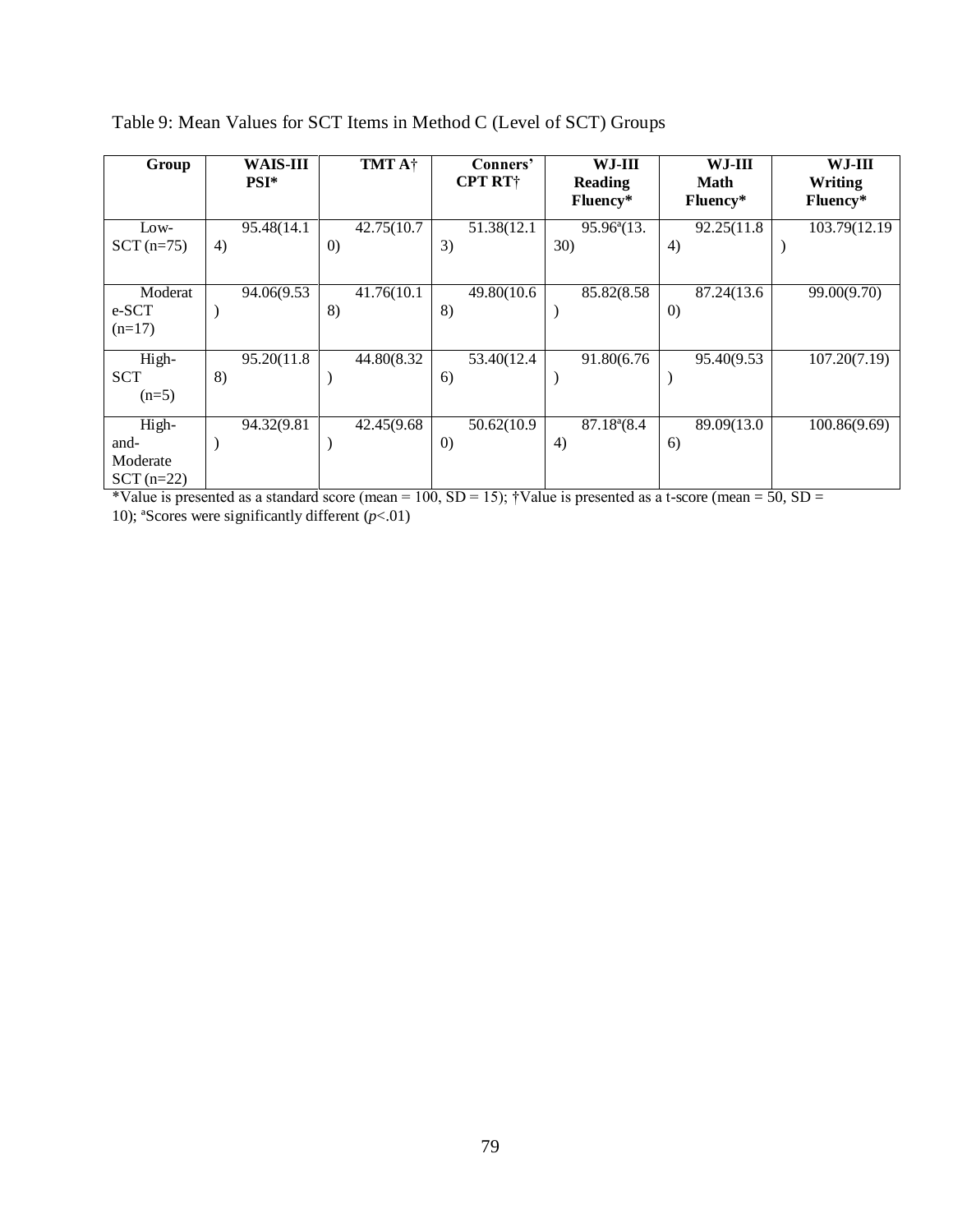#### **DISCUSSION**

The goals of the current project were to attempt to distinguish individuals with a posited purely inattentive/non-hyperactive condition from those with ADHD, and to then compare these groups of individuals on measures of IIV and SCT. In the course of the project's development, additional components were added such that ADHD diagnostic categories, as defined by the DSM-IV-TR, were evaluated regarding IIV and SCT. Additionally, the construct of SCT potentially separate from its role as a marker of a purely inattentive condition was included, and its relationship with IIV partially examined. Novel aspects of this study compared with prior research included the use of the WURS, which assesses retrospectively-reported childhood ADHD-related difficulties rather than current symptoms, to identify purely inattentive adults; the inclusion of intraindividual standard deviation, evaluated across multiple cognitive functions rather than a single domain, as a measure of IIV in ADHD; the attempt to identify objective cognitive measures associated with self-reported SCT symptoms in adults; and the partial evaluation of the relationship between SCT and IIV in adults. Prior research examining the suspected purely inattentive condition, which has focused largely on the concept of SCT and its associated interpersonal characteristics, has typically only studied children/adolescents. Additionally, objective cognitive data related to SCT has often been limited to single test scores (e.g., reaction time) and/or single cognitive domains (e.g., attention). Only one study to date has examined SCT in adults (Barkley, 2011a), and in it, cognitive performance was assessed via selfreport data of daily executive functioning. Likewise, few studies have examined IIV in adults, with none having evaluated ISD across an in-depth psychometric testing battery tapping multiple cognitive domains. Finally, only one study has evaluated the relationship between SCT and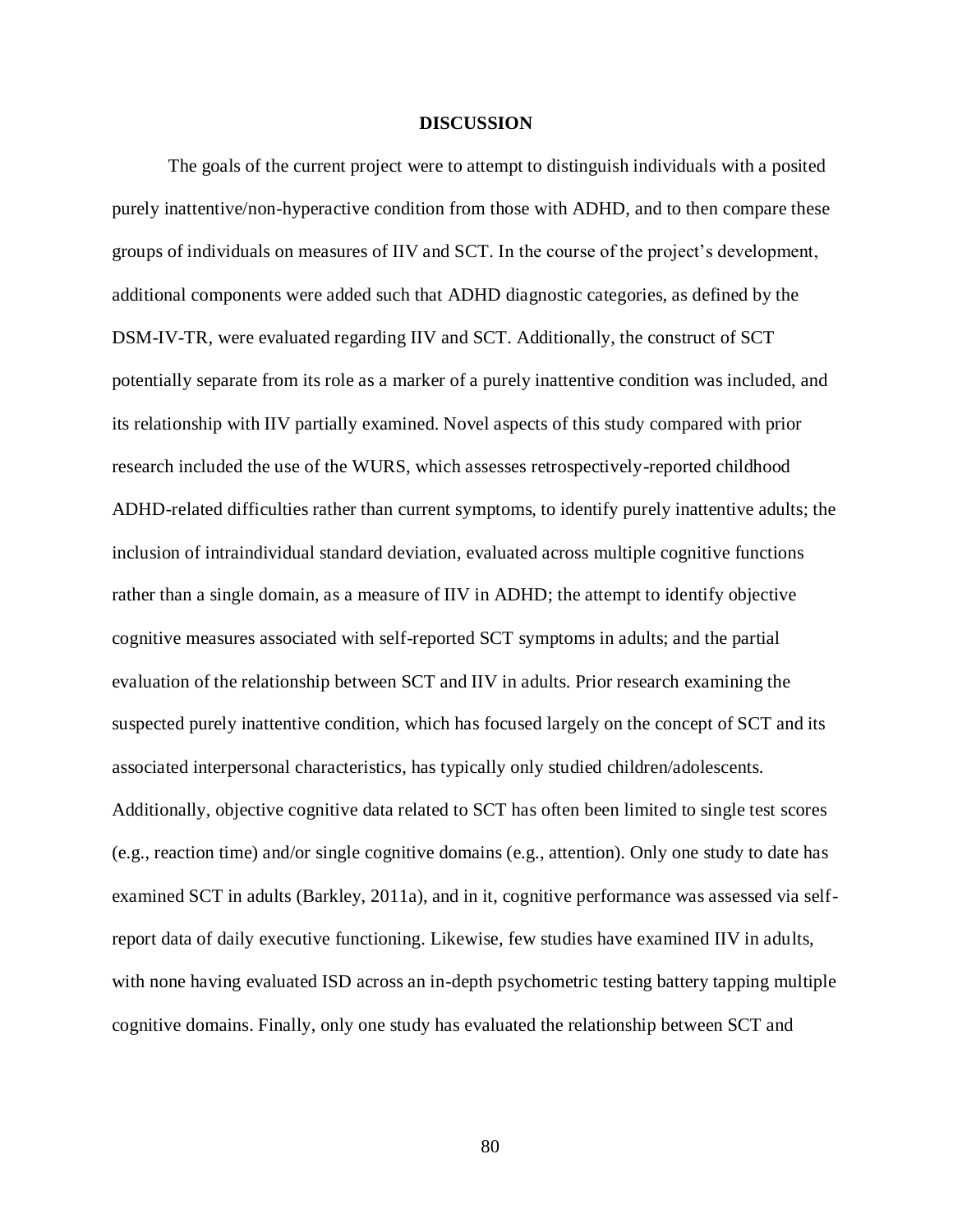variability, and it did so in children/adolescents and without the use of a well-supported measure of actual IIV (Skirbekk et al., 2011).

As a whole, the majority of the proposed hypotheses were not supported via statisticallysignificant results. However, the project was still able to answer questions regarding the viability of the WURS as a means of identifying individuals with a purely inattentive condition. Additionally, multiple observed trends in the data provided limited insights into the relationship between IIV and SCT. Similarly, trends revealed elsewhere in the project possibly supported the extension of previous work showing increased IIV in more-impaired vs. less-impaired individuals with ADHD, as measured by objective cognitive test performance, to moresymptomatic vs. less-symptomatic individuals as measured by self-report. These insights and possible extensions of prior findings allowed for the development of several recommendations for directed future research, not least of which involved the relationship between SCT and pure inattention. The experimental questions will now be addressed, and their relevant results and data trends discussed, in a topic (i.e., identification of a purely inattentive group, IIV, and SCT)-byhypothesis (i.e., 1, 2, 3, and 4) format.

## **Identification of a Purely Inattentive Subgroup (Hypothesis 1)**

While cluster analysis has proven to be promising in other areas of psychological and social science research, its utility in the current project was relatively limited. The cluster analysis procedure was able to successfully identify two distinct and validated groups, and thus Hypothesis 1 was supported in this respect. However, the characteristics of the two groups, as evaluated by average WURS scores, were not entirely as was predicted. Neither group was consistently higher on all of the SCT-related WURS items while also being consistently-lower on the non-SCT-related WURS items. While one of the groups did have a slightly higher score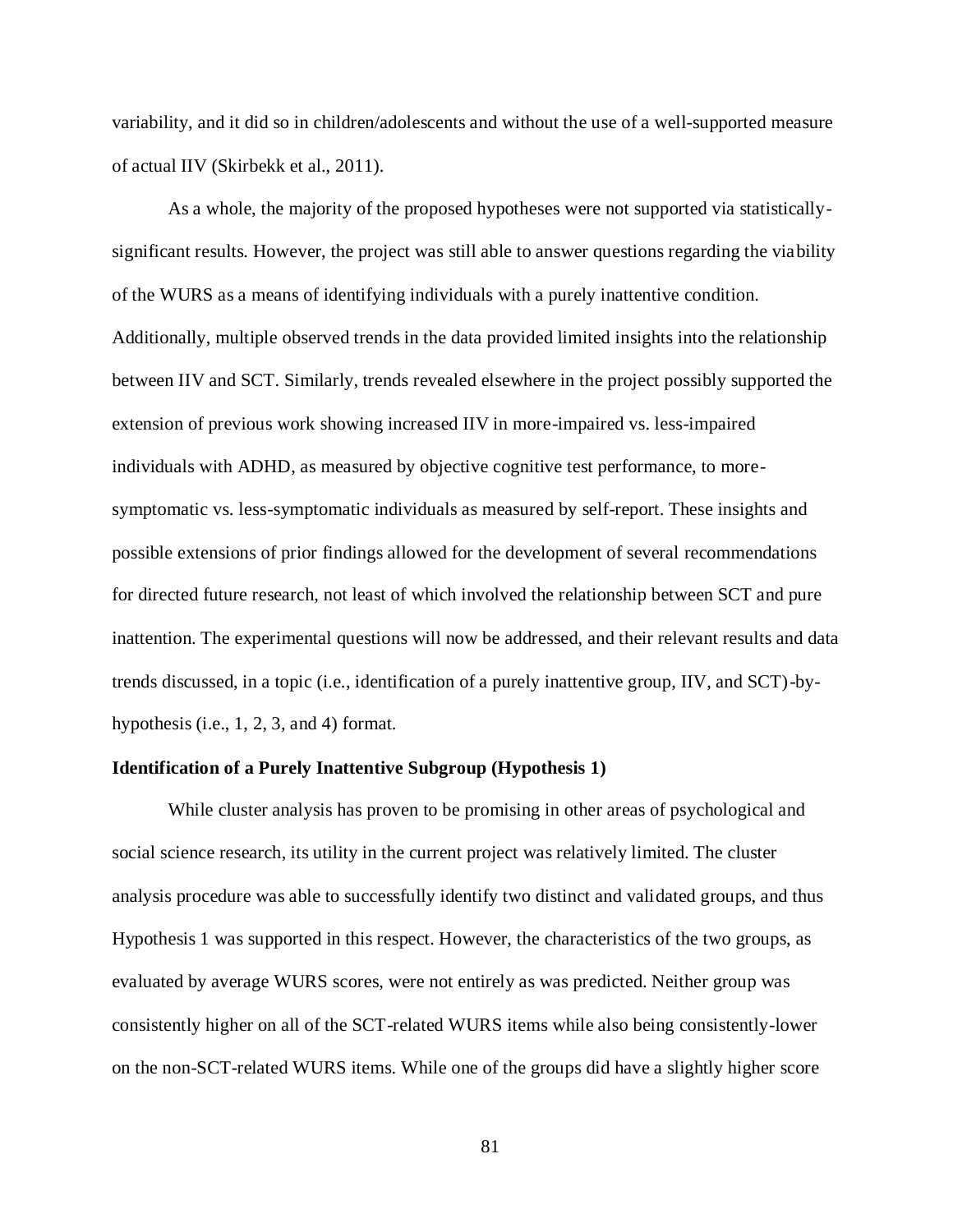on the "Slow Reader" symptom (i.e., *M*=1.82 vs. *M*=1.66), this same group exhibited lower scores on every other WURS item, including the other SCT-like symptoms (i.e., "shy, sensitive" and "inattentive, daydreaming"), which was not expected based on findings in previous literature regarding interpersonal behavioral factors associated with SCT (Carlson & Mann, 2000; McBurnett, Pfiffner, & Frick, 2001; Milich, Balentine, & Lynam, 2001). Rather than identifying purely-inattentive and purified ADHD groups, then, it appeared as though the cluster analysis procedure identified a more-symptomatic ADHD group and less-symptomatic ADHD group. This finding may be due to the cluster analysis procedure itself, but is also likely an artifact associated with the WURS, indicating its relatively poor ability to identify pure inattention as reflected by SCT characteristics in adults via retrospective self-report of childhood symptoms. Such a result is not entirely unexpected, as the WURS was never intended to measure SCT symptoms explicitly and so does not specifically include any such symptoms. Additionally, many of the WURS items that contain SCT-like characteristics also contain ADHD-like symptoms and behaviors (e.g., "inattentive" is combined with "day dreaming"). These items' ability to discern SCT from ADHD, then, is compromised. Finally, the accuracy of young adults, particularly those in the age range of the groups in the current study (i.e., early-20's), is questionable when they are asked to retrospectively recall childhood symptoms of ADHD (Barkley, Murphy, & Fischer, 2009). Thus, a variety of plausible explanations exist as to why the WURS's was unable to identify SCT/pure inattention.

However, it is nonetheless interesting that the less-symptomatic group endorsed slightly higher levels on only the "slow reader" symptom than did the more-symptomatic group. This finding is somewhat paradoxical given the former group's lower ratings on all of the other eleven items. It could possibly be the case that the WURS, coupled with the cluster analysis procedure,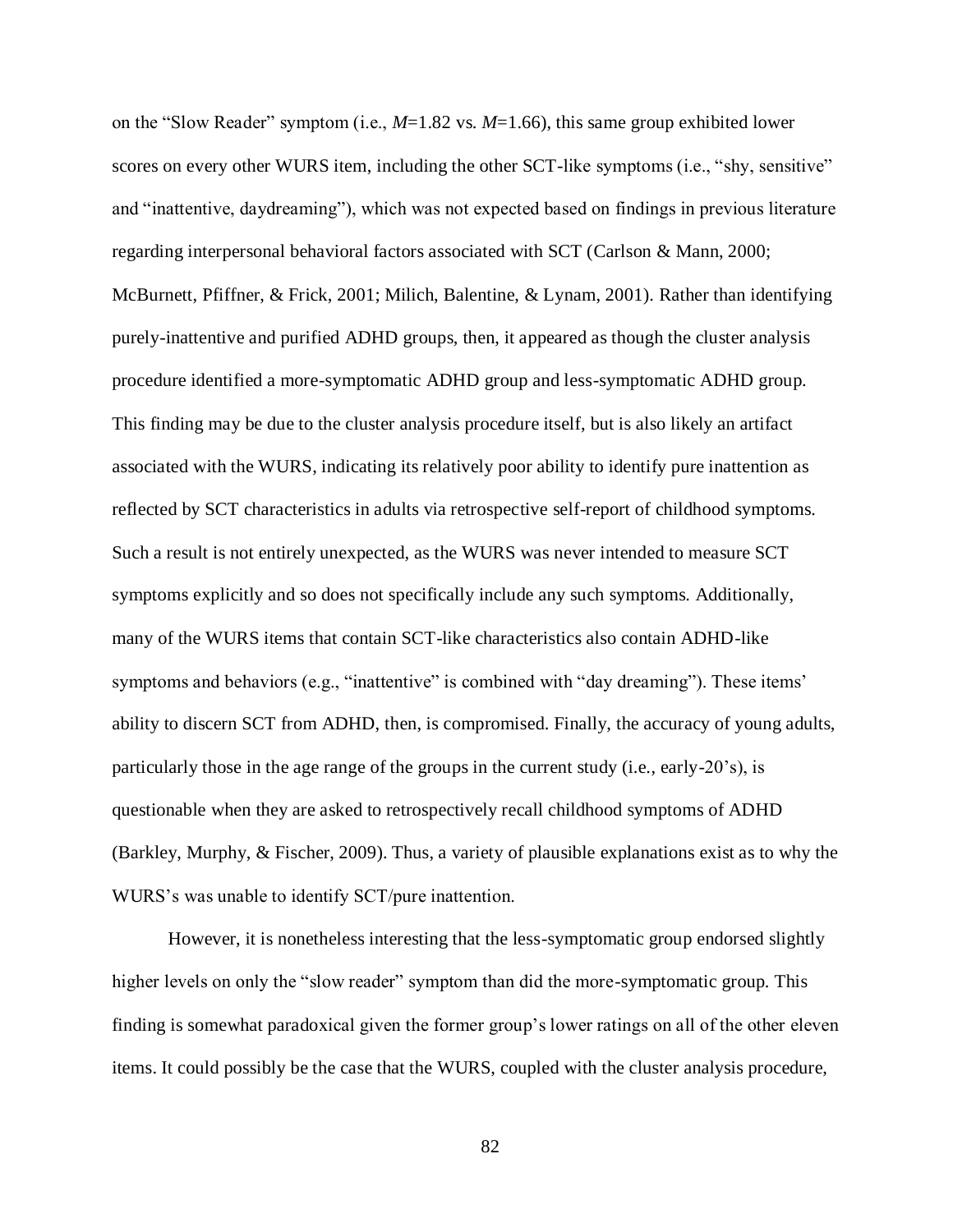did separate out purely inattentive individuals. However, owing to the imprecision of both methods, or perhaps to the greater sensitivity of the WURS to ADHD than to SCT/pure inattention, it was not able to fully distinguish purely inattentive participants from those with an overall less-severe ADHD. Thus, the less-symptomatic group may have been akin to a new "version" of the Predominantly Inattentive subtype—the latter has been posited to include both purely inattentive and subthreshold Combined type individuals (Barkley et al., 2008; Hinshaw, 2001; Milich et al., 2001), while the former may have included purely inattentive and less-severe ADHD participants. It is also possible that the "slow reader" item is negatively-correlated with ADHD pathology rather than being positively-correlated with SCT, perhaps owing to the former's hyperactive component. This idea is somewhat rebutted by the "slow reader" symptom not having been included in the list of 25 items used to derive the WURS total score, as the scale's authors selected into this group by choosing items with the strongest association, whether positive or negative, with ADHD diagnosis (Ward, Wender, & Reimherr, 1993). However, the item may have been excluded not because it failed to negatively correlate with ADHD, but because it might have done so too weakly to be included in the list of the 25 best items.

## **Examining Group IIV Differences in Method A (Hypotheses 2a and 3b)**

In Hypothesis 2a, I predicted that the two groups identified via cluster analysis would differ significantly on RTSE, with the purified ADHD group being significantly more variable than the purely inattentive group. This prediction was based on research indicating that heightened RTSE is one of the most frequently-replicated findings in all of ADHD-related neuropsychological research (Nigg, 2005). However, as the groups identified in Hypothesis 1 were not akin to purely inattentive and purified ADHD categories, it is not particularly surprising that no significant between-group difference was discovered. What is interesting, though, is the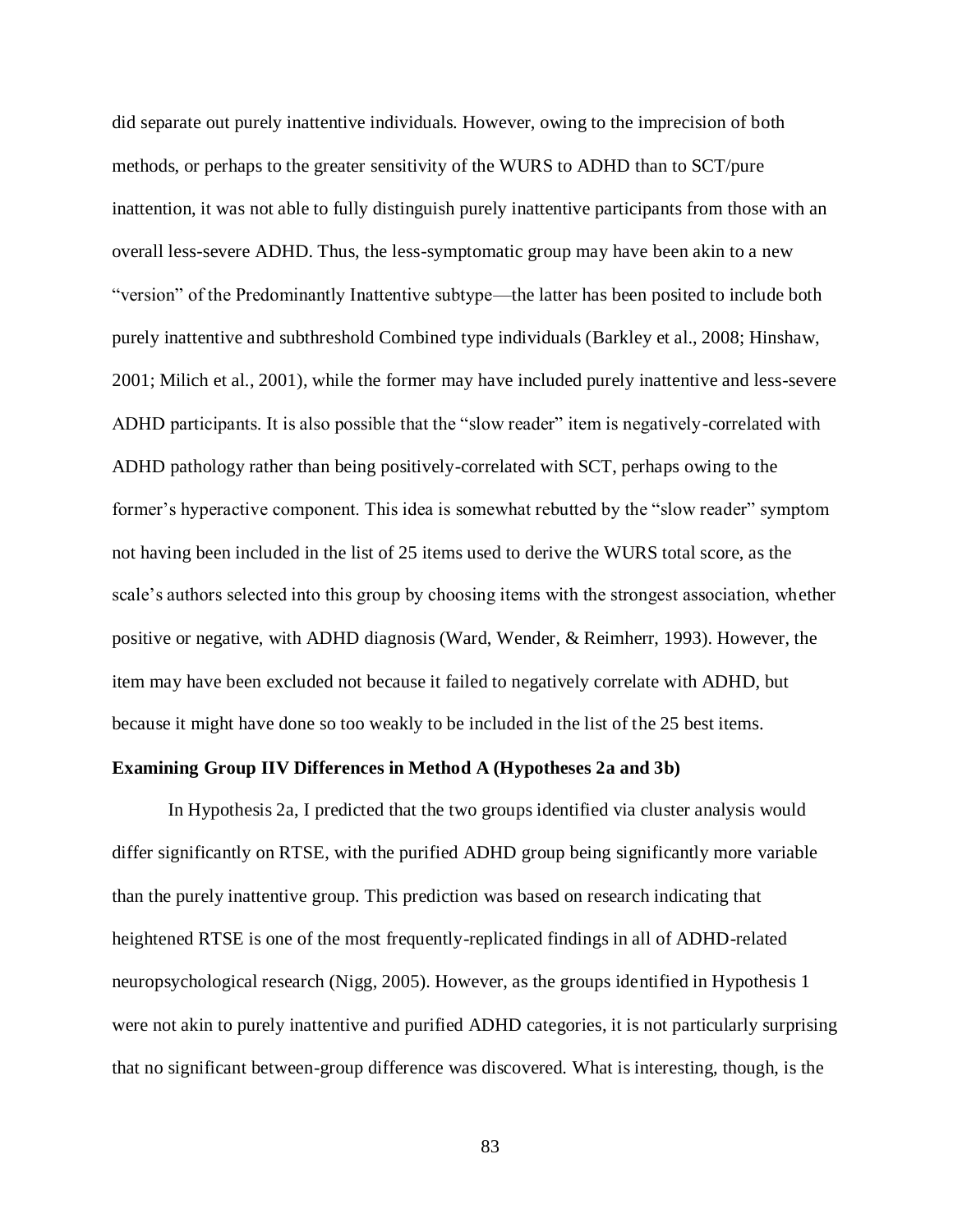non-significant trend that the less symptomatic group exhibited a greater mean RTSE than the more symptomatic group. On the other hand, this result could merely be an artifact/chance finding related to data, methodology, and analysis issues. For example, other than indirectly via the establishment of a clinical cut-off (Ward, Wender, & Reimherr, 1993), no existing data suggests that higher scores on the Wender correlate with greater ADHD-related impairment, and so it might not be expected that a WURS-based "more symptomatic" group would exhibit more ADHD-related cognitive disturbance such as heightened RTSE than a "less symptomatic" such group.

Similar to Hypothesis 2a, I initially determined Hypothesis 3a based on an assumption that cluster analysis using WURS items could successfully identify purely inattentive and purified ADHD groups. The failure of this assumption significantly detracted from my ability to hypothesize about the actual identified groups, with the analyses then becoming highly exploratory. The lack of a significant group difference on ISD between less symptomatic and more symptomatic individuals provided further support that, at least with respect to IIV, these two categories (as operationalized by WURS responses) were not particularly informative to the project at hand. What can be said is that a higher degree of reported WURS symptomology on the included items did not coincide with a significantly higher degree of ISD. However, as with RTSE, a non-significant trend showed that the more symptomatic group did exhibit a higher mean ISD than the less symptomatic group.

Taken together, the non-significant IIV variable trends observed in the results for both Hypotheses 2a and 3a could indicate that higher levels of ADHD symptoms may be associated with higher levels of IIV. This type of concomitant increase in degree of reported ADHD symptoms and level of observed IIV would tentatively support a relationship between these two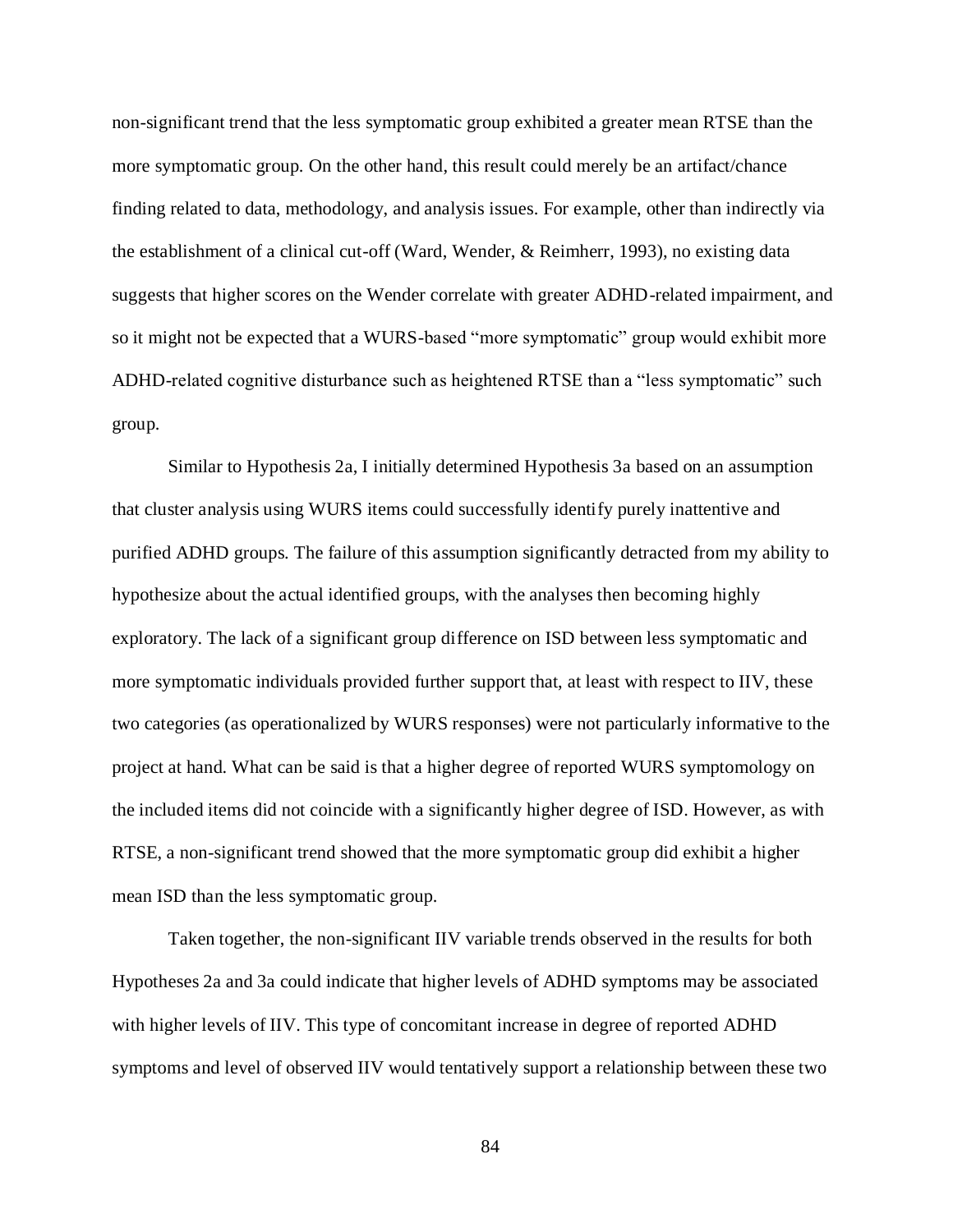factors (i.e., ADHD and IIV), which would of course be necessary for the latter to be an endophenotype of the former. Nonetheless, the lack of statistical significance in both sets of analyses suggests that the size of this effect may be small, that the WURS may not be particularly adept at delineating severity groups and/or capturing ADHD symptom severity in a linear manner, or that the relationship may in truth be non-existent and simply an artifact of chance and/or error variability. Additionally, even if the relationship is genuine, it may be related to an unstudied factor or series of factors rather than the two directly studied in this dissertation.

Regarding the IIV measures themselves, the increased size of the non-significant between-groups difference for ISD versus RTSE from the Conners' CPT suggested that the former may actually be a more sensitive measure of IIV as related to reported ADHD symptom severity. This increased sensitivity may be due to the ISD measure's ability to capture variability across a range of tasks, particularly those with increased cognitive complexity, while the Conners' CPT is a somewhat simpler task, with previous research suggesting that IIV in ADHD may be related to and more apparent in tasks of increased complexity and/or higher working memory demand (Buzy, Medoff, & Schweitzer, 2009; Klein et al., 2006; Pollak et al., 2009; Vaurio, Simmonds, & Mostofsky, 2009). However, the above-mentioned caveats regarding the WURS as a measure of ADHD symptom severity are relevant here. That is, if the WURS is not measuring ADHD symptom severity, then ISD may instead be more related to whatever extraneous and/or unstudied characteristic the WURS is capturing.

## **Examining Group IIV Differences in Method B (Hypotheses 2b and 3b)**

I tentatively predicted in Hypothesis 2b that after grouping individuals based on DSM-IV-TR ADHD subtype, those with the Combined type would exhibit significantly different RTSE scores from those with the Predominantly Inattentive type. This hypothesis was based on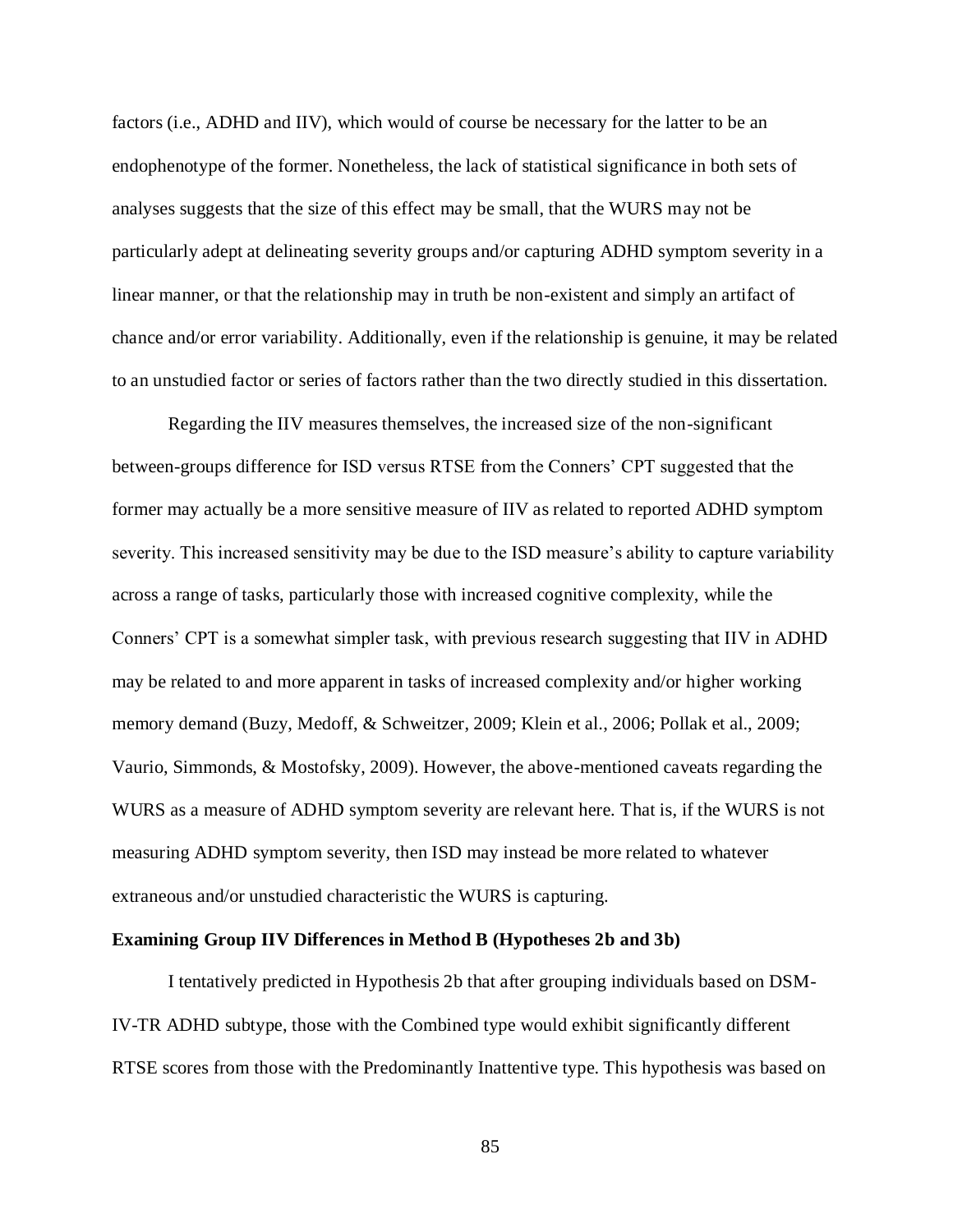very limited and ambiguous existing research suggesting that the two examined ADHD subtypes might differ with respect to RTSE (Desman, Petermann, & Hampel, 2008). Additionally, previous researchers have suggested that the Predominantly Inattentive type consists of individuals with subthreshold ADHD along with those who have a purely inattentive/nonhyperactive condition that may be distinct from ADHD (Barkley et al., 2008; Hinshaw, 2001; Milich et al., 2001). One could then posit that if IIV is greater in individuals with ADHD than those without, and if individuals with a purely inattentive condition do not actually have ADHD, then the presence of these purely inattentive/non-ADHD individuals in the Predominantly Inattentive type group would change its overall level of IIV as measured by RTSE. The results from the independent-samples *t*-test did not support this hypothesis, though, as no statisticallysignificant between-group effect was revealed.

Similarly, the non-significant results from the independent samples *t*-test of ISD differences between Combined Type and Predominantly Inattentive type groups did not support the proposed Hypothesis 3b, which stated that the two ADHD subtype groups would significantly differ with respect to ISD. However, a non-significant trend was observed in the results of Hypotheses 2b and 3b, with the Combined Type group exhibiting a slightly higher mean ISD and RTSE than the Predominantly Inattentive type group in both instances. Such nonsignificant trends are highly tentative and must be interpreted with extreme caution, as they may simply reflect chance findings. Nonetheless, this trend is consistent with the aforementioned theory that the Predominantly Inattentive group consists of purely inattentive and subthreshold Combined type individuals. The presence of the trend, then, could be explained by the existence of a purely inattentive group in the Predominantly Inattentive category. Similarly, the nonsignificance of the results could be due to the presence of subthreshold Combined Type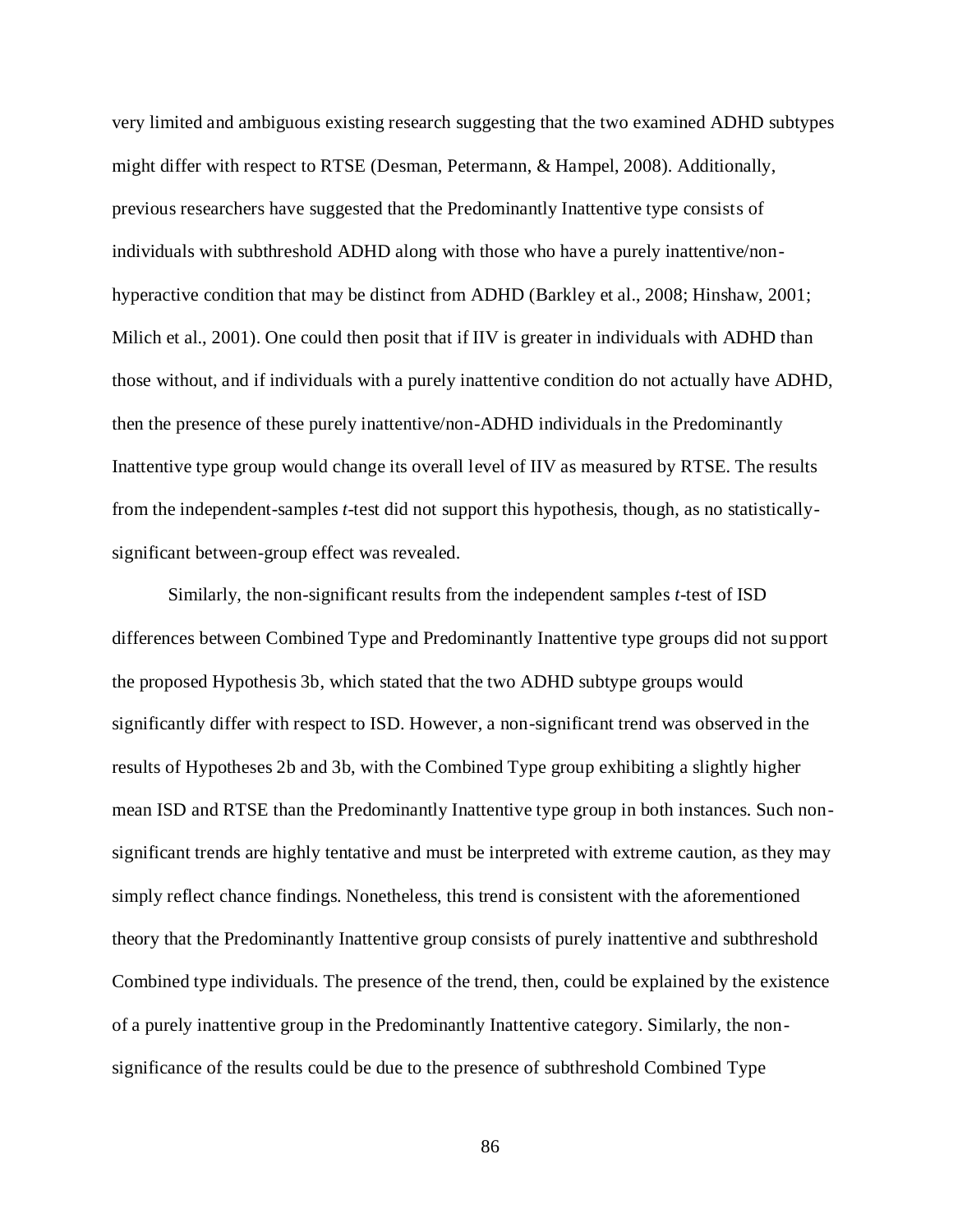individuals in the Predominantly Inattentive category, which would have decreased the size of the between-group differences in the current study. Such obfuscation of group differences is similar to that which may have occurred in the majority of prior ADHD research that included Predominantly Inattentive individuals without attempting to screen out or account for SCT/pure inattention.

## **Examining Group IIV Differences in Method C (Hypotheses 2c and 3c)**

With the failure of the cluster analysis methodology to successfully identify a purely inattentive category, Method C was the only grouping option remaining that could evaluate the relationship between IIV and SCT/pure inattention. Unfortunately, as Method C did not attempt to identify pure inattention by establishing an absence of hyperactivity/"typical" ADHD symptoms, it was only able to examine the effects of SCT level, independent of pure inattention, on IIV. Given that previous research has supported the presence of a high level of comorobidity between SCT and ADHD in adults (Barkley, 2011a), the two conditions could have very well cooccurred in Method C, and thus evaluation of IIV's status as an endophenotype of ADHD was not viable. Regardless, statistical analysis via ANCOVA did not indicate the presence of any significant between-group differences on either RTSE or ISD.

Qualitatively, review of the data indicated that the moderate-SCT group actually exhibited the highest degree of RTSE, while the low- and high-SCT groups scored similarly on this variable. As with any non-significant result, these trends could simply have been chance occurrences related to normal and error-related variability within the samples. However, the direction of the trends is very interesting in light of Barkley's (2011a) data. In his study, which is the only to date to examine SCT in adults, individuals with both ADHD and SCT showed generally greater self-reported executive dysfunction and poorer functional outcomes than did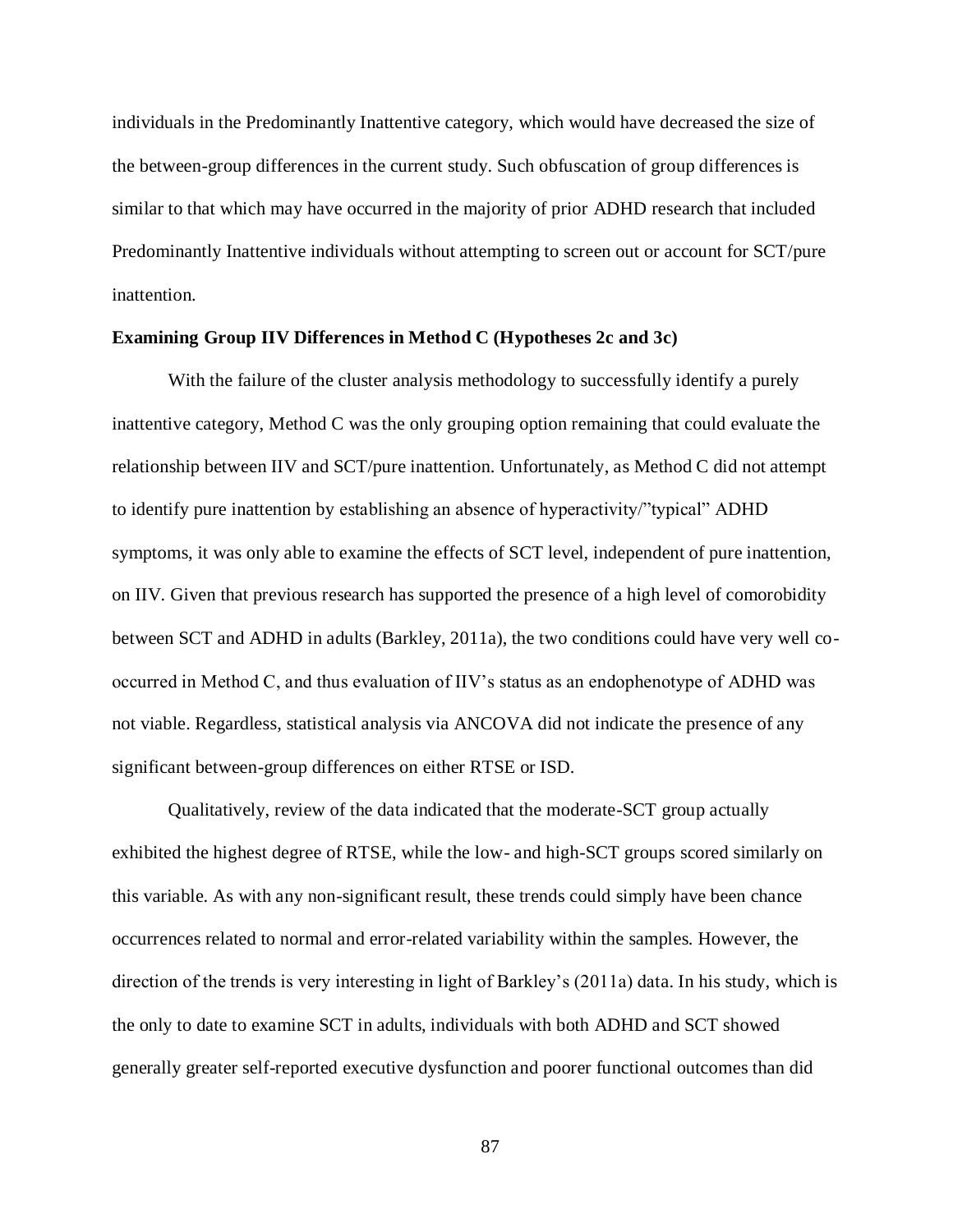controls and individuals with either of the two conditions in isolation. The trend in the current study, then, could suggest that my moderate-SCT group was akin to Barkley's ADHD+SCT group.

If this were the case, and my moderate-SCT category were the equivalent of a comorobid ADHD+SCT group, I would have expected these individuals to exhibit a trend of greater ISD values than both the low- and high-SCT groups. However, the Hypothesis 3b results did not indicate the presence of such a trend. Rather, the trend in ISD analysis results was one in which high-SCT individuals displayed the lowest ISD, low-SCT individuals displayed the highest ISD, and moderate-SCT individuals fell between these two extremes. This is the pattern of results that would have been expected were SCT mutually-exclusive with ADHD (i.e., high-SCT would equate to low-ADHD, etc.). To make matters even more ambiguous, while the three levels of SCT (i.e., low, moderate, and high) did not significantly differ with respect to total WURS score, there was a non-significant trend indicating increasing average WURS total scores with each increasing level of SCT. Therefore, it could be stated that the high-SCT group was not, in fact, only a high-SCT group; rather, these individuals were high on the WURS as a whole, just as the moderate-SCT individuals were moderate on the WURS as a whole, and low-SCT individuals were low regarding overall WURS total score. Thus, there might be an unexamined variable related to individual response style, such as over-/under-endorsing, that could potentially explain or contribute to both the WURS total scores and ISD levels.

#### **Examining Group SCT Differences in Method A (Hypothesis 4a)**

The results of the MANOVA analysis for Hypothesis 4a indicated that the less and more symptomatic groups did not significantly differ with respect to any of the six SCT-related cognitive test scores or to their multivariate combination. Qualitatively, there were no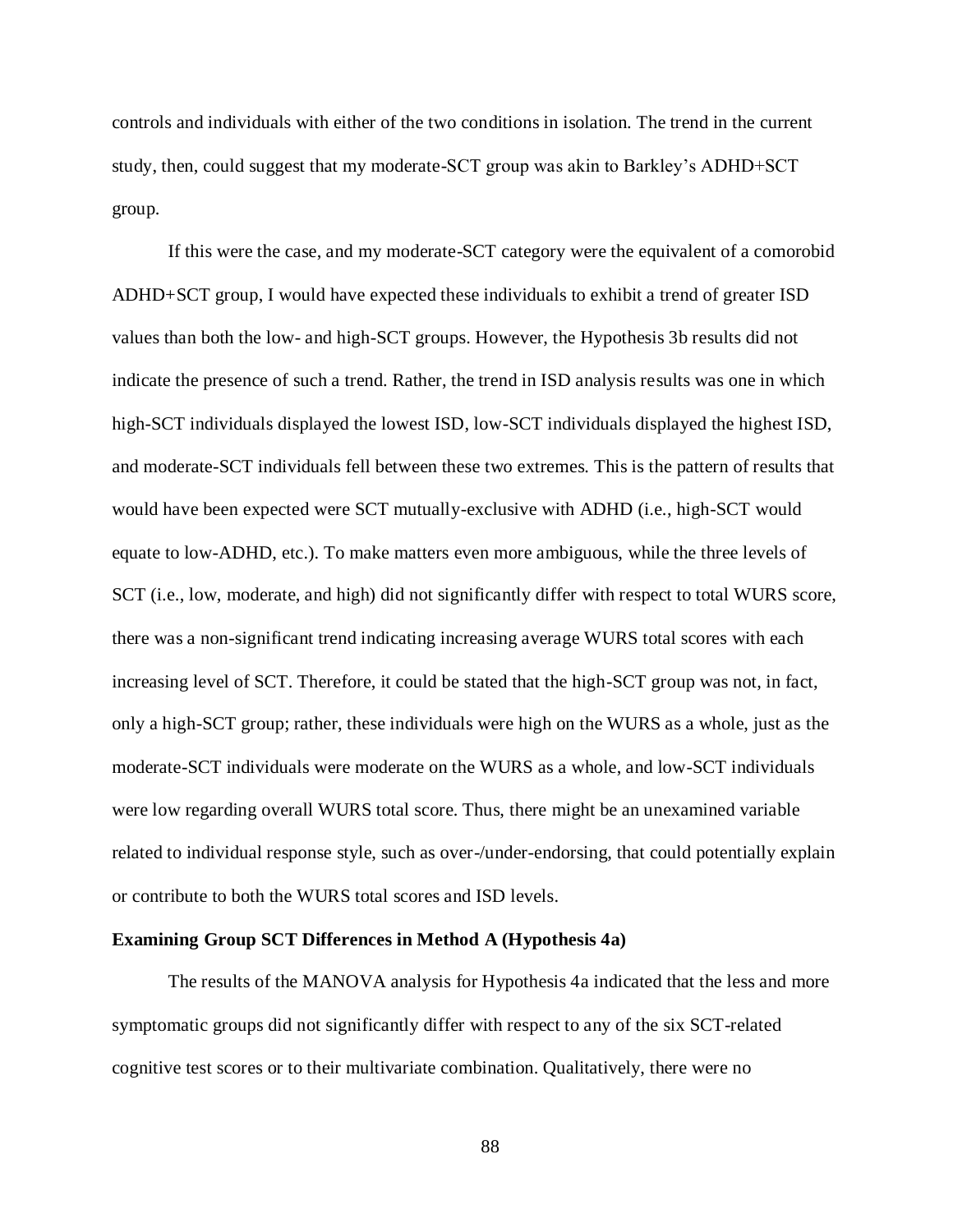immediately-identifiable trends across the results, as each of the two groups performed better on three of the six measures (see Table 9). Such a pattern could tentatively indicate that ADHD symptom severity was not significantly related in the current sample to performance on these six cognitive testing indices, and/or that these indices are not highly sensitive to symptom severity differences. However, as has been previously mentioned, there is no prior data to support the contention that higher WURS scores on the items included in the current project equate to higher degrees of ADHD symptom severity or impairment. Conversely, data do generally support the presence of significant neuropsychological deficits in ADHD on either the exact included cognitive measures, or measures that tap similar cognitive constructs (i.e., processing speed; Nigg, 2005; Woods, Lovejoy, & Ball, 2002).

As the present analysis was adequately powered to detect anticipated effect sizes, the most plausible conclusion of the null findings for Hypothesis 4a is that higher scores on the twelve selected WURS items do not adequately capture and/or are not appropriately sensitive to ADHD symptom/impairment severity. As not all of these items used for Method A were a part of the 25 symptoms from the WURS used to obtain a total score on the measure, and as these 25 scored items were selected by the scale's authors based on sensitivity to ADHD diagnosis/pathology (Ward, Wender, & Reimherr, 1993), it is not surprising that the twelve items in the current analysis were insensitive to ADHD symptom severity.

## **Examining Group SCT Differences in Method B (Hypothesis 4b)**

Prior research generally does not extensively support significant between-group differences in neuropsychological functioning across ADHD diagnostic subtypes (Hinshaw et al., 2007; Nigg, 2005; Woods, Lovejoy, & Ball, 2002), leading some authors to propose that these subtypes are neuropsychologically-hetergenous in nature (Nigg, 2005). The results from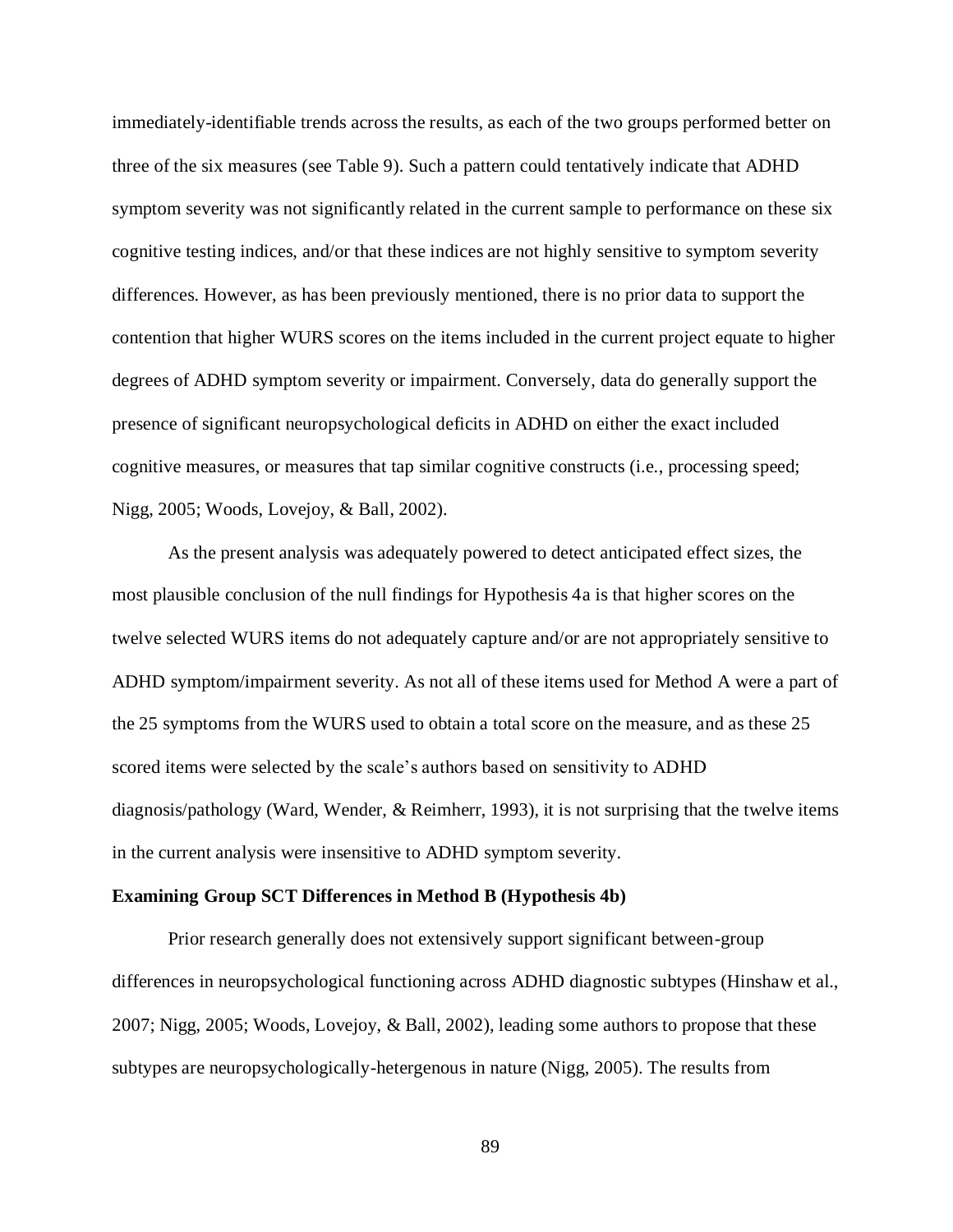Hypothesis 4b did nothing to contradict these views, and were largely in agreement with previous findings. That is, the MANOVA testing Hypothesis 4a indicated that there were no significant multivariate or univariate effects for the independent variable of ADHD diagnostic category on the six included cognitive testing indices.

#### **Examining Group SCT Differences in Method C (Hypothesis 4c)**

Perhaps the most potentially-informative of the three multivariate analyses in the current project was that for Method C, particularly after the failure of cluster analysis to delineate the anticipated/predicted purely inattentive and purified ADHD groups. Disappointingly, though, the overall multivariate effect of the MANOVA for Hypothesis 4c was not significant. Univariate analyses did indicate that the high-and-moderate SCT group was significantly slower on WJ-III Reading Fluency than the low-SCT group. Qualitative analysis of mean values on the various SCT variables indicated that as with the results for Hypothesis 2c, the moderate-SCT group actually performed slightly worse than both the low-SCT and high-SCT groups (see Table 9 above). These results would support a contention that my moderate-SCT category was similar to Barkley's (2011a) co-occurring ADHD+SCT group, which reported greater functional impairment and executive dysfunction relative to the two non-co-occurring groups (i.e., ADHD and SCT).

#### **Conclusions and Future Directions**

The current project, while providing few statistically-significant findings in support of its predicted hypotheses, can nonetheless offer multiple novel insights into the relationships between ADHD, SCT, IIV, and pure inattention. First and foremost, the results do not support the use of the WURS in combination with cluster analysis in identifying purely inattentive individuals via SCT-like characteristics. Rather, such a methodology instead resulted in the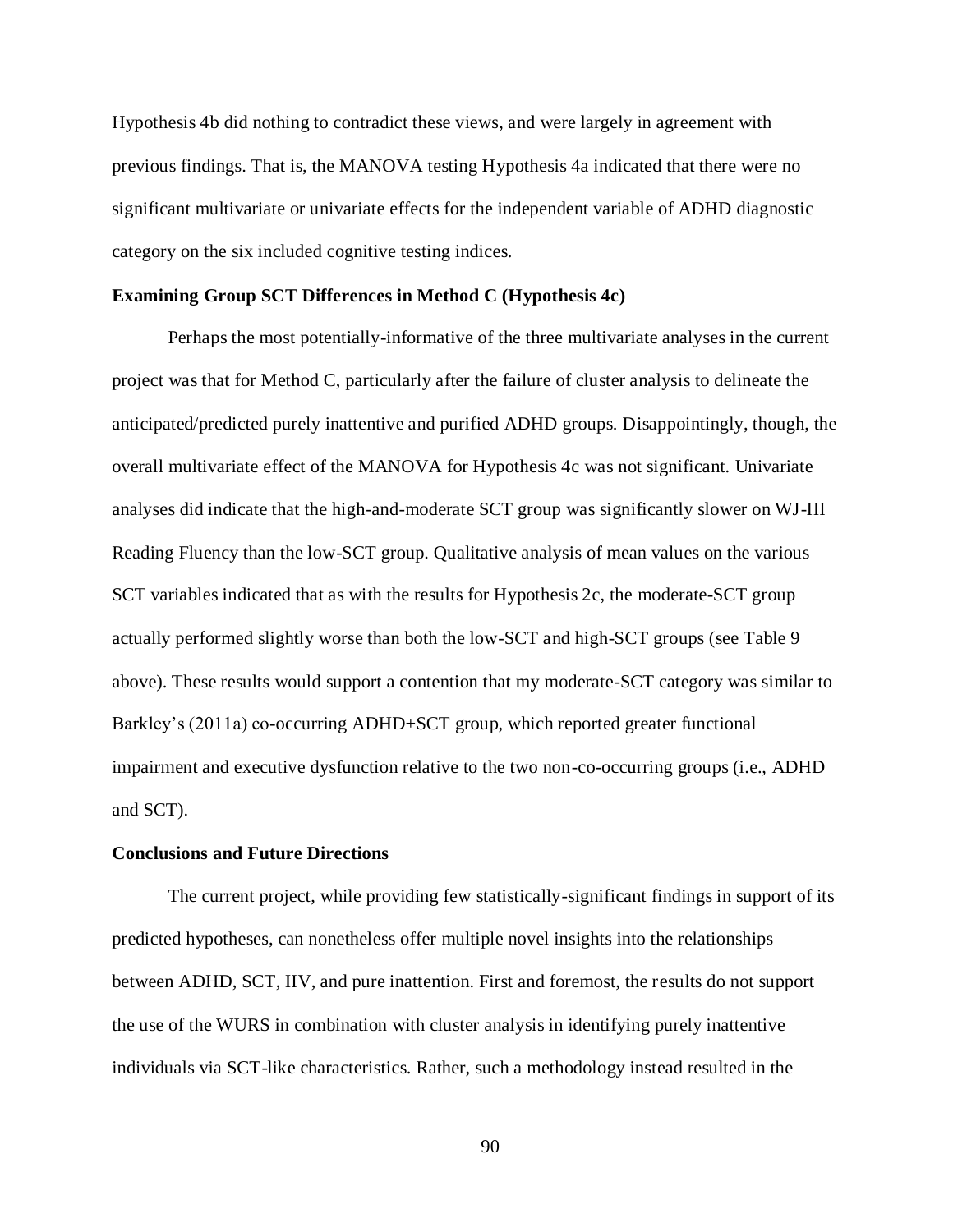identification of more symptomatic and less symptomatic groups. Furthermore, subsequent analyses of IIV and suspected SCT-related cognitive testing performance indices suggested that the twelve selected WURS items were not sensitive enough to ADHD severity/pathology to result in identification of groups that significantly differed on any of the dependent variables, despite these dependent variables having prior experimental support showing their sensitivity to ADHD-related cognitive disturbances. Second, the current project was consistent with previous neuropsychological research in its inability to demonstrate significant group differences between the ADHD Combined type and Predominantly Inattentive type on six cognitive measures thought to be associated with SCT and two measures of IIV (including one, ISD, which had not previously been evaluated with respect to adult ADHD in any capacity). Third, the project was initially thought to have provided tentative support to the finding by Barkley (2011a) that a cooccurring ADHD+SCT group, akin to the current study's moderate-SCT group, might exhibit greater dysfunction than both the ADHD and SCT groups alone. However, Barkley's cooccurring group reported higher levels of SCT symptoms than did the stand-alone SCT group, while the current study's moderate-SCT group did not report the highest degree of SCT-like characteristics. Fourth, in evaluating ISD and RTSE as measures of IIV, the current project indicated that ISD may be more sensitive to variability when dividing—or attempting to divide—groups using SCT characteristics. Indeed, in both such Methods (i.e., A and C), the test statistics for ISD were higher than those for RTSE. Of note, this trend might instead reflect a greater sensitivity of ISD to varying levels of ADHD symptom severity, as in Methods A and C, the more symptomatic/high-SCT and moderate-SCT groups reported slightly (although not significantly) higher levels of ADHD symptoms overall.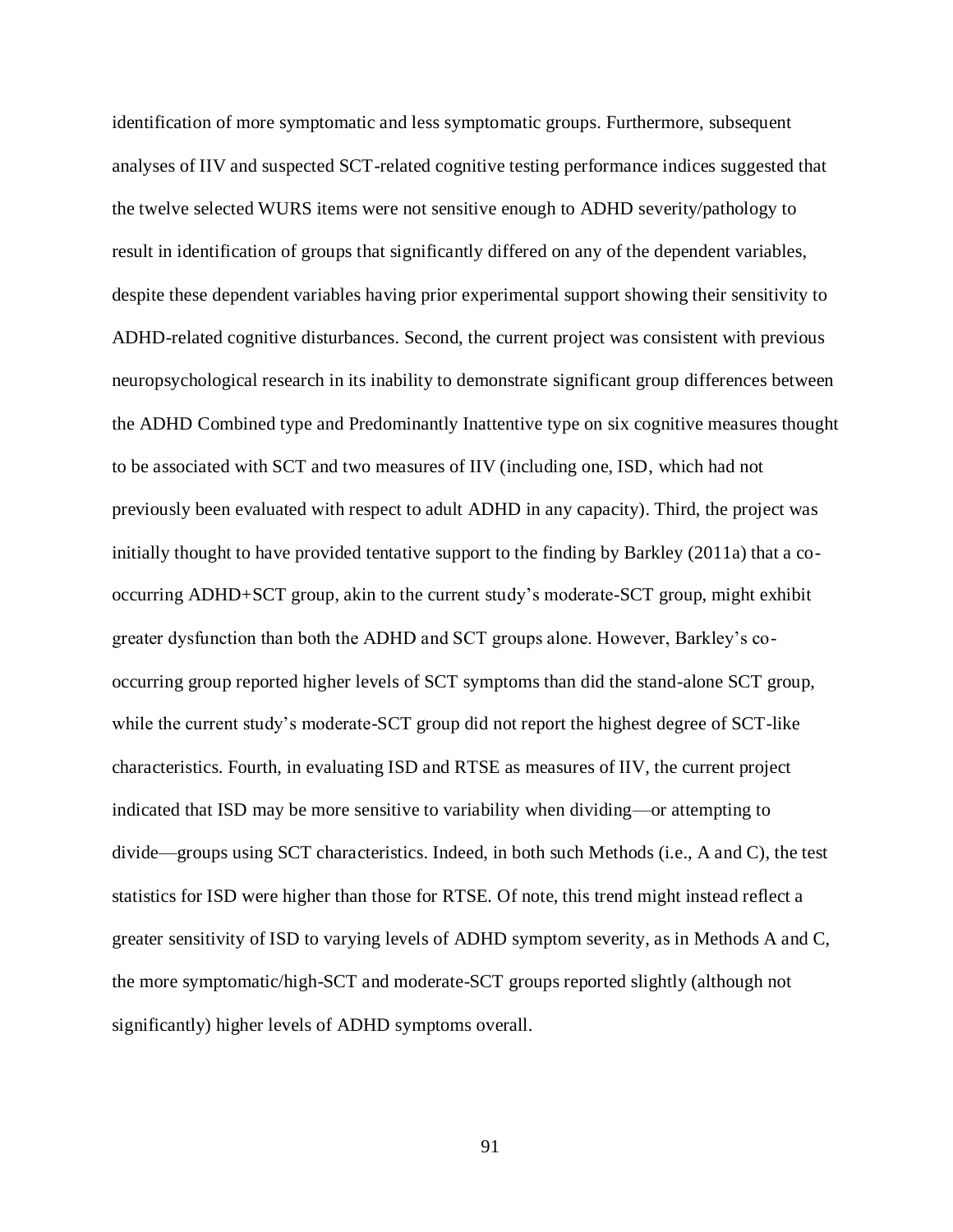There were multiple limitations to the current study, principal among them being the operationalization of SCT/pure attention as responses to selected items on the WURS. As was previously noted, the WURS was not developed to assess SCT/pure attention, and many of its SCT-like items also contain characteristics commonly associated with ADHD. Thus, it is entirely possible that the construct of SCT was never adequately measured, thereby precluding any opportunity to identify a purely inattentive group. The sample in the current study was relatively highly-educated, majority-Caucasian, and exhibited FSIQ scores that tended to fall in the upperhalf of the average range. Thus, generalization of any of the current findings to different samples may be inappropriate, and at the least should be performed with significant caution. The tiering and dichotomizing of the quasi-quantitative SCT variable in Methods C and C combined, respectively, may have decreased the ability of the analyses to detect between-group differences due to loss of individual information, effect size, and power (McCallum, Zhang, Preacher, & Rucker, 2002). More basically, the selection of the SCT-like WURS items itself may have been flawed, as it was highly theoretically and with limited direct empirical support.

In light of these limitations, and in addition to the previous trends, multiple avenues of further research are warranted. A repetition of many of the included methods using a more wellestablished measure of SCT, such as the items chosen by Barkley (2011a) in his analysis of SCT in adults, would allow for greater consistency across studies, and may lead to more informative results. As has been suggested elsewhere, evaluation of IIV across time in conjunction with other cognitive task components, such as accuracy, could more thoroughly evaluate the ways in which IIV influences cognitive functioning (MacDonald, Li, & Backman, 2009). Perhaps even more ambitiously, research could begin examining the exact role SCT plays in the posited purely inattentive condition. Given the high degree of co-occurrence with ADHD (Barkley, 2011a), as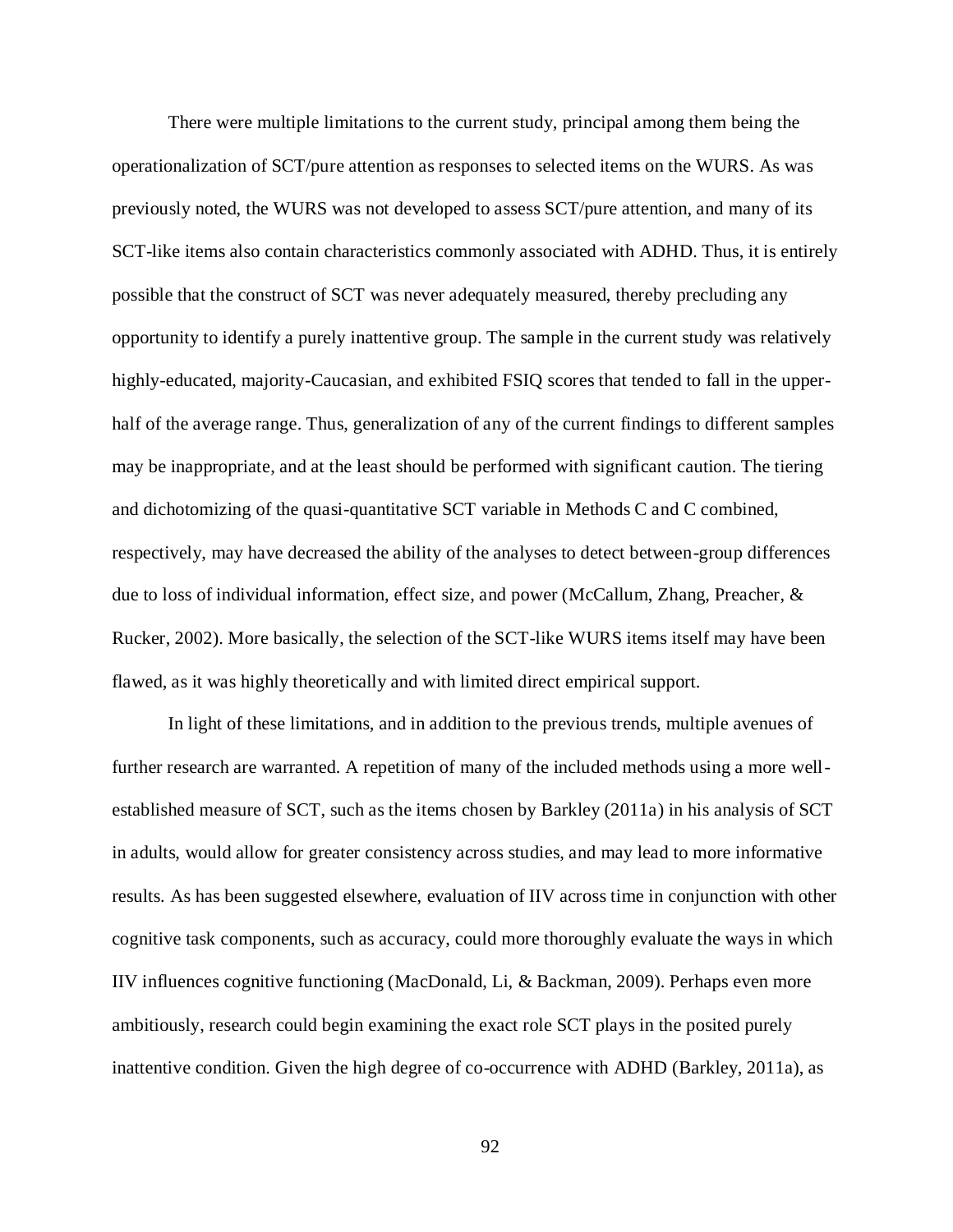well as possible comorbidity with anxiety disorders (Skirbekk et al., 2011), SCT does not appear to be unique to pure inattention. Studies examining what other characteristics are associated with the subset of individuals who are diagnosed with ADHD yet who exhibit SCT along with a lifelong inattention could be exceedingly beneficial in determining better ways of diagnosing the condition. Additionally, further exploration of the cognitive underpinnings and effects of SCT is warranted, given the continued dearth of multi-domain assessments of these issues.

The purely inattentive condition remains a relatively elusive construct. Even its most highly-associated characteristic, SCT, does not appear to be exclusively in the domain of pure inattention. Further research is necessary to more thoroughly-understand this long-hypothesized, yet poorly-understood concept. As its boundaries are better-elucidated, those of ADHD will also become more distinct and specific, potentially leading to continued advances in diagnosis and treatment of both conditions.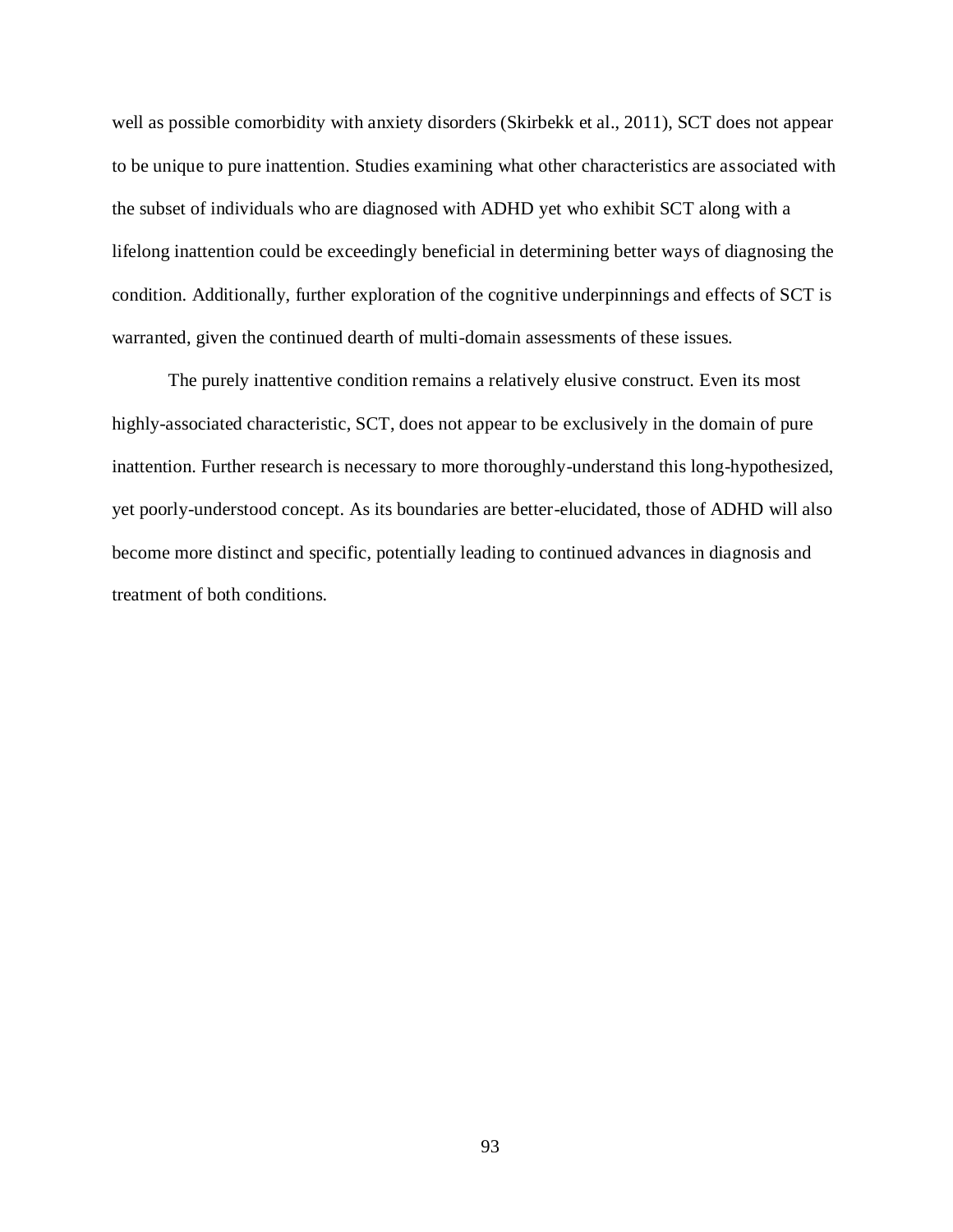#### **REFERENCES**

- Adams, Z. W., Roberts, W. M., Milich, R., & Fillmore, M. T. (2011). Does response variability predict distractibility among adults with attention-deficit/hyperactivity disorder? *Psychological Assessment, 23*(2), 427-436. doi: 10.1037/a0022112
- Adler, L. A., Barkley, R. A., & Newcorn, J. H. (2008). ADHD and comorbid disorders in adults. *Journal of Clinical Psychiatry, 69*(8), 1328-1335.
- Aldenferer, M. S., & Blashfield, R. K. (1984). *Cluster analysis.* Beverly Hills, CA: Sage.
- Altman, D. G. (1991). *Practical Statistics for Medical Research.* London, England: Chapman and Hall.
- American Psychiatric Association. (1968). *Diagnostic and statistical manual of mental disorders* (2nd ed.). Washington, DC: American Psychiatric Association.
- American Psychiatric Association. (1980). *Diagnostic and statistical manual of mental disorders* (3rd ed.). Washington, DC: American Psychiatric Association.
- American Psychiatric Association. (1987). *Diagnostic and statistical manual of mental disorders* (3rd rev. ed.). Washington, DC: American Psychiatric Association.
- American Psychiatric Association. (1994). *Diagnostic and statistical manual of mental disorders* (4th ed.). Washington, DC: American Psychiatric Association.
- American Psychiatric Association. (2000). *Diagnostic and statistical manual of mental disorders* (4th text revision ed.). Washtington, DC: American Psychiatric Publishing, Inc.
- Anastasi, A. (1954). *Psychological Testing*. New York: The Macmillan Company.
- Applegate, B., Lahey, B. B., Hart, E. L., Biederman, J., Hynd, G. W., Barkley, R. A., . . . Shaffer, D. (1997). Validity of the age-of-onset criterion for ADHD: a report from the DSM-IV field trials. *Journal of the American Academy of Child and Adolescent Psychiatry, 36*(9), 1211-1221.
- Aron, A. R., Robbins, T. W., & Poldrack, R. A. (2004). Inhibition and the right inferior frontal cortex. *Trends in Cognitive Sciences, 8*, 170-177.
- Bagwell, C. L., Molina, B. S. G., Pelham, W. E., & Hoza, B. (2001). Attention-deficit hyperactivity disorder and problems in peer relations: Predictions from childhood to adolescence. *Journal of the American Academy of Child and Adolescent Psychiatry, 40*, 1285-1294.
- Bangs, M. E., Tauscher-Wisniewski, S., Polzer, J., Zhang, S., Acharya, N., Desaiah, D., . . . Allen, A. J. (2008). Meta-analysis of suicide-related behavior events in patients treated with atomoxetine. *Journal of the American Academy of Child & Adolescent Psychiatry, 47*(2), 209-218.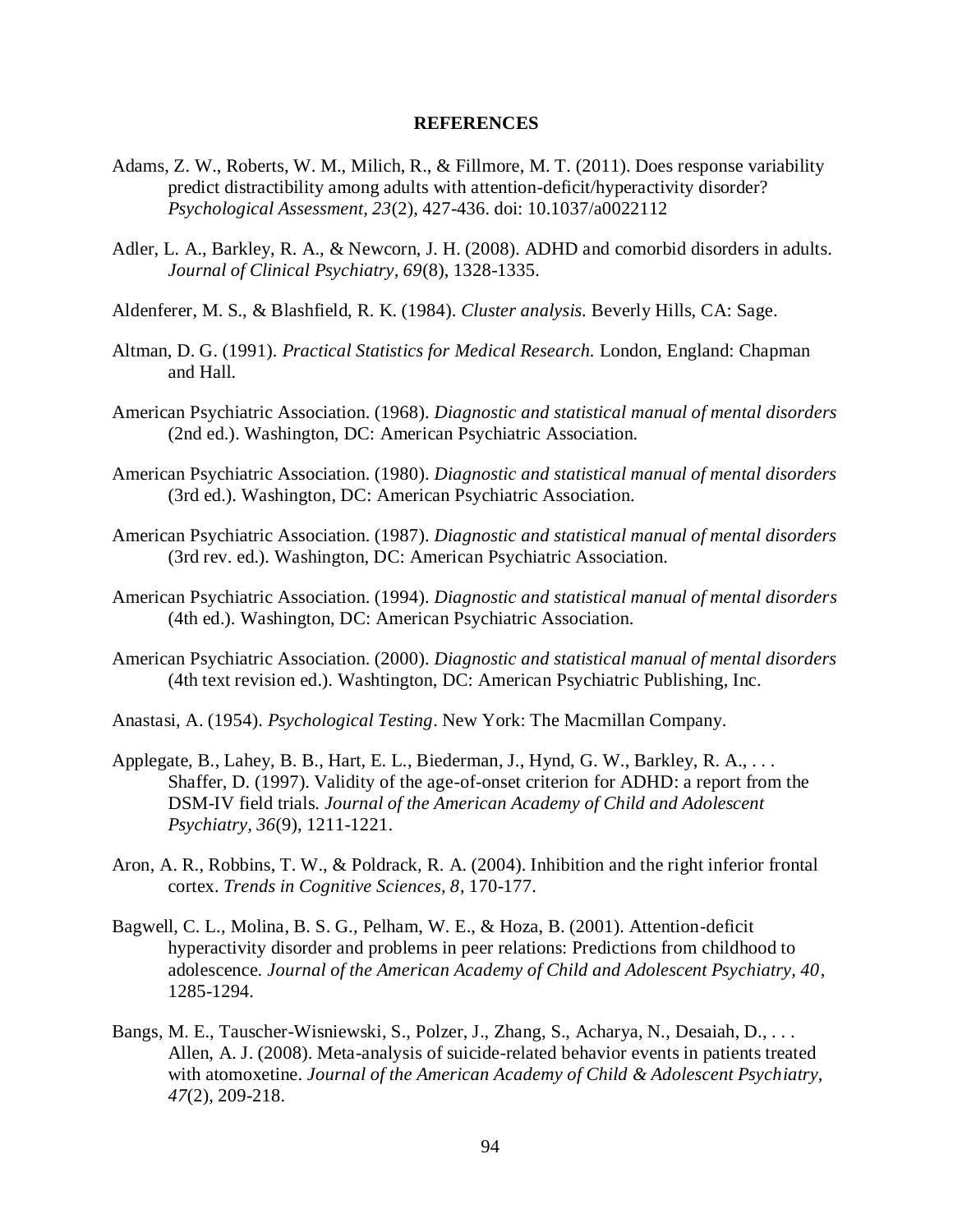- Banich, M. T., Burgess, G. C., Depue, B. E., Ruzic, L., Bidwell, L. C., Hitt-Lausten, S., ... Willcutt, E. G. (2009). The neural basis of sustained and transient attentional control in young adults with ADHD. *Neuropsychologia, 47*, 3095-3104.
- Banich, M. T., Milham, M. P., Atchley, R., Cohen, N. J., Webb, A., Wszalek, T., . . . Magin, R. (2000). fMRI studies of Stroop tasks reveal unique roles of anterior and posterior brain systems in attentional selection. *Journal of Cognitive Neuroscience, 12*, 988-1000.
- Banich, M. T., Milham, M. P., Atchley, R. A., Cohen, N. J., Webb, A., Wszalek, T., . . . Brown, C. (2000). Prefrontal regions play a predominant role in imposing and attentional 'set': Evidence from fMRI. *Cognitive Brain Research, 10*, 1-9.
- Barkley, R. A. (1997). Behavioral inhibition, sustained attention, and executive functions: constructing a unifying theory of ADHD. *Psychological Bulletin, 121*, 65-94.
- Barkley, R. A. (1998). *Attention deficit hyperactivity disorder: A handbook for diagnosis and treatment* (2nd ed.). New York: Guilford Press.
- Barkley, R. A. (1999a). Response inhibition in attention-deficit hyperactivity disorder. *Mental Retardation and Developmental Disabilities Research Reviews, 5*, 177-184.
- Barkley, R. A. (1999b). Theories of ADHD. In H. C. Quay & A. E. Hogan (Eds.), *Handbook of Disruptive Behavior Disorders* (pp. 295-313). New York: Kluwer Academic/Plenum.
- Barkley, R. A. (2010). Against the status quo: Revising the diagnostic criteria for ADHD. *Journal of the American Academy of Child and Adolescent Psychiatry, 49*(3), 205-207.
- Barkley, R. A. (2011a). Distinguishing sluggish cognitive tempor from Attention-Deficit/Hyperactivity Disorder in adults. *Journal of Abnormal Psychology, May 23,* no pagination specified. doi: 10.1037/a0023961
- Barkley, R. A. (2011b). *The Barkley Adult ADHD Rating Scale-IV.* New York, NY: Guilford Press.
- Barkley, R. A., & Biederman, J. (1997). Toward a broader definition of the age-of-onset criterion for attention-deficit-hyperactivity-disorder. *Journal of the American Academy of Child & Adolescent Psychiatry, 36*(9), 1204-1210. doi: 10.1097/00004583-199709000-00012
- Barkley, R. A., Fischer, M., Smallish, L., & Fletcher, K. (2002). The persistence of attentiondeficit/hyperactivity disorder into young adulthood as a function of reporting source and definition of disorder. *Journal of Abnormal Psychology, 111*(2), 279-289.
- Barkley, R. A., Murphy, K. R., & Fischer, M. (2008). *ADHD in adults: What the science says*. New York, NY US: Guilford Press.
- Bellgrove, M. A., Hester, R., & Garavan, H. (2004). The functional neuroanatomical correlates of response variability: Evidence from a response inhibition task. *Neuropsychologia, 42*(14), 1910-1916.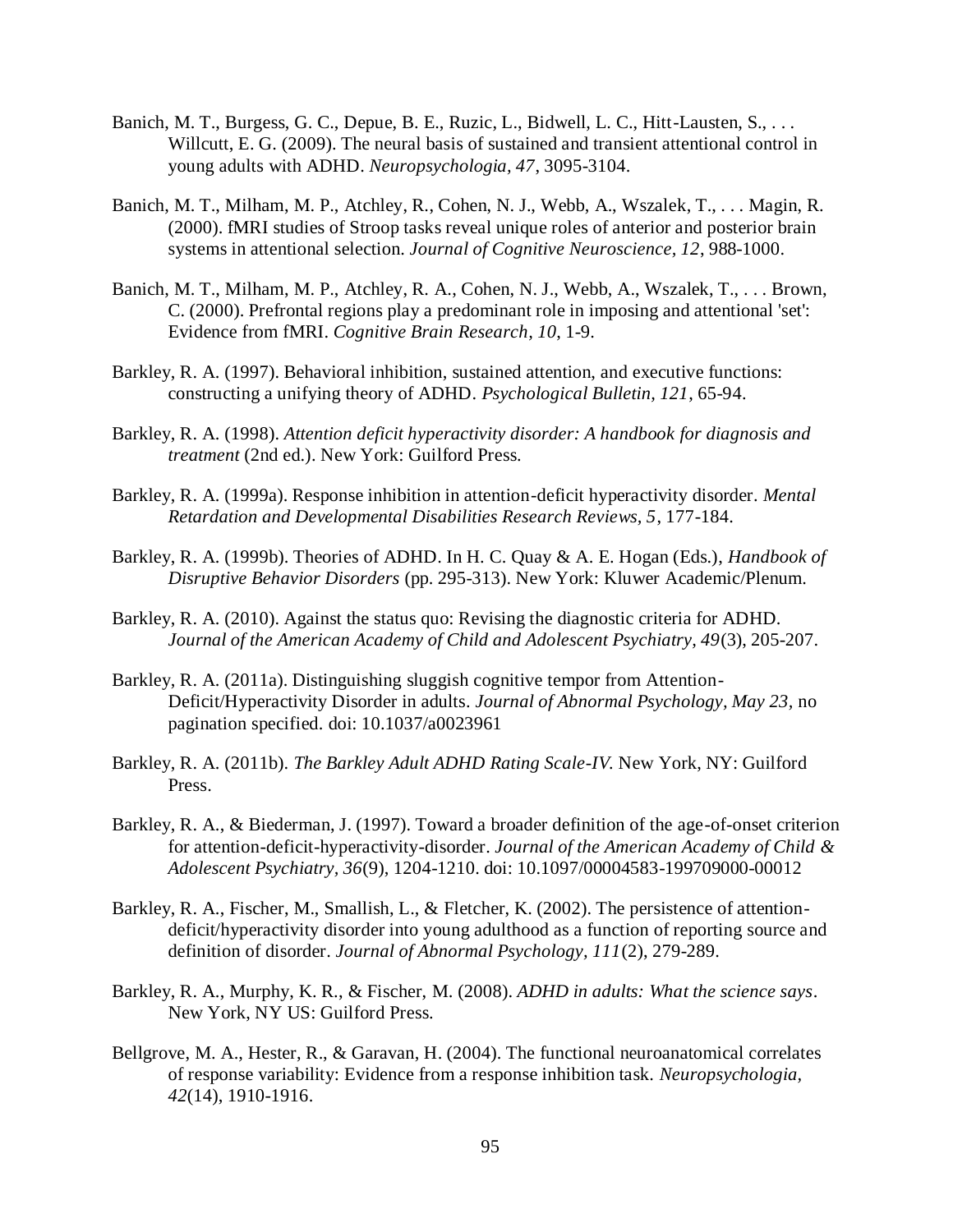- Biederman, J., Faraone, S., Milberger, S., & Curtis, S. (1996). Predictors of persistence and remission of ADHD into adolescence: Results from a four-year prospective followup study. *Journal of the American Academy of Child & Adolescent Psychiatry, 35*(3), 343- 351.
- Biederman, J., Faraone, S., Spencer, T., Wilens, T., Norman, D., Lapey, K., . . . Doyle, A. (1993). Patterns of psychiatric comorbidity, cognition, and psychosocial functioning in adults with attention deficit hyperactivity disorder. *American Journal of Psychiatry, 150*, 1792-1798.
- Biederman, J., Faraone, S. V., Monuteaux, M. C., Bober, M., & Cadogen, E. (2004). Gender effects of attention-deficit/hyperactivity disorder in adults, revisited. *Biological Psychiatry, 55*, 692-700.
- Biederman, J., Mick, E., Faraone, S. V., Braaten, E., Doyle, A., Spencer, T., . . . Johnson, M. A. (2002). Influence of gender on attention deficit hyperactivity disorder in children referred to a psychiatric clinic. *The American Journal Of Psychiatry, 159*(1), 36-42.
- Biederman, J., Monuteaux, M. C., Spencer, T., Wilens, T. E., MacPherson, H. A., & Faraone, S. V. (2008). Stimulant Therapy and Risk for Subsequent Substance Use Disorders in Male Adults With ADHD: A Naturalistic Controlled 10-Year Follow-Up Study. *Am J Psychiatry, 165*(5), 597-603. doi: 10.1176/appi.ajp.2007.07091486
- Biederman, J., & Spencer, T. J. (2008). Psychopharmacological interventions. *Child and Adolescent Psychiatric Clinics of North America, 17*(2), 439-458.
- Billingsley-Jackson, K. A. (2009). Adult attention-deficit/hyperactivity disorder: Personality characteristics in DSM-IV-TR diagnosed and symptomatic samples. *Dissertation Abstracts International: Section B: The Sciences and Engineering, 69(8-B),* 5093.
- Blashfield, R. K. & Aldenderfer, M. S. (1988). The methods and problems of cluster analysis. In J. R. Nesselroade & R. B. Cattell (Eds.), *Handbook of multivariate experimental psychology* (pp. 447-474). New York: Plenum Press.
- Bloom, B., & Cohen, R. A. (2007). Summary health statistics for U.S. children: National Health Interview Survey, 2006. *Vital And Health Statistics. Series 10, Data From The National Health Survey*(234), 1-79.
- Boonstra, A. M., Oosterlaan, J., Sergeant, J. A., & Buitelaar, J. K. (2005). Executive functioning in adult ADHD: A meta-analytic review. *Psychological Medicine: A Journal of Research in Psychiatry and the Allied Sciences, 35*(8), 1097-1108. doi: 10.1017/s003329170500499x
- Booth, J. R., Burman, D. D., Meyer, J. R., Lei, Z., Trommer, B. L., Davenport, N. D., . . . Mesulam, M. M. (2005). Larger deficits in brain networks for response inhibition than for visual selective attention in attention deficit hyperactivity disorder (ADHD). *Journal of Child Psychology and Psychiatry, 46*(1), 94-111.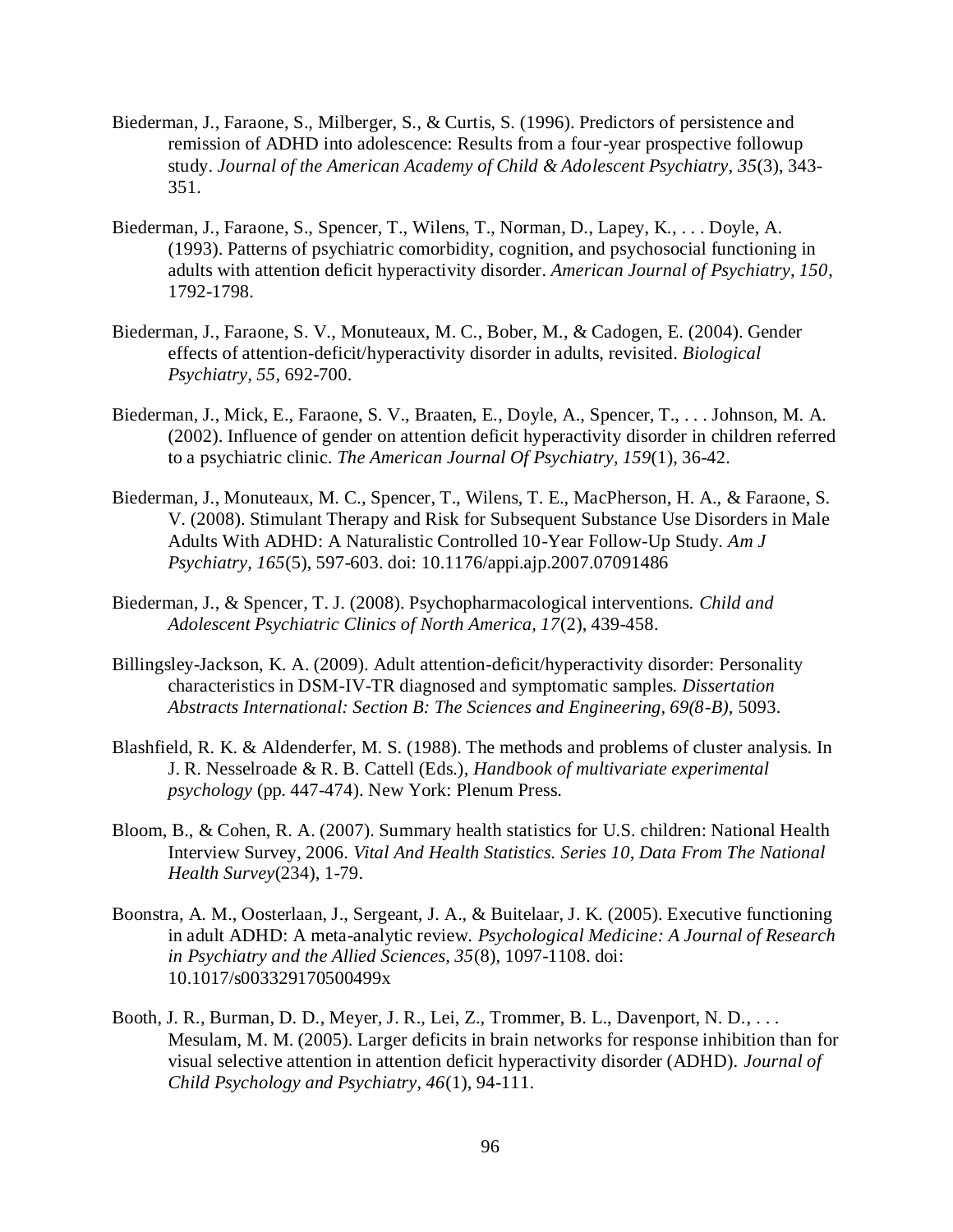- Bush, G., Valera, E. M., & Seidman, L. J. (2005). Functional neuroimaging of attentiondeficit/hyperactivity disorder: a review and suggested future directions. *Biological Psychiatry, 57*(11), 1273-1284.
- Buzy, W. M., Medoff, D., R., & Schweitzer, J. B. (2009). Intra-individual variability among children with ADHD on a working memory task: An ex-gaussian approach. *Child Neuropsychology, 15*, 441-459.
- Cantwell, D. P. (1996). Attention deficit disorder: A review of the past 10 years. *Journal of the American Academy of Child and Adolescent Psychiatry, 35*, 978-987.
- Carlson, C. L., & Mann, M. (2000). Attention-deficit/hyperactivity disorder, predominantly inattentive subtype. *Child and Adolescent Psychiatric Clinics of North America, 9*(3), 499.
- Carlson, C. L., & Mann, M. (2002). Sluggish cognitive tempo predicts a different pattern of impairment in the attention deficit hyperactivity disorder, predominantly inattentive type. *Journal of Clinical Child and Adolescent Psychology, 31*(1), 123-129.
- Carmona, S., Vilarroya, O., Bielsa, A., Trèmols, V., Soliva, J. C., Rovira, M., . . . Bulbena, A. (2005). Global and regional gray matter reductions in ADHD: a voxel-based morphometric study. *Neuroscience Letters, 389*(2), 88-93.
- Castellanos, F. X., Elia, J., Kruesi, M. J. P., Marsh, W. L., Gulotta, C. S., Potter, W. Z., . . . Rapoport, J. L. (1996). Cerebrospinal fluid homovanillic acid predicts behavioral response to stimulants in 45 boys with attention deficit/hyperactivity disorder. *Neuropsychopharmacology, 14*(2), 125-137.
- Castellanos, F. X., Giedd, J. N., Berquin, P. C., Walter, J. M., Sharp, W., Tran, T., . . . Rapoport, J. L. (2001). Quantitative brain magnetic resonance imaging in girls with attentiondeficit/hyperactivity disorder. *Archives of General Psychiatry, 58*(3), 289-295.
- Castellanos, F. X., Giedd, J. N., Marsh, W. L., Hamburger, S. D., Vaituzis, A. C., Dickstein, D. P., . . . Rapoport, J. L. (1996). Quantitative brain magnetic resonance imaging in attention-deficit hyperactivity disorder. *Archives of General Psychiatry, 53*(7), 607-616.
- Castellanos, F. X., Glaser, P. E. A., & Gerhardt, G. A. (2006). Editorial: Towards a neuroscience of attention-deficit/hyperactivity disorder: Fractionating the phenotype. *Journal of Neuroscience Methods, 151*, 1-4.
- Castellanos, F. X., Kelly, C., & Milham, M. P. (2009). The restless brain: Attentiondeficit/hyperactivity disorder, resting-state functional connectivity, and intrasubject variability. *The Canadian Journal of Psychiatry, 54*(10), 665-672.
- Castellanos, F. X., Sonuga-Barke, E. J. S., Scheres, A., Di Martino, A., Hyde, C., & Walters, J. R. (2005). Varieties of attention-deficit/hyperactivity disorder-related intra-individual variability. *Biological Psychiatry, 57*(1416-1423).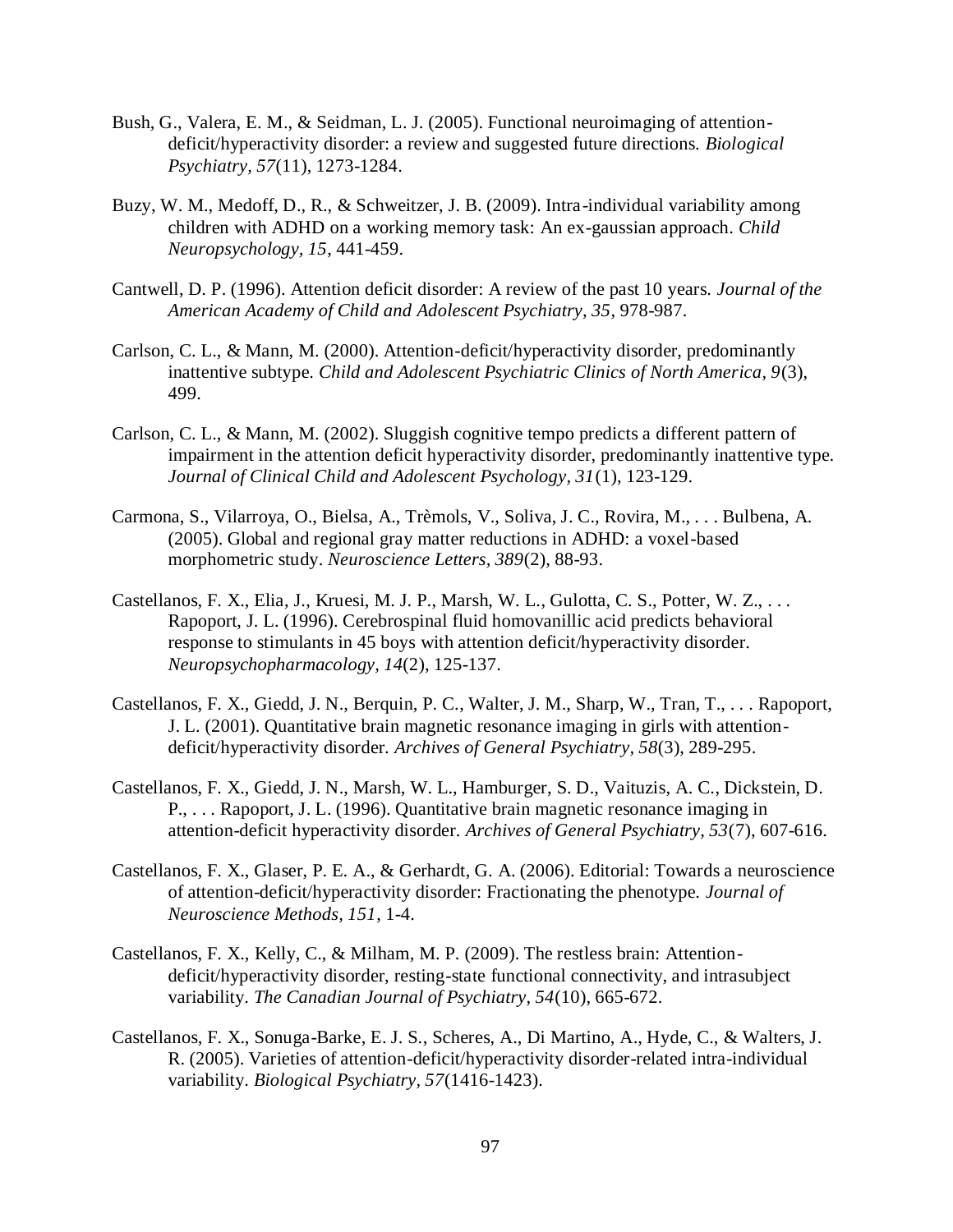- Castellanos, F. X., & Tannock, R. (2002). Neuroscience of attention-deficit/hyperactivity disorder: The search for endophenotypes. *Nature Reviews Neuroscience, 3*, 617-628.
- Christensen, H., Mackinnon, A. J., Korten, A. E., Jorm, A. F., Henderson, A. S., & Jacomb, P. (1999). Dispersion in cognitive ability as a function of age: A longitudinal study of an elderly community sample. *Aging, Neuropsychology, and Cognition, 6*(3), 214-228. doi: 10.1076/anec.6.3.214.779
- Clarke, S. D., Kohn, M. R., Hermens, D. F., Rabbinge, M., Clark, C. R., Gordon, E., & Williams, L. M. (2007). Distinguishing symptom profiles in adolescent ADHD using an objective cognitive test battery. *International Journal of Adolescent Medicine and Health, 19*(3), 355-367.
- Cohen, N. J., & Douglas, V. I. (1972). Characteristics of the orienting response in hyperactive and normal children. *Psychophysiology, 9*(2), 238-245.
- Cohen, P., Cohen, J., Kasen, S., Velez, C. N., Hartmark, C., Johnson, J., . . . Streuning, E. L. (1993). An epidemiological study of disorders in late childhood and adolescence: I. Ageand gender-specific prevalence. *Journal of Child Psychology and Psychiatry, 34*, 851- 867.
- Conners, C. K. (1994*). Conners' continuous performance test computer program 3.0 user's manual*. Toronto, Ontario, Canada: Multi-Health System
- Conners, C. K., Erhardt, D., Epstein, J. N., Parker, J. D. A., Sitarenios, G., & Sparrow, E. (1999). Self-ratings of ADHD symptoms in adults I: Factor structure and normative data. *Journal of Attention Disorders, 3*(3), 141-151.
- Curtis, D. F. (2010). ADHD symptom severity following participation in a pilot, 10-week, manualized, family-based behavioral intervention. *Child & Family Behavior Therapy, 32*(3), 231-241.
- Danckaerts, M., Sonuga-Barke, E. J., Banaschewski, T., Buitelaar, J., Döpfner, M., Hollis, C., . . . Coghill, D. (2010). The quality of life of children with attention deficit/hyperactivity disorder: A systematic review. *European Child and Adolescent Psychiatry, 19*(2), 83- 105.
- De Zeeuw, P., Aarnoudse-Moens, C., Bijlhout, J., König, C., Uiterweer, A. P., Papanikolau, A., . . . Oosterlaan, J. (2008). Inhibitory performance, response speed, intraindividual variability, and response accuracy in ADHD. *Journal of the American Academy of Child & Adolescent Psychiatry, 47*(7), 808-816. doi: 10.1097/CHI.0b013e318172eee9
- Desman, C., Petermann, F., & Hampel, P. (2008). Deficit in response inhibition in children with attention-deficit/hyperactivity disorder (ADHD): Impact of motivation? *Child Neuropsychology, 14(6),* 483-503. doi: 10.1080/09297040701625831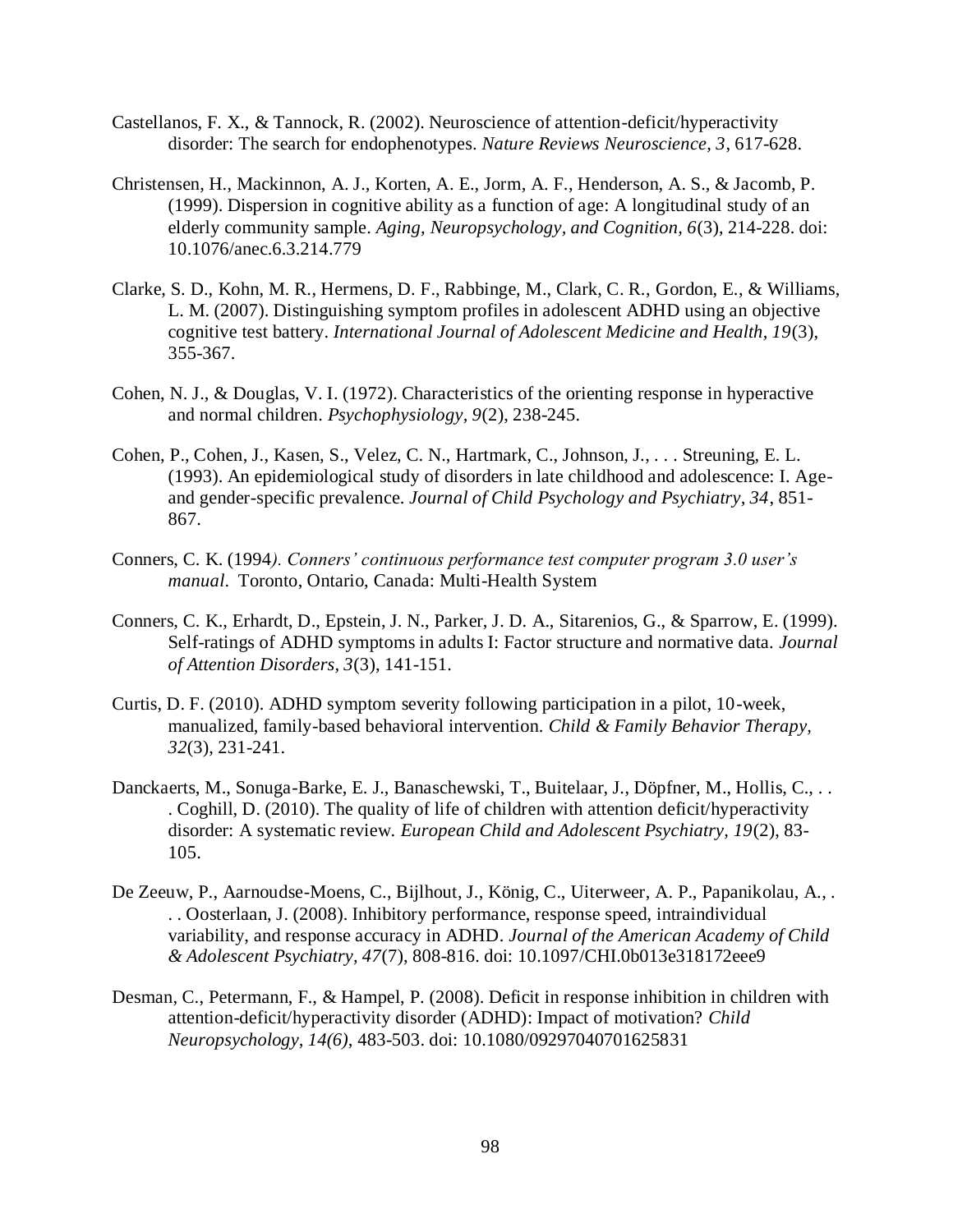- Dey, A. N., & Bloom, B. (2005). Summary health statistics for U.S. children: National Health Interview Survey, 2003. *Vital And Health Statistics. Series 10, Data From The National Health Survey*(223), 1-78.
- Diamond, G., & Josephson, A. (2005). Family-Based Treatment Research: A 10-Year Update. *Journal of the American Academy of Child & Adolescent Psychiatry, 44*(9), 872-887.
- Dickstein, S. G., Bannon, K., Castellanos, F. X., & Milham, M. P. (2006). The neural correlates of attention deficit hyperactivity disorder: an ALE meta-analysis. *Journal Of Child Psychology And Psychiatry, And Allied Disciplines, 47*(10), 1051-1062.
- Douglas, V. I. (1999). Cognitive control processes in attention-deficit/hyperactivity disorder. In H. C. Quay & A. E. Hogan (Eds.), *Handbook of Disruptive Behavior Disorders*. New York: Kluwer Academic Publishers.
- Downey, K. K., Stelson, F. W., Pomerleau, O. F., & Giordani, B. (1997). Adult attention deficit hyperactivity disorder: Psychological test profiles in a clinical population. *Journal of Nervous and Mental Disorders, 185*(1), 32-38.
- Drechsler, R., Brandeis, D., Foldenyi, M., Imhof, K., & Steinhausen, H.-C. (2005). The course of neuropsychological functions in children with attention deficit hyperactivity disorder from late childhood to early adolescence. *Journal of Child Psychology and Psychiatry, 46*(8), 824-836.
- Dulcan, M. K., & Benson, R. S. (1997). Summary of the practice parameters for the assessment and treatment of children, adolescents, and adults with ADHD. *Journal of the American Academy of Child & Adolescent Psychiatry, 36*(9), 1311-1317.
- DuPaul, G. J., Schaughency, E. A., Weyandt, L. L., Tripp, G., Kiesner, J., Ota, K., & Stanish, H. (2001). Self-report of ADHD symptoms in university students: Cross-gender and crossnational prevalence. *Journal of Learning Disabilities, 34*(4), 370-379. doi: 10.1177/002221940103400412
- Durston, S. (2003). A review of the biological bases of ADHD: What have we learned from imaging studies? *Mental Retardation and Developmental Disabilities Research Review, 9*, 184-195.
- Epstein, J. N., Conners, C. K., Sitarenios, G., & Erhardt, D. (1998). Continuous Performance Test results of adults with attention deficit hyperactivity disorder. *Clinical Neuropsychologist, 12*(2), 155-168. doi: 10.1076/clin.12.2.155.2000
- Epstein, J. N., Langberg, J. M., Rosen, P. J., Graham, A., Narad, M. E., Antonini, T. N., . . . Altaye, M. (2011). Evidence for higher reaction time variability for children with ADHD on a range of cognitive tasks including reward and event rate manipulations. *Neuropsychology, 25*(4), 427-441. doi: 10.1037/a0022155
- Fan, J., McCandliss, B. D., Fossella, J., Flombaum, J. I., & Posner, M. I. (2005). The activation of attentional networks. *Neuroimage, 26*(2), 471-479.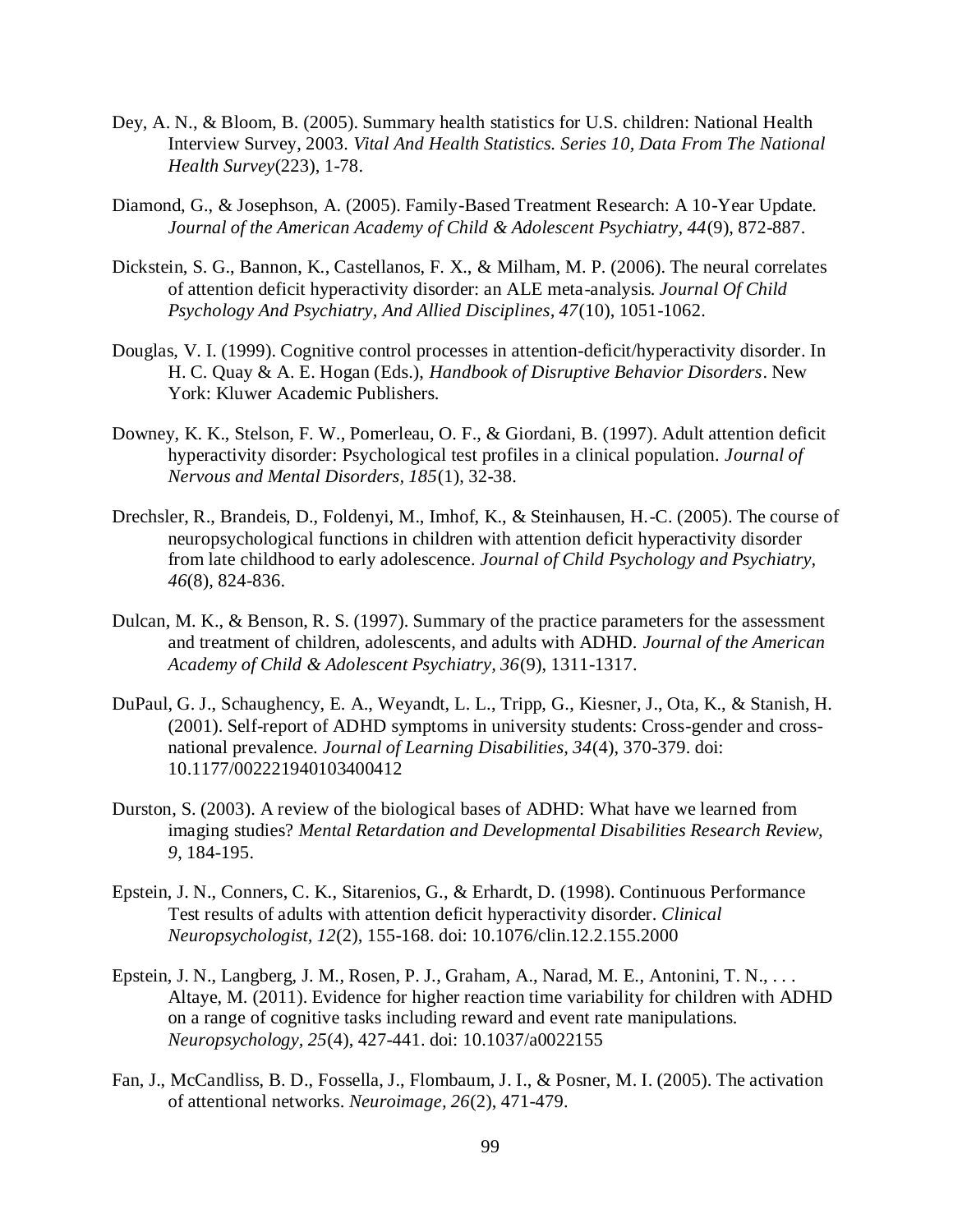- Faraone, S. V., & Biederman, J. (2005). What is the prevalence of adult ADHD? Results of a population screen of 966 adults. *Journal of Attention Disorders, 9*(2), 384-391.
- Faraone, S. V., Biederman, J., & Mick, E. (2006). The age-dependent decline of attention deficit hyperactivity disorder: A meta-analysis of follow-up studies. *Psychological Medicine, 36*(2), 159-165.
- Fayyad, J., De Graaf, R., Kessler, R. C., Alonso, J., Angermeyer, M., Demyttenaere, K., . . . Jin, R. (2007). Cross-national prevalence and correlates of aduult attention-deficit hyperactivity disorder. *British Journal of Psychiatry, 190*, 402-409.
- Filipek, P. A., Semrud-Clikeman, M., Steingard, R. J., Renshaw, P. F., Kennedy, D. N., & Biederman, J. (1997). Volumetric MRI analysis comparing subjects having attentiondeficit hyperactivity disorder with normal controls. *Neurology, 48*(3), 589-601.
- Fischer, M., Barkley, R. A., Smallish, L., & Fletcher, K. (2005). Executive functioning in hyperactive children as young adults: Attention, inhibition, response perseveration, and the impact of comorbidity. *Developmental Neuropsychology, 27*(1), 107-133.
- Fleiss, J. L. (1981). *Statistical Methods for Rates and Proportions* (2<sup>nd</sup> ed.). New York: Wiley.
- Forstmann, B. U., Jahfari, S., Scholte, H. S., Wolfensteller, U., van den Wildenberg, W. P. M., & Ridderinkhof, K. R. (2008). Function and structure of the right inferior frontal cortex predict individual differences in response inhibition: a model-based approach. *The Journal Of Neuroscience: The Official Journal Of The Society For Neuroscience, 28*(39), 9790-9796.
- Fox, M. D., Snyder, A. Z., Vincent, J. L., Corbetta, M., Van Essen, D. C., & Raichle, M. E. (2005). The human brain is intrinsically organized into dynamic, anticorrelated functional networks. *PNAS Proceedings of the National Academy of Sciences of the United States of America, 102*(27), 9673-9678. doi: 10.1073/pnas.0504136102
- Fransson, P. (2006). How default is the default mode of brain function? Further evidence from intrinsic BOLD signal fluctuations. *Neuropsychologia, 44*(14), 2836-2845. doi: 10.1016/j.neuropsychologia.2006.06.017
- Frick, P. J., Lahey, B. B., Applegate, B., Kerdyck, L., Ollendick, T., Hynd, G. W., . . . Barkley, R. A. (1994). DSM-IV field trials for the disruptive behavior disorders: symptom utility estimates. *Journal of the American Academy of Child and Adolescent Psychiatry, 33*(4), 529-539.
- Fuke, S., Suo, S., Takahashi, N., Koike, H., Sasagawa, N., & Ishiura, S. (2001). The VNTR polymorphism of the human dopamine transporter (DAT1) gene affects gene expression. *The Pharmacogenomics Journal, 1*(2), 152-156.
- Gainetdinov, R. R., Wetsel, W. C., Jones, S. R., Levin, E. D., Jaber, M., & Caron, M. G. (1999). Role of serotonin in the paradoxical calming effect of psychostimulants on hyperactivity. *Science (New York, N.Y.), 283*(5400), 397-401.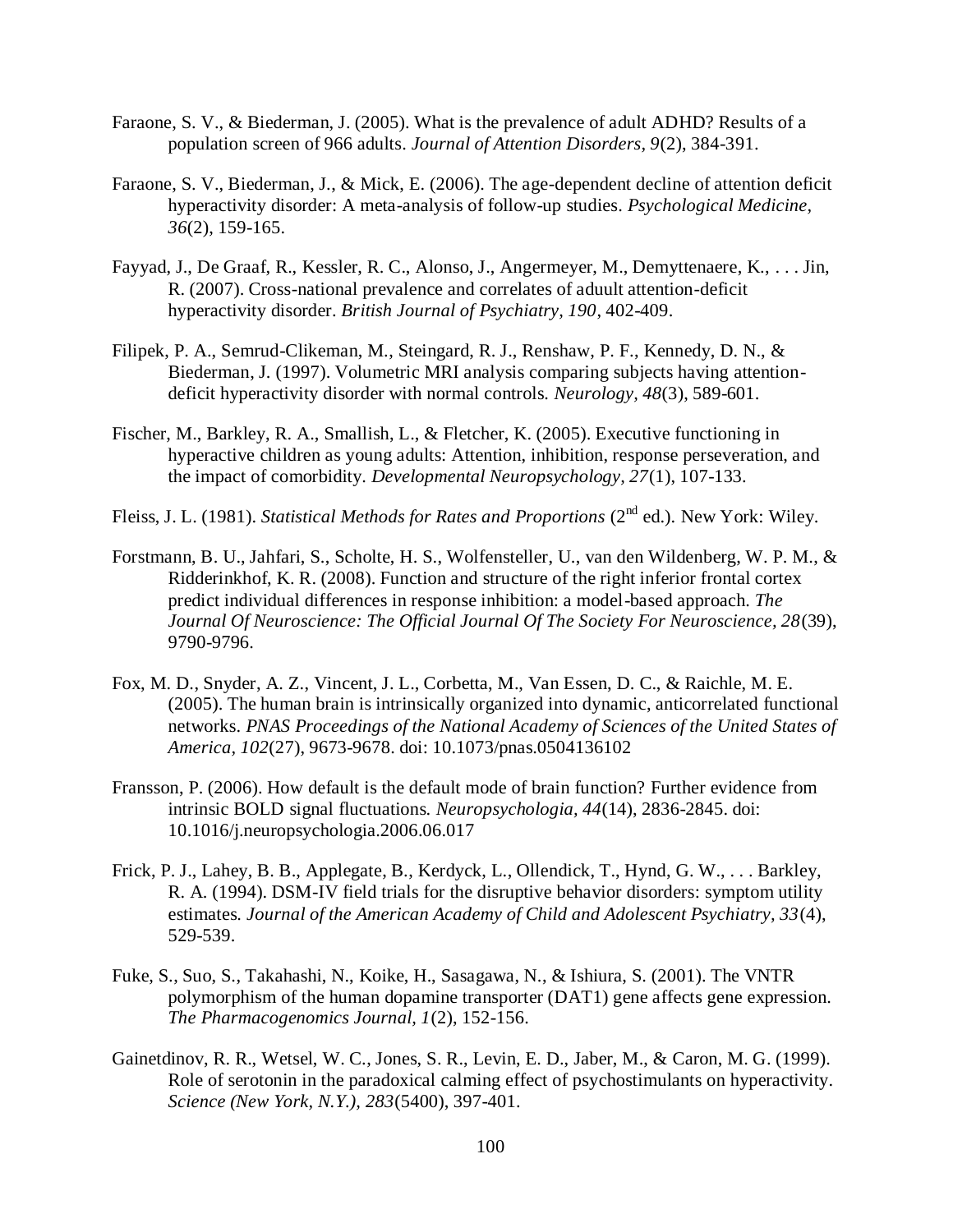- Garner, A. A., Marceaux, J. C., Mrug, S., Patterson, C., & Hodgens, B. (2010). Dimensions and correlates of attention deficit/hyperactivity disorder and sluggish cognitive tempo. *Journal of Abnormal Child Psychology, 38*, 1097-1107.
- Gershon, J. (2002). A meta-analytic review of gender differences in ADHD. *Journal of Attention Disorders, 5*(3), 143-154. doi: 10.1177/108705470200500302
- Geurts, H. M., Grasman, R. P. P. P., Verte, S., Oosterlaan, J., Roeyers, H., van Kammen, S. M., & Sergeant, J. A. (2008). Intra-individual variability in ADHD, autism spectrum disorders and Tourette's syndrome. *Neuropsychologia, 46*, 3030-3041.
- Giros, B., Jaber, M., Jones, S. R., Wightman, R. M., & Caron, M. G. (1996). Hyperlocomotion and indifference to cocaine and amphetamine in mice lacking the dopamine transporter. *Nature, 379*(6566), 606-612.
- Gittelman, R., Mannuzza, S., Shenker, R., & Bonagura, N. (1985). Hyperactive boys almost grown up. *Archives of General Psychiatry, 43*, 937-947.
- Glutting, J. J., Youngstrom, E. A., & Watkins, M. W. (2005). ADHD and College Students: Exploratory and Confirmatory Factor Structures With Student and Parent Data. *Psychological Assessment, 17*(1), 44-55. doi: 10.1037/1040-3590.17.1.44
- Gottesman, I. I., & Gould, T. D. (2003). The endophenotype concept in psychiatry: Etymology and strategic intentions. *The American Journal Of Psychiatry, 160*(4), 636-645. doi: 10.1176/appi.ajp.160.4.636
- Gottesman, I. I., & Shields, J. (1972). *Schizophrenia and genetics: A twin study vantage point*. Oxford England: Academic Press.
- Gottesman, I. I., & Shields, J. (1973). Genetic theorizing and schizophrenia. *British Journal of Psychiatry, 122*(566), 15-30. doi: 10.1192/bjp.122.1.15
- Gray, J. A. (1982). *The neuropsychology of anxiety: An enquiry into the functions of the septohippocampal system*. New York, NY US: Clarendon Press/Oxford University Press.
- Gusnard, D. A., & Raichle, M. E. (2001). Searching for a baseline: functional imaging and the resting human brain. *Nature Reviews. Neuroscience, 2*(10), 685-694.
- Hair, J. F. Jr., & Black, W. C. (2000). Cluster analysis. In Laurence G. Grimm & Paul R. Yarnold (Eds.), *Reading and Understand More Multivariate Statistics,* (pp. 147-205). Washington, DC: American Psychological Association.
- Halmøy, A., Fasmer, O. B., Gillberg, C., & Haavik, J. (2009). Occupational outcome in adult ADHD: Impact of symptom profile, comorbid psychiatric problems, and treatment: A cross-sectional study of 414 clinically diagnosed adult ADHD patients. *Journal of Attention Disorders, 13*(2), 175-187.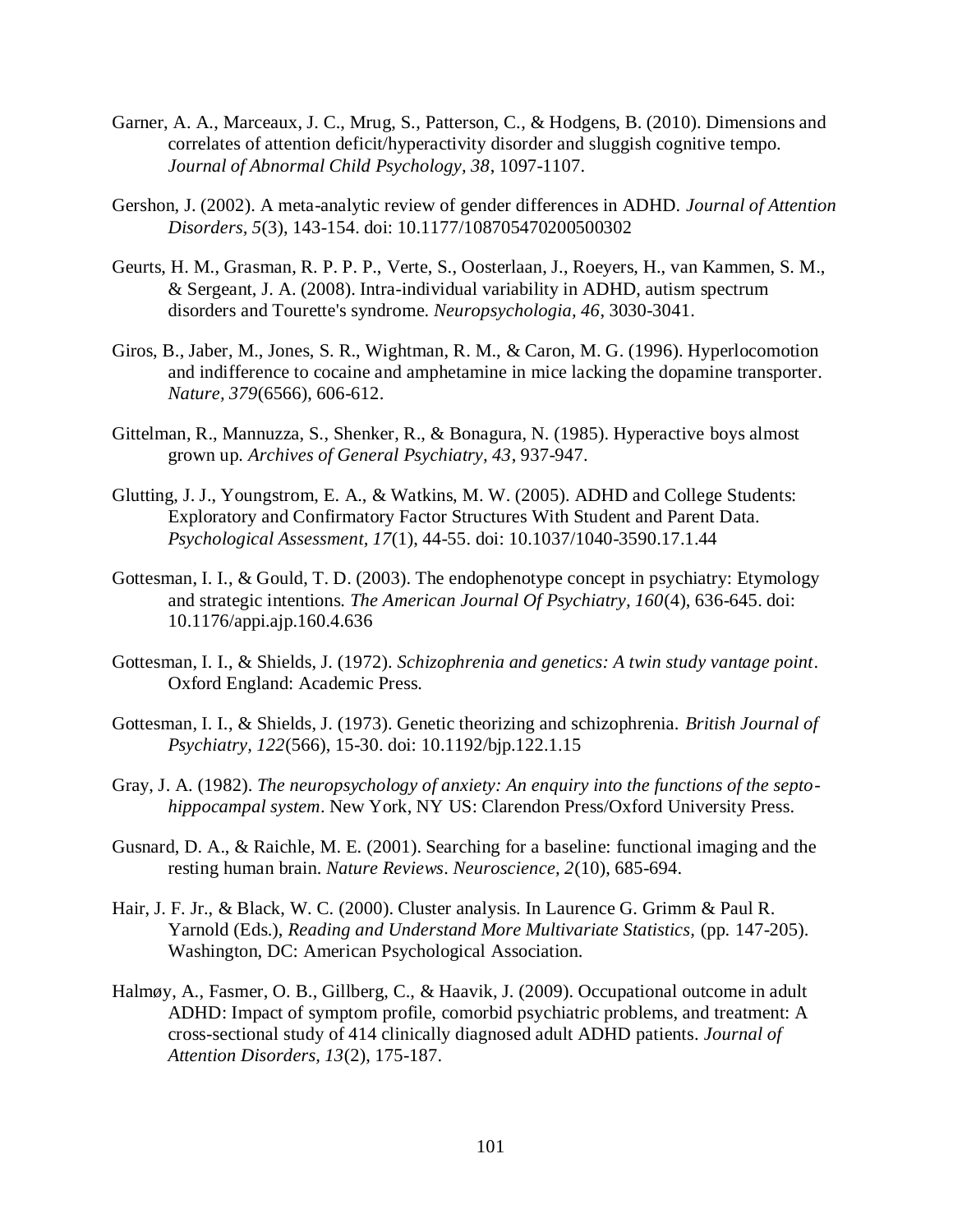- Halperin, J. M., Trampush, J. W., Miller, C. J., Marks, D. J., & Newcorn, J. H. (2008). Neuropsychological outcome in adolescents/young adults with childhood ADHD: Profiles of persisters, remitters and controls. *Journal of Child Psychology and Psychiatry, 49*(9), 958-966.
- Hart, E. L., Lahey, B. B., Loeber, R., Applegate, B., Green, S. M., & Frick, P. J. (1995). Developmental change in attention-deficit hyperactivity disorder in boys: A four-year longitudinal study. *Journal of Abnormal Child Psychology: An official publication of the International Society for Research in Child and Adolescent Psychopathology, 23*(6), 729- 749.
- Hartmann, C. A., Willcutt, E. G., Rhee, S. H., & Pennington, B. F. (2004). The relation between sluggish cognitive tempo and DSM-IV ADHD. *Journal of Abnormal Child Psychology, 32*(5), 491-503.
- Hartung, C. M., & Widiger, T. A. (1998). Gender differences in the diagnosis of mental disorders: Conclusions and controversies of the DSM–IV. *Psychological Bulletin, 123*(3), 260-278. doi: 10.1037/0033-2909.123.3.260
- Harty, S. C., Ivanov, I., Newcorn, J. H., & Halperin, J. M. (2011). The impact of conduct disorder and stimulant medication on later substance use in an ethnically diverse sample of individuals with attention-deficit/hyperactivity disorder in childhood. *Journal Of Child And Adolescent Psychopharmacology, 21*(4), 331-339.
- Hervey, A. S., Epstein, J. N., Curry, J. F., Tonev, S., Arnold, L. E., Conners, C. K., . . . Hechtman, L. (2006). Reaction time distribution analysis of neuropsychological performance in an ADHD sample. *Child Neuropsychology, 12*, 125-140.
- Hilborn, J. V., Strauss, E., Hultsch, D. F., & Hunter, M. A. (2009). Intraindividual variability across cognitive domains: Investigation of dispersion levels and performance profiles in older adults. *Journal of Clinical and Experimental Neuropsychology, 31*(4), 412-424. doi: 10.1080/13803390802232659
- Hill, B. D., Pella, R. D., Singh, A. N., Jones, G. N., & Gouvier, W. D. (2009). The Wender Utah Rating Scale: Adult ADHD diagnostic tool or personality index? *Journal of Attention Disorders, 13*(1), 87-94.
- Hinshaw, S. P. (2001). Is the inattentive type of ADHD a separate disorder? *Clinical Psychology: Science and Practice, 8*(4), 498-501.
- Hinshaw, S. P., Carte, E. T., Fan, C., Jassy, J. S., & Owens, E. B. (2007). Neuropsychological functioning of girls with attention-deficit/hyperactivity disorder followed prospectively into adolescence: Evidence for continuing deficits? *Neuropsychology, 21*(2), 263-273.
- Huang-Pollock, C. L., Nigg, J. T., & Carr, T. H. (2005). Deficient attention is hard to find: Applying the perceptual load model of selective attention to attention deficit hyperactivity disorder subtypes. *Journal of Child Psychology and Psychiatry, 46*(11), 1211-1218.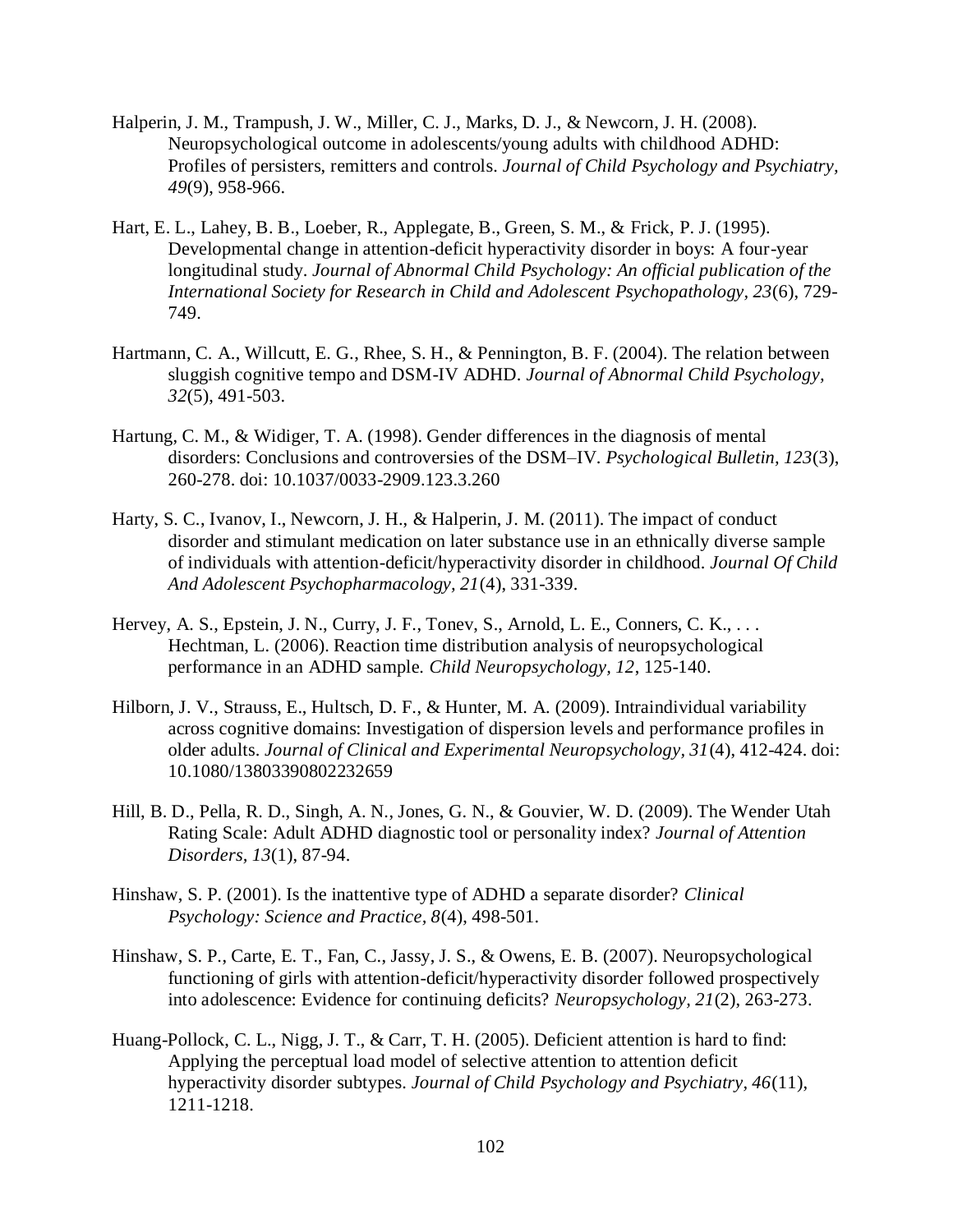- Hultsch, D. F., Strauss, E., Hunter, M. A., & MacDonald, S. W. S. (2008). Intraindividual variability, cognition, and aging. In F. I. M. Craik & T. A. Salthouse (Eds.), *The handbook of aging and cognition (3rd ed.).* (pp. 491-556). New York, NY US: Psychology Press.
- Hurks, P. P. M., Adam, J. J., Vles, J. S. H., Kalff, A. C., Crolla, I. F. A. M., Hendriksen, J. G. M., . . . Jolles, J. (2005). Controlled visuomotor preparation deficits in attentiondeficit/hyperactivity disorder. *Neuropsychology, 19*(1), 66-76.
- Hurst, R. M., Kepley, H. O., McCalla, M. K., & Livermore, M. K. (2011). Internal consistency and discriminant validity of a delay-discounting task with an adult self-reported ADHD sample. *Journal of Attention Disorders, 15*(5), 412-422. doi: 10.1177/1087054710365993
- IBM SPSS, Inc. (2010). *IBM SPSS Missing Values 19.* Retrieved from http://public.dhe.ibm.com/software/analytics/spss/support/Stats/Docs/19.0/Client/User\_M anuals/English/IBM\_SPSS\_Missing\_Values\_19.pdf
- Jackson, G. M., Swainson, R., Mort, D., Husain, M., & Jackson, S. R. (2009). Attention, competition, and the parietal lobes: Insights from Balint's syndrome. *Psychological Research/Psychologische Forschung, 73*(2), 263-270.
- Jensen, P. S., Garcia, J. A., Glied, S., Crowe, M., Foster, M., Schlander, M., . . . Wells, K. (2005). Cost-effectiveness of ADHD treatments: findings from the multimodal treatment study of children with ADHD. *The American Journal Of Psychiatry, 162*(9), 1628-1636.
- Jensen, P. S., Hinshaw, S. P., Swanson, J. M., Greenhill, L. L., Conners, C. K., Arnold, L. E., . . . Wigal, T. (2001). Findings from the NIMH Multimodal Treatment Study of ADHD (MTA): implications and applications for primary care providers. *Journal Of Developmental And Behavioral Pediatrics: JDBP, 22*(1), 60-73.
- John, B., & Lewis, K. R. (1966). Chromosome variability and geographical distribution in insects: Chromosome rather than gene variation provide the key to differences among populations. *Science, 152*, 711-721.
- Johnson, K. A., Kelley, S. P., Bellgrove, M. A., Barry, E., Cox, M., Gill, M., & Robertston, I. H. (2007). Response variability in Attention Deficit Hyperactivity Disorder: Evidence for neuropsychological heterogeneity. *Neuropsychologia, 45*, 630-638.
- Kaufmann, L., Zieren, N., Zotter, S., Karall, D., Scholl-Burgi, S., Haberlandt, E., & Fimm, B. (2010). Predictive validity of attentional functions in differentiating children with and without ADHD: A componential analysis. *Developmental Medicine & Child Neurology, 52q*, 371-378. doi: 10.1111/j.1469-8749.2009.03560.x
- Keenan, K., & Shaw, D. (1997). Developmental and social influences on young girls' early problem behavior. *Psychological Bulletin, 121*(1), 95-113. doi: 10.1037/0033- 2909.121.1.95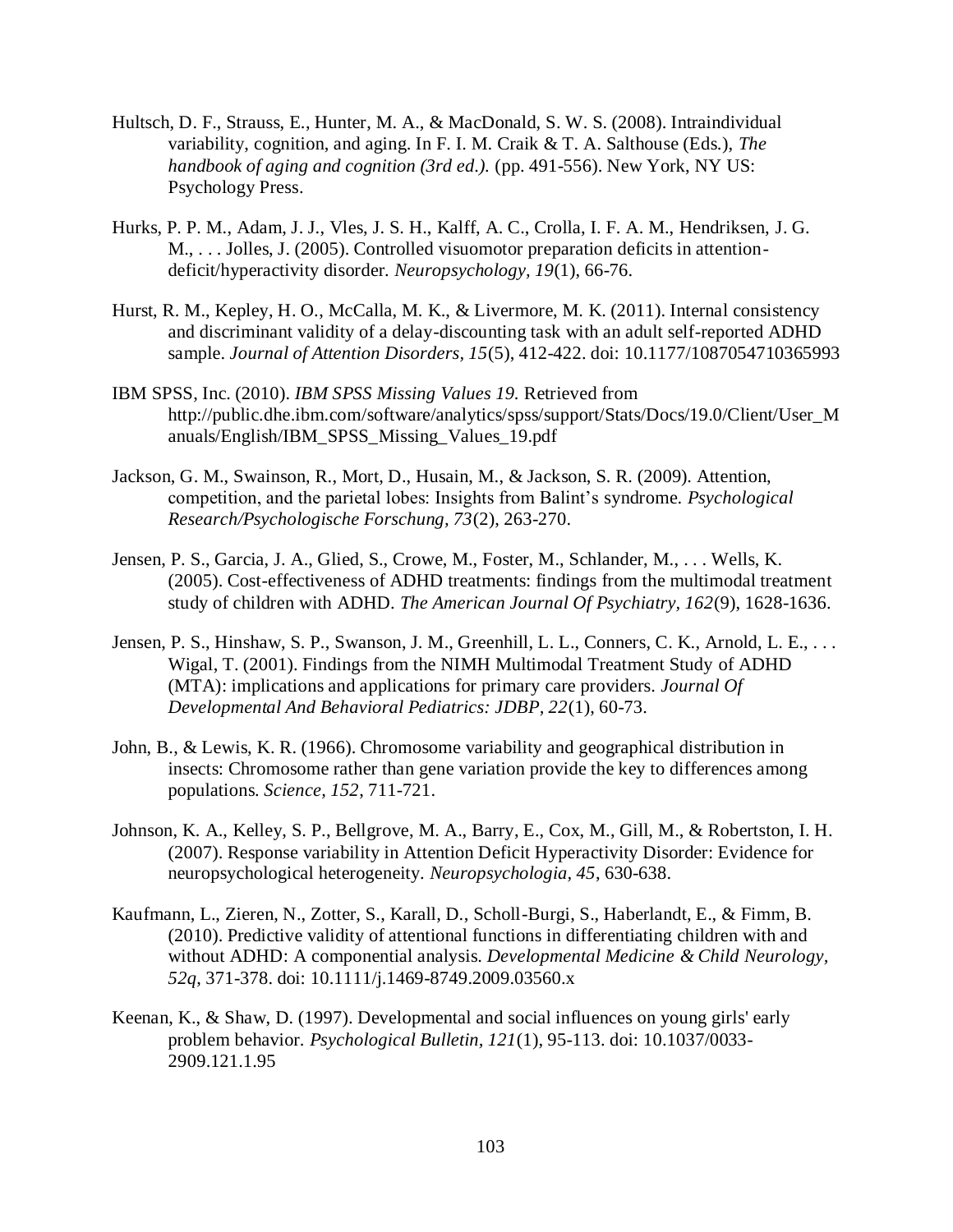- Kessler, R. C., Adler, L., Ames, M., Barkley, R. A., Birnbaum, H., Greenberg, P., . . . Ustun, T. B. (2005). The prevalence and effects of adult attention deficit/hyperactivity disorder on work performance in a nationally representative sample of workers. *Journal of Occupational and Environmental Medicine, 47*(6), 565-572.
- Kessler, R. C., Adler, L., Barkley, R., Biederman, J., Conners, C. K., Demler, O., . . . Zaslavsky, A. M. (2006). The prevalence and correlates of adult ADHD in the United States: Results from the national comorbidity survey replication. *American Journal of Psychiatry, 163*(4), 716-723.
- Kessler, R. C., Adler, L. A., Barkley, R., Biederman, J., Conners, C. K., Faraone, S. V., . . . Zaslavsky, A. M. (2005). Patterns and predictors of attention-deficit/hyperactivity disorder persistence into adulthood: Results from the national comorbidity study replication. *Biological Psychiatry, 57*, 1442-1451.
- Kessler, R. C., Green, J. G., Adler, L. A., Barkley, R. A., Chatterji, S., Faraone, S. V., . . . Van Brunt, D. L. (2010). Structure and diagnosis of adult attention-deficit/hyperactivity disorder: Analysis of expanded symptom criteria from the Adult ADHD Clinical Diagnostic Scale. *Archives of General Psychiatry, 67*(11), 1168-1178.
- Kim, J., Mutyala, B., Agiovlasitis, S., & Fernhall, B. (2011). Health behaviors and obesity among US children with attention deficit hyperactivity disorder by gender and medication use. *Preventive Medicine: An International Journal Devoted to Practice and Theory, 52*(3-4), 218-222.
- Klein, C., Wendling, K., Huettner, P., Ruder, H., & Peper, M. (2006). Intra-subject variability in attention-deficit hyperactivity disorder. *Biological Psychiatry, 60*, 1088-1097.
- Knight, L. A., Rooney, M., & Chronis-Tuscano, A. (2008). Psychosocial treatments for attention-deficit/hyperactivity disorder. *Current Psychiatry Reports, 10*(5), 412-418.
- Konrad, K., Neufang, S., Hanisch, C., Fink, G. R., & Herpertz-Dahlmann, B. (2006). Dysfunctional Attentional Networks in Children with Attention Deficit/Hyperactivity Disorder: Evidence from an Event-Related Functional Magnetic Resonance Imaging Study. *Biological Psychiatry, 59*(7), 643-651.
- Kooij, S. J. J., Bejerot, S., Blackwell, A., Caci, H., Casas-Brugué, M., Carpentier, P. J., . . . Asherson, P. (2010). European consensus statement on diagnosis and treatment of adult ADHD: The European Network Adult ADHD. *BMC Psychiatry, 10*, 67-67.
- Lahey, B. B., Applegate, B., McBurnett, K., Biederman, J., Greenhill, L., Hynd, G. W., ... Shaffer, D. (1994). DSM-IV field trials for attention deficit hyperactivity disorder in children and adolescents. *American Journal of Psychiatry, 151*, 1673-1685.
- Lahey, B. B., Pelham, W. E., Schaughency, E. A., & Atkins, M. S. (1988). Dimensions and types of attention deficit disorder. *Journal of the American Academy of Child & Adolescent Psychiatry, 27*(3), 330-335. doi: 10.1097/00004583-198805000-00011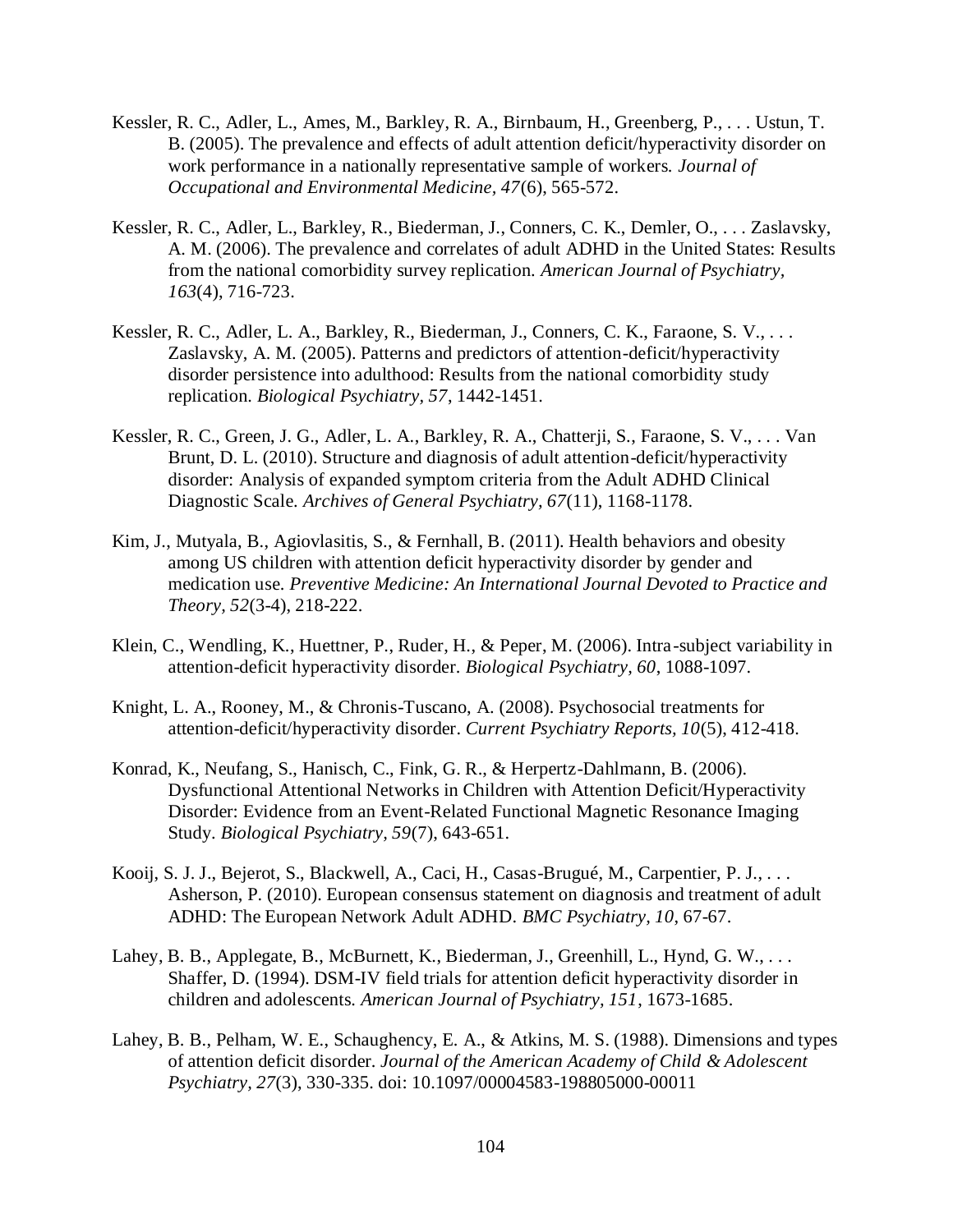- Landis, J. R. & Koch, G. G. (1977). The measurement of observer agreement for categorical data. *Biometrics, 33(1),* 159-174. doi:10.2307/2529310
- Lara, C., Fayyad, J., de Graaf, R., Kessler, R. C., Aguilar-Gaxiola, S., angermeyer, M., ... Sampson, N. A. (2009). Childhood predictors of adult attention-deficity/hyperactivity disorder: Results from the World Health Organization world mental health survey initiative. *Biological Psychiatry, 65*, 46-54.
- Leth-Steensen, C., Elbaz, Z. K., & Douglas, V. I. (2000). Mean response times, variability, and skew in the responding of ADHD children: A response time distributional approach. *Acta Psychologica, 104*, 167-190.
- Lewandowski, L. J., Lovett, B. J., Codding, R. S., & Gordon, M. (2008). Symptoms of ADHD and academic concerns in college students with and without ADHD diagnoses. *Journal of Attention Disorders, 12*(2), 156-161.
- Lezak, M. D., Howieson, D. B., & Loring, D. W. (2004). *Neuropsychological Assessment (4th ed.).* New York: Oxford University Press.
- Lindenberger, U., & Baltes, P. B. (1997). Intellectual functioning in old and very old age: Crosssectional results from the Berlin Aging Study. *Psychology and Aging, 12*(3), 410-432. doi: 10.1037/0882-7974.12.3.410
- Loeber, R., Green, S. M., Lahey, B. B., & Christ, M. A. (1992). Developmental sequences in the age of onset of disruptive child behaviors. *Journal of Child and Family Studies, 1*(1), 21- 41. doi: 10.1007/bf01321340
- Loo, S. K., Specter, E., Smolen, A., Hopfer, C., Teale, P. D., & Reite, M. L. (2003). Functional effects of the DAT1 polymorphism on EEG measures in ADHD. *Journal of the American Academy of Child and Adolescent Psychiatry, 42*(8), 986-993.
- Lubke, G. H., Hudziak, J. J., Derks, E. M., van Bijsterveldt, T. C. E. M., & Boomsma, D. I. (2009). Maternal ratings of attention problems in ADHD: Evidence for the existence of a continuum. *Journal of the American Academy of Child and Adolescent Psychiatry, 48*(11), 1085-1093.
- Luman, M., van Noesel, S. J. P., Papanikolau, A., van Oostenbruggen-Scheffer, J., Veugelers, D., Sergeant, J. A., & Oosterlaan, J. (2009). Inhibition, reinforcement sensitivity and temporal information processing in ADHD and ADHD+ODD: Evidence of a separate entity? *Journal of Abnormal Child Psychology, 37*, 1123-1135.
- MacDonald, S. W., Li, S. C., & Backman, L. (2009). Neural underpinnings of within-person variability in cognitive functioning. *Psychology and Aging, 24(4)*, 792-808.
- Madras, B. K., Miller, G. M., & Fischman, A. J. (2005). The dopamine transporter and attentiondeficit/hyperactivity disorder. *Biological Psychiatry, 47,* 1397-1409.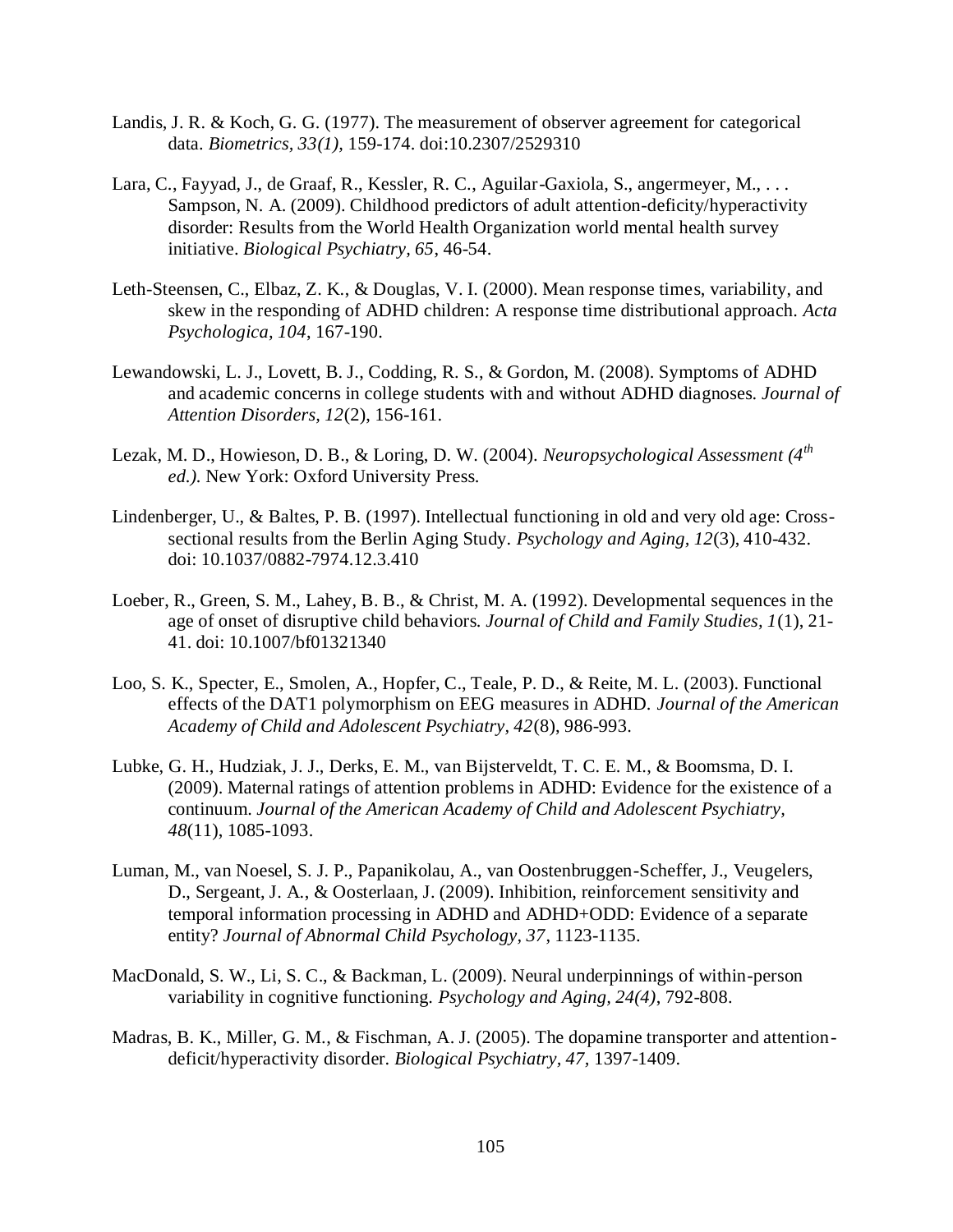- Makris, N., Biederman, J., Valera, E. M., Bush, G., Kaiser, J., Kennedy, D. N., . . . Seidman, L. J. (2007). Cortical thinning of the attention and executive function networks in adults with attention-deficit/hyperactivity disorder. *Cerebral Cortex, 17*(6), 1364-1375. doi: 10.1093/cercor/bhl047
- Mandara, J. (2003). The typological approach in child and family psychology: A review of theory, methods, and research. *Clinical Child and Family Psychology Review, 6(2),* 129- 146).
- Mannuzza, S., Klein, R. G., Bessler, A., Malloy, P., & Hynes, M. E. (1997). Educational and occupational outcome of hyperactive boys grown up. *Journal of the American Academy of Child and Adolescent Psychiatry, 36*(9), 1222-1227.
- Mannuzza, S., Klein, R. G., Bonagura, N., Malloy, P., Giampino, T. L., & Addalli, K. A. (1991). Hyperactive boys almost grown up: V. replication of psychiatric status. *Archives of General Psychiatry, 48*(1), 77-83.
- Mannuzza, S., Klein, R. G., Klein, D. F., Bessler, A., & Shrout, P. (2002). Accuracy of adult recall of childhood attention deficit hyperactivity disorder. *American Journal of Psychiatry, 159*, 1882-1888.
- Mannuzza, S., Klein, R. G., & Moulton III, J. L. (2003). Persistence of attention-deficit hyperactivity disorder into adulthood: What have we learned from the prospective follow-up studies? *Journal of Attention Disorders, 7*(2), 93-100.
- Mannuzza, S., Klein, R. G., Truong, N. L., Moulton, J. L., III, Roizen, E. R., Howell, K. H., & Castellanos, F. X. (2008). Age of Methylphenidate Treatment Initiation in Children With ADHD and Later Substance Abuse: Prospective Follow-Up Into Adulthood. *Am J Psychiatry, 165*(5), 604-609. doi: 10.1176/appi.ajp.2008.07091465
- McBurnett, K., Pfiffner, L. J., & Frick, P. J. (2001). Symptom properties as a function of ADHD type: An argument for continued study of sluggish cognitive tempo. *Journal of Abnormal Child Psychology, 29*(3), 207-213.
- McCallum, R. C., Zhang, S., Preacher, K. J., & Rucker, D. D. (2002). On the practice of dichotomizing of quantitative variables. *Pscyhological Methods, 7(1),* 19-40.
- McCann, B. S., Scheele, L., Ward, N., & Roy-Byrne, P. (2000). Discriminant validity of the Wender Utah Rating Scale for attention-deficit/hyperactivity disorder in adults. *The Journal of Neuropsychiatry and Clinical Neurosciences, 12*, 240-245.
- McGinn, T., Wyer, P. C., Newman, T. B., Keitz, S., Leipzig, R., & Guyatt, G. (2004). Tips for learners of evidence-based medicine: Measures of observer variability (kappa statistic). *Canadian Medical Association Journal, 171,* 1369-1373. doi:10.1503/cmaj.1031981
- McGough, J. J., & Barkley, R. A. (2004). Diagnostic controversies in adult attention deficit hyperactivity disorder. *American Journal of Psychiatry, 161*, 1948-1956.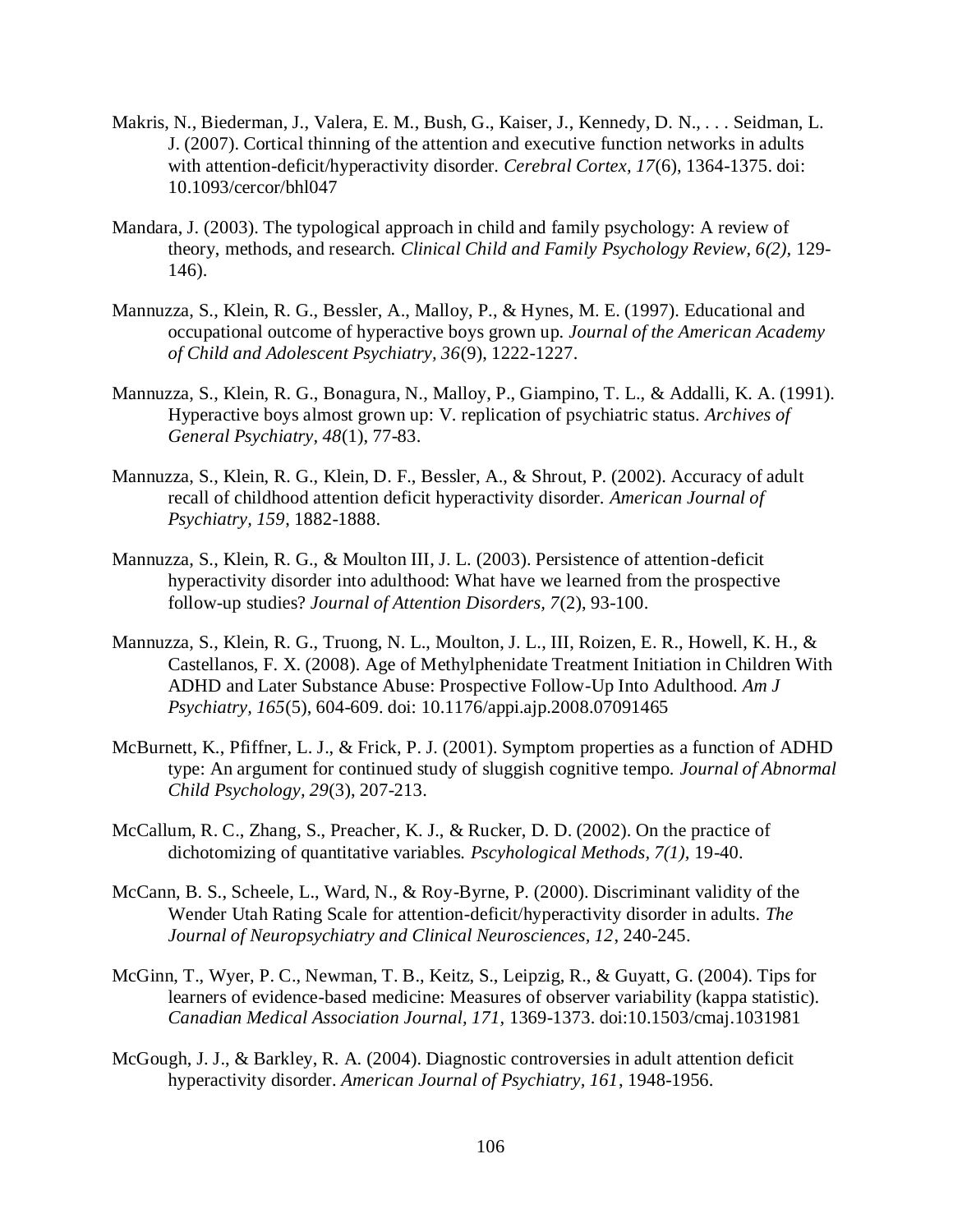- McIntyre, R. M., & Blashfield, R. K. (1980). A nearest-centroid technique for evaluating the minimum-variance clustering procedure. *Multivariate Behavioral Research, 15,* 225-238. doi: 10.1207/s15327906mbr1502\_7
- Mendoza, J. E., & Foundas, A. L. (2008). *Clinical neuroanatomy: A neurobehavioral approach*. New York, NY US: Springer Science + Business Media.
- Michelson, D., Faries, D., Wernicke, J., Kelsey, D., Kendrick, K., Sallee, F. R., & Spencer, T. (2001). Atomoxetine in the treatment of children and adolescents with attentiondeficit/hyperactivity disorder: a randomized, placebo-controlled, dose-response study. *Pediatrics, 108*(5), E83-E83.
- Milham, M. P., Banich, M. T., & Barad, V. (2003). Competition for priority in processing increases prefrontal cortex's involvement in top-down control: An event-related fMRI study of the stroop task. *Cognitive Brain Research, 17*(2), 212-222.
- Milham, M. P., Banich, M. T., Claus, E. D., & Cohen, N. J. (2003). Practice-related effects demonstrate complementary roles of anterior cingulate and prefrontal cortices in attentional control. *Neuroimage, 18*(2), 483-493.
- Milich, R., Balentine, A. C., & Lynam, D. R. (2001). ADHD combined type and ADHD predominantly inattentive type are distinct and unrelated disorders. *Clinical Psychology: Science and Practice, 8*(4), 463-488. doi: 10.1093/clipsy/8.4.463
- Milligan, G. W. (1996). Clustering validation: Results and implications for applied analyses. In P. Arabie, L. J. Hubert, & G. De Soto (Eds.), *Clustering an dclassification.* River Edge, NJ: World Scientific.
- Morey, L. C. (1991). *The Personality Assessment Inventory professional manual*. Odessa, FL: Psychological Assessment Resources.
- Morgan, E. E., Woods, S. P., Delano-Wood, L., Bondi, M. W., & Grant, I. (2011). Intraindividual variability in HIV infection: Evidence for greater neurocognitive dispersion in older HIV seropositive adults. *Neuropsychology, 25*(5), 645-654. doi: 10.1037/a0023792
- Mostofsky, S. H., Cooper, K. L., Kates, W. R., Denckla, M. B., & Kaufmann, W. E. (2002). Smaller prefrontal and premotor volumes in boys with attention-deficit/hyperactivity disorder. *Biological Psychiatry, 52*(8), 785-794.
- Mostofsky, S. H., Reiss, A. L., Lockhart, P., & Denckla, M. B. (1998). Evaluation of cerebellar size in attention-deficit hyperactivity disorder. *Journal of Child Neurology, 13*(9), 434- 439.
- Mullins, C., Bellgrove, M. A., Gill, M., & Robertson, I. H. (2005). Variability in Time Reproduction: Difference in ADHD Combined and Inattentive Subtypes. *Journal of the American Academy of Child & Adolescent Psychiatry, 44*(2), 169-176. doi: 10.1097/00004583-200502000-00009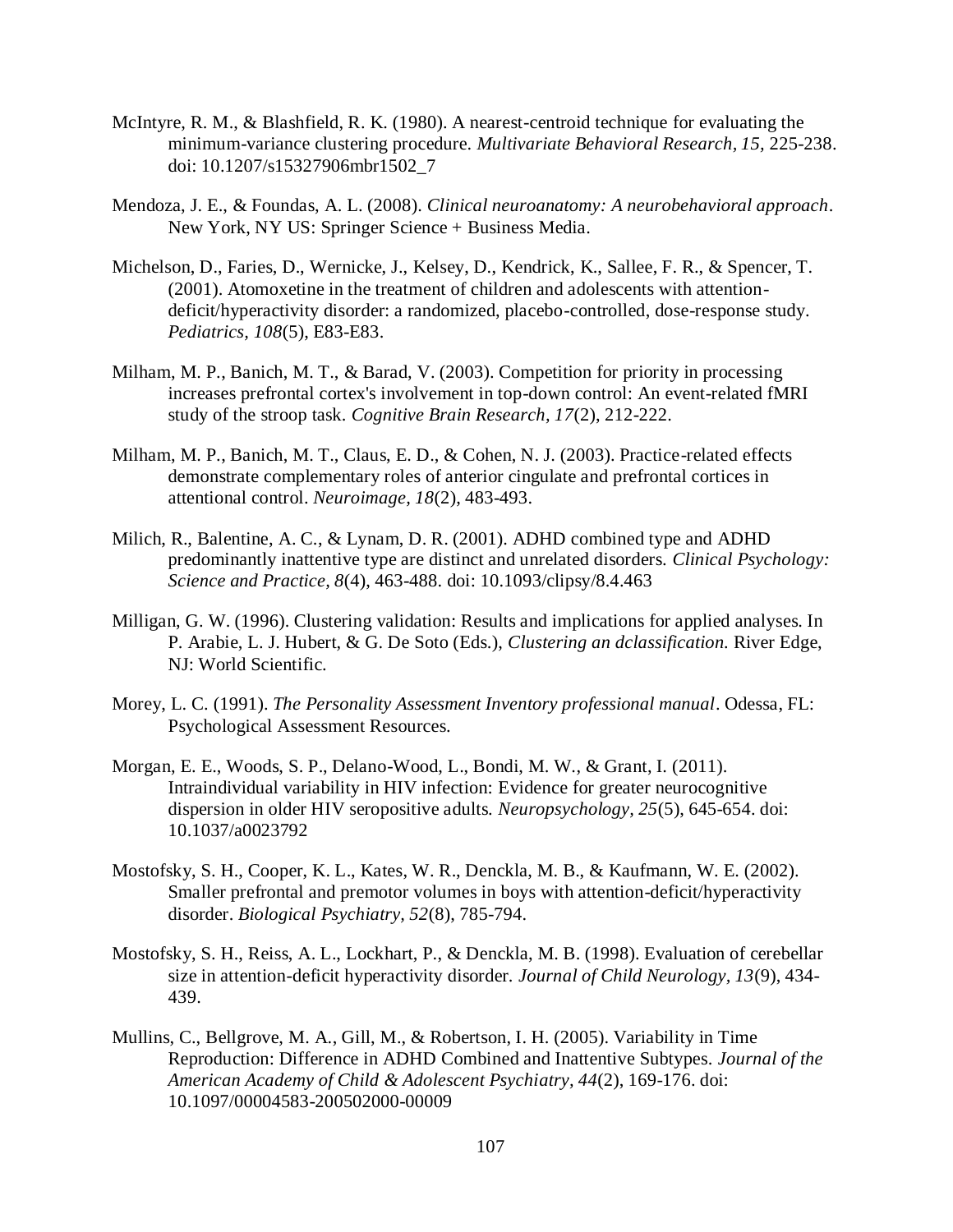- Murphy, K. R., Barkley, R. A., & Bush, T. (2001). Executive functioning and olfactory identification in young adults with attention deficit-hyperactivity disorder. *Neuropsychology, 15*(2), 211-220.
- Murphy, K. R., Barkley, R. A., & Bush, T. (2002). Young adults with attention deficit hyperactivity disorder: Subtype differences in comorbidity, educational, and clinical history. *The Journal of Nervous and Mental Disease, 190*(3), 147-157.
- Murphy, K. R., Gordon, M., & Barkley, R. (2000). To what extent are ADHD symptoms common? A reanalysis of standardization data from a DSM-IV checklist. *The ADHD Report, 8*, 1-5.
- Murphy, P., & Schachar, R. (2000). Use of self-ratings in the assessment of symptoms of attention deficit hyperactivity disorder in adults. *American Journal of Psychiatry, 157*, 1156-1159.
- Nigg, J. T. (2005). Neuropsychologic theory and findings in attention-deficit/hyperactivity disorder: The state of the field and salient challenges for the coming decade. *Biological Psychiatry, 57*, 1424-1435.
- Nigg, J. T., Willcutt, E. G., Doyle, A. E., & Sonuga-Barke, E. J. S. (2005). Causal Heterogeneity in Attention-Deficit/ Hyperactivity Disorder: Do We Need Neuropsychologically Impaired Subtypes? *Biological Psychiatry, 57*(11), 1224-1230.
- NIH. (2000). National Institutes of Health Consensus Development Conference Statement: Diagnosis and treatment of attention-deficit/hyperactivity disorder (ADHD). *Journal of the American Academy of Child and Adolescent Psychiatry, 39*(2), 182-193.
- Norvilitis, J. M., Ingersoll, T., Zhang, J., & Jia, S. (2008). Self-reported symptoms of ADHD among college students in China and the United States. *Journal of Attention Disorders, 11(5),* 558-567.
- Nutt, D. J., Fone, K., Asherson, P., Bramble, D., Hill, P., Matthews, K., . . . Young, S. (2007). Evidence-based guidelines for management of attention-deficit/hyperactivity disorder in adolescents in transition to adult services and in adults: Recommendations from the British Association for Psychopharmacology. *Journal of Psychopharmacology, 21*(1), 10-41.
- Offord, D. R., Boyle, M. H., Szatmari, P., Rae-Grant, N., Links, P. S., Cadman, D. T., ... Woodward, C. A. (1987). Ontario child health study: II. Six-month prevalence of disorder and rates of service utilization. *Archives of General Psychiatry, 44*, 832-836.
- Olfson, M., Marcus, S. C., Weissman, M. M., & Jensen, P. S. (2002). National trends in the use of psychotropic medications by children. *Journal of the American Academy of Child and Adolescent Psychiatry, 41*, 514-521.
- Overmeyer, S., Bullmore, E. T., Suckling, J., Simmons, A., Williams, S. C. R., Santosh, P. J., & Taylor, E. (2001). Distributed grey and white matter deficits in hyperkinetic disorder: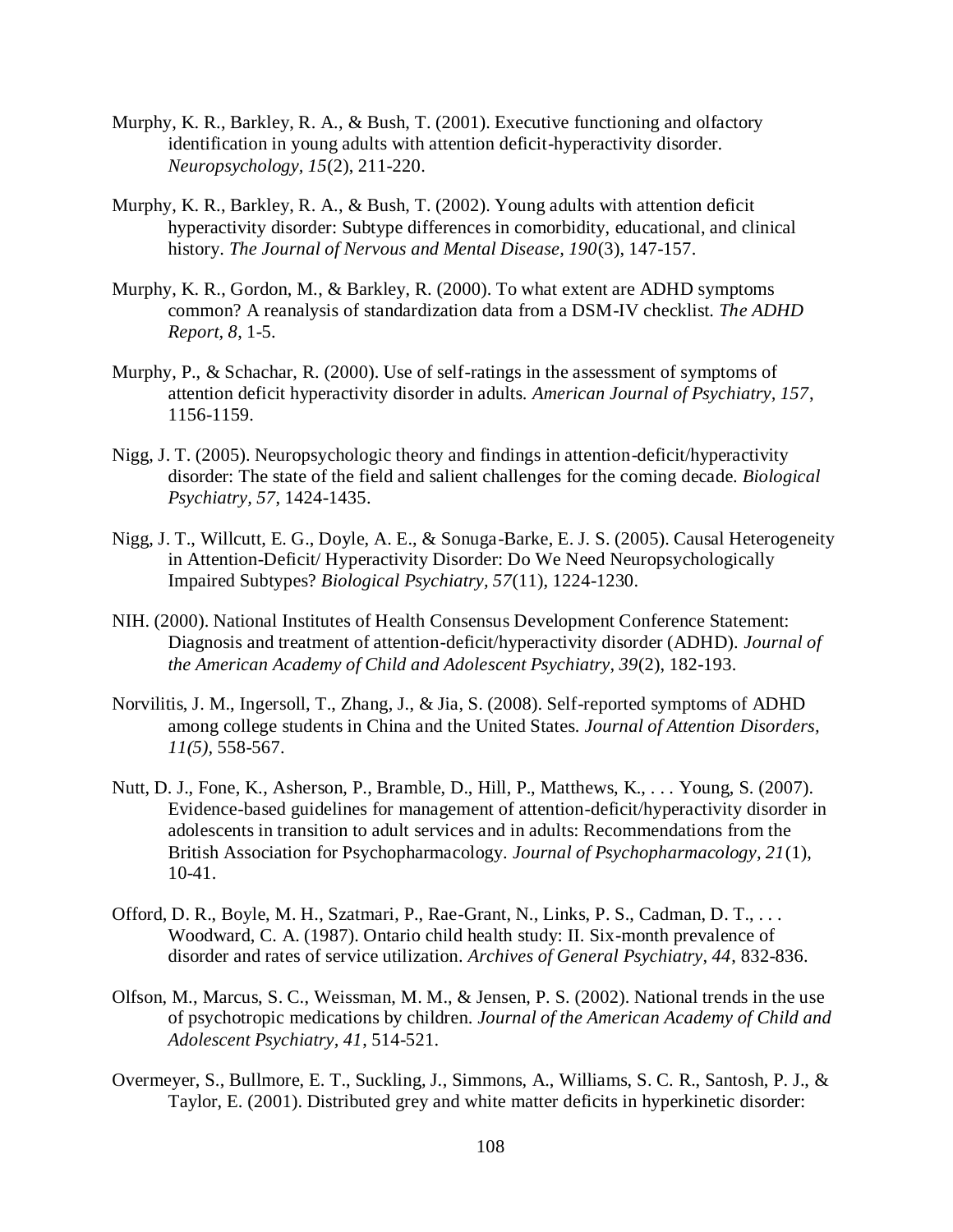MRI evidence for anatomical abnormality in an attentional network. *Psychological Medicine: A Journal of Research in Psychiatry and the Allied Sciences, 31*(8), 1425- 1435. doi: 10.1017/s0033291701004706

- Parker, J. G., & Asher, S. R. (1987). Peer relations and later personal adjustment: Are lowaccepted children at risk? *Psychological Bulletin, 102*(3), 357-389.
- Pasini, A., Paloscia, C., Alessandrelli, R., Porfirio, M. C., & Curatolo, P. (2007). Attention and executive functions profile in drug naive ADHD subtypes. *Brain & Development, 29*(7), 400-408. doi: 10.1016/j.braindev.2006.11.010
- Pelham, W. E., & Fabiano, G. A. (2008). Evidence-based psychosocial treatments for attentiondeficit/hyperactivity disorder. *Journal of Clinical Child and Adolescent Psychology, 37*(1), 184-214.
- Pelham, W. E., Foster, E. M., & Robb, J. A. (2007). The economic impact of attentiondeficit/hyperactivity disorder in children and adolescents. *Ambulatory Pediatrics, 7*, 121- 131.
- Pelham, W. E., & Waschbusch, D. A. (1999). Behavioral intervention in attentiondeficit/hyperactivity disorder. In H. C. Quay & A. E. Hogan (Eds.), *Handbook of Disruptive Behavior Disorders*. New York: Kluwer Academic/Plenum.
- Penny, A. M., Waschbusch, D. A., Klein, R. M., Corkum, P., & Eskes, G. (2009). Developing a measure of sluggish cognitive tempo for children: Content validity, factor structure, and reliability. *Psychological Assessment, 21*(3), 380-389.
- Pliszka, S. R., McCracken, J. T., & Maas, J. W. (1996). Catecholamines in attention-deficit hyperactivity disorder: Current perspectives. *Journal of the American Academy of Child & Adolescent Psychiatry, 35*(3), 264-272.
- Polanczyk, G., De Lima, M. S., Horta, B. L., Biederman, J., & Rohde, L. A. (2007). The worldwide prevalence of ADHD: A systematic review and metaregression analysis. *American Journal of Psychiatry, 164*, 942-948.
- Posner, M. I., Inhoff, A. W., Friedrich, F. J., & Cohen, A. (1987). Isolating attentional systems: A cognitive-anatomical analysis. *Psychobiology, 15*(2), 107-121.
- Posner, M. I., & Petersen, S. E. (1990). The attention system of the human brain. *Annual Review of Neuroscience, 13*, 25-42.
- Proto, D., Pella, R. D., Hill, B. D., & Gouvier, W. D. (2009). Assessment and rehabilitation of acquired visuospatial and proprioceptive deficits associated with visuospatial neglect. *Neurorehabilitation, 24*(2), 145-157.
- Rubin, L. H., Witkiewitz, K., St. Andre, Justin, & Reilly, S. (2007). Methods for handling missing data in the behavioral neurosciencies: Don't throw the baby rat out with the bath water. *The Journal of Undergraduate Neuroscience Education, 5(2),* A71-A77.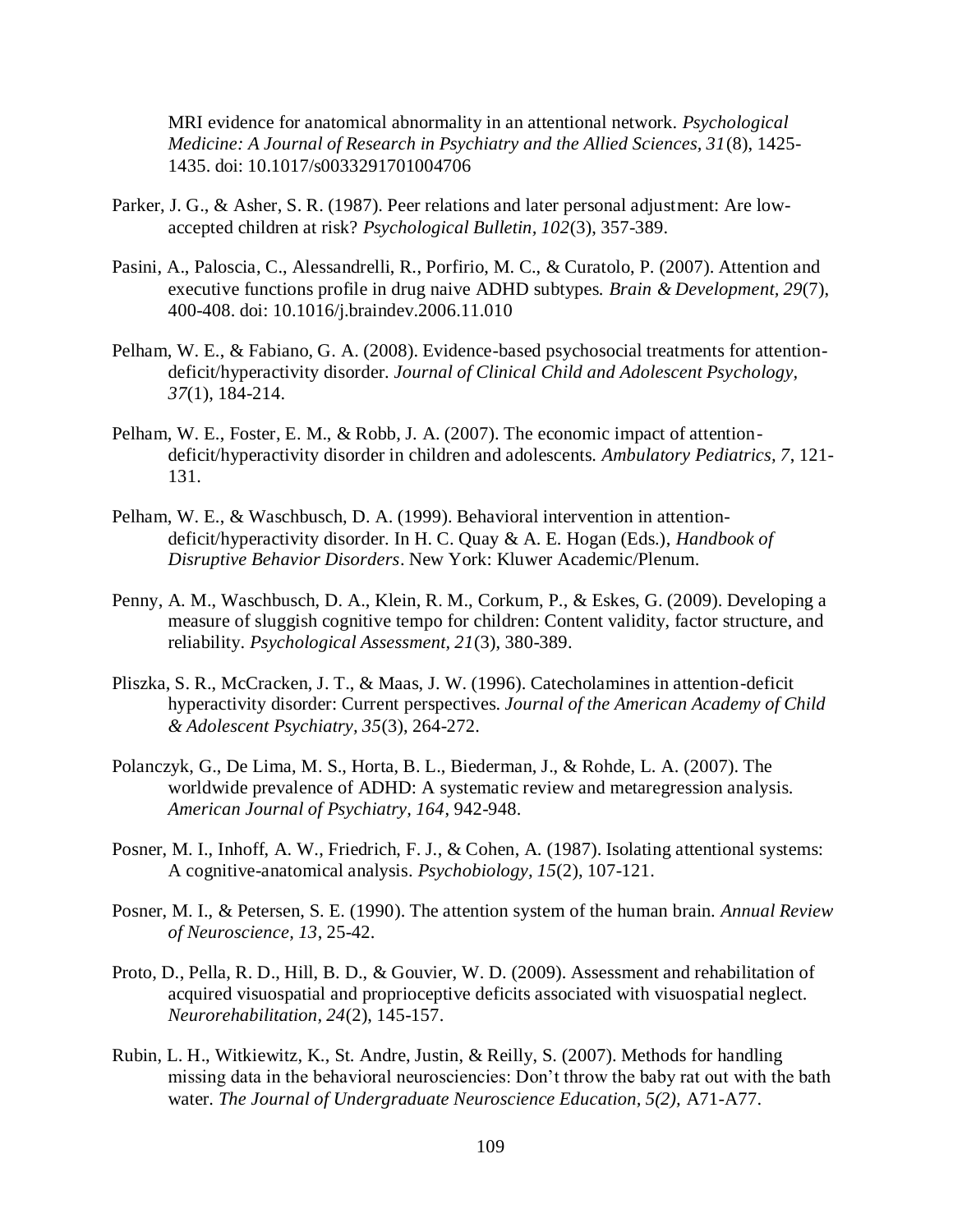- Quay, H. C. (1988a). Attention deficit disorder and the behavioral inhibition system: The relevance of the neuropsychological theory of Jeffrey A. Gray. In L. M. Bloomingdale & J. Sergeant (Eds.), *Attention deficit disorder: Criteria, cognition, and intervention* (pp. 117-126). New York: Pergamon.
- Quay, H. C. (1988b). The behavioral reward and inhibition systems in childhood behavior disorder. In L. M. Bloomingdale & J. Sergeant (Eds.), *Attention deficit disorder, Vol. 3: New research in attention, treatment, and psychopharmacology* (pp. 176-186). New York: Pergamon.
- Quay, H. C. (1997). Inhibition and attention deficit hyperactivity disorder. *Journal of Abnormal Child Psychology: An official publication of the International Society for Research in Child and Adolescent Psychopathology, 25*(1), 7-13. doi: 10.1023/a:1025799122529
- Quay, H. C. (1999). Classification of the disruptive behavior disorders. In H. C. Quay & A. E. Hogan (Eds.), *Handbook of Disruptive Behavior Disorders* (pp. 3-21). New York: Kluwer Academic/Plenum.
- Raaijmakers, Q. A. (1999). Effectiveness of different missing data treatments in surveys with likert-type data: Introducing the relative mean substitution approach. *Educational and Psychological Measurement, 59(5),* 725-748.
- Rabin, L. A., Barr, W. B., & Burton, L. A. (2005). Assessment practices of clinical neuropsychologists in the United States and Canada: A survey of INS, NAN, and APA division 40 members. *Archives of Clinical Neuropsychology, 20*, 33-65.
- Raichle, M. E., & Gusnard, D. A. (2005). Intrinsic brain activity sets the stage for expression of motivated behavior. *The Journal Of Comparative Neurology, 493*(1), 167-176.
- Raichle, M. E., & Snyder, A. Z. (2007). A default mode of brain function: a brief history of an evolving idea. *Neuroimage, 37*(4), 1083-1090.
- Ramsay, J. R., & Rostain, A. L. (2007). Psychosocial treatments for attentiondeficit/hyperactivity disorder in adults: Current evidence and future directions. *Professional Psychology: Research and Practice, 38*(4), 338-346. doi: 10.1037/0735- 7028.38.4.338
- Rapport, M. D., & Moffitt, C. (2002). Attention-deficit/hyperactivity disorder and methylphenidate: A review of height/weight, cardiovascular, and somatic complaint side effects. *Clinical Psychology Review, 22*(8), 1107-1131.
- Rasmussen, P., & Gillberg, C. (2000). Natural outcome of ADHD with developmental coordination disorder at age 22 years: A controlled, longitudinal, community-based study. *Journal of the American Academy of Child and Adolescent Psychiatry, 39*, 1424- 1431.
- Reitan, R. (1955). The relation of the Trail Making Test to organic brain damage. *Journal of Consulting Psychology, 19,* 393-394.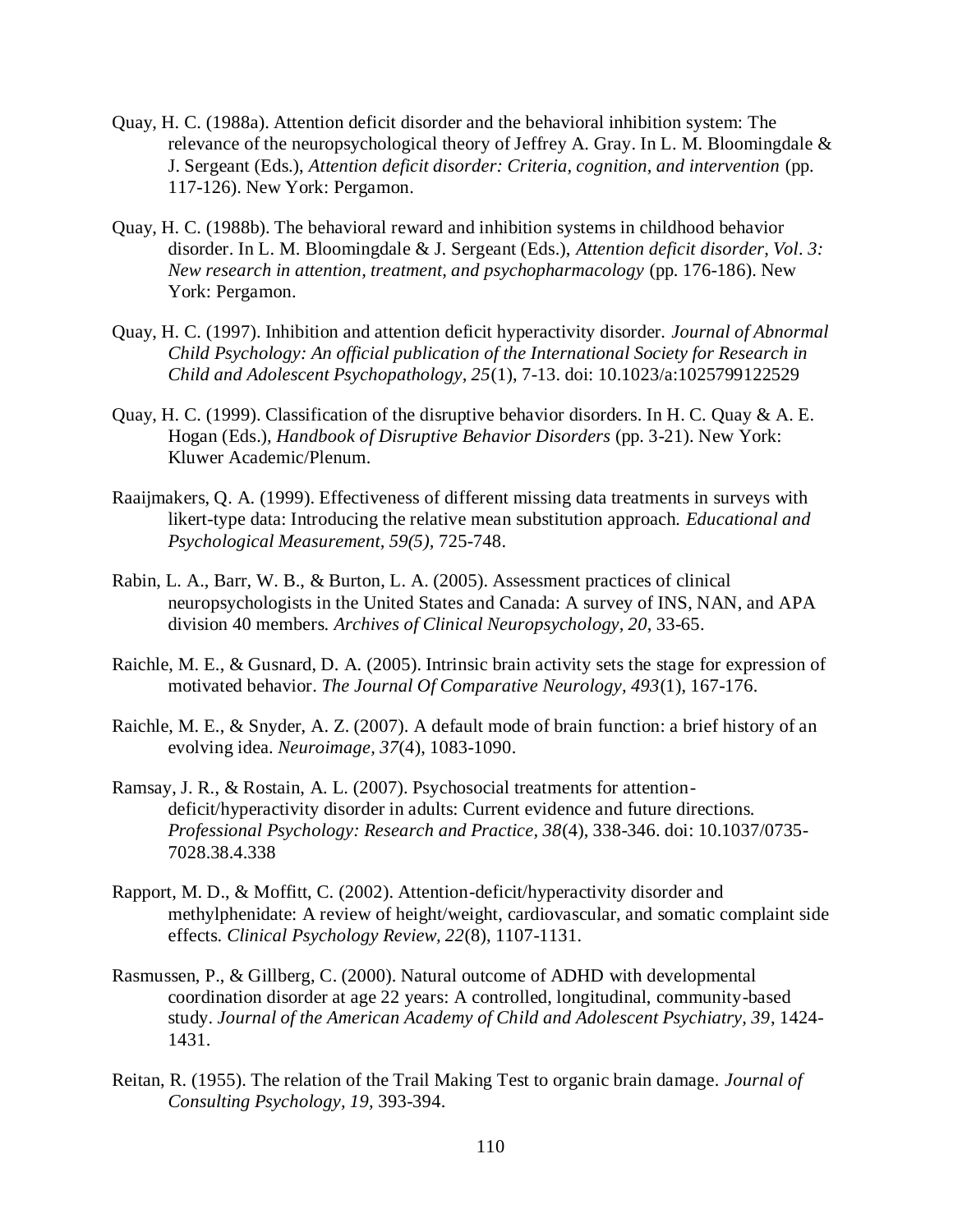- Rie, H., & Rie, L. (Eds.). (1980). *Handbook of minimal brain dysfuctions: A critical view*. New York: Wiley.
- Rommelse, N. N. J., Altink, M. E., Fliers, E. A., Martin, N. C., Buschgens, C. J. M., Hartman, C. A., . . . Oosterlaan, J. (2009). Comorbid problems in ADHD: Degree of association, shared endophenotypes, and formation of distinct subtypes. Implications for a future DSM. *Journal of Abnormal Child Psychology, 37*, 793-804.
- Rommelse, N. N. J., Altink, M. E., Oosterlaan, J., Beem, L., Buschgens, C. J. M., Buitelaar, J. K., & Sergeant, J. A. (2008). Speed, variability, and timing of motor output in ADHD: Which measures are useful for endophenotypic research? *Behavioral Genetics, 38*, 121- 132.
- Rovniak, L. S., Sallis, J. F., Saelens, B. E., Frank, L. D., Marshall, S. J., Normal, G. J., Conway, T. L., Cain, K. L., & Hovell, M. F. (2010). Adults' physical activity patterns across life domains: Cluster analysis with replication. *Health Psychology, 29(5),* 496-505.
- Rowland, A. S., Lesesne, C. A., & Abramowitz, A. J. (2002). The epidemiology of attentiondeficit/hyperactivity disorder (ADHD): A public health view. *Mental Retardation and Developmental Disabilities Research Review, 8*, 162-170.
- Roy-Byrne, P., Scheele, L., Brinkley, J., Ward, N., Wiatrak, C., Russo, J., . . . Varley, C. (1997). Adult attention-deficit hyperactivity disorder: Assessment guidelines based on clinical presentation to a specialty clinic. *Comprehensive Psychiatry, 38*(3), 1-9.
- Rushworth, M. F., Nixon, P. D., Renowden, S., Wade, D. T., & Passingham, R. E. (1997). The left parietal cortex and motor attention. *Neuropsychologia, 35*(9), 1261-1273.
- Sadler, T. R. (2009). Implications for practitioner diagnosis of adult ADHD in a primary care setting. *Dissertation Abstracts Internation: Section B: The Sciences and Engineering, 69(8-B),* 5053.
- Sagvolden, T., Johansen, E. B., Aase, H., & Russell, V. A. (2005). A dynamic developmental theory of attention-deficit/hyperactivity disorder (ADHD) predominantly hyperactive/impulsive and combined subtypes. *The Behavioral And Brain Sciences, 28*(3), 397-419.
- Saunders, J. A., Morrow-Howell, N., Spitznagel, E., Dore, P., Proctor, E. K., & Pescarino, R. (2006). Imputing missing data: A comparison of methods for social work researchers. *Social Work Research, 30(1),* 19-31.
- Schachar, R., & Ickowicz, A. (1999). Pharmacological treatment of attentiondeficit/hyperactivity disorder. In H. C. Quay & A. E. Hogan (Eds.), *Handbook of Disruptive Behavior Disorders*. New York: Kluwer Academic/Plenum.
- Schaefer, J. L. & Graham, J. W. (2002). Missing data: Our view of the state of the art. *Psychological Methods, 7(2),* 147-177.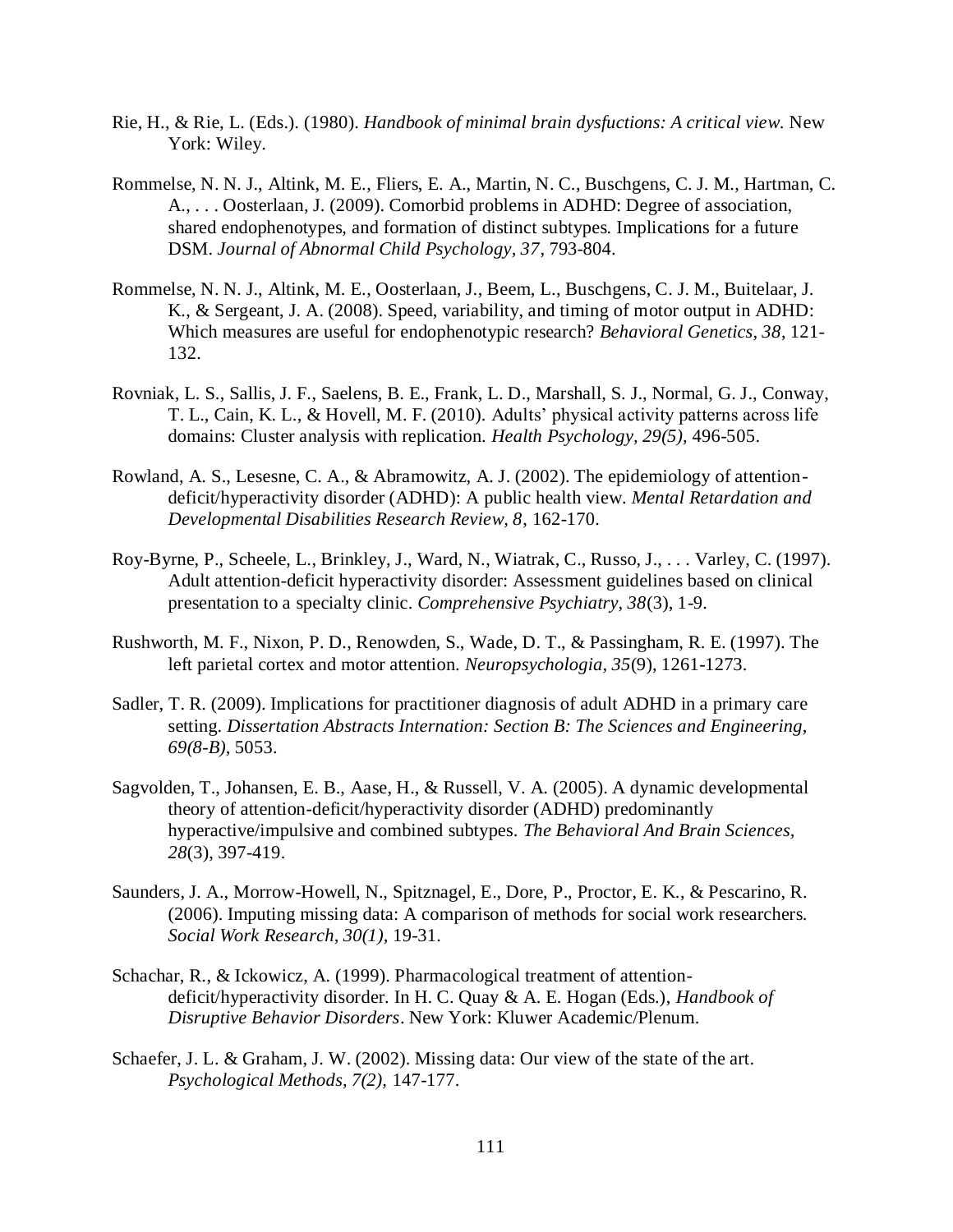- Schlomer, G. L., Bauman, S., & Card, N. A. (2010). Best practices for missing data in counseling psychology. *Journal of Counseling Psychology, 57(1),* 1-10.
- Schneider, M. F., Krick, C. M., Retz, W., Hengesch, G., Retz-Junginger, P., Reith, W., & Rosler, M. (2010). Impairment of fronto-striatal and parietal cerebral networks correlates with attention deficit hyperactivity disorder (ADHD) psychopathology in adults--A functional magnetic reasonance imaging (fMRI) study. *Psychiatry Research: Neuroimaging, 183*, 75-84.
- Schweri, M. M., Skolnick, P., Rafferty, M. F., Rice, K. C., Janowsky, A. J., & Paul, S. M. (1985). [3H]Threo-(+/-)-methylphenidate binding to 3,4-dihydroxyphenylethylamine uptake sites in corpus striatum: correlation with the stimulant properties of ritalinic acid esters. *Journal Of Neurochemistry, 45*(4), 1062-1070.
- Sergeant, J. (2000). The cognitive-energetic model: An empirical approach to attentiondeficit/hyperactivity disorder. *Neuroscience and Biobehavioral Reviews, 24*, 7-12.
- Sergeant, J., & Van der Meere, J. (1990). Convergence of approaches in localizing the hyperactivity deficit. In B. B. Lahey & A. E. Kazdin (Eds.), *Advances in Clinical Child Psychology* (Vol. 13, pp. 207-246). New York: Plenum Press.
- Shafritz, K. M., Marchione, K. E., Gore, J. C., Shaywitz, S. E., & Shaywitz, B. A. (2004). The effects of methylpenidate on neural systems of attention in attention deficit hyperactivity disorder. *American Journal of Psychiatry, 161*(11), 1990-1997.
- Sharp, D. J., Bonnelle, V., De Boissezon, X., Beckmann, C. F., James, S. G., Patel, M. C., & Mehta, M. A. (2010). Distinct frontal systems for response inhibition, attentional capture, and error processing. *Proceedings Of The National Academy Of Sciences Of The United States Of America, 107*(13), 6106-6111.
- Shrive, F. M., Stuart, H., Quan, H., & Ghali, W. A. (2006). Dealing with missing data in a multiquestion depression scale: A comparison of imputation methods. *BMC Medical Research Methodology, 6:57,* doi:10.1186/1471-2288-6-57.
- Skirbekk, B., Hansen, B. H., Oerbeck, B., & Kristensen, B. (2011). The relationship between sluggish cognitive tempo, subtypes of attention-deficit/hyperactivity disorder, and anxiety disorders. *Journal of Abnormal Child Psychology, 39(4),* 513-525. doi: 10.1007/s10802- 011-9488-4
- Simsek, M., Al-Sharbati, M., Al-Adawi, S., & Lawatia, K. (2006). The VNTR polymorphism in the human dopamine transporter gene: improved detection and absence of association of VNTR alleles with attention-deficit hyperactivity disorder. *Genetic Testing, 10*(1), 31-34.
- Smith, A. B., Taylor, E., Brammer, M., Toone, B., & Rubia, K. (2006). Task-specific hypoactivation in prefrontal and temporoparietal brain regions during motor inhibition and task switching in medication-naive children and adolescents with attention deficit hyperactivity disorder. *The American Journal Of Psychiatry, 163*(6), 1044-1051.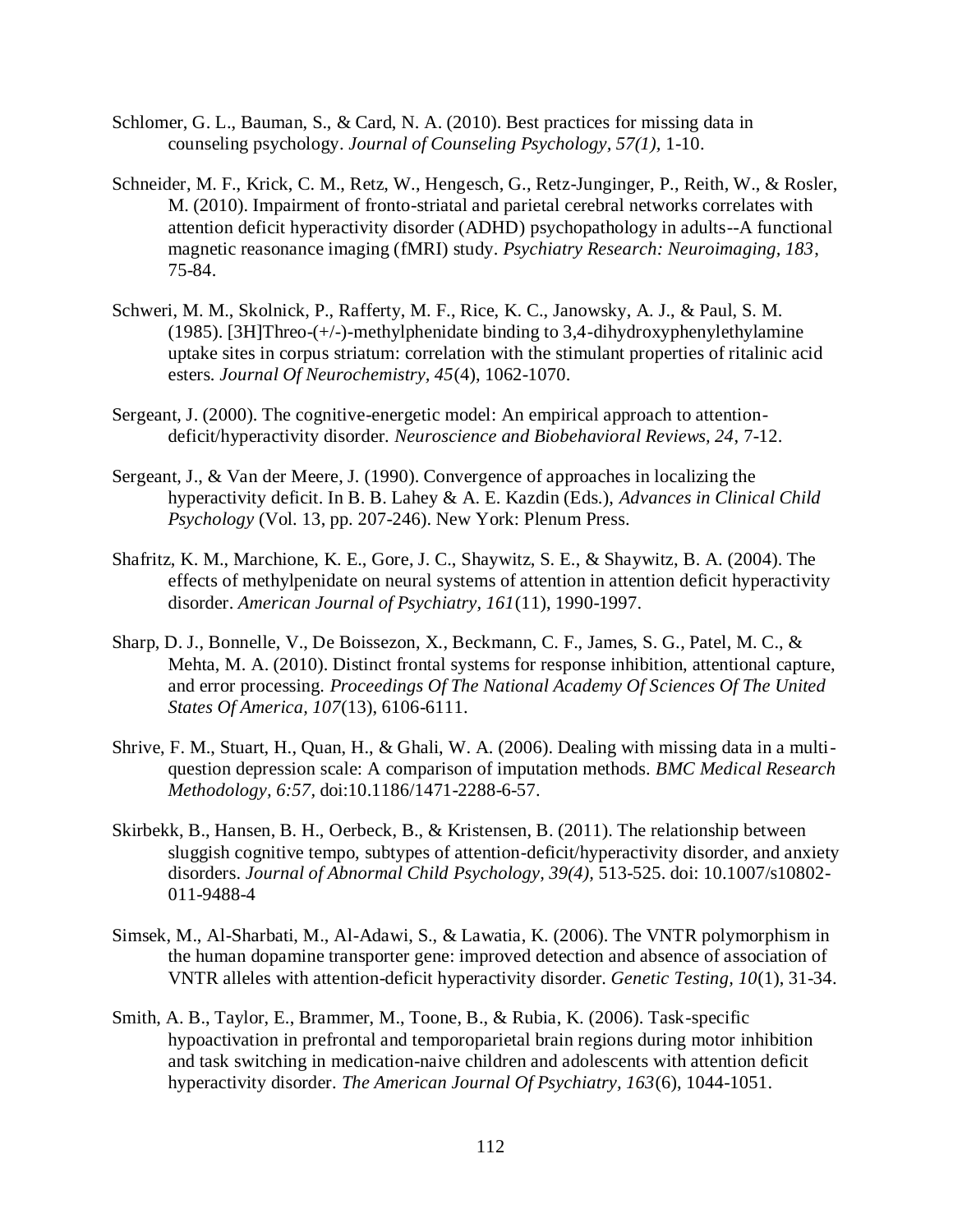- So, C. Y. C., Leung, P. W. L., & Hung, S.-F. (2008). Treatment effectiveness of combined medication/behavioural treatment with chinese ADHD children in routine practice. *Behaviour Research And Therapy, 46*(9), 983-992.
- Sonuga-Barke, E. J. S., & Castellanos, F. X. (2007). Spontaneous attentional fluctuations in impaired states and pathological conditions: A neurobiological hypothesis. *Neuroscience and Biobehavioral Reviews, 31*(7), 977-986. doi: 10.1016/j.neubiorev.2007.02.005
- Spencer, T. J., Biederman, J., Madras, B. K., Faraone, S. V., Dougherty, D. D., Bonab, A. A., & Fischman, A. J. (2005). In vivo neuroreceptor imaging in attention-deficit/hyperactivity disorder: a focus on the dopamine transporter. *Biological Psychiatry, 57*(11), 1293-1300.
- Spencer, T. J., Biederman, J., & Wilens, T. (2004). Non-stimulant treatment of adult attention deficit hyperactivity disorder. *Psychiatric Clinics of North America, 27,* 373-383.
- Stefanatos, G. A., & Baron, I. S. (2007). Attention-deficit/hyperactivity disorder: A neuropsychological perspective towards DSM-V. *Neuropsychology Review, 17*, 5-38.
- Stefanatos, G. A., & Wasserstein, J. (2001). Attention deficit/hyperactivity disorder as a right hemisphere syndrome: Selective literature review and detailed neuropsychological case studies. In J. Wasserstein, L. E. Wolf & F. F. LeFever (Eds.), *Adult attention deficit disorder: Brain mechanisms and life outcomes.* (pp. 172-195). New York, NY US: New York Academy of Sciences.
- Stein, M. A., Sandoval, R., Szumowski, E., Roizen, N. et al. (1995). Psychometric characteristics of the Wender Utah Rating Scale (WURS): Reliability and factor structure in men and women. *Psychopharmacology Bulletin, 31(2),* 425-433.
- Still, G. (1902). Some abnormal psychical conditions in children. *Lancet, 1*, 1008-1012, 1077- 1082, 1163-1168.
- Still, G. (2006). Some abnormal psychical conditions in children: Excerpts from three lectures. *Journal of Attention Disorders, 10*, 126-136.
- Strauss, A. A., & Lehtinen, L. E. (1947). *Psychopathology and education of the brain-injured child*. New York: Grune & Stratton.
- Strauss, E. Sherman, E. M. S., & Spreen, O. (2006). *A compendium of neuropsychological tests*  (3rd ed.). New York: Oxford.
- Stuss, D. T., Murphy, K. J., Binns, M. A., & Alexander, M. P. (2003). Staying on the job: the frontal lobes control individual performance variability. *Brain: A Journal Of Neurology, 126*(Pt 11), 2363-2380.
- Stuss, D. T., Pogue, J., Buckle, L., & Bondar, J. (1994). Characterization of stability of performance in patients with traumatic brain injury: Variability and consistency on reaction time tests. *Neuropsychology, 8*(3), 316-324. doi: 10.1037/0894-4105.8.3.316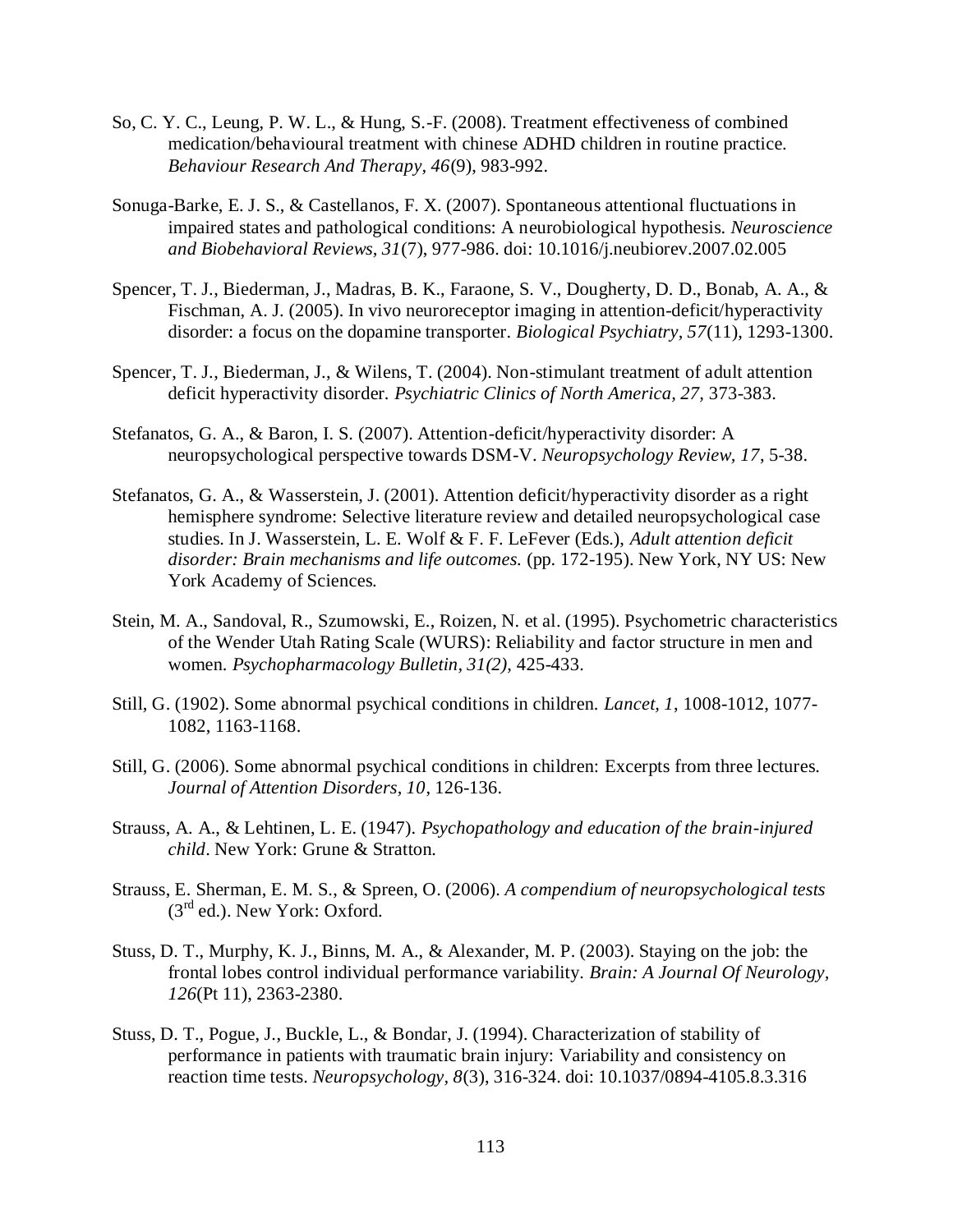- Stuss, D. T., Stethem, L. L., Hugenholtz, H., Picton, T., Pivik, J., & Richard, M. T. (1989). Reaction time after head injury: fatigue, divided and focused attention, and consistency of performance. *Journal of Neurology, Neurosurgery, and Psychiatry, 52*(6), 742-748.
- Suhr, J., Zimak, E., Bluelow, M., & Fox, L. (2009). Self-reported childhood attentiondeficit/hyperactivity disorder symptoms are not specific to the disorder. *Comprehensive Psychiatry, 50(3),* 269-275.
- Tabachnick, B. G., & Fidell, L. S. (2007). *Using Multivariate Statistics* (5th ed.). Boston: Pearson.
- Tamm, L., Menon, V., & Reiss, A. L. (2006). Parietal attentional system aberrations during target detection in adolescents with attention deficit hyperactivity disorder: event-related fMRI evidence. *The American Journal Of Psychiatry, 163*(6), 1033-1043.
- Taylor, E., Sergeant, J., Doepfner, M., Gunning, B., Overmeyer, S., Möbius, H. J., & Eisert, H. G. (1998). Clinical guidelines for hyperkinetic disorder. European Society for Child and Adolescent Psychiatry. *European Child & Adolescent Psychiatry, 7*(4), 184-200.
- Tsang, T. W., Kohn, M. R., Hermens, D. F., Clarke, S. D., Clark, C. R., Efron, D., Cranswick, N., Lamb, C., & Williams, L. M. (2011). A randomined controlled trial investigation of a non-stimulant in attention-deficit/hyperactivity disorder (ACTION): rationale and design. *Trials, 13(12),* 77.
- Uebel, H., Albrecht, B., Asherson, P., Borger, N. A., Butler, L., Chen, W., . . . Banaschewski, T. (2010). Performance variability, impulsivity errors and the impact of incentives as gender-independent endophenotypes for ADHD. *Journal of Child Psychology and Psychiatry, 51*(2), 210-218.
- Vaidya, C. J., Austin, G., Kirkorian, G., Ridlehuber, H. W., Desmond, J. E., Glover, G. H., & Gabrieli, J. D. (1998). Selective effects of methylphenidate in attention deficit hyperactivity disorder: A functional magnentic resonance study. *Proceedings of the National Academy of Sciences, 95*(24), 14494-14499.
- van der Meere, J., & Sergeant, J. (1988). Focused attention in pervasively hyperactive children. *Journal of Abnormal Child Psychology, 16*(6), 627-639.
- van der Meere, J., Wekking, E., & Sergeant, J. (1991). Sustained attention and pervasive hyperactivity. *Journal Of Child Psychology And Psychiatry, And Allied Disciplines, 32*(2), 275-284.
- Van der Molen, M. W. (1996). Energetics and the reaction process: Running threads through experimental psychology. In O. Neumann & A. F. Sanders (Eds.), *Handbook of Perception and Action* (Vol. 3, pp. 229-275). London: Academic Press.
- Vaurio, R. G., Simmonds, D. J., & Mostofsky, S. H. (2009). Increased intra-individual reaction time variability in attention-deficit/hyperactivity disorder across response inhibition tasks with different cognitive demands. *Neuropsychologia, 47*, 2289-2396.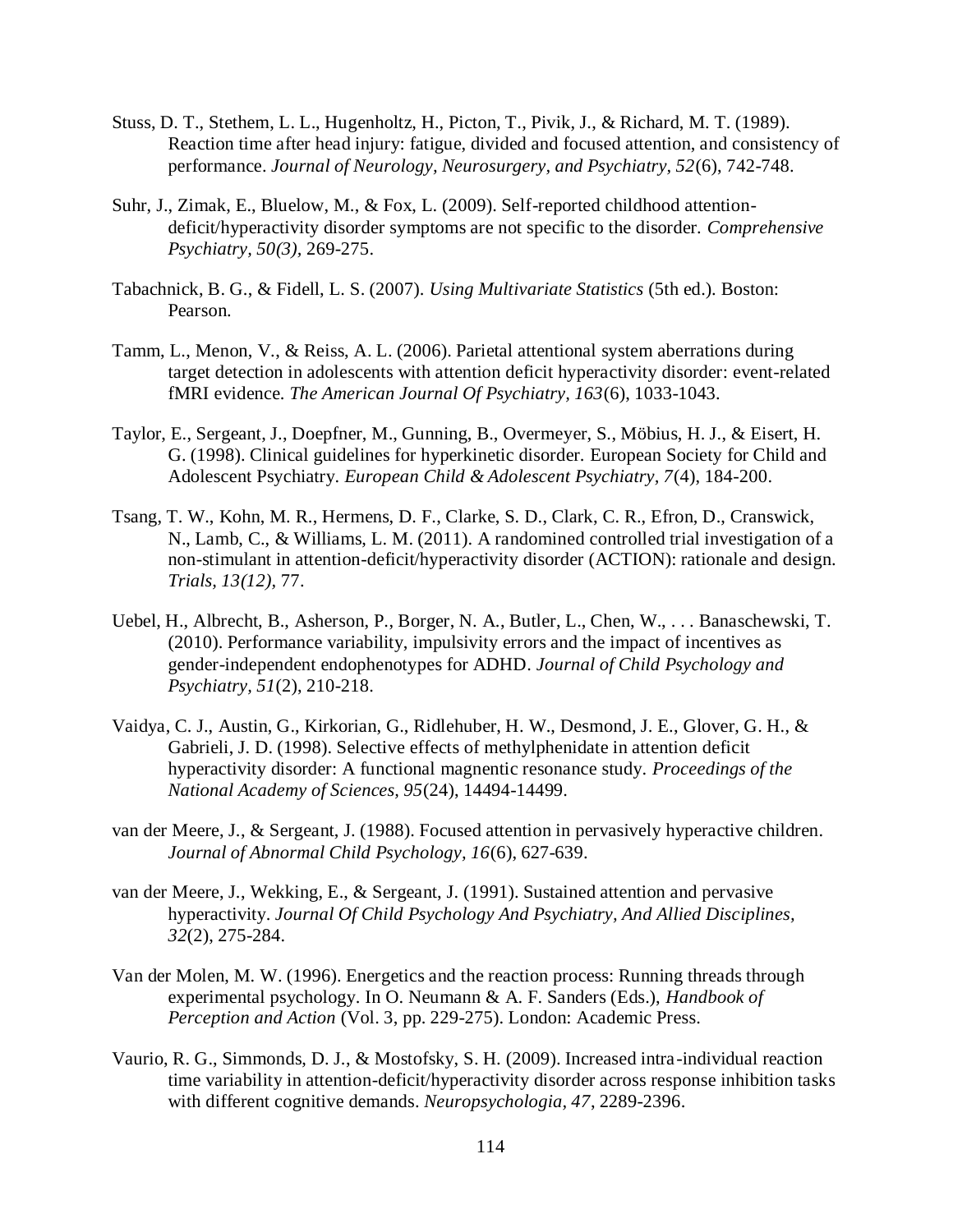- Volkow, N. D., Wang, G.-J., Newcorn, J., Telang, F., Solanto, M. V., Fowler, J. S., . . . Swanson, J. M. (2007). Depressed dopamine activity in caudate and preliminary evidence of limbic involvement in adults with attention-deficit/hyperactivity disorder. *Archives of General Psychiatry, 64*(8), 932-940.
- Volkow, N. D., Wang, G. J., Fowler, J. S., Gatley, S. J., Logan, J., Ding, Y. S., . . . Pappas, N. (1998). Dopamine transporter occupancies in the human brain induced by therapeutic doses of oral methylphenidate. *The American Journal Of Psychiatry, 155*(10), 1325- 1331.
- Wahlstedt, C. (2009). Neuropsychological deficits in relation to symptoms of ADHD: Independent contributions and interactions. *Child Neuropsychology, 15*, 262-279.
- Wang, Y., Chong, M., Chou, W., & Yang, J. O. (1993). Prevalence of attention deficit hyperactivity disorder in primary school children in Taiwan. *Journal of the Formosan Medical Association, 92*, 133-138.
- Ward, M. F., Wender, P. H., & Reimherr, F. W. (1993). The Wender Utah Rating Scale: An aid in the retrospective diagnosis of childhood attention deficit hyperactivity disorder. *American Journal of Psychiatry, 150*(6), 885-890.
- Wechsler, D. (1946). *The Wechsler-Bellevue Intelligence Scale: Form II, Manual for Administering and Scoring the Test*. New York: Psychological Corporation.
- Wechsler, D. (1997a). *Wechsler Adult Intelligence Scale (3rd ed.)*. San Antonio, TX: The Psychological Corporation.
- Wechsler, D. (1997b). *Wechsler Memory Scale (3rd ed.)*. San Antonio, TX: The Psychological Corporation.
- Weiler, M. D., Bernstein, J. H., Bellinger, D., & Waber, D. P. (2002). Information processing deficits in children with attention-deficit/hyperactivity disorder, inattentive type and children with reading disability. *Journal of Learning Disabilities, 35*(5), 448-461.
- Weiss, G., & Hechtman, L. (1993). *Hyperactive children grown up*. New York, NY: Guilford.
- Weiss, G., Hechtman, L., Milroy, T., & Perlman, T. (1985). Psychiatric status of hyperactives as adults: A controlled prospective 15-year follow-up of 63 hyperactive children. *Journal of the American Academy of Child Psychiatry, 24*(2), 211-220.
- Weissman, D. H., Roberts, K. C., Visscher, K. M., & Woldorff, M. G. (2006). The neural bases of momentary lapses in attention. *Nature Neuroscience, 9*(7), 971-978. doi: 10.1038/nn1727
- Wernicke, J. F., Faries, D., Girod, D., Brown, J., Gao, H., Kelsey, D., . . . Heiligenstein, J. (2003). Cardiovascular effects of atomoxetine in children, adolescents, and adults. *Drug Safety: An International Journal Of Medical Toxicology And Drug Experience, 26*(10), 729-740.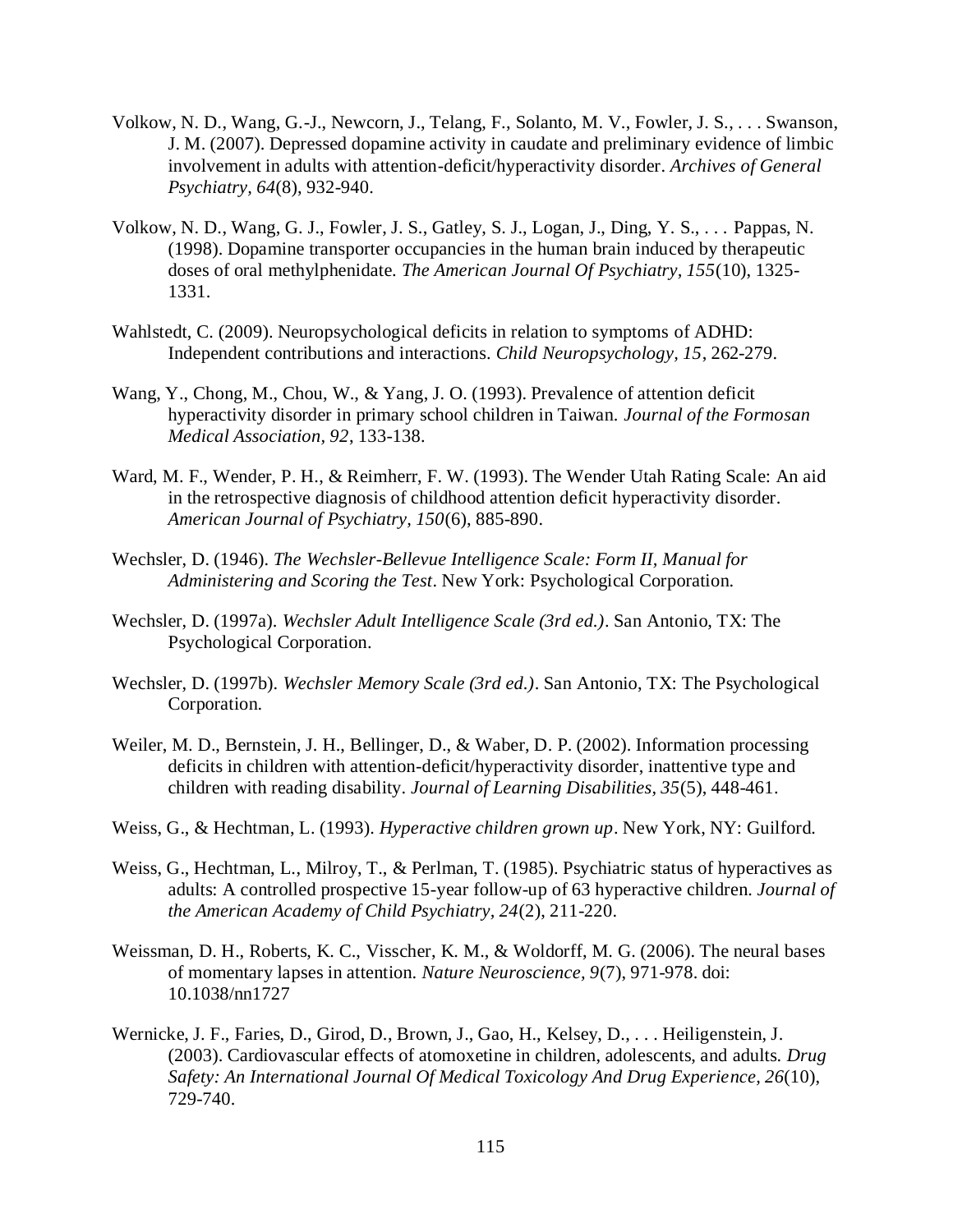- Weyandt, L. L., Linterman, I., & Rice, J. A. (1995). Reported prevalence of attentional difficulties in a general sample of college students. *Journal of Psychopathology and Behavioral Assessment, 17*(3), 293-304. doi: 10.1007/bf02229304
- Willcutt, E. G., Pennington, B. F., & DeFries, J. C. (2000). Etiology of inattention and hyperactivity/impulsivity in a community sample of twins with learning difficulties. *Journal of Abnormal Child Psychology, 28*(2), 149-159.
- Wolraich, M. L., Hannah, J. N., Pinnock, T. Y., Baumgaertel, A., & Brown, J. (1996). Comparison of diagnostic criteria for attention-deficit hyperactivity disorder in a countrywide sample. *Journal of the American Academy of Child & Adolescent Psychiatry, 35*, 319-324.
- Woodcock, R. W., McGrew, K. W., & Mather, N. (2001). *Woodcock-Johnson III Tests of Achievement.* Itasca, IL: Riverside.
- Woods, S. P., Lovejoy, D. W., & Ball, J. D. (2002). Neuropsychological characteristics of adults with ADHD: A comprehensive review of initial studies. *The Clinical Neuropsychologist, 16*(1), 12-34.
- Young, S., & Amarasinghe, J. M. (2010). Practitioner review: Non-pharmacological treatments for ADHD: A lifespan approach. *Journal of Child Psychology and Psychiatry, 51*(2), 116-133.
- Zahn, T. P., Kruesi, M. J., & Rapoport, J. L. (1991). Reaction time indices of attention deficits in boys with disruptive behavior disorders. *Journal of Abnormal Child Psychology: An official publication of the International Society for Research in Child and Adolescent Psychopathology, 19*(2), 233-252.
- Zametkin, A. J., Nordahl, T. E., Gross, M., King, A. C., Semple, W. E., Rumsey, J., . . . Cohen, R. M. (1990). Cerebral glucose metabolism in adults with hyperactivity of childhood onset. *The New England Journal Of Medicine, 323*(20), 1361-1366.
- Zametkin, A. J., & Rapoport, J. L. (1987). Neurobiology of attention deficit disorder with hyperactivity: Where have we come in 50 years? *Journal of the American Academy of Child & Adolescent Psychiatry, 26*(5), 676-686.
- Zhang, H., Du, M., & Zhuang, S. (2010). Impact of long-term treatment of methylphenidate on height and weight of school age children with ADHD. *Neuropediatrics, 41*(2), 55-59.
- Zhuang, X., Oosting, R. S., Jones, S. R., Gainetdinov, R. R., Miller, G. W., Caron, M. G., & Hen, R. (2001). Hyperactivity and impaired response habituation in hyperdopaminergic mice. *Proceedings Of The National Academy Of Sciences Of The United States Of America, 98*(4), 1982-1987.
- Zuvekas, S. H., Vitiello, B., & Norquist, G. S. (2006). Recent trends in stimulant medication use among U.S. children. *American Journal of Psychiatry, 163*, 579-585.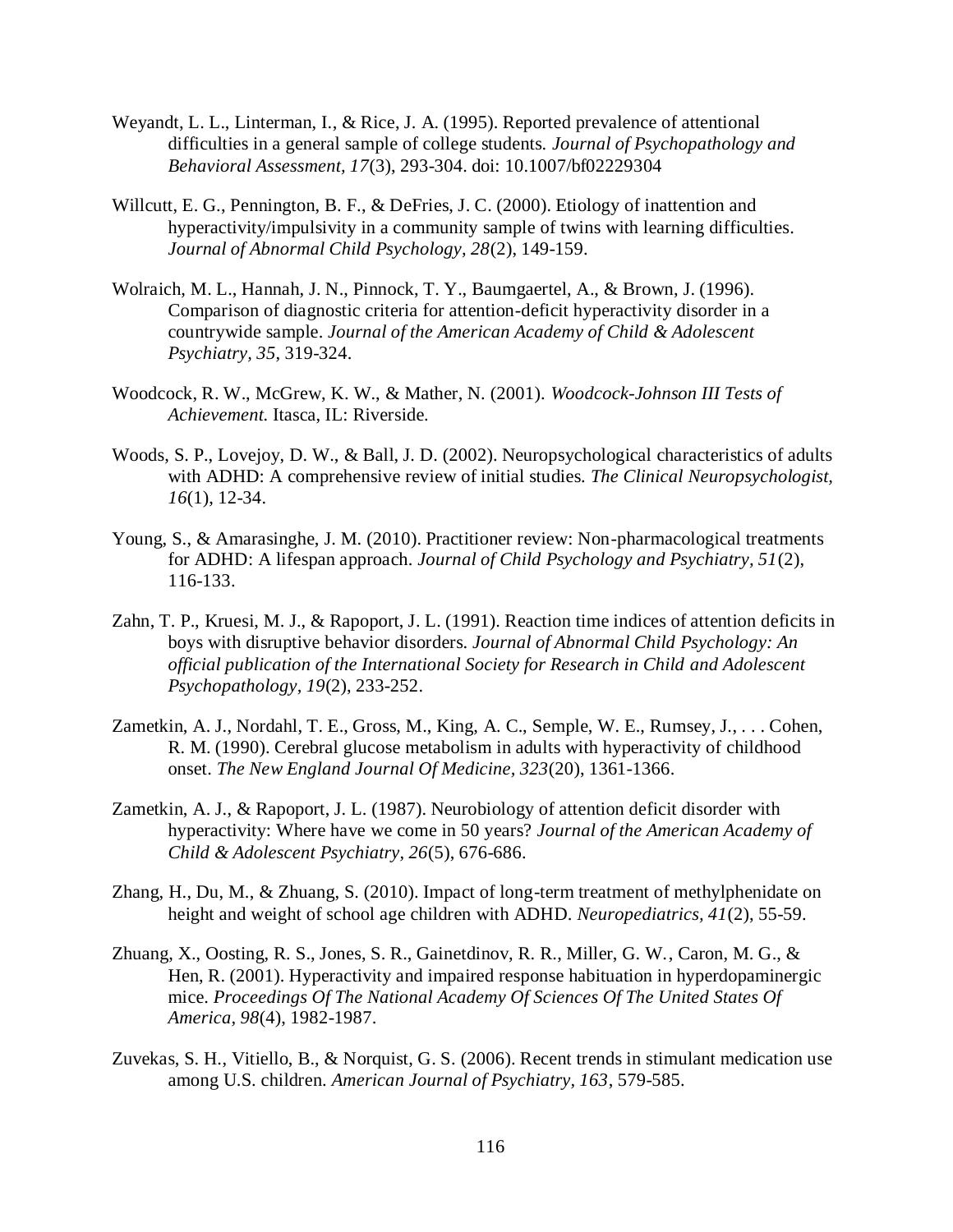#### **APPENDIX A: INFORMED CONSENT FORM**



**College of Arts and Sciences** Psychological Services Center<br>Department of Psychology

## CONSENT FOR PSYCHOLOGICAL SERVICES (ADULT)

I understand that my participation in psychological evaluation and/or treatment at the LSU Psychological Services Center (LSU PSC) is strictly voluntary. I understand that my service provider will be a psychologist or trainee under the direct supervision of a psychologist. I am requesting EVALUATION/COUNSELING services (circle one or both).

I understand that all information obtained in the course of my activities at the LSU PSC is confidential, and can be released only with written consent. Exceptions to this legal safeguard are as follows:

- If I am a danger to myself or others 1.
- If my records are subpoenaed by a court of law  $2.$
- If my provider learns of the abuse or neglect of any child or adult who cannot 3.
	- physically or mentally protect themselves from harm.

I understand that the LSU PSC is a teaching and research clinic, and that my sessions may be observed or audio/videotaped for training purposes, and that the data from my case file may be used for research purposes. In the event of any uch use, my identity will remain totally anonymous, and no record connecting my name with my data will be recorded in any research file. The LSU Institutional Review Board will review and approve in advance any projects conducted using data from LSU PSC case files. I understand that I am free to refuse the use of my data for research purposes at any time, without prejudice affecting my eligibility for clinical services. Any questions concerning clinical or research uses of my case file can be directed to the LSU PSC Director, Amy L. Copeland, Ph.D. at 225-578-1494.

My signature to this form indicates that I have read the information about voluntary consent to receive services and the potential use of my clinical data for research purposes. All of my questions have been answered to my satisfaction, and my consent is granted freely and without coercion.

Signature

Date

Research Consent Y/N

Witness

Date

Psychological Services Center, Department of Psychology • 236 Audubon Hall • Baton Rouge, LA • 70803-5501 • 225-578-1494 • Fax 225-578-4661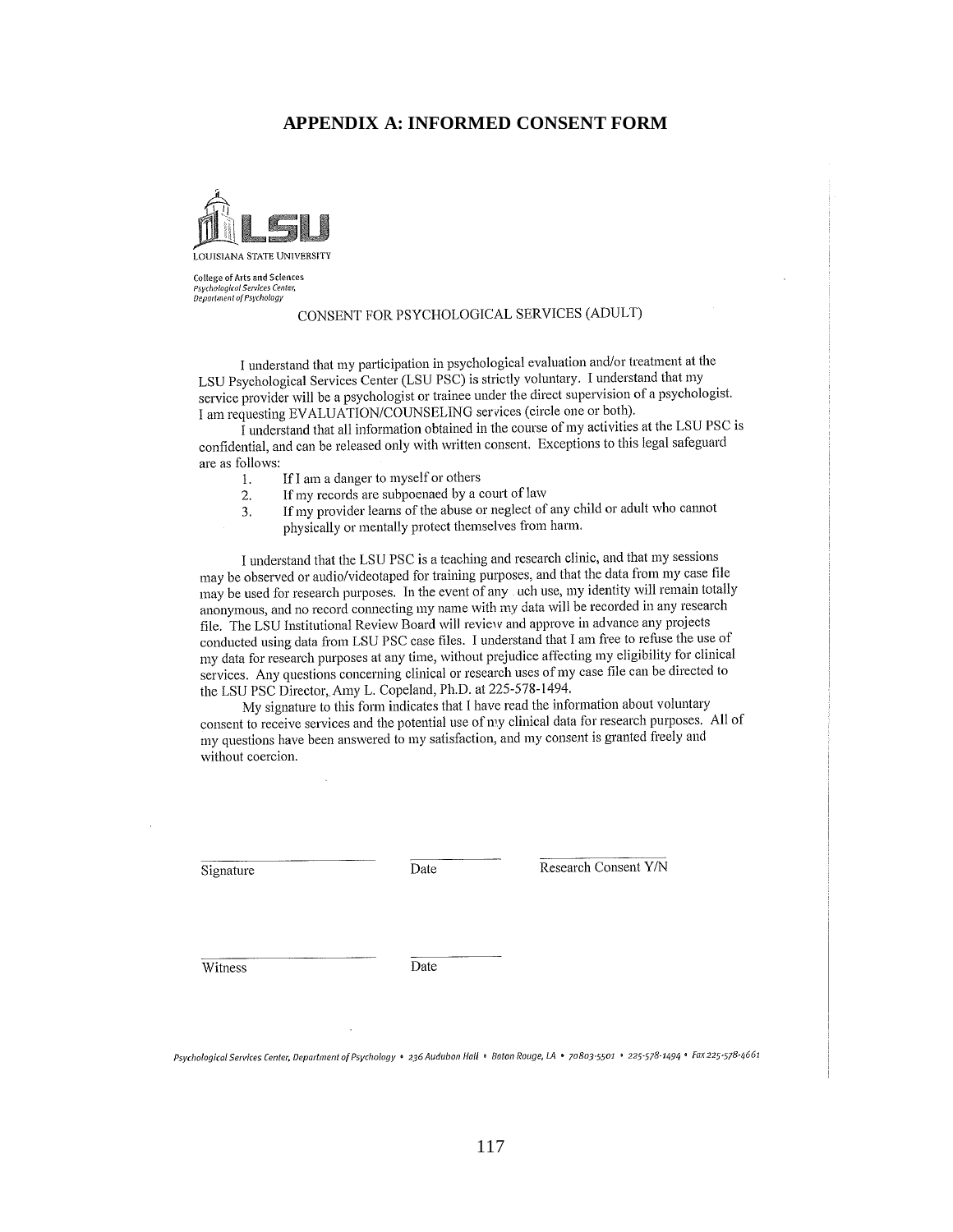# **APPENDIX B: ITEMS OF THE WENDER UTAH RATING SCALE**

## **As a child I was (or had):**

- I. Active, restless, always on the go
- 2. Afraid of things
- 3. Concentration problems, easily distracted
- 4. Anxious, worrying
- S. Nervous, fidgety
- 6. Inattentive, daydreaming
- 7. Hot- or short-tempered, low boiling point
- 8. Shy, sensitive
- 9. Temper outbursts, tantrums
- 10. Trouble with stick-to-it-tiveness, not following through, failing to finish things started
- 11. Stubborn, strong-willed
- 12. Sad or blue, depressed, unhappy
- 13. Incautious, dare-devilish, involved in pranks
- 14. Not getting a kick out of things, dissatisfied with life
- 15. Disobedient with parents, rebellious, sassy
- 16. Low opinion of myself
- 18. Outgoing, friendly, enjoyed company of people
- 19. Sloppy, disorganized
- 20. Moody, ups and downs
- 21. Angry
- 22. Friends, popular
- 23. Well-organized, tidy, neat
- 24. Acting without thinking, impulsive
- 25. Tendency to be immature
- 26. Guilty feelings, regretful
- 27. Losing control of myself
- 28. Tendency to be or act irrational
- 29. Unpopular with other children, didn't keep friends for long, didn't get along with other children
- 30. Poorly coordinated, did not participate in sports
- 31. Afraid of losing control of self
- 32. Well-coordinated, picked first in games
- 33. Tomboyish (for women only)
- 34. Running away from home
- 35. Getting into fights
- 36. Teasing other children
- 37. Leader bossy
- 38. Difficulty getting awake
- 39. Follower, led around too much
- 40. Trouble seeing things from someone else's point of view
- 41. Trouble with authorities, trouble with school, visits to principal's office
- 42. Trouble with police, booked, convicted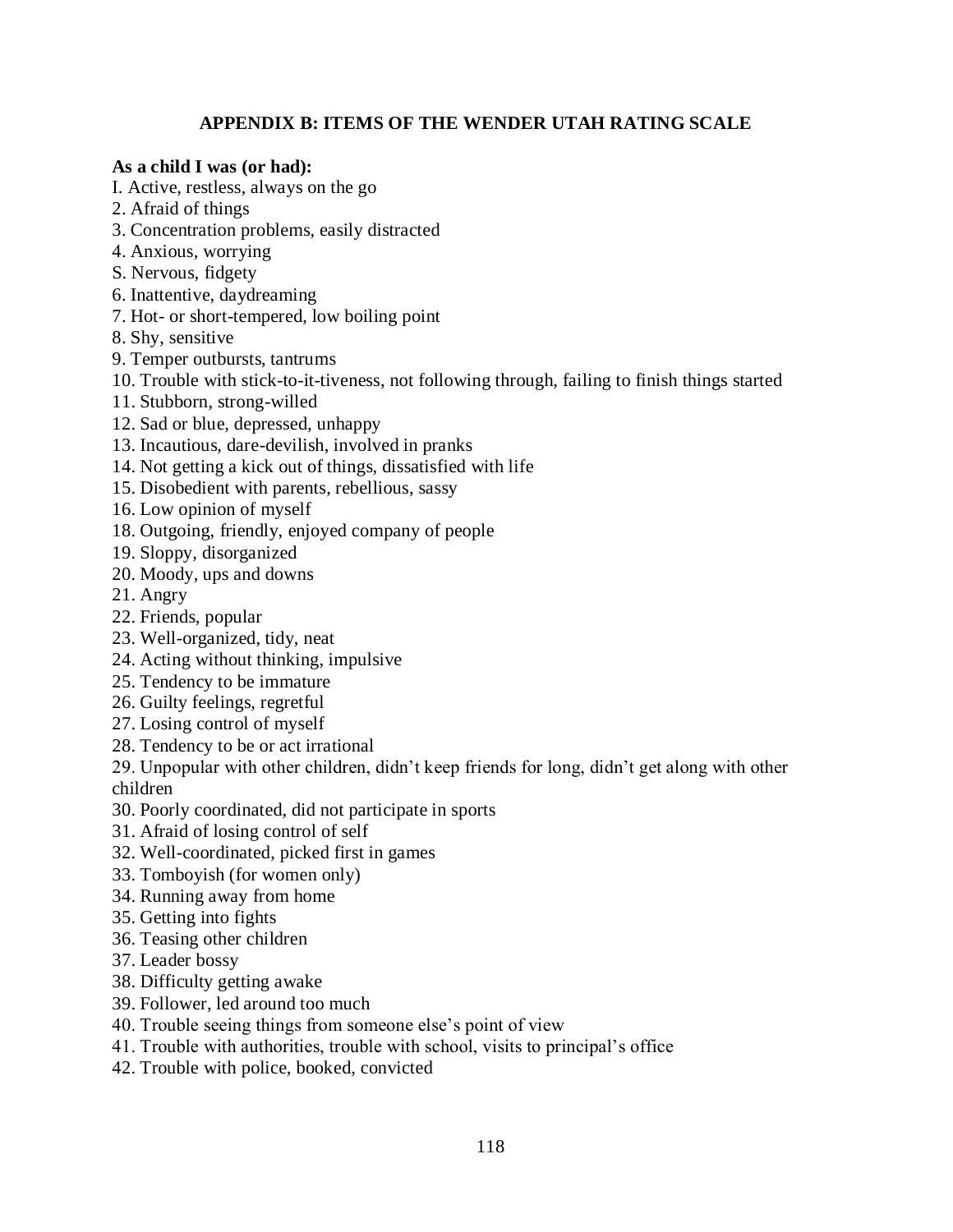#### **Medical problems as a child:**

- 43. Headaches
- 44. Stomachaches
- 45. Constipation
- 46. Diarrhea
- 47. Food allergies
- 48. Other allergies
- 49. Bedwetting

## **As a child in school, I was (or had):**

- 50. Overall a good student, fast learner
- 51. Overall a poor student, slow learner
- 52. Slow in learning to read
- 53. Slow reader
- 54. Trouble reversing letters
- 55. Problems with spelling
- 56. Trouble with mathematics or numbers
- 57. Bad handwriting
- 58. Able to read pretty well but never really enjoyed reading
- 59. Not achieving up to potential
- 60. Repeating grades (which grades?)
- 61. Suspended or expelled (which grades?)